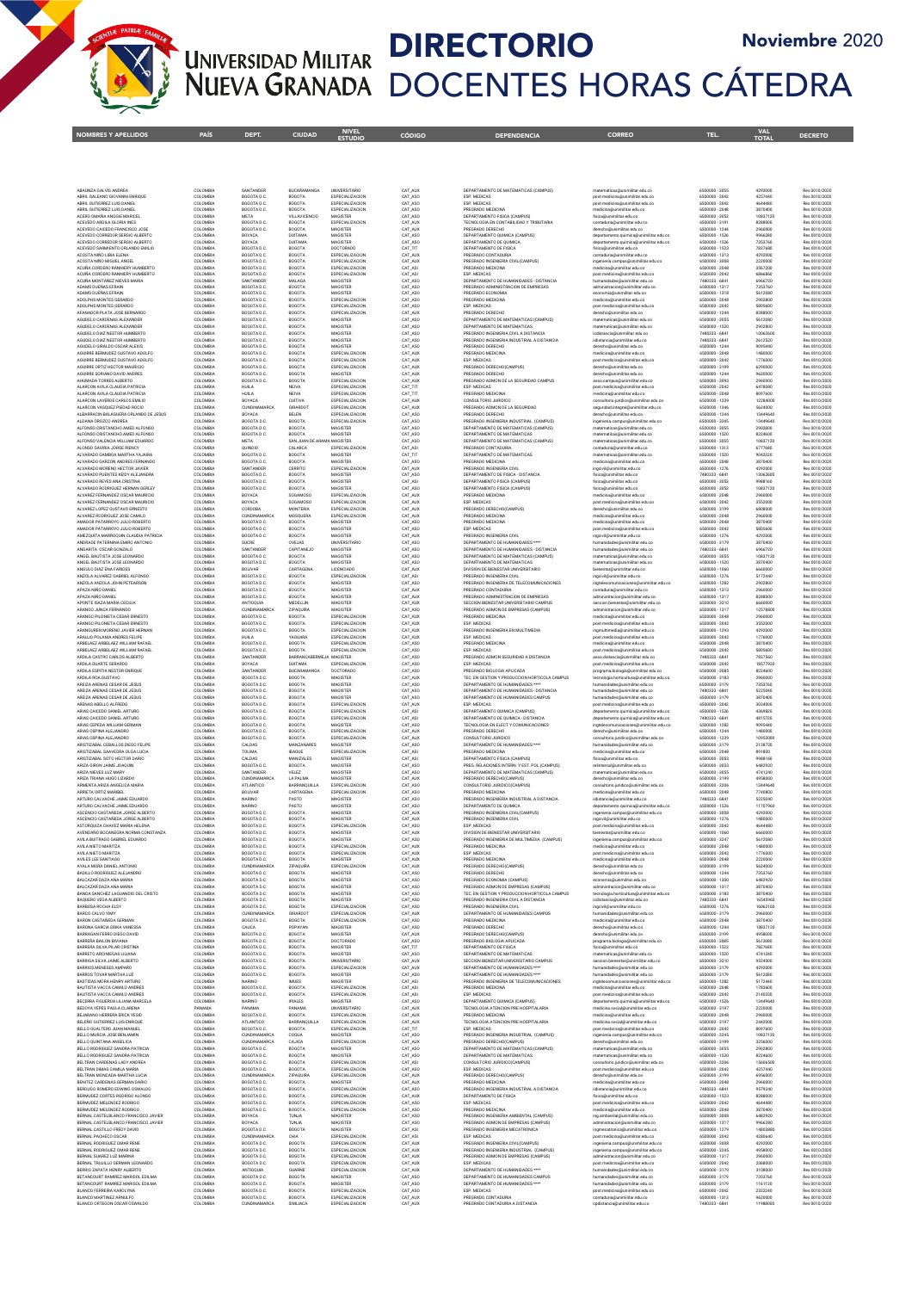| BLANCO PEÑA ROSA CECILIA<br>BLANCO PEÑA ROSA CECILIA<br>BLANCO ROMERO JOSE PEDRO       | COLOMBIA             | BOGOTA D.C.                  |                                      |                                    |                    |                                                                               |                                                                               |                                  |                     |                                |
|----------------------------------------------------------------------------------------|----------------------|------------------------------|--------------------------------------|------------------------------------|--------------------|-------------------------------------------------------------------------------|-------------------------------------------------------------------------------|----------------------------------|---------------------|--------------------------------|
|                                                                                        |                      |                              | BOGOTA                               | ESPECIALIZACION                    | CAT ASO            | CONSULTORIO JURIDICO(CAMPUS)<br>PREGRADO DERECHO(CAMPUS)                      | consultorio.juridico@unimilitar.edu.co<br>derecho@unimilitar.edu.co           | 6500000 - 3206                   | 13449640            | Res 0010/2020                  |
|                                                                                        | COLOMBIA<br>COLOMBIA | BOGOTA D.C.<br>BOGOTA D.C.   | <b>BOGOTA</b><br><b>BOGOTA</b>       | ESPECIALIZACION<br>ESPECIALIZACION | CAT ASO<br>CAT AUX | PREGRADO INGENIERIA CIVIL A DISTANCIA                                         | icdistancia@unimilitar.edu.co                                                 | 6500000 - 3199<br>7480333 - 6841 | 3870400<br>7992000  | Res 0010/2020<br>Res 0010/2020 |
| BOHOROUEZ YUNIS CARLOS EDUARDO                                                         | COLOMBIA             | BOGOTA D.C.                  | <b>BOGOTA</b>                        | ESPECIALIZACION                    | CAT ASO            | ESP. MEDICAS                                                                  | post.medicina@unimilitar.edu.co                                               | 6500000 - 2042                   | 4644480             | Res 0010/2020                  |
| BOLAÑO LOPEZ FABRIZIO                                                                  | COLOMBIA             | MAGDALENA                    | <b>FUNDACION</b>                     | MAGISTER                           | CAT ASO            | PREGRADO INGENIERIA INFORMATICA A DISTANCIA                                   | informatica.distancia@unimilitar.edu.co                                       | 6500000 - 8001                   | 7837560             | Res 0010/2020                  |
| BOLAÑOS CHAVEZ WILMAR REINERIO                                                         | COLOMBIA             | VALLE DEL CAUCA              | CALI                                 | DOCTORADO                          | CAT ASO            | DEPARTAMENTO DE MATEMATICAS (CAMPUS)                                          | matematicas@unimilitar.edu.co                                                 | 6500000 - 3055                   | 13449640            | Res 0010/2020                  |
| BOLIVAR RAMIREZ JORGE ENRIQUE                                                          | COLOMBIA             | BOGOTA D.C.                  | BOGOTA                               | MAGISTER                           | CAT ASO            | PREGRADO ADMON DE EMPRESAS A DISTANCIA                                        | admon.distancia@unimilitar.edu.co                                             | 7480333 - 6841                   | 6095880             | Res 0010/2020                  |
| BONILLA BRICEÑO JAVIER FERNANDO<br>BONILLA CORREA MABEL                                | COLOMBIA<br>COLOMBIA | BOGOTA D.C.<br>BOGOTA D.C.   | <b>BOGOTA</b><br><b>BOGOTA</b>       | MAGISTER<br>MAGISTER               | CAT ASO<br>CAT ASO | PREGRADO MEDICINA<br>CONSULTORIO JURIDICO                                     | medicina@unimilitar.edu.co                                                    | 6500000 - 2048<br>6500000 - 1239 | 1935200<br>16062160 | Res 0010/2020<br>Res 0010/2020 |
| BONILLA HERNANDEZ CESAR ALEXANDER                                                      | COLOMBIA             | CUNDINAMARCA                 | <b>FUOUENE</b>                       | MAGISTER                           | CAT AUX            | PREGRADO INGENIERIA INDUSTRIAL (CAMPUS)                                       | consultorio.juridico@unimilitar.edu.co<br>ingenieria.campus@unimilitar.edu.co | 6500000 - 3245                   | 6290000             | Res 0010/2020                  |
| BONILLA PEREZ AMED                                                                     | COLOMBIA             | BOGOTA D.C.                  | BOGOTA                               | MAGISTER                           | CAT ASO            | PREGRADO INGENIERIA CIVIL/CAMPUS)                                             | ingenieria.campus@unimilitar.edu.co                                           | 6500000 - 3008                   | 9095440             | Res 0010/2020                  |
| BONILLA PEREZ AMED                                                                     | COLOMBIA             | BOGOTA D.C.                  | BOGOTA                               | MAGISTER                           | CAT ASO            | PREGRADO BIOLOGIA APLICADA                                                    | programa.biologia@unimilitar.edu.co                                           | 6500000 - 3085                   | 2902800             | Res 0010/2020                  |
| RONILLA RINCON PEDRO LUCIO                                                             | COLOMBIA             | BOGOTA D.C.                  | BOGOTA                               | ESPECIALIZACION                    | CAT AUX            | PREGRADO ADMINISTRACION DE EMPRESAS                                           | administracion@unimilitar.edu.co                                              | 6500000 - 1317                   | 2960000             | Res 0010/2020                  |
| BONILLA RINCON PEDRO LUCIO                                                             | COLOMBIA             | BOGOTA D.C                   | BOGOTA                               | <b>ESPECIALIZACION</b>             | CAT_AUX            | PREGRADO INGENIERIA DE TELECOMUNICACIONES                                     | ingtelecomunicaciones@unimilitar.edu.co                                       | 6500000 - 1282                   | 2220000             | Res 0010/2020                  |
| BORJA PARRA ANA ELSA<br>BOURDON GARCIA JOSE ALEJANDRO                                  | COLOMBIA<br>COLOMBIA | BOGOTA D.C<br>BOGOTA D.C     | BOGOTA<br>BOGOTA                     | ESPECIALIZACION<br>MAGISTER        | CAT_ASO<br>CAT_AUX | PREGRADO CONTADURIA(CAMPUS)<br>DEPARTAMENTO DE OUIMICA                        | contaduria@unimilitar.edu.co<br>departamento.quimica@unimilitar.edu.co        | 6500000 - 3191<br>6500000 - 1526 | 11707960<br>4292000 | Res 0010/2020<br>Res 0010/2020 |
| BOURDON GARCIA JOSE ALEJANDRO                                                          | COLOMBIA             | BOGOTA D.C.                  | BOGOTA                               | MAGISTER                           | CAT_AUX            | DEPARTAMENTO QUIMICA (CAMPUS)                                                 | departamento.quimica@unimilitar.edu.co                                        | 6500000 - 1526                   | 8954000             | Res 0010/2020                  |
| BRICEÑO TORRES JUAN SEBASTIAN                                                          | COLOMBIA             | BOGOTA D.C                   | BOGOTA                               | ESPECIALIZACION                    | CAT_AUX            | PREGRADO DERECHO(CAMPUS)                                                      | derecho@unimilitar.edu.co                                                     | 6500000 - 3199                   | 6956000             | Res 0010/2020                  |
| BRITTON NIETO STEPHANIE DAYAN                                                          | COLOMBIA             | BOGOTA D.C.                  | BOGOTA                               | MAGISTER                           | CAT_ASO            | CONSULTORIO JURIDICO(CAMPUS)                                                  | consultorio.juridico@unimilitar.edu.co                                        | 6500000 - 3206                   | 10837120            | Res 0010/2020                  |
| BUITRAGO MORALES ERNESTO CAMILO                                                        | COLOMBIA             | BOGOTA D.C.                  | BOGOTA                               | MAGISTER                           | CAT_ASO            | PREGRADO ADMON DE EMPRESAS (CAMPUS)                                           | administracion@unimilitar.edu.co                                              | 6500000 - 1317                   | 7353760             | Res 0010/2020                  |
| BUITRAGO PERDOMO MARTHA PATRICIA                                                       | COLOMBIA<br>COLOMBIA | BOGOTAD.C.                   | BOGOTA                               | UNIVERSITARIO                      | CAT_AUX            | PREG. RELACIONES INTERN. Y EST. POL.(CAMPUS)                                  | relinternal@unimilitar.edu.co                                                 | 6500000 - 3033<br>7480333 - 6841 | 8288000             | Res 0010/2020                  |
| BUITRAGO RODRIGUEZ BLANCA AURORA<br>BUITRAGO VILLANUEVA IVON                           | COLOMBIA             | CUNDINAMARCA<br>CUNDINAMARCA | GUAYABAL<br>GIRARDOT                 | ESPECIALIZACION<br>MAGISTER        | CAT_AUX<br>CAT_AUX | PREGRADO ADMON DE EMPRESAS A DISTANCIA<br>DEPARTAMENTO QUIMICA (CAMPUS)       | admon.distancia@unimilitar.edu.co<br>departamento.quimica@unimilitar.edu.co   | 6500000 - 1526                   | 2664000<br>11618000 | Res 0010/2020<br>Res 0010/2020 |
| BULA GAZABON CARLOS ALBERTO                                                            | COLOMBIA             | BOGOTA D.C.                  | <b>BOGOTA</b>                        | MAGISTER                           | CAT_ASO            | PREGRADO INGENIERIA MECATRONICA                                               | ingmecatronica@unimilitar.edu.co                                              | 6500000 - 1279                   | 8224600             | Res 0010/2020                  |
| BURBANO VARGAS HALMA CLAUDIA PATRICIA DEL ROSARIO COLOMBIA                             |                      | BOGOTA D.C.                  | BOGOTA                               | ESPECIALIZACION                    | CAT_AUX            | PREGRADO ADMON DE EMPRESAS A DISTANCIA                                        | admon.distancia@unimilitar.edu.co                                             | 7480333 - 6841                   | 1998000             | Res 0010/2020                  |
| BURBANO VARGAS HALMA CLAUDIA PATRICIA DEL ROSARIO COLOMBIA                             |                      | BOGOTA D.C                   | BOGOTA                               | ESPECIALIZACION                    | CAT_AUX            | PREGRADO ADMON SEGURIDAD A DISTANCIA                                          | asso.distancia@unimilitar.edu.co                                              | 7480333 - 6841                   | 3996000             | Res 0010/2020                  |
| BUSTOS BUSTOS DIEGO FELIPE                                                             | COLOMBIA             | BOGOTA D.C                   | BOGOTA                               | MAGISTER                           | CAT_ASO            | PREGRADO DERECHO(CAMPUS)                                                      | derecho@unimilitar.edu.co                                                     | 6500000 - 3199                   | 5612080             | Res 0010/2020                  |
| BUSTOS PARRA LINDA DIANA<br>BUSTOS PARRA LINDA DIANA                                   | COLOMBIA<br>COLOMBIA | BOGOTA D.C<br>BOGOTA D.C     | BOGOTA<br>BOGOTA                     | MAGISTER<br>MAGISTER               | CAT_ASO<br>CAT_ASO | DEPARTAMENTO DE HUMANIDADES ****<br>DEPARTAMENTO DE HUMANIDADES CAMPUS        | humanidades@unimilitar.edu.co<br>humanidades@unimilitar.edu.co                | 6500000 - 3179<br>6500000 - 3179 | 1935200<br>9095440  | Res 0010/2020<br>Res 0010/2020 |
| BUSTOS QUINTERO MARIA MERCEDES                                                         | COLOMBIA             | <b>CUNDINAMARCA</b>          | SUPATA                               | MAGISTER                           | CAT_AU             | DEPARTAMENTO DE HUMANIDADES CAMPUS                                            | humanidades@unimilitar.edu.co                                                 | 6500000 - 3179                   | 1480000             | Res 0010/2020                  |
| CABEZAS BURBANO YACIRO                                                                 | COLOMBIA             | CAUCA                        | ALMAGUEF                             | ESPECIALIZACION                    | CAT_AUX            | TECNOLOGIA EN ELECT Y COMUNICACIONES                                          | ingtelecomunicaciones@unimilitar.edu.co                                       | 6500000 - 1282                   | 6290000             | Res 0010/2020                  |
| CABRERA GONZALEZ LUIS MIGUEI                                                           | COLOMBIA             | HUILA                        | NEIVA                                | MAGISTER                           | CAT_ASO            | PREGRADO ADMINISTRACION DE EMPRESAS                                           | administracion@unimilitar.edu.co                                              | 6500000 - 1317                   | 8224600             | Res 0010/2020                  |
| CABRERA VILLEGAS MANUEL FERNANDO                                                       | COLOMBIA             | BOGOTA D.C                   | BOGOTA                               | ESPECIALIZACION                    | CAT_ASO            | ESP. MEDICAS                                                                  | post.medicina@unimilitar.edu.co                                               | 6500000 - 2042                   | 5757220             | Res 0010/2020                  |
| CACERES CASTRILLON DOUGLAS ALDEMA<br>CACERES CASTRILLON DOUGLAS ALDEMAR                | COLOMBIA<br>COLOMBIA | BOGOTA D.C<br>BOGOTA D.C     | BOGOTA<br>BOGOTA                     | ESPECIALIZACION<br>ESPECIALIZACION | CAT_ASI<br>CAT_ASI | PREGRADO MEDICINA<br>ESP. MEDICAS                                             | medicina@unimilitar.edu.co                                                    | 6500000 - 2048<br>6500000 - 2042 | 3567200<br>4280640  | Res 0010/2020<br>Res 0010/2020 |
| CADAVID OTERO MARGARITA MARIA                                                          | COLOMBIA             | BOGOTA D.C                   | BOGOTA                               | ESPECIALIZACION                    | CAT_AU             | PREG. RELACIONES INTERN. Y EST. POL.(CAMPUS)                                  | post.medicina@unimilitar.edu.co<br>relinternal@unimilitar.edu.co              | 6500000 - 3033                   | 6956000             | Res 0010/2020                  |
| CADENA BERMUDEZ YEIMY LILIANA                                                          | COLOMBIA             | BOGOTA D.C                   | BOGOTA                               | ESPECIALIZACION                    | CAT_AUX            | DIVISION DE BIENESTAR UNIVERSITARIO                                           | bienestar@unimilitar.edu.co                                                   | 6500000 - 1060                   | 5328000             | Res 0010/2020                  |
| CADENA VIDAL RAUL                                                                      | COLOMBIA             | BOGOTA D.C                   | BOGOTA                               | ESPECIALIZACION                    | CAT_ASO            | PREGRADO ADMINISTRACION DE EMPRESAS                                           | administracion@unimilitar.edu.co                                              | 6500000 - 1317                   | 7353760             | Res 0010/2020                  |
| CALDAS LEYVA JESUS HERNANDO                                                            | COLOMBIA             | TOLIMA                       | HONDA                                | ESPECIALIZACION                    | CAT_AUX            | PREGRADO DERECHO                                                              | derecho@unimilitar.edu.co                                                     | 6500000 - 1244                   | 6956000             | Res 0010/2020                  |
| CALDAS MARTINEZ MARIA LEONOR                                                           | COLOMBIA<br>COLOMBIA | BOGOTA D.C                   | BOGOTA                               | MAGISTER<br>ESPECIALIZACION        | CAT_ASO<br>CAT_ASI | PREGRADO BIOLOGIA APLICADA<br>PREGRADO ADMON SEGURIDAD A DISTANCIA            | programa.biologia@unimilitar.edu.co                                           | 6500000 - 3085                   | 5612080<br>5618340  | Res 0010/2020                  |
| CALDERON LOPEZ CLAUDIA CAROLINA<br>CALDERON LOPEZ CLAUDIA CAROLINA                     | COLOMBIA             | BOGOTA D.C<br>BOGOTA D.C     | BOGOTA<br>BOGOTA                     | ESPECIALIZACION                    | CAT_ASI            | PREGRADO INGENIERIA INDUSTRIAL A DISTANCIA                                    | asso.distancia@unimilitar.edu.co<br>iidistancia@unimilitar.edu.cc             | 7480333 - 6841<br>7480333 - 6841 | 4815720             | Res 0010/2020<br>Res 0010/2020 |
| CALDERON URIBE OSCAR HERNANDO                                                          | COLOMBIA             | BOGOTA D.C                   | BOGOTA                               | ESPECIALIZACION                    | CAT_AUX            | PREGRADO MEDICINA                                                             | medicina@unimilitar.edu.co                                                    | 6500000 - 2048                   | 2960000             | Res 0010/2020                  |
| CALDERON URIBE OSCAR HERNANDO                                                          | COLOMBIA             | BOGOTA D.C                   | BOGOTA                               | ESPECIALIZACION                    | CAT_AUX            | ESP. MEDICAS                                                                  | post.medicina@unimilitar.edu.co                                               | 6500000 - 2042                   | 3552000             | Res 0010/2020                  |
| CALLEJAS BASTO JOSE FERNANDO                                                           | COLOMBIA             | HUILA                        | NEIVA                                | MAGISTER                           | CAT_ASI            | PREGRADO INGENIERIA BIOMEDICA (CAMPUS)                                        | ing.biomedica@unimilitar.edu.co                                               | 6500000 - 3008                   | 6777680             | Res 0010/2020                  |
| CAMACHO CHAVES MILTON ANTONIC                                                          | COLOMBIA             | BOGOTA D.C.                  | BOGOTA                               | ESPECIALIZACION                    | CAT_ASO            | PREGRADO INGENIERIA AMBIENTAL (CAMPUS)                                        | ing.ambiental@unimilitar.edu.co                                               | 6500000 - 3008                   | 14320480            | Res 0010/2020                  |
| CAMACHO GONZALEZ OLGA LUCIA<br>CAMARGO ALDANA MIGUEL                                   | COLOMBIA             | CUNDINAMARCA                 | ZIPAQUIRA                            | <b>ESPECIALIZACION</b>             | CAT_AUX            | PREGRADO CONTADURIA(CAMPUS)                                                   | contaduria@unimilitar.edu.co                                                  | 6500000 - 3191<br>6500000 - 3179 | 5624000             | Res 0010/2020                  |
| CAMARGO ALDANA MIGUEL                                                                  | COLOMBIA<br>COLOMBIA | BOGOTA D.C.<br>BOGOTA D.C    | BOGOTA<br>BOGOTA                     | MAGISTER<br>MAGISTER               | CAT_ASO<br>CAT_ASO | DEPARTAMENTO DE HUMANIDADES ****<br>DEPARTAMENTO DE HUMANIDADES CAMPUS        | humanidades@unimilitar.edu.co<br>humanidades@unimilitar.edu.co                | 6500000-3179                     | 1935200<br>5612080  | Res 0010/2020<br>Res 0010/2020 |
| CAMARGO ALDANA MIGUEL                                                                  | COLOMBIA             | BOGOTA D.C.                  | BOGOTA                               | MAGISTER                           | CAT_ASO            | DEPARTAMENTO DE HUMANIDADES MEDICINA                                          | humanidades@unimilitar.edu.co                                                 | 6500000 - 3179                   | 1741680             | Res 0010/2020                  |
| CAMARGO CASTRO CLAUDIA HELENA                                                          | COLOMBIA             | BOGOTA D.C.                  | BOGOTA                               | MAGISTER                           | CAT_ASO            | DEPARTAMENTO DE MATEMATICAS (CAMPUS)                                          | matematicas@unimilitar.edu.co                                                 | 6500000 - 3055                   | 3870400             | Res 0010/2020                  |
| CAMARGO CASTRO CLAUDIA HELENA                                                          | COLOMBIA             | BOGOTA D.C.                  | BOGOTA                               | MAGISTER                           | CAT_ASO            | DEPARTAMENTO DE MATEMATICAS - DIST 2013                                       | matematicas@unimilitar.edu.cc                                                 | 7480333 - 6841                   | 2612520             | Res 0010/2020                  |
| CAMERO ANGARITA FARIO ENRIQUE                                                          | COLOMBIA             | BOGOTA D.C                   | BOGOTA                               | ESPECIALIZACION                    | CAT_AUX            | PREGRADO RELACIONES INTER Y ESTUDIOS POLITICOS                                | relinternal@unimilitar.edu.co                                                 | 6500000 - 1344                   | 2960000             | Res 0010/2020                  |
| CAMERO ANGARITA FABIO ENRIQUE<br>CAMERO ANGARITA FABIO ENRIQUE                         | COLOMBIA<br>COLOMBIA | BOGOTA D.C<br>BOGOTA D.C.    | BOGOTA<br>BOGOTA                     | ESPECIALIZACION<br>ESPECIALIZACION | CAT AUX<br>CAT AUX | PREGRADO ADMON DE LA SEGURIDAD                                                | seguridad.integral@unimilitar.edu.co<br>relinternal@unimilitar.edu.co         | 6500000 - 1346<br>6500000 - 3033 | 5624000<br>2960000  | Res 0010/2020<br>Res 0010/2020 |
| CANALES RODRIGUEZ MARIO FERNANDO                                                       | COLOMBIA             | BOGOTA D.C.                  | <b>BOGOTA</b>                        | MAGISTER                           | CAT ASO            | PREG. RELACIONES INTERN. Y EST. POL.(CAMPUS)<br>PREGRADO ECONOMIA             | economia@unimilitar.edu.co                                                    | 6500000 - 1318                   | 5612080             | Res 0010/2020                  |
| CANARIA BURGOS LUIS EDUARDO                                                            | COLOMBIA             | BOYACA                       | TUNJA                                | ESPECIALIZACION                    | CAT ASO            | PREGRADO ADMON DE LA SEGURIDAD                                                | seguridad.integral@unimilitar.edu.co                                          | 6500000 - 1346                   | 7353760             | Res 0010/2020                  |
| CANARIA BURGOS LUIS EDUARDO                                                            | COLOMBIA             | BOYACA                       | TUNJA                                | ESPECIALIZACION                    | CAT ASO            | PREGRADO ADMINISTRACIÓN DE EMPRESAS                                           | administracion@unimilitar.edu.co                                              | 6500000 - 1317                   | 3870400             | Res 0010/2020                  |
| CANCELADO FRANCO HENRY EDELBERTO                                                       | COLOMBIA             | CAUCA                        | POPAYAN                              | MAGISTER                           | CAT ASO            | PREGRADO RELACIONES INTER Y ESTUDIOS POLITICOS                                | relinternal@unimilitar.edu.co                                                 | 6500000 - 1344                   | 3676880             | Res 0010/2020                  |
| CANRO CABRA ANDRES FELIPE                                                              | COLOMBIA             | BOGOTA D.C                   | <b>BOGOTA</b>                        | ESPECIALIZACION                    | CAT AUX            | ESP. MEDICAS                                                                  | post.medicina@unimilitar.edu.co                                               | 6500000 - 2042                   | 1776000             | Res 0010/2020                  |
| CARON RINCON CARLOS ALBERTO<br>CAÑON RINCON CARLOS ALBERTO                             | COLOMBIA<br>COLOMBIA | BOGOTA D.C.<br>BOGOTA D.C.   | <b>BOGOTA</b><br>BOGOTA              | MAGISTER<br>MAGISTER               | CAT ASO<br>CAT ASO | DEPARTAMENTO DE MATEMATICAS<br>DEPARTAMENTO DE MATEMATICAS - DIST 2013        | matematicas@unimilitar.edu.co<br>matematicas@unimilitar.edu.co                | 6500000 - 1520<br>7480333 - 6841 | 2902800<br>7837560  | Res 0010/2020<br>Res 0010/2020 |
| CARDENAS SIERRA MATEO                                                                  | COLOMBIA             | BOGOTA D.C.                  | BOGOTA                               | MAGISTER                           | CAT AUX            | DEPARTAMENTO DE HUMANIDADES ****                                              | humanidades@unimilitar.edu.co                                                 | 6500000-3179                     | 2960000             | Res 0010/2020                  |
| CARDENAS VELEZ EDUARDO                                                                 | COLOMBIA             | BOGOTA D.C.                  | <b>BOGOTA</b>                        | MAGISTER                           | CAT ASO            | CONSULTORIO JURIDICO(CAMPUS)                                                  | consultorio.juridico@unimilitar.edu.co                                        | 6500000-3206                     | 7353760             | Res 0010/2020                  |
| CARDENAS VELEZ EDUARDO                                                                 | COLOMBIA             | BOGOTA D.C.                  | <b>BOGOTA</b>                        | MAGISTER                           | CAT ASO            | PREGRADO DERECHO(CAMPUS)                                                      | derecho@unimilitar.edu.co                                                     | 6500000-3199                     | 9095440             | Res 0010/2020                  |
| CARDOZO GUZMAN OSCAR JAVIER                                                            | COLOMBIA             | BOGOTA D.C.                  | <b>BOGOTA</b>                        | MAGISTER                           | CAT ASO            | PREGRADO INGENIERIA INDUSTRIAL (CAMPUS)                                       | ingenieria.campus@unimilitar.edu.co                                           | 6500000-3245                     | 10837120            | Res 0010/2020                  |
| CARMONA PERTUZ VICENTE JOSE<br>CARMONA PERTUZ VICENTE JOSE                             | COLOMBIA<br>COLOMBIA | MAGDALENA<br>MAGDALENA       | <b>FUNDACION</b><br><b>FUNDACION</b> | ESPECIALIZACION<br>ESPECIALIZACION | CAT_ASO<br>CAT_ASO | PREGRADO MEDICINA<br>ESP. MEDICAS                                             | medicina@unimilitar.edu.co                                                    | 6500000 - 2048<br>6500000 - 2042 | 3870400<br>4644480  | Res 0010/2020<br>Res 0010/2020 |
| CARRENO JAIMES MARISOL                                                                 | COLOMBIA             | SANTANDER                    | BUCARAMANGA                          | MAGISTER                           | CAT_ASO            | <b>ESP. MEDICAS</b>                                                           | post.medicina@unimilitar.edu.co<br>post.medicina@unimilitar.edu.co            | 6500000 - 2042                   | 2322240             | Res 0010/2020                  |
| CARREÑO MORENO PATRICIA                                                                | COLOMBIA             | BOGOTA D.C                   | BOGOTA                               | MAGISTER                           | CAT_ASO            | DEPARTAMENTO DE HUMANIDADES ****                                              | humanidades@unimilitar.edu.co                                                 | 6500000-3179                     | 3580120             | Res 0010/2020                  |
| CARREÑO MORENO PATRICIA                                                                | COLOMBIA             | BOGOTA D.C                   | BOGOTA                               | MAGISTER                           | CAT_ASO            | DEPARTAMENTO DE HUMANIDADES CAMPUS                                            | humanidades@unimilitar.edu.co                                                 | 6500000-3179                     | 1451400             | Res 0010/2020                  |
| CARVAJAL CONTRERAS CARMEN MARISOL                                                      | COLOMBIA             | NORTE DE SANTANDER CHINACOTA |                                      | ESPECIALIZACION                    | CAT_AUX            | PREGRADO INGENIERIA CIVIL                                                     | ingcivil@unimilitar.edu.co                                                    | 6500000 - 1276                   | 6956000             | Res 0010/2020                  |
| CARVAJAL HERRERA MARTIN ULPIANO                                                        | COLOMBIA<br>COLOMBIA | <b>BOLIVAR</b><br>BOGOTA D.C | CARTAGENA                            | ESPECIALIZACION<br>ESPECIALIZACION | CAT_ASO<br>CAT_AUX | PREGRADO MEDICINA                                                             | medicina@unimilitar.edu.co                                                    | 6500000 - 2048                   | 1935200             | Res 0010/2020                  |
| CARVAJAL PEREZ IVON ESTEPHANIE<br>CARVAJAL TABORDA EDUAR ENRIQUE                       | COLOMBIA             | BOGOTA D.C                   | BOGOTA<br>BOGOTA                     | MAGISTER                           | CAT_AUX            | ESP. MEDICAS<br>DEPARTAMENTO FISICA (CAMPUS)                                  | post.medicina@unimilitar.edu.co<br>fisica@unimilitar.edu.co                   | 6500000 - 2042<br>6500000 - 3053 | 1184000<br>6290000  | Res 0010/2020<br>Res 0010/2020 |
| CASAS RAMOS YUDY NATALIA                                                               | COLOMBIA             | BOGOTA D.C.                  | BOGOTA                               | MAGISTER                           | CAT_AUX            | CONSULTORIO JURIDICO                                                          | consultorio.juridico@unimilitar.edu.co                                        | 6500000 - 1239                   | 5624000             | Res 0010/2020                  |
| CASTAÑEDA CASTAÑEDA MIKE JIMMY                                                         | COLOMBIA             | BOGOTA D.C.                  | BOGOTA                               | <b>ESPECIALIZACION</b>             | CAT_TIT            | PREGRADO MEDICINA                                                             | medicina@unimilitar.edu.co                                                    | 6500000 - 2048                   | 8097600             | Res 0010/2020                  |
| CASTAÑEDA TORRES GERMAN ALONSO                                                         | COLOMBIA             | CUNDINAMARCA                 | COTA                                 | MAGISTER                           | CAT_ASO            | CONSULTORIO JURIDICO(CAMPUS)                                                  | consultorio.juridico@unimilitar.edu.co                                        | 6500000 - 3206                   | 13449640            | Res 0010/2020                  |
| CASTELBLANCO OMAR EDUARDO                                                              | COLOMBIA<br>COLOMBIA | BOGOTA D.C.                  | BOGOTA<br>BOGOTA                     | MAGISTER<br>ESPECIALIZACION        | CAT_ASO<br>CAT_AUX | PREGRADO CONTADURIA                                                           | contaduria@unimilitar.edu.co                                                  | 6500000 - 1313                   | 7353760             | Res 0010/2020                  |
| CASTELBLANCO GOMEZ WILSON<br>CASTELLANOS BALLESTEROS FRANCETH JUSTINE EDUARDO COLOMBIA |                      | BOGOTA D.C<br>SANTANDER      | SAN GIL                              | MAGISTER                           | CAT_AUX            | PREGRADO DERECHO<br>PREGRADO INGENIERIA CIVIL                                 | derecho@unimilitar.edu.co<br>ingcivil@unimilitar.edu.co                       | 6500000 - 1244<br>6500000 - 1276 | 5624000<br>2960000  | Res 0010/2020<br>Res 0010/2020 |
| CASTELLANOS BALLESTEROS FRANCETH JUSTINE EDUARDO COLOMBIA                              |                      | SANTANDER                    | SAN GIL                              | MAGISTER                           | CAT_AUX            | PREGRADO INGENIERIA CIVIL(CAMPUS)                                             | ingenieria.campus@unimilitar.edu.co                                           | 6500000 - 3008                   | 2220000             | Res 0010/2020                  |
| CASTELLANOS CORREDOR JORGE ELIECER                                                     | COLOMBIA             | BOGOTA D.C                   | BOGOTA                               | ESPECIALIZACION                    | CAT_ASO            | PREGRADO MEDICINA                                                             | medicina@unimilitar.edu.co                                                    |                                  |                     | Res 0010/2020                  |
|                                                                                        |                      | BOLIVAR                      | CARTAGENA                            |                                    |                    |                                                                               |                                                                               | 6500000 - 2048                   | 3870400             |                                |
| CASTELLAR ARBELAEZ GERARDO ENRIQUE                                                     | COLOMBIA             |                              |                                      | ESPECIALIZACION                    | CAT_AUX            | PREGRADO MEDICINA                                                             | medicina@unimilitar.edu.co                                                    | 6500000 - 2048                   | 1480000             | Res 0010/2020                  |
| CASTIBLANCO GABRIEL HUMBERTO                                                           | COLOMBIA             | SANTANDER                    | BUCARAMANGA                          | MAGISTER                           | CAT_ASO            | PREGRADO INGENIERIA MECATRONICA (CAMPUS)                                      | mecatronica.campus@unimilitar.edu.co                                          | 6500000 - 3009                   | 1432048             | Res 0010/2020                  |
| CASTIBLANCO CONTRERAS RICARDO                                                          | COLOMBIA             | CUNDINAMARCA                 | CHOCONTA                             | ESPECIALIZACION                    | CAT_ASO            | PREGRADO CONTADURIA                                                           | contaduria@unimilitar.edu.co                                                  | 6500000 - 1313                   | 7353760             | Res 0010/2020                  |
| CASTIBLANCO GONZALEZ LAURA CAROLINA                                                    | COLOMBIA             | BOGOTA D.C.                  | BOGOTA                               | MAGISTER                           | CAT_ASO            | PREGRADO ADMON SEGURIDAD A DISTANCIA                                          | asso.distancia@unimilitar.edu.co                                              | 7480333 - 6841                   | 3483360             | Res 0010/2020                  |
| CASTIBLANCO GONZALEZ LAURA CAROLINA<br>CASTIBLANCO RODRIGUEZ CATHERINE LISVETH         | COLOMBIA<br>COLOMBIA | BOGOTA D.C.<br>CUNDINAMARCA  | BOGOTA<br><b>ZIPAQUIRA</b>           | MAGISTER<br>MAGISTER               | CAT_ASO<br>CAT_AUX | PREGRADO ADMON DE LA SEGURIDAD<br>PREGRADO ADMON DE LA SEGURIDAD CAMPUS       | seguridad.integral@unimilitar.edu.co                                          | 6500000 - 1346<br>6500000 - 3093 | 7353760<br>4292000  | Res 0010/2020<br>Res 0010/2020 |
| CASTIBLANCO SUAREZ RAUL EDGARDO                                                        | COLOMBIA             | BOGOTA D.C.                  | BOGOTA                               | MAGISTER                           | CAT_ASI            | DEPARTAMENTO DE FISICA                                                        | asso.campus@unimilitar.edu.co<br>fisica@unimilitar.edu.co                     | 6500000 - 1523                   | 11593400            | Res 0010/2020                  |
| CASTILLA STIPCIANOS ALFREDO IGNACIO                                                    | COLOMBIA             | BOGOTA D.C.                  | BOGOTA                               | <b>ESPECIALIZACION</b>             | CAT_ASI            | PREGRADO MEDICINA                                                             | medicina@unimilitar.edu.co                                                    | 6500000 - 2048                   | 16052400            | Res 0010/2020                  |
| CASTILLO RAMIREZ JULIO ALBERTO                                                         | COLOMBIA             | CUNDINAMARCA                 | NEMOCON                              | MAGISTER                           | CAT_ASO            | DPTO TECNOLIGIAS DEL CONOCIMIENTO (DISTANCIA)                                 | tecnologias.conocimiento@unimilitar.edu.co                                    | 6500000 - 1220                   | 5225040             | Res 0010/2020                  |
| CASTRO BERMUDEZ ADRIANA CAROLINA                                                       | COLOMBIA             | BOGOTA D.C.                  | BOGOTA                               | ESPECIALIZACION                    | CAT_AU             | PREGRADO RELACIONES INTER Y ESTUDIOS POLITICOS                                | relintemal@unimilitar.edu.co                                                  | 6500000 - 1344                   | 2960000             | Res 0010/2020                  |
| CASTRO GOMEZ LUIS ANTONIO                                                              | COLOMBIA<br>COLOMBIA | BOGOTA D.C.<br>BOGOTA D.C.   | <b>BOGOTA</b><br>BOGOTA              | ESPECIALIZACION<br>ESPECIALIZACION | CAT_TIT<br>CAT_TIT | ESP. MEDICAS                                                                  | post.medicina@unimilitar.edu.co                                               | 6500000 - 2042<br>6500000 - 2048 | 6478080<br>4048800  | Res 0010/2020                  |
| CASTRO GOMEZ LUIS ANTONIO<br>CASTRO LOSADA CARLOS ARTURO                               | COLOMBIA             | BOGOTA D.C.                  | BOGOTA                               | MAGISTER                           | CAT_ASO            | PREGRADO MEDICINA<br>PREGRADO CONTADURIA(CAMPUS)                              | medicina@unimilitar.edu.co<br>contaduria@unimilitar.edu.co                    | 6500000 - 3191                   | 9095440             | Res 0010/2020<br>Res 0010/2020 |
| CASTRO LOSADA CARLOS ARTURO                                                            | COLOMBIA             | BOGOTA D.C                   | BOGOTA                               | MAGISTER                           | CAT_ASO            | PREGRADO ECONOMIA (CAMPUS)                                                    | economia@unimilitar.edu.co                                                    | 6500000 - 1300                   | 2999560             | Res 0010/2020                  |
| CASTRO MEJIA FRANCISCO ALEXANDER                                                       | COLOMBIA             | BOGOTA D.C                   | BOGOTA                               | ESPECIALIZACION                    | CAT_AUX            | PREGRADO INGENIERIA CIVILICAMPUS)                                             | ingenieria.campus@unimilitar.edu.co                                           | 6500000 - 3008                   | 4292000             | Res 0010/2020                  |
| CASTRO PARRA NESTOR EDUARDO                                                            | COLOMBIA             | BOGOTA D.C                   | BOGOTA                               | MAGISTER                           | CAT_TIT            | DEPARTAMENTO DE MATEMATICAS                                                   | matematicas@unimilitar.edu.cc                                                 | 6500000 - 1520                   | 7827680             | Res 0010/2020                  |
| CASTRO PESCADOR ANDRES MAURICIO<br>CASTRO RINCON JHON FDWIN                            | COLOMBIA<br>COLOMBIA | BOGOTA D.C                   | BOGOTA<br><b>BOGOTA</b>              | MAGISTER<br>MAGISTER               | CAT_ASO            | PREGRADO INGENIERIA MECATRONICA                                               | ingmecatronica@unimilitar.edu.or<br>derecho@unimilitar.edu.co                 | 6500000 - 1279                   | 14320480<br>7353760 | Res 0010/2020                  |
| CASTRO TRUJILLO JUAN HARVEY                                                            | COLOMBIA             | BOGOTA D.C.<br>TOLIMA        | <b>IBAGUE</b>                        | MAGISTER                           | CAT_ASO<br>CAT_ASO | PREGRADO DERECHO<br>PREGRADO ADMINISTRACION DE EMPRESAS                       | administracion@unimilitar.edu.cc                                              | 6500000 - 1244<br>6500000 - 1317 | 2902800             | Res 0010/2020<br>Res 0010/2020 |
| CAYCEDO BELTRAN RUBEN ERNESTO                                                          | COLOMBIA             | BOGOTA D.C.                  | BOGOTA                               | ESPECIALIZACION                    | CAT_TIT            | PREGRADO MEDICINA                                                             | medicina@unimilitar.edu.co                                                    | 6500000 - 2048                   | 13496000            | Res 0010/2020                  |
| CAYCEDO DUQUE ALEJANDRA                                                                | COLOMBIA             | CUNDINAMARCA                 | CHIA                                 | ESPECIALIZACION                    | CAT_ASI            | TECNOLOGIA ATENCION PRE HOSPITALARIA                                          | medicina.social@unimilitar.edu.co                                             | 6500000-3197                     | 6331780             | Res 0010/2020                  |
| CEDIEL PEÑA MARIELA                                                                    | COLOMBIA             | CUNDINAMARCA                 | SAN CAYETANO                         | MAGISTER                           | CAT_ASO            | CONSULTORIO JURIDICO(CAMPUS)                                                  | consultorio.juridico@unimilitar.edu.co                                        | 6500000 - 3206                   | 13449640            | Res 0010/2020                  |
| CENDALES LADINO EDWIN DARIO<br>CENTANARO MEZA GABRIEL ADOLFO                           | COLOMBIA<br>COLOMBIA | BOGOTA D.C.<br>BOGOTA D.C.   | <b>BOGOTA</b><br><b>BOGOTA</b>       | MAGISTER<br>ESPECIALIZACION        | CAT_ASO<br>CAT ASO | PREGRADO INGENIERIA MECATRONICA<br>PREGRADO MEDICINA                          | ingmecatronica@unimilitar.edu.co<br>medicina@unimilitar.edu.co                | 6500000 - 1279<br>6500000 - 2048 | 10837120<br>3870400 | Res 0010/2020<br>Res 0010/2020 |
| CENTANARO MEZA GABRIEL ADOLFO                                                          | COLOMBIA             | BOGOTA D.C.                  | <b>BOGOTA</b>                        | ESPECIALIZACION                    | CAT ASO            | ESP. MEDICAS                                                                  | nost medicina@unimilitar edu co.                                              | 6500000 - 2042                   | 5805600             | Res 0010/2020                  |
| CHACON MORENO HUGO                                                                     | COLOMBIA             | CAUCA                        | FLORENCIA                            | MAGISTER                           | CAT ASO            | PREGRADO DERECHO                                                              | derecho@unimilitar.edu.co                                                     | 6500000 - 1244                   | 7353760             | Res 0010/2020                  |
| CHACON ZAMBRANO LEONARDO ANDRES                                                        | COLOMBIA             | SANTANDER                    | SAN GIL                              | ESPECIALIZACION                    | CAT AUX            | <b>ESP MEDICAS</b>                                                            | nost medicina@unimilitar edu co.                                              | 6500000 - 2042                   | 2368000             | Res 0010/2020                  |
| CHACON ZAPATA JORGE ALBERTO                                                            | COLOMBIA             | BOGOTA D.C.                  | <b>BOGOTA</b>                        | ESPECIALIZACION                    | CAT AUX            | PREGRADO ECONOMIA<br><b>ESP MEDICAS</b>                                       | economia@unimilitar.edu.co<br>nost medicina@unimilitar edu co-                | 6500000-1318                     | 9620000             | Res 0010/2020<br>Res 0010/2020 |
| CHARRY LOPEZ MARCO LUCIANO<br>CHASKEL HEILBRONNER ROBERTO                              | COLOMBIA<br>COLOMBIA | <b>HUILA</b><br>BOGOTA D.C.  | NEIVA<br>BOGOTA                      | ESPECIALIZACION<br>ESPECIALIZACION | CAT AUX<br>CAT ASO | ESP. MEDICAS                                                                  | post.medicina@unimilitar.edu.co                                               | 6500000 - 2042<br>6500000 - 2042 | 3552000<br>4644480  | Res 0010/2020                  |
| CHASKEL HELLBRONNER ROBERTO                                                            | COLOMBIA             | BOGOTA D.C.                  | <b>BOGOTA</b>                        | ESPECIALIZACION                    | CAT ASO            | PREGRADO MEDICINA                                                             | medicina@unimilitar.edu.co                                                    | 6500000 - 2048                   | 3870400             | Res 0010/2020                  |
| CHAVES ALVARADO DIANA FERNANDA                                                         | COLOMBIA             | BOGOTA D.C.                  | <b>BOGOTA</b>                        | ESPECIALIZACION                    | CAT AUX            | PREGRADO ADMON DE EMPRESAS A DISTANCIA                                        | admon.distancia@unimilitar.edu.co                                             | 7480333 - 6841                   | 6660000             | Res 0010/2020                  |
| CHAVES ESCOBAR RAFAEL FELIPE                                                           | COLOMBIA             | BOGOTA D.C.                  | <b>BOGOTA</b>                        | MAGISTER                           | CAT ASO            | DEPARTAMENTO DE MATEMATICAS                                                   | matematicas@unimilitar.edu.co                                                 | 6500000 - 1520                   | 11707960            | Res 0010/2020                  |
| CHIQUILLO ESPITIA ANGELA MARIA                                                         | COLOMBIA             | BOGOTA D.C.                  | <b>BOGOTA</b>                        | ESPECIALIZACION                    | CAT AUX            | ESP. MEDICAS                                                                  | post.medicina@unimilitar.edu.co                                               | 6500000 - 2042                   | 1776000             | Res 0010/2020                  |
| CHIOUILLO ESPITIA ANGELA MARIA<br>CHIOUIZA PRIETO MAGDA PILAR                          | COLOMBIA<br>COLOMBIA | BOGOTA D.C.<br>CUNDINAMARCA  | <b>BOGOTA</b><br>ZIPAQUIRA           | ESPECIALIZACION<br>MAGISTER        | CAT AUX<br>CAT ASO | PREGRADO MEDICINA<br>PREGRADO ADMON DE EMPRESAS (CAMPUS)                      | medicina@unimilitar.edu.co                                                    | 6500000 - 2048<br>6500000 - 1317 | 2960000<br>5612080  | Res 0010/2020<br>Res 0010/2020 |
| CHIOUIZA PRIETO MAGDA PILAR                                                            | COLOMBIA             | CUNDINAMARCA                 | ZIPAQUIRA                            | MAGISTER                           | CAT ASO            | TECNOLOGIA EN CONTABILIDAD Y TRIBUTARIA                                       | administracion@unimilitar.edu.co<br>contaduria@unimilitar.edu.co              | 6500000 - 3191                   | 1935200             | Res 0010/2020                  |
| CHIQUIZA PRIETO MAGDA PILAR                                                            | COLOMBIA             | CUNDINAMARCA                 | ZIPAQUIRA                            | MAGISTER                           | CAT_ASO            | PREGRADO CONTADURIA(CAMPUS)                                                   | contaduria@unimilitar.edu.co                                                  | 6500000 - 3191                   | 2128720             | Res 0010/2020                  |
| CHISICA MAHECHA MARCELA                                                                | COLOMBIA             | BOGOTA D.C.                  | BOGOTA                               | UNIVERSITARIO                      | CAT_AUX            | TECNOLOGIA ATENCION PRE HOSPITALARIA                                          | medicina.social@unimilitar.edu.co                                             | 6500000 - 3197                   | 2960000             | Res 0010/2020                  |
| CIFUENTES GARZON JAIRO ALBERTO                                                         | COLOMBIA             | BOYACA                       | TUTA                                 | MAGISTER                           | CAT_ASO            | DEPARTAMENTO DE MATEMATICAS (CAMPUS)                                          | matematicas@unimilitar.edu.co                                                 | 6500000 - 3055                   | 11707960            | Res 0010/2020                  |
| CIFUENTES PORTILLO JUDY MARCELA                                                        | COLOMBIA             | BOGOTA D.C.                  | BOGOTA                               | MAGISTER                           | CAT_AUX            | DEPARTAMENTO QUIMICA (CAMPUS)                                                 | departamento.quimica@unimilitar.edu.co                                        | 6500000 - 1526                   | 12950000            | Res 0010/2020                  |
| CIFUENTES ZEA JUDITH KARINA<br>CITARELLA OTERO DANILO ARMANDO                          | COLOMBIA<br>COLOMBIA | CUNDINAMARCA<br>BOGOTA D.C.  | LA PALMA<br>BOGOTA                   | ESPECIALIZACION<br>ESPECIALIZACION | CAT_AUX<br>CAT_AUX | PREGRADO MEDICINA<br>ESP. MEDICAS                                             | medicina@unimilitar.edu.co<br>post.medicina@unimilitar.edu.co                 | 6500000 - 2048<br>6500000 - 2042 | 2220000<br>3552000  | Res 0010/2020<br>Res 0010/2020 |
| CITARELLA OTERO DANILO ARMANDO                                                         | COLOMBIA             | BOGOTA D.C.                  | BOGOTA                               | ESPECIALIZACION                    | CAT_AUX            | PREGRADO MEDICINA                                                             | medicina@unimilitar.edu.co                                                    | 6500000 - 2048                   | 2960000             | Res 0010/2020                  |
| CLAVIJO CRUZ EDGAR ORLANDO                                                             | COLOMBIA             | BOGOTA D.C.                  | BOGOTA                               | ESPECIALIZACION                    | CAT_ASO            | ESP. MEDICAS                                                                  | post.medicina@unimilitar.edu.co                                               | 6500000 - 2042                   | 4644480             | Res 0010/2020                  |
| CLAVIJO CRUZ EDGAR ORLANDO                                                             | COLOMBIA             | BOGOTA D.C.                  | <b>BOGOTA</b>                        | ESPECIALIZACION                    | CAT_ASO            | PREGRADO MEDICINA                                                             | medicina@unimilitar.edu.co                                                    | 6500000 - 2048                   | 3870400             | Res 0010/2020                  |
| CLAVIJO MENDOZA JUAN RICARDO                                                           | COLOMBIA             | QUINDIO                      | ARMENIA                              | UNIVERSITARIO                      | CAT_ASO            | PREGRADO INGENIERIA MECATRONICA                                               | ingmecatronica@unimilitar.edu.co                                              | 6500000 - 1279                   | 16933000            | Res 0010/2020                  |
| CLAVIJO VARGAS NINA STELLA<br>CLIVIO HERNANDEZ CAMILA                                  | COLOMBIA             | BOGOTA D.C.                  | BOGOTA<br><b>BOGOTA</b>              | MAGISTER<br>MAGISTER               | CAT_TIT            | DEPARTAMENTO DE FISICA                                                        | fisica@unimilitar.edu.co                                                      | 6500000 - 1523<br>6500000 - 3183 | 9042320<br>5624000  | Res 0010/2020<br>Res 0010/2020 |
|                                                                                        | COLOMBIA<br>COLOMBIA | BOGOTA D.C.<br>CUNDINAMARCA  | CAQUEZA                              | MAGISTER                           | CAT_AUX<br>CAT_ASO | TEC. EN GESTION Y PRODUCCION HORTICOLA CAMPUS<br>DEPARTAMENTO DE MATEMATICAS  | tecnologia.horticultura@unimilitar.edu.co<br>matematicas@unimilitar.edu.co    | 6500000 - 1520                   | 5612080             | Res 0010/2020                  |
| COHECHA TORRES CAMILO HUMBERTO<br>COLMENARES BETANCOURT ALEJANDRO EMILIO               | VENEZUELA            | ESTADO TACHIRA               | CAPITAL TACHIRA                      | MAGISTER                           | CAT_ASO            | ESP. MEDICAS                                                                  | post.medicina@unimilitar.edu.co                                               | 6500000 - 2042                   | 7450520             | Res 0010/2020                  |
| COLMENARES BETANCOURT ALEJANDRO EMILIO                                                 | VENEZUELA            | ESTADO TACHIRA.              | CAPITAL TACHIRA                      | MAGISTER                           | CAT_ASO            | PREGRADO MEDICINA                                                             | medicina@unimilitar.edu.co                                                    | 6500000 - 2048                   | 3870400             | Res 0010/2020                  |
| CONTRERAS CALLEJAS LILIANA CONSTANZA                                                   | COLOMBIA             | BOGOTA D.C.                  | BOGOTA                               | MAGISTER                           | CAT_ASO            | PREGRADO INGENIERIA INFORMATICA A DISTANCIA                                   | informatica.distancia@unimilitar.edu.co                                       | 6500000 - 8001                   | 6966720             | Res 0010/2020                  |
| CONTRERAS CALLEJAS LILIANA CONSTANZA                                                   | COLOMBIA             | BOGOTA D.C.                  | BOGOTA                               | MAGISTER                           | CAT_ASO            | DPTO TECNOLIGIAS DEL CONOCIMIENTO (DISTANCIA)                                 | tecnologias.conocimiento@unimilitar.edu.co                                    | 6500000 - 1220                   | 5225040             | Res 0010/2020                  |
| CONTRERAS NIÑO DANIEL<br>CONTRERAS NIÑO DANIEL                                         | COLOMBIA<br>COLOMBIA | TOLIMA<br>TOLIMA             | <b>IBAGUE</b><br><b>IBAGUE</b>       | MAGISTER<br>MAGISTER               | CAT_ASO<br>CAT_ASO | DEPARTAMENTO DE MATEMATICAS<br>DEPARTAMENTO DE MATEMATICAS (CAMPUS)           | matematicas@unimilitar.edu.co<br>matematicas@unimilitar.edu.co                | 6500000 - 1520<br>6500000 - 3055 | 2902800<br>11707960 | Res 0010/2020<br>Res 0010/2020 |
| CONTRERAS PARRA MARIA CAMILA                                                           | COLOMBIA             | BOGOTA D.C.                  | BOGOTA                               | ESPECIALIZACION                    | CAT_AUX            | CONSULTORIO JURIDICO(CAMPUS)                                                  | consultorio.juridico@unimilitar.edu.co                                        | 6500000 - 3206                   | 2960000             | Res 0010/2020                  |
| CONTRERAS SANABRIA ANGIE LIZZETHE                                                      | COLOMBIA             | BOGOTA D.C.                  | BOGOTA                               | MAGISTER                           | CAT_AUX            | PREG. RELACIONES INTERN. Y EST. POL.(CAMPUS)                                  | relinternal@unimilitar.edu.co                                                 | 6500000 - 3033                   | 2960000             | Res 0010/2020                  |
| CONTRERAS SUAREZ YEIMMY ALEJANDRA                                                      | COLOMBIA             | <b>CUNDINAMARCA</b>          | <b>ZIPAQUIRA</b>                     | ESPECIALIZACION                    | CAT_AUX            | DEPARTAMENTO DE TECNOLOGIAS DEL CONOCIMI                                      | tecnologias.conocimiento@unimilitar.edu.co                                    | 6500000 - 1220                   | 2220000             | Res 0010/2020                  |
| CORAL CARDENAS MARIA DEL PILAR                                                         | COLOMBIA             | BOGOTA D.C.                  | BOGOTA                               | ESPECIALIZACION                    | CAT_AUX            | CONSULTORIO JURIDICO(CAMPUS)                                                  | consultorio.juridico@unimilitar.edu.co                                        | 6500000 - 3206                   | 7622000             | Res 0010/2020                  |
| CORAL CARDENAS MARIA DEL PILAR                                                         | COLOMBIA             | BOGOTA D.C.                  | BOGOTA                               | ESPECIALIZACION                    | CAT_AUX            | DEPARTAMENTO DE HUMANIDADES ****                                              | humanidades@unimilitar.edu.co                                                 | 6500000 - 3179                   | 2960000             | Res 0010/2020                  |
| CORAL CARDENAS MARIA DEL PILAR<br>CORDERO SAENZ NESTOR ORLANDO                         | COLOMBIA<br>COLOMBIA | BOGOTA D.C.<br>BOGOTA D.C.   | BOGOTA<br>BOGOTA                     | ESPECIALIZACION<br>MAGISTER        | CAT_AUX<br>CAT_ASO | DEPARTAMENTO DE HUMANIDADES CAMPUS<br>PREGRADO INGENIERIA INDUSTRIAL (CAMPUS) | humanidades@unimilitar.edu.co                                                 | 6500000 - 3179<br>6500000 - 3245 | 2960000<br>9095440  | Res 0010/2020<br>Res 0010/2020 |
| CORRALES MEJIA MARIA CRISTINA                                                          | COLOMBIA             | VALLE DEL CAUCA              | CALI                                 | MAGISTER                           | CAT_ASO            | DEPARTAMENTO DE HUMANIDADES - DISTANCIA                                       | ingenieria.campus@unimilitar.edu.co<br>humanidades@unimilitar.edu.co          | 7480333 - 6841                   | 15288080            | Res 0010/2020                  |
| CORREA BECERRA LUIS ENRIQUE                                                            | COLOMBIA             | BOGOTA D.C.                  | BOGOTA                               | MAGISTER                           | CAT_ASO            | PREGRADO ADMINISTRACION DE EMPRESAS                                           | administracion@unimilitar.edu.co                                              | 6500000 - 1317                   | 11611200            | Res 0010/2020                  |
| CORREA MAZUERA CATALINA<br>CORREA MAZUERA CATALINA                                     | COLOMBIA<br>COLOMBIA | BOGOTA D.C.<br>BOGOTA D.C.   | <b>BOGOTA</b><br><b>BOGOTA</b>       | ESPECIALIZACION<br>ESPECIALIZACION | CAT_ASO<br>CAT_ASO | ESP. MEDICAS<br>PREGRADO MEDICINA                                             | post.medicina@unimilitar.edu.co<br>medicina@unimilitar.edu.co                 | 6500000 - 2042<br>6500000 - 2048 | 4644480<br>2902800  | Res 0010/2020<br>Res 0010/2020 |

| rn<br>IULTORIO JURIDICO(CAMPUS)<br>PREGRADO DERECHO(CAMPUS)                                                               |
|---------------------------------------------------------------------------------------------------------------------------|
| PREGRADO INGENIERIA CIVIL A DISTANCIA<br>ESP. MEDICAS                                                                     |
| PREGRADO INGENIERIA INFORMATICA A DISTANO                                                                                 |
| DEPARTAMENTO DE MATEMATICAS (CAMPUS)<br>PREGRADO ADMON DE EMPRESAS A DISTANCIA                                            |
| PREGRADO MEDICINA                                                                                                         |
| CONSULTORIO JURIDICO<br>PREGRADO INGENIERIA INDUSTRIAL (CAMPUS)                                                           |
| PREGRADO INGENIERIA CIVIL(CAMPUS)<br>PREGRADO BIOLOGIA APLICADA                                                           |
| PREGRADO ADMINISTRACION DE EMPRESAS                                                                                       |
| PREGRADO INGENIERIA DE TELECOMUNICACIONI<br>PREGRADO CONTADURIA/CAMPUS)                                                   |
| DEPARTAMENTO DE QUIMICA<br>DEPARTAMENTO QUIMICA (CAMPUS)                                                                  |
| PREGRADO DERECHO(CAMPUS)                                                                                                  |
| CONSULTORIO JURIDICO(CAMPUS)<br>PREGRADO ADMON DE EMPRESAS (CAMPUS)                                                       |
| PREG. RELACIONES INTERN. Y EST. POL.(CAMPU)                                                                               |
| PREGRADO ADMON DE EMPRESAS A DISTANCIA<br>DEPARTAMENTO QUIMICA (CAMPUS)                                                   |
| PREGRADO INGENIERIA MECATRONICA<br>PREGRADO ADMON DE EMPRESAS A DISTANCIA                                                 |
| PREGRADO ADMON SEGURIDAD A DISTANCIA                                                                                      |
| PREGRADO DERECHO(CAMPUS)<br>DEPARTAMENTO DE HUMANIDADES *                                                                 |
| DEPARTAMENTO DE HUMANIDADES CAMPUS<br>DEPARTAMENTO DE HUMANIDADES CAMPUS                                                  |
| TECNOLOGIA EN ELECT Y COMUNICACIONES                                                                                      |
| PREGRADO ADMINISTRACION DE EMPRESAS<br>ESP. MEDICAS                                                                       |
| PREGRADO MEDICINA<br>ESP. MEDICAS                                                                                         |
| PREG. RELACIONES INTERN. Y EST. POL.(CAMPU)                                                                               |
| DIVISION DE BIENESTAR UNIVERSITARIO<br>PREGRADO ADMINISTRACION DE EMPRESAS                                                |
| PREGRADO DERECHO                                                                                                          |
| PREGRADO BIOLOGIA APLICADA<br>PREGRADO ADMON SEGURIDAD A DISTANCIA                                                        |
| PREGRADO INGENIERIA INDUSTRIAL A DISTANCIA<br>PREGRADO MEDICINA                                                           |
| ESP. MEDICAS                                                                                                              |
| PREGRADO INGENIERIA BIOMEDICA (CAMPUS)<br>PREGRADO INGENIERIA AMBIENTAL (CAMPUS)                                          |
| PREGRADO CONTADURIA(CAMPUS)                                                                                               |
| DEPARTAMENTO DE HUMANIDADES*<br>DEPARTAMENTO DE HUMANIDADES CAMPUS                                                        |
| DEPARTAMENTO DE HUMANIDADES MEDICINA                                                                                      |
| DEPARTAMENTO DE MATEMATICAS (CAMPUS)<br>DEPARTAMENTO DE MATEMATICAS - DIST 2013                                           |
| PREGRADO RELACIONES INTER Y ESTUDIOS POLI<br>PREGRADO ADMON DE LA SEGURIDAD                                               |
| PREG. RELACIONES INTERN. Y EST. POL.(CAMPU)                                                                               |
| PREGRADO ECONOMIA<br>PREGRADO ADMON DE LA SEGURIDAD                                                                       |
| PREGRADO ADMINISTRACION DE EMPRESAS                                                                                       |
| PREGRADO RELACIONES INTER Y ESTUDIOS POLI<br>ESP. MEDICAS                                                                 |
| DEPARTAMENTO DE MATEMATICAS                                                                                               |
| DEPARTAMENTO DE MATEMATICAS - DIST 2013<br>DEPARTAMENTO DE HUMANIDADES *                                                  |
| CONSULTORIO JURIDICO(CAMPUS)                                                                                              |
| PREGRADO DERECHO(CAMPUS)<br>PREGRADO INGENIERIA INDUSTRIAL (CAMPUS)                                                       |
| PREGRADO MEDICINA<br>ESP. MEDICAS                                                                                         |
| <b>ESP. MEDICAS</b>                                                                                                       |
| DEPARTAMENTO DE HUMANIDADES *<br>DEPARTAMENTO DE HUMANIDADES CAMPUS                                                       |
| PREGRADO INGENIERIA CIVIL                                                                                                 |
| PREGRADO MEDICINA<br>ESP. MEDICAS                                                                                         |
|                                                                                                                           |
| DEPARTAMENTO FISICA (CAMPUS)                                                                                              |
| CONSULTORIO JURIDICO<br>PREGRADO MEDICINA                                                                                 |
| CONSULTORIO JURIDICO(CAMPUS)                                                                                              |
| PREGRADO CONTADURIA<br>PREGRADO DERECHO                                                                                   |
| PREGRADO INGENIERIA CIVIL                                                                                                 |
| PREGRADO INGENIERIA CIVIL(CAMPUS)<br>PREGRADO MEDICINA                                                                    |
| PREGRADO MEDICINA                                                                                                         |
| PREGRADO INGENIERIA MECATRONICA (CAMPUS<br>PREGRADO CONTADURIA                                                            |
| PREGRADO ADMON SEGURIDAD A DISTANCIA<br>PREGRADO ADMON DE LA SEGURIDAD                                                    |
| PREGRADO ADMON DE LA SEGURIDAD CAMPUS                                                                                     |
| DEPARTAMENTO DE FISICA<br>PREGRADO MEDICINA                                                                               |
|                                                                                                                           |
| DPTO TECNOLIGIAS DEL CONOCIMIENTO (DISTA)<br>PREGRADO RELACIONES INTER Y ESTUDIOS POLI<br>ESP. MEDICAS                    |
| PREGRADO MEDICINA<br>PREGRADO CONTADURIA(CAMPUS)                                                                          |
| PREGRADO ECONOMIA (CAMPUS)                                                                                                |
| PREGRADO INGENIERIA CIVIL(CAMPUS)<br>DEPARTAMENTO DE MATEMATICAS                                                          |
| PREGRADO INGENIERIA MECATRONICA                                                                                           |
| REGRADO DERECHO<br>PREGRADO ADMINISTRACION DE EMPRESAS                                                                    |
| PREGRADO MEDICINA                                                                                                         |
| TECNOLOGIA ATENCION PRE HOSPITALARIA<br>CONSULTORIO JURIDICO(CAMPUS)                                                      |
| PREGRADO INGENIERIA MECATRONIC<br>PREGRADO MEDICINA                                                                       |
| ESP. MEDICAS                                                                                                              |
| PREGRADO DERECHO<br>ESP. MEDICAS                                                                                          |
| PREGRADO ECONOMIA                                                                                                         |
| ESP. MEDICAS<br>ESP. MEDICAS                                                                                              |
| PREGRADO MEDICINA<br>PREGRADO ADMON DE EMPRESAS A DISTANCIA                                                               |
| DEPARTAMENTO DE MATEMATICAS                                                                                               |
| <b>ESP. MEDICAS</b><br>PREGRADO MEDICINA                                                                                  |
| PREGRADO ADMON DE EMPRESAS (CAMPUS)<br>TECNOLOGIA EN CONTABILIDAD Y TRIBUTARIA                                            |
| PREGRADO CONTADURIA/CAMPUS)                                                                                               |
| TECNOLOGIA ATENCION PRE HOSPITALARIA<br>DEPARTAMENTO DE MATEMATICAS (CAMPUS)                                              |
| DEPARTAMENTO QUIMICA (CAMPUS)<br>PREGRADO MEDICINA                                                                        |
| ESP. MEDICAS                                                                                                              |
| PREGRADO MEDICINA<br>ESP. MEDICAS                                                                                         |
| PREGRADO MEDICINA                                                                                                         |
| PREGRADO INGENIERIA MECATRONICA<br>DEPARTAMENTO DE FISICA                                                                 |
| TEC. EN GESTION Y PRODUCCION HORTICOLA CA                                                                                 |
| DEPARTAMENTO DE MATEMATICAS<br>ESP. MEDICAS                                                                               |
| PREGRADO MEDICINA                                                                                                         |
| REGRADO INGENIERIA INFORMATICA A DISTANO<br>F<br>DPTO TECNOLIGIAS DEL CONOCIMIENTO (DISTAR                                |
| DEPARTAMENTO DE MATEMATICAS<br>DEPARTAMENTO DE MATEMATICAS (CAMPUS)                                                       |
| CONSULTORIO JURIDICO(CAMPUS)                                                                                              |
| PREG. RELACIONES INTERN. Y EST. POL.(CAMPU)<br>DEPARTAMENTO DE TECNOLOGIAS DEL CONOCI                                     |
| CONSULTORIO JURIDICO(CAMPUS)                                                                                              |
| DEPARTAMENTO DE HUMANIDADES *<br>DEPARTAMENTO DE HUMANIDADES CAMPUS                                                       |
|                                                                                                                           |
| PREGRADO INGENIERIA INDUSTRIAL (CAMPUS)<br>DEPARTAMENTO DE HUMANIDADES - DISTANCIA<br>PREGRADO ADMINISTRACION DE EMPRESAS |
| <b>ESP. MEDICAS</b><br>PREGRADO MEDICINA<br>PREGRADO ADMON DE LA SEGURIDAD CAMPUS                                         |

| 13<br>496<br>3870400                     |
|------------------------------------------|
|                                          |
| 92000                                    |
| 44480<br>46                              |
| 7837560<br>13449640                      |
| 095880                                   |
| 1935200                                  |
| 16062160                                 |
| 6290000<br>90<br>95<br>440               |
| 2902800                                  |
| 2960000                                  |
| 20000<br>ż<br>$\overline{a}$<br>11707960 |
| 4292000                                  |
| 8954000                                  |
| 6956000                                  |
| 10837120<br>ź                            |
| 353760<br>8288000                        |
| 2664000                                  |
| 11618000                                 |
| 8224600<br>1998000                       |
| 3996000                                  |
| 5612080                                  |
| 1935200                                  |
| 9095440<br>1480000                       |
| 6290000                                  |
| 8224600                                  |
| 5757220<br>3567200                       |
| 280640                                   |
| 6956000                                  |
| 5328000                                  |
| 7353760<br>6956000                       |
| 5612080                                  |
| 5618340                                  |
| 1815720<br>2960000                       |
| 3552000                                  |
| 6777680                                  |
| 14320480                                 |
| 5624000<br>1935200                       |
| ś<br>612080                              |
| 17<br>41680                              |
| 3870<br>400                              |
| 2612520<br>2960000                       |
| 5<br>624000                              |
| 2960000                                  |
| 612080<br>7353760                        |
| 3870400                                  |
| 3676880                                  |
| 1776000                                  |
| 2902800<br>7837560                       |
| 2960000                                  |
| 7<br>353760                              |
| 9095440<br>10837120                      |
| 3870400                                  |
| 44480<br>u                               |
| 2322240<br>3580120                       |
| 1451400                                  |
| 6956000                                  |
| 1935200                                  |
| 1184000<br>6290000                       |
| 5624000                                  |
| 8097600                                  |
| 124<br>496<br>ΔĤ<br>7353760              |
|                                          |
|                                          |
| 5624000<br>2960000                       |
| 20000<br>ż                               |
| 3870400                                  |
| 1480000<br>14320480                      |
| 7353760                                  |
| 3483360                                  |
| 7353760<br>4292000                       |
| 11593400                                 |
| 16052400                                 |
| 5225040                                  |
| 2960000<br>6                             |
| 478080<br>40<br>48800                    |
| 9095<br>440<br>29                        |
| 99560<br>1292000                         |
| 7827680                                  |
| 4320480<br>ĩ                             |
| 353760<br>7<br>2902800                   |
| 13496000                                 |
| 6331780                                  |
| 134496<br>40<br>10837120                 |
| 3870400                                  |
| 5805600                                  |
| 7353760                                  |
| 2368000<br>620000                        |
| 3552000                                  |
| 4480                                     |
| 3870400<br>660000                        |
| 1170796                                  |
| 1776000                                  |
| 2960000<br>5612080                       |
| 1935200                                  |
| 2128720                                  |
| 2960000<br>11707960                      |
| 12950000                                 |
| 2220000                                  |
| 3552000<br>2960000                       |
| 4644480                                  |
| 3870400                                  |
| 1693300<br>1042320                       |
| 5624000                                  |
| 5612080                                  |
| 7450520                                  |
| 3870400<br>6966720                       |
| 5225040                                  |
| 2902800                                  |
| 1170796<br>2960000                       |
| 2960000                                  |
| 2220000                                  |
| 7622000<br>2960000                       |
| 2960000                                  |
| 9095440                                  |
| 15288080<br>11611200                     |
| 480<br>é                                 |
| 2902800<br>2960000                       |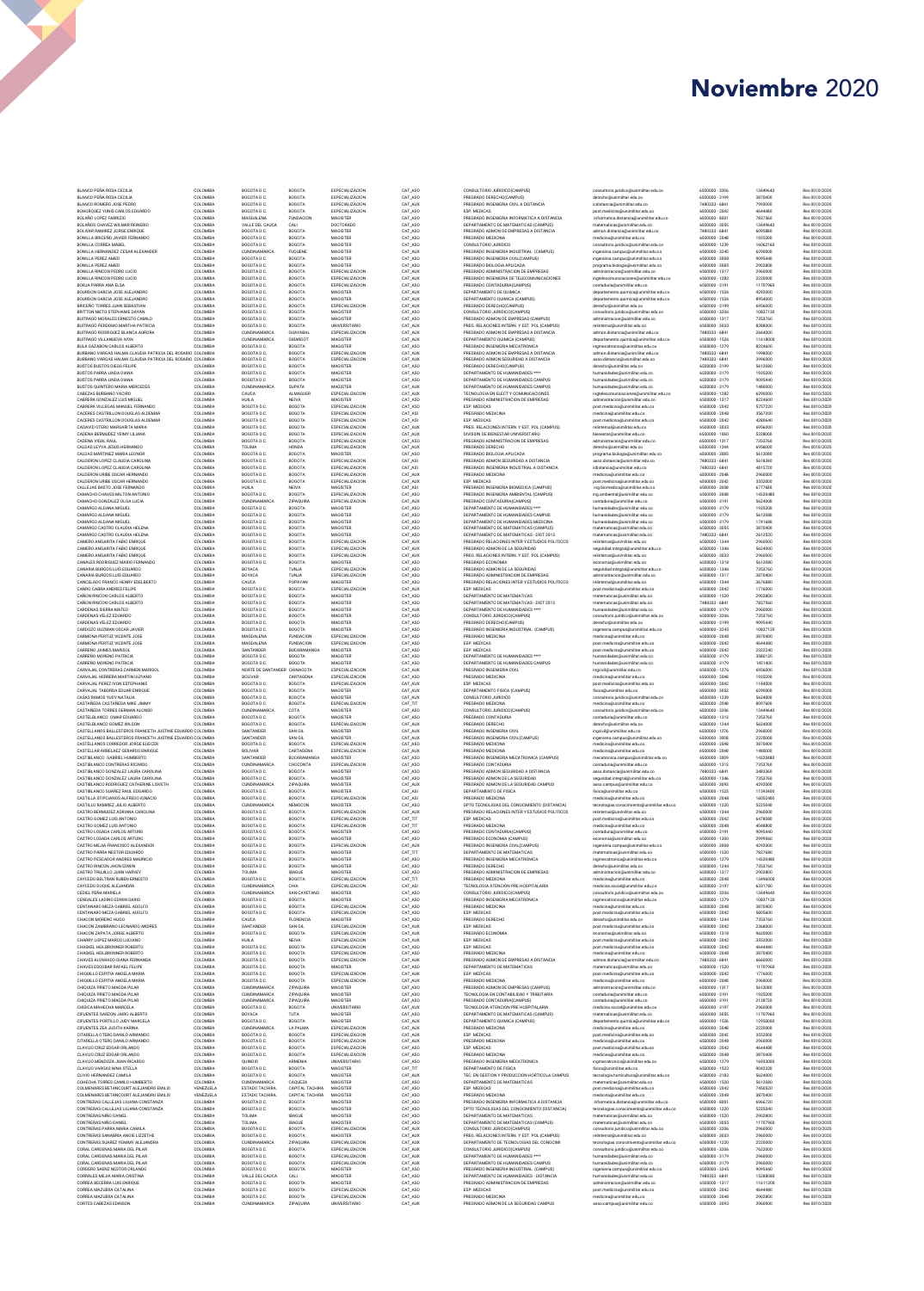| CORTES CABEZAS EDINSON<br>CORTES GUACANEME JUAN DAVID<br>CORTES JARAMILLO ELSA JIMENA<br>CORTES JIMENEZ SANDRA MILENA<br>CORTES QUINTERO GUILLERMO LEON<br>CORTES SALAZAR HECTOR MANUEL<br>CORTES SANCHEZ FRANCISCO ERNESTO<br>COTE PABON SEBASTIAN FELIPE<br>CRISTANCHO HOYOS LEONARDO<br>CRISTO COLMENARES JAVIER<br>CRUZ GARZON RAUL EDUARDO<br>CRUZ GUAYAUNDO WILMER<br>CRUZ PEREZ NATALY<br>CRUZ VELASQUEZ LEONARDO<br>CUADROS VIVAS JOSE VICENTE | COLOMBIA<br>COLOMBIA<br>COLOMBIA<br>COLOMBIA<br>COLOMBIA<br>COLOMBIA | CUNDINAMARCA<br>BOGOTA D.C.<br>BOGOTA D.C. | ZIPAQUIRA<br><b>BOGOTA</b>                         | <b>UNIVERSITARIO</b><br>ESPECIALIZACION | CAT_AUX            | TECNOLOGIA ATENCION PRE HOSPITALARIA                                                         | medicina social@unimilitar.edu.co                                                     | 6500000 - 3197                   | 3626000              | Res 0010/2020                  |
|--------------------------------------------------------------------------------------------------------------------------------------------------------------------------------------------------------------------------------------------------------------------------------------------------------------------------------------------------------------------------------------------------------------------------------------------------------|----------------------------------------------------------------------|--------------------------------------------|----------------------------------------------------|-----------------------------------------|--------------------|----------------------------------------------------------------------------------------------|---------------------------------------------------------------------------------------|----------------------------------|----------------------|--------------------------------|
|                                                                                                                                                                                                                                                                                                                                                                                                                                                        |                                                                      |                                            |                                                    |                                         | CAT_AUX            | PREGRADO INGENIERIA CIVIL(CAMPUS)                                                            | ingenieria.campus@unimilitar.edu.co                                                   | 6500000 - 3008                   | 11618000             | Res 0010/2020                  |
|                                                                                                                                                                                                                                                                                                                                                                                                                                                        |                                                                      |                                            | <b>BOGOTA</b>                                      | ESPECIALIZACION                         | CAT_ASO            | ESP. MEDICAS                                                                                 | post.medicina@unimilitar.edu.co                                                       | 6500000 - 2042                   | 4257440              | Res 0010/2020                  |
|                                                                                                                                                                                                                                                                                                                                                                                                                                                        |                                                                      | CUNDINAMARCA<br>CUNDINAMARCA               | <b>GACHANCIPA</b><br>GIRARDOT                      | ESPECIALIZACION<br>MAGISTER             | CAT_AUX<br>CAT_ASO | PREGRADO DERECHO(CAMPUS)<br>PREGRADO INGENIERIA CIVIL A DISTANCIA                            | derecho@unimilitar.edu.co<br>icdistancia@unimilitar.edu.co                            | 6500000 - 3199<br>7480333 - 6841 | 2960000<br>7837560   | Res 0010/2020<br>Res 0010/2020 |
|                                                                                                                                                                                                                                                                                                                                                                                                                                                        |                                                                      | BOGOTA D.C.                                | <b>BOGOTA</b>                                      | MAGISTER                                | CAT_ASO            | DEPARTAMENTO DE FISICA                                                                       | fisica@unimilitar.edu.co                                                              | 6500000 - 1523                   | 10837120             | Res 0010/2020                  |
|                                                                                                                                                                                                                                                                                                                                                                                                                                                        | COLOMBIA<br>COLOMBIA                                                 | BOGOTA D.C.<br>BOGOTA D.C.                 | <b>BOGOTA</b><br><b>BOGOTA</b>                     | MAGISTER<br>MAGISTER                    | CAT_ASO<br>CAT_AUX | DEPARTAMENTO DE FISICA<br>PREG. RELACIONES INTERN. Y EST. POL.(CAMPUS)                       | fisica@unimilitar.edu.co<br>relinternal@unimilitar.edu.co                             | 6500000 - 1523<br>6500000 - 3033 | 10837120<br>8288000  | Res 0010/2020<br>Res 0010/2020 |
|                                                                                                                                                                                                                                                                                                                                                                                                                                                        | COLOMBIA                                                             | BOGOTA D.C.                                | <b>BOGOTA</b>                                      | ESPECIALIZACION                         | CAT_AUX            | PREGRADO DERECHO                                                                             | derecho@unimilitar.edu.co                                                             | 6500000 - 1244                   | 5624000              | Res 0010/2020                  |
|                                                                                                                                                                                                                                                                                                                                                                                                                                                        | COLOMBIA<br>COLOMBIA                                                 | BOGOTA D.C.<br>CUNDINAMARCA                | <b>BOGOTA</b><br>CHIA                              | ESPECIALIZACION<br>MAGISTER             | CAT_ASI<br>CAT_ASI | ESP. MEDICAS<br>DEPARTAMENTO FISICA (CAMPUS)                                                 | post.medicina@unimilitar.edu.co<br>fisica@unimilitar.edu.co                           | 6500000 - 2042<br>6500000 - 3053 | 4280640<br>8382920   | Res 0010/2020<br>Res 0010/2020 |
|                                                                                                                                                                                                                                                                                                                                                                                                                                                        | COLOMBIA                                                             | BOGOTA D.C.                                | <b>BOGOTA</b>                                      | MAGISTER                                | CAT_ASO            | PREGRADO INGENIERIA INDUSTRIAL (CAMPUS)                                                      | ingenieria.campus@unimilitar.edu.co                                                   | 6500000 - 3245                   | 13449640             | Res 0010/2020                  |
|                                                                                                                                                                                                                                                                                                                                                                                                                                                        | COLOMBIA<br>COLOMBIA                                                 | ANTIOQUIA<br>BOGOTA D.C.                   | MEDELLIN<br><b>BOGOTA</b>                          | ESPECIALIZACION<br>MAGISTER             | CAT_ASO<br>CAT_ASO | ESP. MEDICAS<br>PREGRADO INGENIERIA DE MULTIMEDIA (CAMPUS)                                   | post.medicina@unimilitar.edu.co<br>ingenieria.campus@unimilitar.edu.co                | 6500000 - 2042<br>6500000 - 3247 | 3096320<br>5612080   | Res 0010/2020<br>Res 0010/2020 |
|                                                                                                                                                                                                                                                                                                                                                                                                                                                        | COLOMBIA                                                             | BOYACA                                     | DUITAMA                                            | MAGISTER                                | CAT_ASO            | DEPARTAMENTO DE HUMANIDADES ****                                                             | humanidades@unimilitar.edu.co                                                         | 6500000 - 3179                   | 1935200              | Res 0010/2020                  |
| CUADROS VIVAS JOSE VICENTE<br>CUBIDES MENDOZA JUAN DANIEL                                                                                                                                                                                                                                                                                                                                                                                              | COLOMBIA<br>COLOMBIA                                                 | BOYACA<br>BOGOTA D.C.                      | DUITAMA<br><b>BOGOTA</b>                           | MAGISTER<br>ESPECIALIZACION             | CAT_ASO<br>CAT_AUX | DEPARTAMENTO DE HUMANIDADES CAMPUS<br>PREGRADO INGENIERIA EN MULTIMEDIA                      | humanidades@unimilitar.edu.co<br>ingmultimedia@unimilitar.edu.co                      | 6500000 - 3179<br>6500000 - 1293 | 12578800<br>2220000  | Res 0010/2020<br>Res 0010/2020 |
| CUBILLOS CAICEDO MONICA LILIANA                                                                                                                                                                                                                                                                                                                                                                                                                        | COLOMBIA                                                             | <b>CUNDINAMARCA</b>                        | FUSAGASUGA                                         | ESPECIALIZACION                         | CAT_AUX            | SECCION BIENESTAR UNIVERSITARIO CAMPUS                                                       | seccion.bienestar@unimilitar.edu.co                                                   | 6500000 - 3310                   | 9324000              | Res 0010/2020                  |
| CUBILLOS GUZMAN LUIS FRANCISCO<br>CUCAITA MELO OSCAR FERNANDO                                                                                                                                                                                                                                                                                                                                                                                          | COLOMBIA<br>COLOMBIA                                                 | BOGOTA D.C.<br>BOGOTA D.C.                 | <b>BOGOTA</b><br><b>BOGOTA</b>                     | MAGISTER<br>MAGISTER                    | CAT_ASO<br>CAT_ASO | PREGRADO ADMON DE EMPRESAS (CAMPUS)<br>DEPARTAMENTO DE HUMANIDADES - DISTANCIA               | administracion@unimilitar.edu.co<br>humanidades@unimilitar.edu.co                     | 6500000 - 1317<br>7480333 - 6841 | 10837120<br>5225040  | Res 0010/2020<br>Res 0010/2020 |
| CUELLAR ENRIQUEZ MARIO FRANCISCO                                                                                                                                                                                                                                                                                                                                                                                                                       | COLOMBIA                                                             | NARINO                                     | PASTO                                              | ESPECIALIZACION                         | CAT_AUX            | ESP. MEDICAS                                                                                 | post.medicina@unimilitar.edu.co                                                       | 6500000 - 2042                   | 3552000              | Res 0010/2020                  |
| CUELLAR ENRIQUEZ MARIO FRANCISCO<br>CUELLO QUINTERO JELVER ALEXANDER                                                                                                                                                                                                                                                                                                                                                                                   | COLOMBIA<br>COLOMBIA                                                 | NARINO<br>BOGOTA D.C.                      | PASTO<br>BOGOTA                                    | ESPECIALIZACION<br>ESPECIALIZACION      | CAT_AUX<br>CAT_ASO | PREGRADO MEDICINA<br>DIVISION DE BIENESTAR UNIVERSITARIO                                     | medicina@unimilitar.edu.co<br>bienestar@unimilitar.edu.co                             | 6500000 - 2048<br>6500000 - 1060 | 3700000<br>8708400   | Res 0010/2020<br>Res 0010/2020 |
| CUERVO BENAVIDES CAROLINA                                                                                                                                                                                                                                                                                                                                                                                                                              | COLOMBIA                                                             | BOGOTA D.C.                                | BOGOTA                                             | ESPECIALIZACION                         | CAT_AUX            | PREGRADO INGENIERIA CIVIL                                                                    | ingcivil@unimilitar.edu.co                                                            | 6500000 - 1276                   | 6290000              | Res 0010/2020                  |
| CUERVO ORDOÑEZ RUTH<br>CUERVO OSSES RUBY MARGOTH                                                                                                                                                                                                                                                                                                                                                                                                       | COLOMBIA<br>COLOMBIA                                                 | BOYACA<br><b>CUNDINAMARCA</b>              | TUNJA<br>TOCAIMA                                   | MAGISTER<br>MAGISTER                    | CAT_AUX<br>CAT_ASO | PREGRADO DERECHO<br>DEPARTAMENTO DE FISICA                                                   | derecho@unimilitar.edu.co<br>fisica@unimilitar.edu.co                                 | 6500000 - 1244<br>6500000 - 1523 | 10286000<br>11707960 | Res 0010/2020<br>Res 0010/2020 |
| CUERVO ROJAS CARLOS JULIO                                                                                                                                                                                                                                                                                                                                                                                                                              | COLOMBIA                                                             | BOGOTA D.C.                                | <b>BOGOTA</b>                                      | ESPECIALIZACION                         | CAT_AUX            | TEC. EN GESTION Y PRODUCCION HORTICOLA CAMPUS                                                | tecnologia.horticultura@unimilitar.edu.co                                             | 6500000 - 3183                   | 2960000              | Res 0010/2020                  |
| CUERVO VASOUEZ CESAR AUGUSTO<br>CUESTA HUERTAS BLAS MARTIN                                                                                                                                                                                                                                                                                                                                                                                             | COLOMBIA<br>COLOMBIA                                                 | BOGOTA D.C.<br>ATLANTICO                   | BOGOTA<br>BARRANQUILLA                             | ESPECIALIZACION<br>ESPECIALIZACION      | CAT_ASI<br>CAT_AUX | CONSULTORIO JURIDICO<br>PREGRADO MEDICINA                                                    | consultorio.juridico@unimilitar.edu.co<br>medicina@unimilitar.edu.co                  | 6500000 - 1239<br>6500000 - 2048 | 14803880<br>4440000  | Res 0010/2020<br>Res 0010/2020 |
| CURE VERGARA HELNA SADIME                                                                                                                                                                                                                                                                                                                                                                                                                              | COLOMBIA                                                             | BOGOTA D.C.                                | <b>BOGOTA</b>                                      | MAGISTER                                | CAT_ASO            | PREGRADO MEDICINA                                                                            | medicina@unimilitar.edu.co                                                            | 6500000 - 2048                   | 4838000              | Res 0010/2020                  |
| DANGON MOISES DARIO LUIS<br>DANGON MOISES DARIO LUIS                                                                                                                                                                                                                                                                                                                                                                                                   | COLOMBIA<br>COLOMBIA                                                 | BOGOTA D.C.<br>BOGOTA D.C.                 | <b>BOGOTA</b><br><b>BOGOTA</b>                     | MAGISTER<br>MAGISTER                    | CAT_ASO<br>CAT_ASO | CONSULTORIO JURIDICO<br>PREGRADO RELACIONES INTER Y ESTUDIOS POLITICOS                       | consultorio juridico@unimilitar.edu.co<br>relinternal@unimilitar.edu.co               | 6500000 - 1239<br>6500000 - 1344 | 9095440<br>3870400   | Res 0010/2020<br>Res 0010/2020 |
| DAZA BARRIOS WILLIAM ENRIQUE                                                                                                                                                                                                                                                                                                                                                                                                                           | COLOMBIA                                                             | BOGOTA D.C.                                | <b>BOGOTA</b>                                      | <b>MAGISTER</b>                         | CAT_ASO            | PREGRADO DERECHO(CAMPUS)                                                                     | derecho@unimilitar.edu.co                                                             | 6500000 - 3199                   | 6482920              | Res 0010/2020                  |
| DAZA BARRIOS WILLIAM ENRIQUE<br>DAZA FIGUEREDO JESUS ARNOLDO                                                                                                                                                                                                                                                                                                                                                                                           | COLOMBIA<br>COLOMBIA                                                 | BOGOTA D.C.<br>BOYACA                      | <b>BOGOTA</b><br>ALMEIDA                           | <b>MAGISTER</b><br><b>MAGISTER</b>      | CAT_ASO<br>CAT_ASO | CONSULTORIO JURIDICO(CAMPUS)<br>DEPARTAMENTO DE FISICA                                       | consultorio juridico@unimilitar.edu.co<br>fisica@unimilitar.edu.co                    | 6500000 - 3206<br>6500000 - 1523 | 9095440<br>8224600   | Res 0010/2020<br>Res 0010/2020 |
| DEL PORTILLO NAVARRETE MARIA PAULA                                                                                                                                                                                                                                                                                                                                                                                                                     | COLOMBIA                                                             | BOGOTA D.C.                                | BOGOTA                                             | ESPECIALIZACION                         | CAT_AUX            | PREGRADO MEDICINA                                                                            | medicina@unimilitar.edu.co                                                            | 6500000 - 2048<br>7480333 - 6841 | 2220000<br>13062600  | Res 0010/2020                  |
| DIAZ GONZALEZ CRISTINA<br>DIAZ GRANADOS HENRY LEONARDO                                                                                                                                                                                                                                                                                                                                                                                                 | COLOMBIA<br>COLOMBIA                                                 | BOGOTA D.C.<br>BOGOTA D.C.                 | <b>BOGOTA</b><br><b>BOGOTA</b>                     | LICENCIADO<br><b>UNIVERSITARIO</b>      | CAT_ASO<br>CAT_AUX | DEPARTAMENTO DE FISICA - DISTANCIA<br>TECNOLOGIA ATENCION PRE HOSPITALARIA                   | fisica@unimilitar.edu.co<br>medicina.social@unimilitar.edu.co                         | 6500000 - 3197                   | 2960000              | Res 0010/2020<br>Res 0010/2020 |
| DIAZ JUAN IVAN ALFREDO                                                                                                                                                                                                                                                                                                                                                                                                                                 | COLOMBIA                                                             | BOGOTA D.C.                                | <b>BOGOTA</b>                                      | ESPECIALIZACION                         | CAT_ASI            | PREGRADO MEDICINA                                                                            | medicina@unimilitar.edu.co                                                            | 6500000 - 2048                   | 1783600              | Res 0010/2020                  |
| DIAZ MARTINEZ MARICEL<br>DIAZ MARTINEZ MARICEL                                                                                                                                                                                                                                                                                                                                                                                                         | COLOMBIA<br>COLOMBIA                                                 | VALLE DEL CAUCA<br>VALLE DEL CAUCA         | CALI<br>CALI                                       | MAGISTER<br>MAGISTER                    | CAT_ASO<br>CAT ASO | DEPARTAMENTO DE HUMANIDADES CAMPUS<br>DEPARTAMENTO DE HUMANIDADES ****                       | humanidades@unimilitar.edu.co<br>humanidades@unimilitar.edu.co                        | 6500000 - 3179<br>6500000 - 3179 | 3870400<br>7353760   | Res 0010/2020<br>Res 0010/2020 |
| DIAZ OSORIO MIGUEL ANDRES<br>DIAZ OSORIO MIGUEL ANDRES                                                                                                                                                                                                                                                                                                                                                                                                 | COLOMBIA<br>COLOMBIA                                                 | TOLIMA<br>TOLIMA                           | CHAPARRAL<br>CHAPARRAL                             | MAGISTER<br>MAGISTER                    | CAT ASO<br>CAT ASO | DEPARTAMENTO DE MATEMATICAS<br>DEPARTAMENTO DE MATEMATICAS (CAMPUS)                          | matematicas@unimilitar.edu.co<br>matematicas@unimilitar.edu.co                        | 6500000 - 1520<br>6500000 - 3055 | 8224600<br>5612080   | Res 0010/2020<br>Res 0010/2020 |
| DIAZ PINZON YETZA XIMENA                                                                                                                                                                                                                                                                                                                                                                                                                               | COLOMBIA                                                             | BOYACA                                     | TUNJA                                              | ESPECIALIZACION                         | CAT ASO            | DEPARTAMENTO DE MATEMATICAS - DIST 2013                                                      | matematicas@unimilitar.edu.co                                                         | 7480333 - 6841                   | 9579240              | Res 0010/2020                  |
| DIAZ RAMIREZ NESTOR RAUL<br>DIAZ SANTANA OMAR HUMBERTO                                                                                                                                                                                                                                                                                                                                                                                                 | COLOMBIA<br>COLOMBIA                                                 | BOGOTA D.C.<br>BOGOTA D.C.                 | <b>BOGOTA</b><br><b>BOGOTA</b>                     | MAGISTER<br>ESPECIALIZACION             | CAT ASO<br>CAT AUX | PREGRADO ADMINISTRACION DE EMPRESAS<br>PREGRADO DERECHO                                      | administracion@unimilitar.edu.co                                                      | 6500000 - 1317<br>6500000 - 1244 | 10837120<br>5624000  | Res 0010/2020                  |
| DIAZ SOLANO SILVIA ANDREA                                                                                                                                                                                                                                                                                                                                                                                                                              | COLOMBIA                                                             | <b>HUILA</b>                               | <b>NEIVA</b>                                       | ESPECIALIZACION                         | CAT AUX            | PREGRADO DERECHO(CAMPUS)                                                                     | derecho@unimilitar.edu.co<br>derecho@unimilitar.edu.co                                | 6500000 - 3199                   | 2960000              | Res 0010/2020<br>Res 0010/2020 |
| DIAZ SUAZA FELIPE AUGUSTO                                                                                                                                                                                                                                                                                                                                                                                                                              | COLOMBIA                                                             | <b>BOLIVAR</b>                             | CARTAGENA                                          | MAGISTER                                | CAT ASO            | PREGRADO ECONOMIA<br>PREGRADO ECONOMIA (CAMPUS)                                              | economia@unimilitar.edu.co                                                            | 6500000 - 1318                   | 5612080              | Res 0010/2020                  |
| DIAZ SUAZA FELIPE AUGUSTO<br>DIAZ VII LARRAGA JAIRO ALEXANDER                                                                                                                                                                                                                                                                                                                                                                                          | COLOMBIA<br>COLOMBIA                                                 | <b>BOLIVAR</b><br>BOGOTA D.C.              | CARTAGENA<br><b>BOGOTA</b>                         | MAGISTER<br>MAGISTER                    | CAT ASO<br>CAT ASO | PREGRADO INGENIERIA CIVIL(CAMPUS)                                                            | economia@unimilitar.edu.co<br>ingenieria.campus@unimilitar.edu.co                     | 6500000 - 1300<br>6500000 - 3008 | 9095440<br>3870400   | Res 0010/2020<br>Res 0010/2020 |
| DIAZ VILLARRAGA JAIRO ALEXANDER                                                                                                                                                                                                                                                                                                                                                                                                                        | COLOMBIA                                                             | BOGOTA D.C.                                | <b>BOGOTA</b>                                      | MAGISTER                                | CAT ASO            | PREGRADO INGENIERIA CIVIL A DISTANCIA                                                        | icdistancia@unimilitar.edu.co                                                         | 7480333-6841                     | 10450080             | Res 0010/2020                  |
| DIAZ YAMAL IVONNE JEANNETTE<br>DIAZ YAMAL IVONNE JEANNETTE                                                                                                                                                                                                                                                                                                                                                                                             | COLOMBIA<br>COLOMBIA                                                 | BOGOTA D.C.<br>BOGOTA D.C.                 | <b>BOGOTA</b><br><b>BOGOTA</b>                     | ESPECIALIZACION<br>ESPECIALIZACION      | CAT TIT<br>CAT TIT | ESP. MEDICAS<br>PREGRADO MEDICINA                                                            | post.medicina@unimilitar.edu.co<br>medicina@unimilitar.edu.co                         | 6500000 - 2042<br>6500000 - 2048 | 8097600<br>5398400   | Res 0010/2020<br>Res 0010/2020 |
| DINAS BERMUDEZ FREDDY ALONSO                                                                                                                                                                                                                                                                                                                                                                                                                           | COLOMBIA                                                             | BOGOTA D.C.                                | <b>BOGOTA</b>                                      | MAGISTER                                | CAT_ASI            | SECCION BIENESTAR UNIVERSITARIO CAMPUS                                                       | seccion.bienestar@unimilitar.edu.co                                                   | 6500000 - 3310                   | 8026200              | Res 0010/2020                  |
| DUQUE CRUZ JULIO CESAR<br>DUQUE PIEDRAHITA MAXIMO ALBERTO                                                                                                                                                                                                                                                                                                                                                                                              | COLOMBIA<br>COLOMBIA                                                 | TOLIMA<br>ANTIOQUIA                        | LIBANO<br><b>ITUANGO</b>                           | UNIVERSITARIO<br>MAGISTER               | CAT_AUX<br>CAT_ASO | DIVISION DE BIENESTAR UNIVERSITARIO<br>PREGRADO DERECHO(CAMPUS)                              | bienestan@unimilitar.edu.co<br>derecho@unimilitar.edu.co                              | 6500000 - 1060<br>6500000-3199   | 6660000<br>3870400   | Res 0010/2020<br>Res 0010/2020 |
| DURAN VIVAS ANDRES LEONARDO<br>DUSSAN ESPINOSA JOHN ALEXANDER                                                                                                                                                                                                                                                                                                                                                                                          | COLOMBIA                                                             | BOGOTA D.C.                                | <b>BOGOTA</b>                                      | ESPECIALIZACION                         | CAT_AUX            | PREGRADO INGENIERIA DE MULTIMEDIA (CAMPUS)                                                   | ingenieria.campus@unimilitar.edu.co                                                   | 6500000-3247                     | 4292000              | Res 0010/2020                  |
| ECHEVERRIA RODRIGUEZ JAIME                                                                                                                                                                                                                                                                                                                                                                                                                             | COLOMBIA<br>COLOMBIA                                                 | <b>HUILA</b><br>BOLIVAR                    | <b>NEIVA</b><br>CARTAGENA                          | MAGISTER<br>MAGISTER                    | CAT_ASO<br>CAT_ASO | CONSULTORIO JURIDICO(CAMPUS)<br>PREGRADO INGENIERIA CIVIL                                    | consultorio.juridico@unimilitar.edu.co<br>ingcivil@unimilitar.edu.co                  | 6500000 - 3206<br>6500000 - 1276 | 13449640<br>2902800  | Res 0010/2020<br>Res 0010/2020 |
| ECHEVERRY HERNANDEZ ARIEL AUGUSTO<br>ELORREAGA RODRIGUEZ LUZ MARICEL                                                                                                                                                                                                                                                                                                                                                                                   | COLOMBIA                                                             | BOYACA                                     | TUNJA                                              | MAGISTER                                | CAT_ASO            | PREG. RELACIONES INTERN. Y EST. POL.(CAMPUS)                                                 | relinternal@unimilitar.edu.co                                                         | 6500000 - 3033                   | 3870400              | Res 0010/2020                  |
| ESCOBAR ARAUJO HUGO ENRIQUE                                                                                                                                                                                                                                                                                                                                                                                                                            | COLOMBIA<br>COLOMBIA                                                 | BOYACA<br>BOGOTA D.C.                      | PAIPA<br><b>BOGOTA</b>                             | MAGISTER<br>ESPECIALIZACION             | CAT_ASO<br>CAT_ASO | DEPARTAMENTO DE MATEMATICAS - DIST 2013<br>PREGRADO MEDICINA                                 | matematicas@unimilitar.edu.co<br>medicina@unimilitar.edu.co                           | 7480333 - 6841<br>6500000 - 2048 | 11320920<br>3483360  | Res 0010/2020<br>Res 0010/2020 |
| ESCOBAR ARAUJO HUGO ENRIQUE                                                                                                                                                                                                                                                                                                                                                                                                                            | COLOMBIA                                                             | BOGOTA D.C.                                | <b>BOGOTA</b>                                      | ESPECIALIZACION                         | CAT_ASO            | ESP. MEDICAS                                                                                 | post.medicina@unimilitar.edu.co                                                       | 6500000 - 2042                   | 4644480              | Res 0010/2020                  |
| ESCOBAR OCHOA MARIO ALBERTO<br>ESCOBAR RODRIGUEZ LUIS GABRIEL                                                                                                                                                                                                                                                                                                                                                                                          | COLOMBIA<br>COLOMBIA                                                 | BOGOTA D.C.<br>BOGOTA D.C.                 | <b>BOGOTA</b><br><b>BOGOTA</b>                     | ESPECIALIZACION<br>MAGISTER             | CAT_ASO<br>CAT_ASO | PREGRADO INGENIERIA AMBIENTAL (CAMPUS)<br>DEPARTAMENTO DE HUMANIDADES CAMPUS                 | ing.ambiental@unimilitar.edu.co<br>humanidades@unimilitar.edu.co                      | 6500000 - 3008<br>6500000-3179   | 10837120<br>5612080  | Res 0010/2020<br>Res 0010/2020 |
| ESGUERRA PORTOCARRERO SANTIAGO ALFONSO<br>ESLAVA JACOME CAMILO ALBERTO                                                                                                                                                                                                                                                                                                                                                                                 | COLOMBIA<br>COLOMBIA                                                 | BOGOTA D.C.<br>BOGOTA D.C.                 | <b>BOGOTA</b><br>BOGOTA                            | ESPECIALIZACION<br>ESPECIALIZACION      | CAT_AUX<br>CAT_TIT | PREGRADO INGENIERIA CIVIL<br>ESP. MEDICAS                                                    | ingcivil@unimilitar.edu.co                                                            | 6500000-1276<br>6500000 - 2042   | 6401000<br>8097600   | Res 0010/2020<br>Res 0010/2020 |
| ESPINAL MARTINEZ ALEJANDRO                                                                                                                                                                                                                                                                                                                                                                                                                             | COLOMBIA                                                             | BOGOTA D.C.                                | BOGOTA                                             | ESPECIALIZACION                         | CAT_AUX            | PREGRADO MEDICINA                                                                            | post.medicina@unimilitar.edu.co<br>medicina@unimilitar.edu.co                         | 6500000 - 2048                   | 2220000              | Res 0010/2020                  |
| ESPINAL MARTINEZ ALEJANDRO                                                                                                                                                                                                                                                                                                                                                                                                                             | COLOMBIA                                                             | BOGOTA D.C.                                | BOGOTA                                             | ESPECIALIZACION                         | CAT_AUX            | ESP. MEDICAS                                                                                 | post.medicina@unimilitar.edu.co                                                       | 6500000 - 2042                   | 1776000              | Res 0010/2020                  |
| ESPINEL PARRA FABIO ENRIQUE<br>ESPINOSA GARCIA EUGENIA                                                                                                                                                                                                                                                                                                                                                                                                 | COLOMBIA<br>COLOMBIA                                                 | BOGOTA D.C.<br>CORDOBA                     | BOGOTA<br>CERETE                                   | ESPECIALIZACION<br>ESPECIALIZACION      | CAT_AUX<br>CAT_TIT | PREGRADO CONTADURIA A DISTANCIA<br>ESP. MEDICAS                                              | cpdistancia@unimilitar.edu.co<br>post.medicina@unimilitar.edu.co                      | 7480333 - 6841<br>6500000 - 2042 | 7326000<br>8097600   | Res 0010/2020<br>Res 0010/2020 |
| ESPINOSA GARCIA EUGENIA                                                                                                                                                                                                                                                                                                                                                                                                                                | COLOMBIA                                                             | CORDOBA                                    | CERETE                                             | ESPECIALIZACION                         | CAT_TIT            | PREGRADO MEDICINA                                                                            | medicina@unimilitar.edu.co                                                            | 6500000 - 2048                   | 5398400              | Res 0010/2020                  |
| ESPINOSA MEDINA RICARDO ALONSO<br>ESPINOSA VILLANUEVA PEDRO NEL                                                                                                                                                                                                                                                                                                                                                                                        | COLOMBIA<br>COLOMBIA                                                 | BOGOTA D.C.<br>TOLIMA                      | BOGOTA<br><b>IBAGUE</b>                            | ESPECIALIZACION<br>ESPECIALIZACION      | CAT_AUX<br>CAT_ASI | PREGRADO INGENIERIA BIOMEDICA (CAMPUS)<br>PREGRADO ADMON DE EMPRESAS A DISTANCIA             | ing biomedica@unimilitar.edu.co<br>admon.distancia@unimilitar.edu.co                  | 6500000 - 3008<br>7480333 - 6841 | 5624000<br>3210480   | Res 0010/2020<br>Res 0010/2020 |
| ESPITIA CASTAÑEDA FERNANDO ISIDRO                                                                                                                                                                                                                                                                                                                                                                                                                      | COLOMBIA                                                             | <b>CUNDINAMARCA</b>                        | CAJICA                                             | MAGISTER                                | CAT_ASI            | DEPARTAMENTO FISICA (CAMPUS)                                                                 | fisica@unimilitar.edu.co                                                              | 6500000 - 3053                   | 13198640             | Res 0010/2020                  |
| ESQUIVEL ACOSTA ALFREDO CARLOS<br>ESQUIVEL CAMPO DIEGO LUIS                                                                                                                                                                                                                                                                                                                                                                                            | COLOMBIA<br>COLOMBIA                                                 | CORDOBA<br>BOGOTA D.C.                     | CIENAGA DE ORO<br>BOGOTA                           | MAGISTER<br>MAGISTER                    | CAT_ASC<br>CAT_TIT | PREGRADO INGENIERIA AMBIENTAL (CAMPUS)<br>ESP. MEDICAS                                       | ing ambiental@unimilitar.edu.co<br>post.medicina@unimilitar.edu.co                    | 6500000 - 3008<br>6500000 - 2042 | 14320480<br>6478080  | Res 0010/2020<br>Res 0010/2020 |
| ESQUIVEL CAMPO DIEGO LUIS                                                                                                                                                                                                                                                                                                                                                                                                                              | COLOMBIA                                                             | BOGOTA D.C.                                | BOGOTA                                             | MAGISTER                                | CAT_TIT            | PREGRADO MEDICINA                                                                            | medicina@unimilitar.edu.co                                                            | 6500000 - 2048                   | 1349600              | Res 0010/2020                  |
|                                                                                                                                                                                                                                                                                                                                                                                                                                                        | COLOMBIA                                                             | CORDOBA<br>CORDOBA                         | <b>MONTERIA</b>                                    | ESPECIALIZACION                         | CAT_ASI            | PREGRADO MEDICINA                                                                            | medicina@unimilitar.edu.co                                                            | 6500000 - 2048                   | 3567200              | Res 0010/2020<br>Res 0010/2020 |
| ESQUIVIA PAJARO CARMEN TERESA                                                                                                                                                                                                                                                                                                                                                                                                                          |                                                                      |                                            |                                                    |                                         |                    |                                                                                              |                                                                                       |                                  |                      |                                |
| ESQUIVIA PAJARO CARMEN TERESA<br>ESTRADA VILLARRAGA JUAN CARLOS                                                                                                                                                                                                                                                                                                                                                                                        | COLOMBIA<br>COLOMBIA                                                 | BOGOTA D.C.                                | MONTERIA<br>BOGOTA                                 | ESPECIALIZACION<br>ESPECIALIZACION      | CAT_ASI<br>CAT_ASO | ESP. MEDICAS<br>PREGRADO MEDICINA                                                            | post.medicina@unimilitar.edu.co<br>medicina@unimilitar.edu.co                         | 6500000 - 2042<br>6500000 - 2048 | 5350800<br>1935200   | Res 0010/2020                  |
| EVANS BERNARD CLEVELAND                                                                                                                                                                                                                                                                                                                                                                                                                                | COLOMBIA                                                             | S ANDRES, PROV Y S C SAN ANDRES            |                                                    | ESPECIALIZACION                         | CAT_AUX            | PREGRADO CONTADURIA                                                                          | contaduria@unimilitar.edu.co                                                          | 6500000 - 1313                   | 8288000              | Res 0010/2020                  |
| FAJARDO ANDRADE LORENA DEL PILAR<br>FAJARDO ANDRADE LORENA DEL PILAR                                                                                                                                                                                                                                                                                                                                                                                   | COLOMBIA<br>COLOMBIA                                                 | BOGOTA D.C.<br>BOGOTA D.C.                 | <b>BOGOTA</b><br><b>BOGOTA</b>                     | ESPECIALIZACION<br>ESPECIALIZACION      | CAT_AUX<br>CAT_AUX | CONSULTORIO JURIDICO(CAMPUS)<br>PREGRADO DERECHO(CAMPUS)                                     | consultorio.juridico@unimilitar.edu.co<br>derecho@unimilitar.edu.co                   | 6500000 - 3206<br>6500000 - 3199 | 4292000<br>8288000   | Res 0010/2020<br>Res 0010/2020 |
| FAJARDO FONSECA HENRY                                                                                                                                                                                                                                                                                                                                                                                                                                  | COLOMBIA                                                             | BOGOTA D.C.                                | <b>BOGOTA</b><br><b>BOGOTA</b>                     | ESPECIALIZACION                         | CAT_AUX            | PREGRADO ADMON DE LA SEGURIDAD                                                               | seguridad.integral@unimilitar.edu.co                                                  | 6500000 - 1346                   | 5624000<br>5624000   | Res 0010/2020                  |
| <b>FAJARDO FONSECA HENRY</b><br>FAJARDO PASCAGAZA ERNESTO                                                                                                                                                                                                                                                                                                                                                                                              | COLOMBIA<br>COLOMBIA                                                 | BOGOTA D.C.<br>CUNDINAMARCA                | VILLAGOMEZ                                         | ESPECIALIZACION<br>MAGISTER             | CAT_AUX<br>CAT_ASO | PREGRADO CONTADURIA<br>DEPARTAMENTO DE HUMANIDADES CAMPUS                                    | contaduria@unimilitar.edu.co<br>humanidades@unimilitar.edu.co                         | 6500000 - 1313<br>6500000 - 3179 | 3870400              | Res 0010/2020<br>Res 0010/2020 |
| FALLA QUIÑONEZ ANDRES RICARDO<br>FARFAN DIAZ ANA FABIANA                                                                                                                                                                                                                                                                                                                                                                                               | COLOMBIA                                                             | BOGOTA D.C.                                | <b>BOGOTA</b>                                      | ESPECIALIZACION                         | CAT_AUX            | PREGRADO MEDICINA                                                                            | medicina@unimilitar.edu.co                                                            | 6500000 - 2048                   | 1480000              | Res 0010/2020                  |
| FELIBERT ALVAREZ DAVID JESUS                                                                                                                                                                                                                                                                                                                                                                                                                           | COLOMBIA<br>COLOMBIA                                                 | BOGOTA D.C.<br>BOGOTA D.C.                 | <b>BOGOTA</b><br><b>BOGOTA</b>                     | ESPECIALIZACION<br>MAGISTER             | CAT_AUX<br>CAT_ASI | PREGRADO DERECHO<br>PREGRADO INGENIERIA CIVIL                                                | derecho@unimilitar.edu.co<br>ingcivil@unimilitar.edu.co                               | 6500000 - 1244<br>6500000 - 1276 | 2960000<br>2675400   | Res 0010/2020<br>Res 0010/2020 |
| FERNANDEZ MONCADA PAULO ENRIQUE<br>FERNANDEZ MONCADA PAULO ENRIQUE                                                                                                                                                                                                                                                                                                                                                                                     | COLOMBIA                                                             | BOGOTA D.C.                                | <b>BOGOTA</b>                                      | DOCTORADO                               | CAT_TIT            | DEPARTAMENTO DE MATEMATICAS                                                                  | matematicas@unimilitar.edu.co                                                         | 6500000 - 1520                   | 4048800              | Res 0010/2020                  |
| FLOREZ BARRANTES JENNY ANDREA                                                                                                                                                                                                                                                                                                                                                                                                                          | COLOMBIA<br>COLOMBIA                                                 | BOGOTA D.C.<br>BOGOTA D.C.                 | <b>BOGOTA</b><br><b>BOGOTA</b>                     | DOCTORADO<br>MAGISTER                   | CAT_TIT<br>CAT_AUX | DEPARTAMENTO DE MATEMATICAS (CAMPUS)<br>DEPARTAMENTO DE HUMANIDADES CAMPUS                   | matematicas@unimilitar.edu.co<br>humanidades@unimilitar.edu.co                        | 6500000 - 3055<br>6500000-3179   | 10054520<br>1480000  | Res 0010/2020<br>Res 0010/2020 |
| FLOREZ CACERES MONICA LISSETTE<br>FLOREZ CACERES MONICA LISSETTE                                                                                                                                                                                                                                                                                                                                                                                       | COLOMBIA<br>COLOMBIA                                                 | SANTANDER<br>SANTANDER                     | BUCARAMANGA<br><b>RUCARAMANGA</b>                  | ESPECIALIZACION<br>ESPECIALIZACION      | CAT ASO<br>CAT ASO | PREG. RELACIONES INTERN. Y EST. POL.(CAMPUS)                                                 | relinternal@unimilitar.edu.co                                                         | 6500000 - 3033<br>6500000-1344   | 3870400<br>10837120  | Res 0010/2020                  |
| FLOREZ CARDENAS MILENA                                                                                                                                                                                                                                                                                                                                                                                                                                 | COLOMBIA                                                             | BOGOTA D.C.                                | <b>BOGOTA</b>                                      | ESPECIALIZACION                         | CAT ASO            | PREGRADO RELACIONES INTER Y ESTUDIOS POLITICOS<br>PREGRADO MEDICINA                          | relinternal@unimilitar.edu.co<br>medicina@unimilitar.edu.co                           | 6500000 - 2048                   | 3870400              | Res 0010/2020<br>Res 0010/2020 |
| <b>FLOREZ TORRES DIEGO FERNANDO</b>                                                                                                                                                                                                                                                                                                                                                                                                                    | COLOMBIA<br>COLOMBIA                                                 | BOGOTA D.C.<br>BOGOTA D.C.                 | <b>BOGOTA</b><br><b>BOGOTA</b>                     | MAGISTER<br>MAGISTER                    | CAT AUX<br>CAT ASO | PREGRADO INGENIERIA INDUSTRIAL A DISTANCIA<br>PREGRADO INGENIERIA CIVIL A DISTANCIA          | iidistancia@unimilitar.edu.co<br>icdistancia@unimilitar.edu.co                        | 7480333 - 6841<br>7480333 - 6841 | 6660000<br>7837560   | Res 0010/2020<br>Res 0010/2020 |
| FLORIAN VELASQUEZ GONZALO<br>FOMIN MIKHAIL                                                                                                                                                                                                                                                                                                                                                                                                             | RUSIA                                                                | LENINGRADO                                 | LENINGRADO                                         | MAGISTER                                | CAT_ASO            | DEPARTAMENTO DE MATEMATICAS                                                                  | matematicas@unimilitar.edu.co                                                         | 6500000 - 1520                   | 3870400              | Res 0010/2020                  |
| FONSECA AMADO YENNY LORENA<br>FONSECA HERRERA EDGAR ALBERTO                                                                                                                                                                                                                                                                                                                                                                                            | COLOMBIA<br>COLOMBIA                                                 | BOGOTA D.C.<br>BOGOTA D.C.                 | <b>BOGOTA</b><br><b>BOGOTA</b>                     | ESPECIALIZACION<br><b>MAGISTER</b>      | CAT_AUX<br>CAT ASO | CONSULTORIO JURIDICO(CAMPUS)<br>PREGRADO INGENIERIA CIVIL                                    | consultorio.juridico@unimilitar.edu.co                                                | 6500000 - 3206<br>6500000-1276   | 8288000<br>11707960  | Res 0010/2020<br>Res 0010/2020 |
| FORERO DIAZ NESTOR ORLANDO                                                                                                                                                                                                                                                                                                                                                                                                                             | COLOMBIA                                                             | BOGOTA D.C.                                | <b>BOGOTA</b>                                      | <b>MAGISTER</b>                         | CAT ASI            | DEPARTAMENTO DE MATEMATICAS                                                                  | ingcivil@unimilitar.edu.co<br>matematicas@unimilitar.edu.co                           | 6500000 - 1520                   | 9988160              | Res 0010/2020                  |
| FORERO FANDIÑO OSCAR STEVEN<br>FORERO QUINTERO JUAN CARLOS                                                                                                                                                                                                                                                                                                                                                                                             | COLOMBIA<br>COLOMBIA                                                 | BOGOTA D.C.<br>BOGOTA D.C.                 | <b>BOGOTA</b><br><b>BOGOTA</b>                     | <b>UNIVERSITARIO</b><br>ESPECIALIZACION | CAT AUX<br>CAT ASO | DIVISION DE BIENESTAR UNIVERSITARIO<br>CONSULTORIO JURIDICO                                  | bienestar@unimilitar.edu.co                                                           | 6500000 - 1060<br>6500000-1239   | 5328000<br>16062160  | Res 0010/2020<br>Res 0010/2020 |
| FRANCO FLOREZ JAIRO                                                                                                                                                                                                                                                                                                                                                                                                                                    | COLOMBIA                                                             | BOGOTA D.C.                                | <b>BOGOTA</b>                                      | <b>MAGISTER</b>                         | CAT ASO            | PREGRADO CONTADURIA(CAMPUS)                                                                  | consultorio.juridico@unimilitar.edu.co<br>contaduria@unimilitar.edu.co                | 6500000-3191                     | 10837120             | Res 0010/2020                  |
| <b>FRASSER ACEVEDO WILLIAM</b><br><b>FRASSER ACEVEDO WILLIAM</b>                                                                                                                                                                                                                                                                                                                                                                                       | COLOMBIA<br>COLOMBIA                                                 | BOGOTA D.C.<br>BOGOTA D.C.                 | <b>BOGOTA</b><br><b>BOGOTA</b>                     | <b>MAGISTER</b><br>MAGISTER             | CAT ASO<br>CAT_ASO | DPTO TECNOLIGIAS DEL CONOCIMIENTO (DISTANCIA)<br>PREGRADO INGENIERIA INFORMATICA A DISTANCIA | tecnologias.conocimiento@unimilitar.edu.co<br>informatica.distancia@unimilitar.edu.co | 6500000 - 1220<br>6500000 - 8001 | 2612520<br>13062600  | Res 0010/2020<br>Res 0010/2020 |
| FUENTES DIAZ CARLOS FERNANDO                                                                                                                                                                                                                                                                                                                                                                                                                           | COLOMBIA                                                             | BOGOTA D.C.                                | BOGOTA                                             | ESPECIALIZACION                         | CAT_AUX            | ESP. MEDICAS                                                                                 | post.medicina@unimilitar.edu.co                                                       | 6500000 - 2042                   | 1776000              | Res 0010/2020                  |
| FULA LIZCANO MARIA CRISTINA<br>FULA LIZCANO MARIA CRISTINA                                                                                                                                                                                                                                                                                                                                                                                             | COLOMBIA<br>COLOMBIA                                                 | BOGOTA D.C.<br>BOGOTA D.C.                 | <b>BOGOTA</b><br><b>BOGOTA</b>                     | <b>MAGISTER</b><br>MAGISTER             | CAT_ASO<br>CAT_ASO | DEPARTAMENTO DE HUMANIDADES CAMPUS<br>DEPARTAMENTO DE HUMANIDADES ****                       | humanidades@unimilitar.edu.co<br>humanidades@unimilitar.edu.co                        | 6500000 - 3179<br>6500000 - 3179 | 9966280<br>1935200   | Res 0010/2020<br>Res 0010/2020 |
| GALAN ROJAS JORGE LUIS                                                                                                                                                                                                                                                                                                                                                                                                                                 | COLOMBIA                                                             | SANTANDER                                  | BUCARAMANGA                                        | MAGISTER                                | CAT_ASO            | DEPARTAMENTO DE FISICA                                                                       | fisica@unimilitar.edu.co                                                              | 6500000 - 1523                   | 5612080              | Res 0010/2020                  |
| GALAN SUAREZ RICARDO MARIO<br>GALINDO RIVERA OSCAR ANDRES                                                                                                                                                                                                                                                                                                                                                                                              | COLOMBIA<br>COLOMBIA                                                 | BOGOTA D.C.<br>BOGOTA D.C.                 | <b>BOGOTA</b><br><b>BOGOTA</b>                     | ESPECIALIZACION<br>MAGISTER             | CAT_TIT<br>CAT_ASO | ESP. MEDICAS<br>DEPARTAMENTO DE MATEMATICAS                                                  | post.medicina@unimilitar.edu.co<br>matematicas@unimilitar.edu.co                      | 6500000 - 2042<br>6500000 - 1520 | 12956160<br>8224600  | Res 0010/2020<br>Res 0010/2020 |
| GALINDO RIVERA OSCAR ANDRES                                                                                                                                                                                                                                                                                                                                                                                                                            | COLOMBIA                                                             | BOGOTA D.C.                                | <b>BOGOTA</b>                                      | MAGISTER                                | CAT_ASO            | DEPARTAMENTO DE MATEMATICAS (CAMPUS)                                                         | matematicas@unimilitar.edu.co                                                         | 6500000 - 3055                   | 2902800              | Res 0010/2020                  |
| GALINDO TORRES LUIS ALEJANDRO<br>GALINDO TRIANA GINA PAOLA                                                                                                                                                                                                                                                                                                                                                                                             | COLOMBIA<br>COLOMBIA                                                 | BOGOTA D.C.<br>BOGOTA D.C.                 | <b>BOGOTA</b><br><b>BOGOTA</b>                     | MAGISTER<br>MAGISTER                    | CAT_ASO<br>CAT_AUX | PREGRADO CONTADURIA<br>TEC. EN GESTION Y PRODUCCION HORTICOLA CAMPUS                         | contaduria@unimilitar.edu.co<br>tecnologia.horticultura@unimilitar.edu.co             | 6500000 - 1313<br>6500000 - 3183 | 10837120<br>5624000  | Res 0010/2020<br>Res 0010/2020 |
| GALLEGO OSORIO LUZ PIEDAD                                                                                                                                                                                                                                                                                                                                                                                                                              | COLOMBIA                                                             | CALDAS                                     | MANIZALES                                          | ESPECIALIZACION                         | CAT_AUX            | PREGRADO INGENIERIA CIVIL                                                                    | ingcivil@unimilitar.edu.co                                                            | 6500000 - 1276                   | 4292000              | Res 0010/2020                  |
| GALLO ROA ROBERTO<br>GALVIS ACEVEDO CATHERINE ROCIO                                                                                                                                                                                                                                                                                                                                                                                                    | COLOMBIA<br>COLOMBIA                                                 | BOYACA<br>BOGOTA D.C.                      | TUNJA<br><b>BOGOTA</b>                             | ESPECIALIZACION<br>ESPECIALIZACION      | CAT_ASI<br>CAT_AUX | PREGRADO MEDICINA<br>PREGRADO MEDICINA                                                       | medicina@unimilitar.edu.co<br>medicina@unimilitar.edu.co                              | 6500000 - 2048<br>6500000 - 2048 | 3567200<br>3700000   | Res 0010/2020<br>Res 0010/2020 |
| GALVIS DIAZ CLARA ESPERANZA                                                                                                                                                                                                                                                                                                                                                                                                                            | COLOMBIA                                                             | BOGOTA D.C.                                | <b>BOGOTA</b>                                      | ESPECIALIZACION                         | CAT_ASO            | ESP. MEDICAS                                                                                 | post.medicina@unimilitar.edu.co                                                       | 6500000 - 2042                   | 5805600              | Res 0010/2020                  |
| GALVIS DIAZ CLARA ESPERANZA<br>GAMA DIAZ LUIS EDUARDO                                                                                                                                                                                                                                                                                                                                                                                                  | COLOMBIA<br>COLOMBIA                                                 | BOGOTA D.C.<br>BOGOTA D.C.                 | BOGOTA<br><b>BOGOTA</b>                            | ESPECIALIZACION<br>MAGISTER             | CAT_ASO<br>CAT_ASO | PREGRADO MEDICINA<br>PREGRADO ADMON DE EMPRESAS A DISTANCIA                                  | medicina@unimilitar.edu.co<br>admon.distancia@unimilitar.edu.co                       | 6500000 - 2048<br>7480333 - 6841 | 3870400<br>6966720   | Res 0010/2020<br>Res 0010/2020 |
| GAONA BARAJAS EDGAR GUIOBANNY                                                                                                                                                                                                                                                                                                                                                                                                                          | COLOMBIA                                                             | BOGOTA D.C.                                | <b>BOGOTA</b>                                      | ESPECIALIZACION                         | CAT_AUX            | CONSULTORIO JURIDICO                                                                         | consultorio.juridico@unimilitar.edu.co                                                | 6500000 - 1239                   | 12284000             | Res 0010/2020                  |
| GARAVITO GALINDO ERIKA DEL VALLE<br>GARAVITO NAJAS JENNY ZORAYDA                                                                                                                                                                                                                                                                                                                                                                                       | COLOMBIA<br>COLOMBIA                                                 | <b>CUNDINAMARCA</b><br>BOGOTA D.C.         | GIRARDOT<br><b>BOGOTA</b>                          | ESPECIALIZACION<br>MAGISTER             | CAT_AUX<br>CAT_ASI | PREGRADO ECONOMIA<br>DEPARTAMENTO DE QUIMICA                                                 | economia@unimilitar.edu.co<br>departamento.quimica@unimilitar.edu.co                  | 6500000 - 1318<br>6500000 - 1526 | 8954000<br>14803880  | Res 0010/2020<br>Res 0010/2020 |
| GARAVITO SUAREZ JUAN FRANCISCO                                                                                                                                                                                                                                                                                                                                                                                                                         | COLOMBIA                                                             | ANTIOQUIA                                  | MEDELLIN                                           | ESPECIALIZACION                         | CAT_AUX            | PREGRADO DERECHO(CAMPUS)                                                                     | derecho@unimilitar.edu.co                                                             | 6500000 - 3199                   | 5624000              | Res 0010/2020                  |
| GARCES GUTIERREZ MARIA FERNANDA<br>GARCES GUTIERREZ MARIA FERNANDA                                                                                                                                                                                                                                                                                                                                                                                     | COLOMBIA<br>COLOMBIA                                                 | BOGOTA D.C.<br>BOGOTA D.C.                 | BOGOTA<br><b>BOGOTA</b>                            | DOCTORADO<br>DOCTORADO                  | CAT_ASO<br>CAT_ASO | DEPARTAMENTO DE HUMANIDADES ****<br>PREGRADO ADMON SEGURIDAD A DISTANCIA                     | humanidades@unimilitar.edu.co<br>asso.distancia@unimilitar.edu.co                     | 6500000 - 3179<br>7480333 - 6841 | 1935200<br>2612520   | Res 0010/2020<br>Res 0010/2020 |
| GARCES GUTIERREZ MARIA FERNANDA                                                                                                                                                                                                                                                                                                                                                                                                                        | COLOMBIA                                                             | BOGOTA D.C.                                | <b>BOGOTA</b>                                      | DOCTORADO                               | CAT_ASO            | DEPARTAMENTO DE HUMANIDADES - DISTANCIA                                                      | humanidades@unimilitar.edu.co                                                         | 7480333 - 6841                   | 1741680              | Res 0010/2020                  |
| GARCIA ARAQUE HANS FRED<br>GARCIA ARAQUE HANS FRED                                                                                                                                                                                                                                                                                                                                                                                                     | COLOMBIA<br>COLOMBIA                                                 | SANTANDER<br>SANTANDER                     | BUCARAMANGA<br>BUCARAMANGA                         | ESPECIALIZACION<br>ESPECIALIZACION      | CAT_AUX<br>CAT_AUX | ESP. MEDICAS<br>PREGRADO MEDICINA                                                            | post.medicina@unimilitar.edu.co<br>medicina@unimilitar.edu.co                         | 6500000 - 2042<br>6500000 - 2048 | 4440000<br>2960000   | Res 0010/2020<br>Res 0010/2020 |
| GARCIA ENCISO JOSE NOE                                                                                                                                                                                                                                                                                                                                                                                                                                 | COLOMBIA                                                             | CUNDINAMARCA                               | SAN JUAN RIOSECO UNIVERSITARIO                     |                                         | CAT_AUX            | DIVISION DE BIENESTAR UNIVERSITARIO                                                          | bienestar@unimilitar.edu.co                                                           | 6500000 - 1060                   | 6660000              | Res 0010/2020                  |
| GARCIA GARCIA JESUS HERNANDO<br>GARCIA GOMEZ AIDA ESPERANZA                                                                                                                                                                                                                                                                                                                                                                                            | COLOMBIA<br>COLOMBIA                                                 | BOGOTA D.C.<br><b>BOLIVAR</b>              | BOGOTA<br>CARTAGENA                                | MAGISTER<br>ESPECIALIZACION             | CAT_ASO<br>CAT_AUX | DEPARTAMENTO DE HUMANIDADES - DISTANCIA<br>PREGRADO MEDICINA                                 | humanidades@unimilitar.edu.co<br>medicina@unimilitar.edu.co                           | 7480333 - 6841<br>6500000 - 2048 | 5128280<br>2960000   | Res 0010/2020<br>Res 0010/2020 |
| GARCIA GOMEZ AIDA ESPERANZA                                                                                                                                                                                                                                                                                                                                                                                                                            | COLOMBIA                                                             | <b>BOLIVAR</b>                             | CARTAGENA                                          | ESPECIALIZACION                         | CAT_AUX            | ESP. MEDICAS                                                                                 | post.medicina@unimilitar.edu.co                                                       | 6500000 - 2042                   | 4440000              | Res 0010/2020                  |
| GARCIA HURTADO ORLANDO<br>GARCIA MESA PATRICIA DEL ROSARIO                                                                                                                                                                                                                                                                                                                                                                                             | COLOMBIA<br>COLOMBIA                                                 | BOGOTA D.C.<br>SANTANDER                   | <b>BOGOTA</b><br>BUCARAMANGA                       | DOCTORADO<br>ESPECIALIZACION            | CAT_TIT<br>CAT_AUX | DEPARTAMENTO DE MATEMATICAS<br>PREGRADO CONTADURIA(CAMPUS)                                   | matematicas@unimilitar.edu.co<br>contaduria@unimilitar.edu.co                         | 6500000 - 1520<br>6500000 - 3191 | 10256960<br>4958000  | Res 0010/2020<br>Res 0010/2020 |
| GARCIA MESA PATRICIA DEL ROSARIO                                                                                                                                                                                                                                                                                                                                                                                                                       | COLOMBIA                                                             | SANTANDER                                  | BUCARAMANGA                                        | ESPECIALIZACION                         | CAT_AUX            | TECNOLOGIA EN CONTABILIDAD Y TRIBUTARIA                                                      | contaduria@unimilitar.edu.co                                                          | 6500000-3191                     | 3626000              | Res 0010/2020                  |
| GARCIA NORATO JORGE ORLANDO<br>GARCIA PACHECO YADIRA                                                                                                                                                                                                                                                                                                                                                                                                   | COLOMBIA<br>COLOMBIA                                                 | BOGOTA D.C.<br>BOYACA                      | <b>BOGOTA</b><br>TUNJA                             | MAGISTER<br><b>MAGISTER</b>             | CAT_ASO<br>CAT_AUX | PREGRADO DERECHO(CAMPUS)<br>PREGRADO INGENIERIA INDUSTRIAL                                   | derecho@unimilitar.edu.co<br>ingindustrial@unimilitar.edu.co                          | 6500000-3199<br>6500000 - 1264   | 14320480<br>4958000  | Res 0010/2020<br>Res 0010/2020 |
| GARCIA PINZON RAUL ANDRES                                                                                                                                                                                                                                                                                                                                                                                                                              | COLOMBIA                                                             | CUNDINAMARCA                               | ZIPAQUIRA                                          | ESPECIALIZACION                         | CAT_AUX            | SECCION BIENESTAR UNIVERSITARIO CAMPUS                                                       | seccion.bienestar@unimilitar.edu.co                                                   | 6500000 - 3310                   | 6660000              | Res 0010/2020                  |
| GARCIA QUINTERO DIANA MARCELA<br>GARCIA REINA CARLOS FERNANDO                                                                                                                                                                                                                                                                                                                                                                                          | COLOMBIA<br>COLOMBIA                                                 | CUNDINAMARCA<br>BOGOTA D.C.                | TABIO<br><b>BOGOTA</b>                             | ESPECIALIZACION<br><b>MAGISTER</b>      | CAT_AUX<br>CAT_ASI | PREGRADO DERECHO(CAMPUS)<br>PREGRADO DERECHO(CAMPUS)                                         | derecho@unimilitar.edu.co<br>derecho@unimilitar.edu.co                                | 6500000 - 3199<br>6500000 - 3199 | 2960000<br>6777680   | Res 0010/2020<br>Res 0010/2020 |
| GARCIA RESTREPO MARCELA CRISTINA                                                                                                                                                                                                                                                                                                                                                                                                                       | COLOMBIA                                                             | BOGOTA D.C.                                | <b>BOGOTA</b>                                      | MAGISTER                                | CAT_ASO            | DEPARTAMENTO DE MATEMATICAS (CAMPUS)                                                         | matematicas@unimilitar.edu.co                                                         | 6500000 - 3055                   | 5612080              | Res 0010/2020                  |
| GARCIA RODRIGUEZ LILIANA INES<br>GARCIA ROSERO MARIO BERNARDO                                                                                                                                                                                                                                                                                                                                                                                          | COLOMBIA<br>COLOMBIA                                                 | BOGOTA D.C.<br><b>NARINO</b>               | <b>BOGOTA</b><br>PASTO                             | UNIVERSITARIO<br>MAGISTER               | CAT_AUX<br>CAT_ASO | SECCION BIENESTAR UNIVERSITARIO CAMPUS<br>DIVISION DE BIENESTAR UNIVERSITARIO                | seccion.bienestar@unimilitar.edu.co<br>bienestar@unimilitar.edu.co                    | 6500000 - 3310<br>6500000 - 1060 | 6660000<br>8708400   | Res 0010/2020<br>Res 0010/2020 |
| GARCIA TORRES LAURA ELISA                                                                                                                                                                                                                                                                                                                                                                                                                              | COLOMBIA                                                             | BOGOTA D.C.                                | <b>BOGOTA</b>                                      | ESPECIALIZACION                         | CAT_ASO            | ESP. MEDICAS                                                                                 | post.medicina@unimilitar.edu.co                                                       | 6500000 - 2042                   | 5805600              | Res 0010/2020                  |
| GARCIA TORRES LAURA ELISA<br>GARCIA VALENCIA LUIS FERNANDO                                                                                                                                                                                                                                                                                                                                                                                             | COLOMBIA<br>COLOMBIA                                                 | BOGOTA D.C.<br>RISARALDA                   | <b>BOGOTA</b><br>STA ROSA DE CABAL ESPECIALIZACION | ESPECIALIZACION                         | CAT ASO<br>CAT ASI | PREGRADO MEDICINA<br>ESP. MEDICAS                                                            | medicina@unimilitar.edu.co<br>post.medicina@unimilitar.edu.co                         | 6500000 - 2048<br>6500000 - 2042 | 1935200<br>1070160   | Res 0010/2020<br>Res 0010/2020 |
| GARCIA VARGAS ANDERSON DE JESUS<br>GARCIA VARGAS ANDERSON DE JESUS                                                                                                                                                                                                                                                                                                                                                                                     | COLOMBIA<br>COLOMBIA                                                 | BOGOTA D.C.<br>BOGOTA D.C.                 | <b>BOGOTA</b><br><b>BOGOTA</b>                     | ESPECIALIZACION<br>ESPECIALIZACION      | CAT AUX<br>CAT_AUX | PREGRADO DERECHO(CAMPUS)<br>CONSULTORIO JURIDICO(CAMPUS)                                     | derecho@unimilitar.edu.co<br>consultorio.juridico@unimilitar.edu.co                   | 6500000 - 3199<br>6500000 - 3206 | 1480000<br>11618000  | Res 0010/2020<br>Res 0010/2020 |

| 3197<br>- 3008     | 626000<br>11618000      | R<br>R              |
|--------------------|-------------------------|---------------------|
| $-2042$            | 257440                  | R                   |
| - 3199<br>$-6841$  | 2960000<br>7837560      | R<br>R              |
| $-1523$            | 10837120                | R                   |
| $-1523$<br>- 3033  | 10837120<br>8288000     | R<br>R              |
| $-1244$            | 5624000                 | R                   |
| $-2042$<br>$-3053$ | 4280640<br>8382920      | R<br>R              |
| $-3245$            | 13449640                | R                   |
| - 2042<br>- 3247   | 3096320<br>5612080      | R<br>$\overline{B}$ |
| .<br>3179          | 1935200                 | R                   |
| $-3179$<br>- 1293  | 12578800<br>2220000     | R<br>Ŕ              |
| $-3310$            | 9324000                 | Ŗ                   |
| $-1317$<br>$-6841$ | 10837120<br>5225040     | Ŕ<br>Ŗ              |
| $-2042$            | 3552000                 | Ŕ                   |
| $-2048$<br>$-1060$ | 3700000<br>8708400      | Ŗ<br>Ŕ              |
| $-1276$            | 6290000                 | Ŗ                   |
| $-1244$<br>$-1523$ | 10286000<br>11707960    | Ŗ<br>R              |
| $-3183$            | 2960000                 | Ŕ                   |
| $-1239$<br>$-2048$ | 14803880<br>4440000     | R<br>R              |
| $-2048$            | 4838000                 | R                   |
| $-1239$<br>$-1344$ | 9095440<br>3870400      | R<br>R              |
| $-3199$            | 6482920                 | R                   |
| $-3206$<br>$-1523$ | 9095440<br>8224600      | R<br>R              |
| $-2048$            | 2220000                 | Ŕ                   |
| $-6841$<br>$-3197$ | 13062600<br>2960000     | Ŕ<br>B              |
| $-2048$            | 1783600                 | B                   |
| $-3179$<br>$-3179$ | 3870400<br>7353760      | B<br>R              |
| $-1520$            | 8224600                 | R                   |
| $-3055$<br>$-6841$ | 5612080<br>9579240      | R<br>R              |
| $-1317$            | 10837120                | R                   |
| $-1244$<br>$-3199$ | 5624000<br>2960000      | R<br>R              |
| - 1318             | 5612080                 | R                   |
| - 1300<br>- 3008   | 9095440<br>3870400      | R<br>R              |
| $-6841$            | 10450080                | R                   |
| $-2042$<br>$-2048$ | 8097600<br>5398400      | R<br>R              |
| - 3310             | 8026200                 | Ŗ                   |
| $-1060$<br>$-3199$ | 6660000<br>3870400      | Ŗ<br>Ŗ              |
| $-3247$            | 4292000                 | Ŗ                   |
| $-3206$<br>$-1276$ | 134496<br>ł.<br>2902800 | Ŗ<br>Ŗ              |
| $-3033$            | 3870400                 | Ŗ                   |
| $-6841$<br>$-2048$ | 11320920<br>3483360     | Ŗ<br>Ŗ              |
| $-2042$            | 4644480                 | Ŗ                   |
| $-3008$<br>$-3179$ | 10837120<br>5612080     | Ŗ<br>Ŗ              |
| $-1276$<br>$-2042$ | 401000                  | Ŗ                   |
| $-2048$            | 8097600<br>2220000      | Ŗ<br>Ŕ              |
| $-2042$            | 1776000                 | Ŗ                   |
| $-6841$<br>$-2042$ | 7326000<br>8097600      | Ŕ<br>Ŗ              |
| $-2048$            | 5398400                 | Ŕ                   |
| - 3008<br>$-6841$  | 5624000<br>3210480      | R<br>R              |
| $-3053$            | 13198640                | R                   |
| $-3008$<br>$-2042$ | 14320480<br>6478080     | R<br>$\overline{B}$ |
| $-2048$            | 1349600                 | R                   |
| $-2048$<br>$-2042$ | 3567200<br>5350800      | R<br>R              |
| $-2048$            | 1935200                 | B                   |
| $-1313$<br>$-3206$ | 8288000<br>4292000      | Ŕ<br>B              |
| $-3199$            | 8288000                 | Ŕ                   |
| $-1346$<br>- 1313  | 5624000<br>5624000      | B<br>Ŕ              |
| $-3179$            | 3870400                 | R                   |
| $-2048$<br>$-1244$ | 1480000<br>2960000      | Ŕ<br>R              |
| $-1276$            | 2675400                 | Ŕ                   |
| $-1520$<br>$-3055$ | 4048800<br>10054520     | R<br>R              |
| $-3179$            | 1480000                 | Ŕ                   |
| $-3033$<br>$-1344$ | 3870<br>ann<br>10837120 | R<br>R              |
| $-2048$            | 3870400                 | R                   |
| $-6841$<br>$-6841$ | 6660000<br>7837560      | Ŗ<br>R              |
| $-1520$            | 3870400                 | Ŗ                   |
| $-3206$<br>$-1276$ | 8288000<br>11707<br>960 | R<br>R              |
| $-1520$            | 9988160                 | R                   |
| $-1060$<br>$-1239$ | 5328000<br>16062160     | R<br>R              |
| $-3191$            | 10837<br>120            | R                   |
| $-1220$<br>$-8001$ | 2612520<br>13062600     | R<br>Ŗ              |
| $-2042$            | 1776000                 | Ŗ                   |
| $-3179$<br>$-3179$ | 966280<br>1935200       | Ŗ<br>R              |
| $-1523$            | 5612080                 | R                   |
| $-2042$<br>$-1520$ | 12956160<br>8224600     | R<br>R              |
| $-3055$            | 2902800                 | R                   |
| - 1313<br>- 3183   | 10837120<br>5624000     | R<br>R              |
| $-1276$            | 4292000                 | R                   |
| $-2048$<br>$-2048$ | 3567200<br>3700000      | R<br>R              |
| $-2042$            | 5805600                 | R                   |
| $-2048$<br>$-6841$ | 3870400<br>6966720      | R<br>R              |
| - 1239             | 12294000                | R                   |
| $-1318$<br>$-1526$ | RAS4000<br>14803880     | R<br>R              |
| - 3199             | 5624000                 | Ŗ                   |
| $-3179$<br>$-6841$ | 1935200<br>2612520      | Ŕ<br>Ŗ              |
| $-6841$            | 1741680                 | Ŗ                   |
| $-2042$<br>$-2048$ | 4440000<br>2960000      | Ŗ<br>Ŕ              |
| $-1060$            | 6660000                 | Ŗ                   |
| $-6841$<br>$-2048$ | 5128280<br>2960000      | Ŗ<br>R              |
| $-2042$            | 4440000                 | Ŕ                   |
| $-1520$<br>$-3191$ | 10256960<br>4958000     | R<br>Ŕ              |
| $-3191$            | 3626000                 | R                   |
| $-3199$<br>$-1264$ | 14320480<br>4958000     | Ŕ<br>R              |
| $-3310$            | 6660000                 | Ŕ                   |
| $-3199$<br>$-3199$ | 2960000<br>6777680      | R<br>Ŕ              |
| $-3055$            | 5612080                 | R                   |
| $-3310$<br>$-1060$ | 6660000                 | Ŕ                   |
| $-2042$            | 8708400<br>5805600      | B<br>B              |
| $-2048$<br>$-2042$ | 1935200<br>1070160      | Ŕ<br>R              |
| $-3199$            | 1480000                 | R                   |
| $-3206$            | 11618000                | R                   |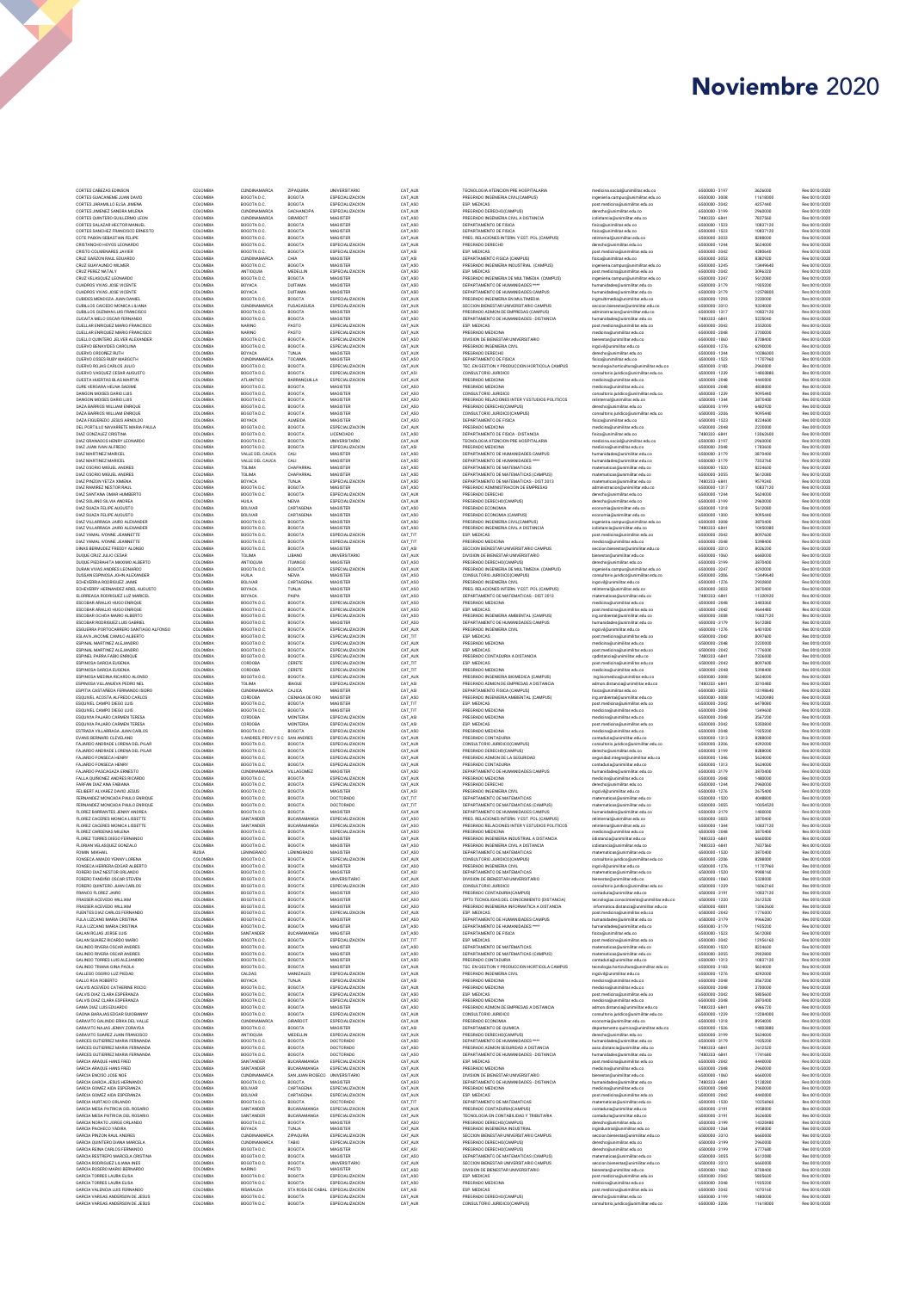# Febrero 2020 Noviembre 2020

| GARCIA VARGAS LUISA FERNANDA<br>GARCIA VEGA OSCAR                                  | COLOMBIA<br>COLOMBIA             | BOGOTA D.C.<br>BOGOTA D.C.               | BOGOTA<br>BOGOTA                    | MAGISTER<br>MAGISTER                         | CAT_ASO<br>CAT_AUX            | PREGRADO INGENIERIA MECATRONICA<br>PREGRADO DERECHO                                              | ingmecatronica@unimilitar.edu.co<br>derecho@unimilitar.edu.co                                             | 6500000 - 1279<br>6500000 - 1244                   | 16062160<br>8288000           | Res 0010/2020<br>Res 0010/2020                  |
|------------------------------------------------------------------------------------|----------------------------------|------------------------------------------|-------------------------------------|----------------------------------------------|-------------------------------|--------------------------------------------------------------------------------------------------|-----------------------------------------------------------------------------------------------------------|----------------------------------------------------|-------------------------------|-------------------------------------------------|
| GARZON BARRETO YOHN ALEXANDER                                                      | COLOMBIA                         | BOGOTA D.C.                              | BOGOTA                              | MAGISTER                                     | CAT_ASO                       | PREGRADO DERECHO                                                                                 | derecho@unimilitar.edu.co                                                                                 | 6500000 - 1244                                     | 7353760                       | Res 0010/2020                                   |
| GARZON BARRETO YOHN ALEXANDER<br>GARZON GUEVARA LUZ DARY                           | COLOMBIA<br>COLOMBIA             | BOGOTA D.C.<br><b>CUNDINAMARCA</b>       | BOGOTA<br>CAQUEZA                   | MAGISTER<br>ESPECIALIZACION                  | CAT_ASO<br>CAT_ASI            | DEPARTAMENTO DE HUMANIDADES ****<br>PREGRADO DERECHO                                             | humanidades@unimilitar.edu.co<br>derecho@unimilitar.edu.co                                                | 6500000 - 3179<br>6500000 - 1244                   | 7353760<br>5975060            | Res 0010/2020<br>Res 0010/2020                  |
| GARZON LOPEZ JULY PAOLA                                                            | COLOMBIA                         | BOGOTA D.C.                              | BOGOTA                              | MAGISTER                                     | CAT_ASO                       | DEPARTAMENTO FISICA (CAMPUS)                                                                     | fisica@unimilitar.edu.co                                                                                  | 6500000 - 3053                                     | 10837120                      | Res 0010/2020                                   |
| GARZON PASCAGAZA EDGAR JAVIER<br>GARZON PASCAGAZA EDGAR JAVIER                     | COLOMBIA<br>COLOMBIA             | BOGOTA D.C<br>BOGOTA D.C                 | BOGOTA<br>BOGOTA                    | MAGISTER<br>MAGISTER                         | CAT_ASO<br>CAT_ASO            | DEPARTAMENTO DE HUMANIDADES ****<br>DEPARTAMENTO DE HUMANIDADES CAMPUS                           | humanidades@unimilitar.edu.co<br>humanidades@unimilitar.edu.co                                            | 6500000 - 3179<br>6500000 - 3179                   | 3870400<br>2128720            | Res 0010/2020<br>Res 0010/2020                  |
| GARZON PASCAGAZA EDGAR JAVIER                                                      | COLOMBIA                         | BOGOTA D.C                               | BOGOTA                              | MAGISTER                                     | CAT_ASC                       | DEPARTAMENTO DE HUMANIDADES MEDICINA                                                             | humanidades@unimilitar.edu.co                                                                             | 6500000 - 3179                                     | 1741680                       | Res 0010/2020                                   |
| GARZON PULIDO LINA SOLEDAD<br>GARZON PULIDO LINA SOLEDAD                           | COLOMBIA<br>COLOMBIA             | BOGOTA D.C<br>BOGOTA D.C.                | BOGOTA<br>BOGOTA                    | ESPECIALIZACION<br>ESPECIALIZACION           | CAT_AUX<br>CAT_AUX            | PREGRADO MEDICINA<br>ESP. MEDICAS                                                                | medicina@unimilitar.edu.co<br>post.medicina@unimilitar.edu.co                                             | 6500000 - 2048<br>6500000 - 2042                   | 2960000<br>3552000            | Res 0010/2020<br>Res 0010/2020                  |
| GARZON RUIZ MAURICIO                                                               | COLOMBIA                         | BOGOTA D.C.                              | BOGOTA                              | ESPECIALIZACION                              | CAT_ASO                       | ESP. MEDICAS                                                                                     | post.medicina@unimilitar.edu.co                                                                           | 6500000 - 2042                                     | 5805600                       | Res 0010/2020                                   |
| GARZON RUIZ MAURICIO<br>GARZON SALINAS NUBIA YOLANDA                               | COLOMBIA<br>COLOMBIA             | BOGOTA D.C.<br>BOGOTA D.C.               | BOGOTA<br>BOGOTA                    | ESPECIALIZACION<br>ESPECIALIZACION           | CAT_ASO<br>CAT_AUX            | PREGRADO MEDICINA<br>CONSULTORIO JURIDICO                                                        | medicina@unimilitar.edu.co<br>consultorio.juridico@unimilitar.edu.co                                      | 6500000 - 2048<br>6500000 - 1239                   | 3870400<br>10952000           | Res 0010/2020<br>Res 0010/2020                  |
| GELVEZ RUBIO TATIANA ANDREA                                                        | COLOMBIA                         | BOGOTA D.C.                              | BOGOTA                              | MAGISTER                                     | CAT_AU                        | PREGRADO ECONOMIA                                                                                | economia@unimilitar.edu.co                                                                                | 6500000 - 1318                                     | 8954000                       | Res 0010/2020                                   |
| GIL FARFAN MARTHA PATRICIA<br>GIL FARFAN MARTHA PATRICIA                           | COLOMBIA<br>COLOMBIA             | BOGOTA D.C.<br>BOGOTA D.C.               | BOGOTA<br>BOGOTA                    | ESPECIALIZACION<br>ESPECIALIZACION           | CAT_ASI<br>CAT_ASI            | PREGRADO DERECHO(CAMPUS)<br>CONSULTORIO JURIDICO(CAMPUS)                                         | derecho@unimilitar.edu.co                                                                                 | 6500000 - 3199<br>6500000 - 3206                   | 11593400<br>3567200           | Res 0010/2020<br>Res 0010/2020                  |
| GIL TORRES PABLO RAMON                                                             | COLOMBIA                         | TOLIMA                                   | <b>IBAGUE</b>                       | ESPECIALIZACION                              | CAT_AU                        | PREGRADO MEDICINA                                                                                | consultorio.juridico@unimilitar.edu.co<br>medicina@unimilitar.edu.co                                      | 6500000 - 2048                                     | 2220000                       | Res 0010/2020                                   |
| GIRALDO FORERO JULIO CESAR                                                         | COLOMBIA                         | QUINDIO                                  | CALARCA                             | MAGISTER                                     | CAT_ASO                       | PREGRADO MEDICINA                                                                                | medicina@unimilitar.edu.co                                                                                | 6500000 - 2048                                     | 4838000                       | Res 0010/2020                                   |
| GIRALDO MANFULA JULIAN ANTONIO<br>GOMEZ ANAYA NATHALI JOHANNA                      | COLOMBIA<br>COLOMBIA             | BOGOTA D.C.<br>SANTANDER                 | BOGOTA<br><b>BUCARAMANGA</b>        | ESPECIALIZACION<br>ESPECIALIZACION           | CAT_AUX<br>CAT_AU             | CONSULTORIO JURIDICO<br>PREGRADO MEDICINA                                                        | consultorio.juridico@unimilitar.edu.co<br>medicina@unimilitar.edu.co                                      | 6500000 - 1239<br>6500000 - 2048                   | 11618000<br>4292000           | Res 0010/2020<br>Res 0010/2020                  |
| GOMEZ AZUERO JUAN PABLO<br>GOMEZ BAEZ ALVARO                                       | COLOMBIA<br>COLOMBIA             | BOGOTA D.C<br>SANTANDER                  | BOGOTA<br>PIEDECUESTA               | MAGISTER<br>MAGISTER                         | CAT_ASO<br>CAT_ASO            | PREGRADO RELACIONES INTER Y ESTUDIOS POLITICOS<br>PREGRADO DERECHO(CAMPUS)                       | relinternal@unimilitar.edu.co<br>derecho@unimilitar.edu.co                                                | 6500000 - 1344<br>6500000 - 3199                   | 3870400<br>3870400            | Res 0010/2020<br>Res 0010/2020                  |
| GOMEZ BAEZ ALVARO                                                                  | COLOMBIA                         | SANTANDER                                | PIEDECUESTA                         | MAGISTER                                     | CAT_ASO                       | PREGRADO DERECHO                                                                                 | derecho@unimilitar.edu.co                                                                                 | 6500000 - 1244                                     | 10837120                      | Res 0010/2020                                   |
| GOMEZ COMBA MARIZOL                                                                | COLOMBIA<br>COLOMBIA             | BOYACA                                   | MONGUA                              | ESPECIALIZACION<br>ESPECIALIZACION           | CAT_AUX                       | DEPARTAMENTO DE QUIMICA                                                                          | departamento.quimica@unimilitar.edu.co                                                                    | 6500000 - 1526                                     | 6956000                       | Res 0010/2020                                   |
| GOMEZ DURAN JULIO ANDRES<br>GOMEZ FIGUEROA MAURICIO ALEJANDRO                      | COLOMBIA                         | NORTE DE SANTANDER CUCUTA<br>BOGOTA D.C. | <b>BOGOTA</b>                       | ESPECIALIZACION                              | CAT_AUX<br>CAT_AUX            | PREGRADO DERECHO(CAMPUS)<br>PREGRADO INGENIERIA MECATRONICA (CAMPUS)                             | derecho@unimilitar.edu.co<br>mecatronica.campus@unimilitar.edu.co                                         | 6500000-3199<br>6500000 - 3009                     | 7622000<br>2960000            | Res 0010/2020<br>Res 0010/2020                  |
| GOMEZ FIGUEROA MAURICIO ALEJANDRO                                                  | COLOMBIA                         | BOGOTA D.C.<br>SUCRE                     | BOGOTA                              | ESPECIALIZACION<br>ESPECIALIZACION           | CAT_AUX                       | PREGRADO INGENIERIA BIOMEDICA (CAMPUS)                                                           | ing.biomedica@unimilitar.edu.co                                                                           | 6500000 - 3008<br>6500000 - 2048                   | 8288000                       | Res 0010/2020                                   |
| GOMEZ HOYOS DIANA<br>GOMEZ LOPEZ LUIS FRANCISCO                                    | COLOMBIA<br>COLOMBIA             | BOGOTA D.C.                              | SINCELEJO<br>BOGOTA                 | MAGISTER                                     | CAT_AUX<br>CAT_ASI            | PREGRADO MEDICINA<br>PREGRADO ADMON DE EMPRESAS A DISTANCIA                                      | medicina@unimilitar.edu.co<br>admon.distancia@unimilitar.edu.co                                           | 7480333 - 6841                                     | 2960000<br>9631440            | Res 0010/2020<br>Res 0010/2020                  |
| GOMEZ QUINTERO CARLOS HERNANDO                                                     | COLOMBIA<br>COLOMBIA             | BOGOTA D.C.<br>BOGOTA D.C.               | BOGOTA                              | ESPECIALIZACION<br>MAGISTER                  | CAT_ASI<br>CAT_ASO            | PREGRADO MEDICINA<br>DEPARTAMENTO DE HUMANIDADES CAMPUS                                          | medicina@unimilitar.edu.co<br>humanidades@unimilitar.edu.co                                               | 6500000 - 2048<br>6500000 - 3179                   | 3567200                       | Res 0010/2020                                   |
| GOMEZ QUITIAN JUAN CARLOS<br>GOMEZ QUITIAN JUAN CARLOS                             | COLOMBIA                         | BOGOTA D.C.                              | BOGOTA<br>BOGOTA                    | MAGISTER                                     | CAT_ASO                       | DEPARTAMENTO DE HUMANIDADES MEDICINA                                                             | humanidades@unimilitar.edu.co                                                                             | 6500000 - 3179                                     | 3870400<br>3483360            | Res 0010/2020<br>Res 0010/2020                  |
| GOMEZ QUITIAN JUAN CARLOS<br>GOMEZ RIOS JOHN JAIRO                                 | COLOMBIA<br>COLOMBIA             | BOGOTA D.C.<br>BOGOTA D.C.               | BOGOTA<br><b>BOGOTA</b>             | MAGISTER<br>MAGISTER                         | CAT_ASO<br>CAT ASO            | DEPARTAMENTO DE HUMANIDADES ****<br>PREGRADO ECONOMIA                                            | humanidades@unimilitar.edu.co<br>economia@unimilitar.edu.co                                               | 6500000-3179<br>6500000-1318                       | 1935200<br>5612080            | Res 0010/2020<br>Res 0010/2020                  |
| GOMEZ SABOGAL PEDRO ANTONIO                                                        | COLOMBIA                         | <b>CUNDINAMARCA</b>                      | <b>ZIPAQUIRA</b>                    | ESPECIALIZACION                              | CAT AUX                       | TEC. EN GESTION Y PRODUCCION HORTICOLA CAMPUS                                                    | tecnologia.horticultura@unimilitar.edu.co                                                                 | 6500000 - 3183                                     | 2960000                       | Res 0010/2020                                   |
| GONZALEZ ALDANA FRED ENRIQUE<br>GONZALEZ BARRERO JULIANA CRISTINA                  | COLOMBIA<br>COLOMBIA             | BOGOTA D.C.<br><b>CUNDINAMARCA</b>       | <b>BOGOTA</b><br>MADRID             | <b>TECNOLOGO</b><br>MAGISTER                 | CAT AUX<br>CAT AUX            | TECNOLOGIA ATENCION PRE HOSPITALARIA<br>PREGRADO DERECHO(CAMPUS)                                 | medicina.social@unimilitar.edu.co<br>derecho@unimilitar.edu.co                                            | 6500000 - 3197<br>6500000 - 3199                   | 13246000<br>2368000           | Res 0010/2020<br>Res 0010/2020                  |
| GONZALEZ CAMACHO DIANA ALEXANDRA                                                   | COLOMBIA                         | BOGOTA D.C.                              | BOGOTA                              | MAGISTER                                     | CAT ASO                       | PREGRADO DERECHO(CAMPUS)                                                                         | derecho@unimilitar.edu.co                                                                                 | 6500000 - 3199                                     | 3870400                       | Res 0010/2020                                   |
| GONZALEZ JIMENEZ EDGAR EMIR<br>GONZALEZ LEGARDA CLAUDIA ANDREA                     | COLOMBIA<br>COLOMBIA             | <b>CUNDINAMARCA</b><br>BOGOTA D.C.       | UBATE<br>BOGOTA                     | MAGISTER<br>MAGISTER                         | CAT TIT<br>CAT ASO            | DEPARTAMENTO FISICA (CAMPUS)<br>DEPARTAMENTO DE MATEMATICAS - DIST 2013                          | fisica@unimilitar.edu.co                                                                                  | 6500000 - 3053<br>7480333 - 6841                   | 7827680<br>11320920           | Res 0010/2020<br>Res 0010/2020                  |
| GONZALEZ MARTINEZ MIGUEL ANTONIO                                                   | COLOMBIA                         | BOGOTA D.C.                              | BOGOTA                              | MAGISTER                                     | CAT ASO                       | DEPARTAMENTO DE HUMANIDADES - DISTANCIA                                                          | matematicas@unimilitar.edu.co<br>humanidades@unimilitar.edu.co                                            | 7480333 - 6841                                     | 1741680                       | Res 0010/2020                                   |
| GONZALEZ MARTINEZ MIGUEL ANTONIO<br>GONZALEZ MARTINEZ MIGUEL ANTONIO               | COLOMBIA<br>COLOMBIA             | BOGOTA D.C.<br>BOGOTA D.C.               | BOGOTA<br>BOGOTA                    | MAGISTER<br>MAGISTER                         | CAT ASO<br>CAT ASO            | PREG. RELACIONES INTER Y EST. POL. DISTANCIA<br>DEPARTAMENTO DE HUMANIDADES ****                 | riepdistancia@unimilitar.edu.co<br>humanidades@unimilitar.edu.co                                          | 7480333 - 6841<br>6500000 - 3179                   | 6966720<br>5612080            | Res 0010/2020                                   |
| GONZALEZ PEDREROS GUILLERMO IVAN                                                   | COLOMBIA                         | BOGOTA D.C.                              | <b>BOGOTA</b>                       | MAGISTER                                     | CAT TIT                       | DEPARTAMENTO DE FISICA                                                                           | fisica@unimilitar.edu.co                                                                                  | 6500000 - 1523                                     | 7827680                       | Res 0010/2020<br>Res 0010/2020                  |
| GONZALEZ PEDREROS GUILLERMO IVAN                                                   | COLOMBIA                         | BOGOTA D.C.                              | <b>BOGOTA</b>                       | MAGISTER                                     | CAT TIT                       | DEPARTAMENTO FISICA (CAMPUS)                                                                     | fisica@unimilitar.edu.co                                                                                  | 6500000 - 3053                                     | 4048800                       | Res 0010/2020<br>Res 0010/2020                  |
| GONZALEZ PINZON DANNY BERCELIO<br>GONZALEZ PINZON DANNY BERCELIO                   | COLOMBIA<br>COLOMBIA             | <b>CUNDINAMARCA</b><br>CUNDINAMARCA      | NEMOCON<br>NEMOCON                  | ESPECIALIZACION<br>ESPECIALIZACION           | CAT AUX<br>CAT AUX            | PREGRADO INGENIERIA EN MULTIMEDIA<br>PREGRADO INGENIERIA DE MULTIMEDIA (CAMPUS)                  | ingmultimedia@unimilitar.edu.co<br>ingenieria.campus@unimilitar.edu.co                                    | 6500000 - 1293<br>6500000-3247                     | 4218000<br>2220000            | Res 0010/2020                                   |
| GONZALEZ RIAÑO VICKY CAROLINA                                                      | COLOMBIA                         | BOGOTA D.C.                              | <b>BOGOTA</b>                       | MAGISTER                                     | CAT_ASO                       | DEPARTAMENTO QUIMICA (CAMPUS)                                                                    | departamento.quimica@unimilitar.edu.co                                                                    | 6500000 - 1526                                     | 16933000                      | Res 0010/2020                                   |
| GONZALEZ SANCHEZ MONICA HELENA<br>GONZALEZ SANCHEZ MONICA HELENA                   | COLOMBIA<br>COLOMBIA             | BOGOTA D.C.<br>BOGOTA D.C.               | BOGOTA<br><b>BOGOTA</b>             | MAGISTER<br>MAGISTER                         | CAT_ASO<br>CAT_ASO            | DEPARTAMENTO DE HUMANIDADES - DISTANCIA<br>DEPARTAMENTO DE HUMANIDADES CAMPUS                    | humanidades@unimilitar.edu.co<br>humanidades@unimilitar.edu.co                                            | 7480333 - 6841<br>6500000 - 3179                   | 3483360<br>1935200            | Res 0010/2020<br>Res 0010/2020                  |
| GONZALEZ SANCHEZ MONICA HELENA                                                     | COLOMBIA                         | BOGOTA D.C.                              | BOGOTA                              | MAGISTER                                     | CAT_ASO                       | DEPARTAMENTO DE HUMANIDADES ****                                                                 | humanidades@unimilitar.edu.co                                                                             | 6500000-3179                                       | 193520                        | Res 0010/2020                                   |
| GONZALEZ TRUJILLO FERNANDO ANDRES<br>GONZALEZ URREGO HERNAN ANTONIO                | COLOMBIA<br>COLOMBIA             | HUILA<br>BOGOTA D.C.                     | GARZON<br><b>BOGOTA</b>             | ESPECIALIZACION<br>MAGISTER                  | CAT_AUX<br>CAT_ASI            | PREGRADO DERECHO(CAMPUS)<br>PREGRADO INGENIERIA CIVIL                                            | derecho@unimilitar.edu.co<br>ingcivil@unimilitar.edu.co                                                   | 6500000-3199<br>6500000 - 1276                     | 9472000<br>2675400            | Res 0010/2020<br>Res 0010/2020                  |
| GONZALEZ URREGO RICARDO ANDRES                                                     | COLOMBIA                         | BOGOTA D.C.                              | BOGOTA                              | ESPECIALIZACION                              | CAT_AUX                       | TECNOLOGIA ATENCION PRE HOSPITALARIA                                                             | medicina.social@unimilitar.edu.co                                                                         | 6500000-3197                                       | 6290000                       | Res 0010/2020                                   |
| GORDILLO THIRIAT WILSON<br>GRANADOS DELGADO OSCAR EMMANUEL                         | COLOMBIA<br>COLOMBIA             | BOGOTA D.C.<br>ATLANTICO                 | <b>BOGOTA</b><br>BARRANQUILLA       | DOCTORADO<br>UNIVERSITARIO                   | CAT_TIT<br>CAT_ASO            | PREGRADO ECONOMIA<br>PREGRADO INGENIERIA MECATRONICA                                             | economia@unimilitar.edu.co<br>ingmecatronica@unimilitar.edu.co                                            | 6500000 - 1318<br>6500000 - 1279                   | 15115520<br>3870400           | Res 0010/2020<br>Res 0010/2020                  |
| GRANDAS ROJAS ANA MARIA                                                            | COLOMBIA                         | BOGOTA D.C.                              | <b>BOGOTA</b>                       | MAGISTER                                     | CAT_ASI                       | PREGRADO DERECHO(CAMPUS)                                                                         | derecho@unimilitar.edu.co                                                                                 | 6500000-3199                                       | 4369820                       | Res 0010/2020                                   |
| GRANDAS ROJAS ANA MARIA<br>GRIJALBA CASTRO ANGELA IVETTE                           | COLOMBIA<br>COLOMBIA             | BOGOTA D.C.<br>TOLIMA                    | <b>BOGOTA</b><br>CAJAMARCA          | MAGISTER<br>MAGISTER                         | CAT_ASI<br>CAT_ASO            | CONSULTORIO JURIDICO(CAMPUS)<br>PREGRADO INGENIERIA CIVIL(CAMPUS)                                | consultorio.iuridico@unimilitar.edu.co<br>ingenieria.campus@unimilitar.edu.co                             | 6500000 - 3206<br>6500000 - 3008                   | 3567200<br>12578800           | Res 0010/2020<br>Res 0010/2020                  |
| GRIJALBA RATIVA CARLOS MARIO                                                       | COLOMBIA                         | BOYACA                                   | SIACHOQUE                           | MAGISTER                                     | CAT_AUX                       | TEC. EN GESTION Y PRODUCCION HORTICOLA CAMPUS                                                    | tecnologia.horticultura@unimilitar.edu.co                                                                 | 6500000 - 3183                                     | 4292000                       | Res 0010/2020                                   |
| GUACANEME AMAYA NELSON ORLANDO<br>GUACANEME AMAYA NELSON ORLANDO                   | COLOMBIA<br>COLOMBIA             | BOGOTA D.C.<br>BOGOTA D.C.               | BOGOTA<br>BOGOTA                    | ESPECIALIZACION<br>ESPECIALIZACION           | CAT_AU<br>CAT_AUX             | DEPARTAMENTO DE MATEMATICAS (CAMPUS)<br>DEPARTAMENTO DE MATEMATICAS                              | matematicas@unimilitar.edu.co<br>matematicas@unimilitar.edu.co                                            | 6500000 - 3055<br>6500000 - 1520                   | 5513000<br>4958000            | Res 0010/2020<br>Res 0010/2020                  |
| GUALDRON CARLOS JULIO                                                              | COLOMBIA                         | BOGOTA D.C.                              | BOGOTA                              | ESPECIALIZACION                              | CAT_AU                        | TECNOLOGIA EN ELECT Y COMUNICACIONES                                                             | ingtelecomunicaciones@unimilitar.edu.co                                                                   | 6500000 - 1282                                     | 6290000                       | Res 0010/2020                                   |
| GUERRA CASTAÑEDA ANDRES TARSICIO<br>GUERRA CASTAÑEDA ANDRES TARSICIO               | COLOMBIA<br>COLOMBIA             | HUILA<br>HUILA                           | NEIVA<br>NEIVA                      | MAGISTER<br>MAGISTER                         | CAT_TIT<br>CAT_TIT            | DEPARTAMENTO DE HUMANIDADES ***<br>DEPARTAMENTO DE HUMANIDADES CAMPUS                            | humanidades@unimilitar.edu.co<br>humanidades@unimilitar.edu.co                                            | 6500000 - 3179<br>6500000 - 3179                   | 5398400<br>7827680            | Res 0010/2020<br>Res 0010/2020                  |
| GUERRERO PACHON JOSE LUIS                                                          | COLOMBIA                         | BOGOTA D.C.                              | BOGOTA                              | UNIVERSITARIO                                | CAT_ASC                       | DIVISION DE BIENESTAR UNIVERSITARIO                                                              | bienestar@unimilitar.edu.co                                                                               | 6500000 - 1060                                     | 8708400                       | Res 0010/2020                                   |
| GUERRERO RAMOS JORGE HUMBERTO<br>GUERRERO RUIZ GRACIELA DEL PILAR                  | COLOMBIA<br>COLOMBIA             | BOGOTA D.C<br>BOGOTA D.C                 | BOGOTA<br>BOGOTA                    | MAGISTER<br>ESPECIALIZACION                  | CAT_ASO<br>CAT_ASO            | DEPARTAMENTO DE MATEMATICAS<br>PREGRADO MEDICINA                                                 | matematicas@unimilitar.edu.co<br>medicina@unimilitar.edu.co                                               | 6500000 - 1520<br>6500000 - 2048                   | 5612080<br>5805600            | Res 0010/2020<br>Res 0010/2020                  |
| GUERRERO RUIZ GRACIELA DEL PILAR                                                   | COLOMBIA                         | BOGOTA D.C                               | BOGOTA                              | ESPECIALIZACION                              | CAT_ASO                       | ESP. MEDICAS                                                                                     | post.medicina@unimilitar.edu.co                                                                           | 6500000 - 2042                                     | 4644480                       | Res 0010/2020                                   |
| GUERRERO SIERRA HUGO FERNANDO<br>GUERRERO YELA FRANCISCO JAVIER                    | COLOMBIA<br>COLOMBIA             | BOGOTA D.C.<br>BOGOTA D.C.               | BOGOTA<br>BOGOTA                    | DOCTORADO<br>ESPECIALIZACION                 | CAT_ASO<br>CAT_AU             | PREG. RELACIONES INTER Y EST. POL. DISTANCIA<br>PREGRADO INGENIERIA EN MULTIMEDIA                | riepdistancia@unimilitar.edu.co<br>ingmultimedia@unimilitar.edu.co                                        | 7480333 - 6841<br>6500000 - 1293                   | 10450080<br>2220000           | Res 0010/2020<br>Res 0010/2020                  |
| GUTIERREZ MELISSA LIS                                                              | COLOMBIA                         | BOGOTA D.C.                              | BOGOTA                              | MAGISTER                                     | CAT_AU                        | TEC. EN GESTION Y PRODUCCION HORTICOLA CAMPUS                                                    | tecnologia.horticultura@unimilitar.edu.co                                                                 | 6500000 - 3183                                     | 2960000                       | Res 0010/2020                                   |
| GUTIERREZ GUTIERREZ HECTOR ALFONSO<br>GUTIERREZ JARAMILLO CAMILO                   | COLOMBIA<br>COLOMBIA             | BOGOTA D.C<br>BOGOTA D.C                 | BOGOTA<br>BOGOTA                    | ESPECIALIZACION<br>DOCTORADO                 | CAT_ASC<br>CAT_TIT            | CONSULTORIO JURIDICO(CAMPUS)<br>PREG. RELACIONES INTERN. Y EST. POL.(CAMPUS)                     | consultorio.juridico@unimilitar.edu.co                                                                    | 6500000 - 3206<br>6500000 - 3033                   | 14320480<br>10256960          | Res 0010/2020<br>Res 0010/2020                  |
| GUTIERREZ LOPEZ JULIAN ALBERTO                                                     | COLOMBIA                         | BOGOTA D.C                               | BOGOTA                              | MAGISTER                                     | CAT_ASI                       | PREGRADO CONTADURIA(CAMPUS)                                                                      | relinternal@unimilitar.edu.co<br>contaduria@unimilitar.edu.co                                             | 6500000 - 3191                                     | 3567200                       | Res 0010/2020                                   |
| GUTIERREZ MUNOZ FRANK MIGUEL HERIBERTO<br>GUTIERREZ OROZCO HERMMAN                 | COLOMBIA                         | BOGOTA D.C<br>CALDAS                     | BOGOTA                              | MAGISTER<br>MAGISTER                         | CAT_ASO                       | DIVISION DE BIENESTAR UNIVERSITARIO                                                              | bienestar@unimilitar.edu.co                                                                               | 6500000 - 1060                                     | 8708400                       | Res 0010/2020                                   |
| GUTIERREZ OROZCO HERMMAN                                                           | COLOMBIA<br>COLOMBIA             | CALDAS                                   | MANIZALES<br>MANIZALES              | MAGISTER                                     | CAT_ASO<br>CAT_ASO            | PREGRADO DERECHO<br>PREGRADO DERECHO(CAMPUS)                                                     | derecho@unimilitar.edu.co<br>derecho@unimilitar.edu.co                                                    | 6500000 - 1244<br>6500000 - 3199                   | 5612080<br>10837120           | Res 0010/2020<br>Res 0010/2020                  |
| GUTIERREZ OROZCO JAIME EDGAR                                                       | COLOMBIA<br>COLOMBIA             | BOGOTA D.C.<br>BOGOTA D.C                | BOGOTA                              | MAGISTER<br>MAGISTER                         | CAT_ASO<br>CAT_ASO            | PREGRADO DERECHO                                                                                 | derecho@unimilitar.edu.co                                                                                 | 6500000 - 1244                                     | 3870400                       | Res 0010/2020                                   |
| GUTIERREZ OROZCO JAIME EDGAR<br>GUTIERREZ OROZCO JAIME EDGAR                       | COLOMBIA                         | BOGOTA D.C.                              | BOGOTA<br>BOGOTA                    | MAGISTER                                     | CAT_ASO                       | DEPARTAMENTO DE HUMANIDADES ****<br>DEPARTAMENTO DE HUMANIDADES CAMPUS                           | humanidades@unimilitar.edu.co<br>humanidades@unimilitar.edu.co                                            | 6500000 - 3179<br>6500000 - 3179                   | 3870400<br>3870400            | Res 0010/2020<br>Res 0010/2020                  |
| GUTIERREZ RAMIREZ MIGUEL ANGEL                                                     | COLOMBIA                         | BOGOTA D.C.                              | BOGOTA                              | ESPECIALIZACION                              | CAT_ASO                       | ESP. MEDICAS                                                                                     | post.medicina@unimilitar.edu.co                                                                           | 6500000 - 2042                                     | 4644480                       | Res 0010/2020                                   |
| GUTIERREZ RAMIREZ MIGUEL ANGEL<br>GUTIERREZ SEGURA JORGE ANDRES                    | COLOMBIA<br>COLOMBIA             | BOGOTA D.C.<br>BOGOTA D.C.               | BOGOTA<br>BOGOTA                    | ESPECIALIZACION<br>ESPECIALIZACION           | CAT_ASO<br>CAT_ASO            | PREGRADO MEDICINA<br>ESP. MEDICAS                                                                | medicina@unimilitar.edu.co<br>post.medicina@unimilitar.edu.co                                             | 6500000 - 2048<br>6500000 - 2042                   | 2902800<br>2322240            | Res 0010/2020<br>Res 0010/2020                  |
| GUTIERREZ SEGURA JORGE ANDRES                                                      | COLOMBIA                         | BOGOTA D.C.                              | BOGOTA                              | ESPECIALIZACION                              | CAT_ASO                       | PREGRADO MEDICINA                                                                                | medicina@unimilitar.edu.co                                                                                | 6500000 - 2048                                     | 1935200                       | Res 0010/2020                                   |
| GUTIERREZ TORRES GREGORIO GONZALO<br>GUTIERREZ VALENCIA EVA CRISTINA               | COLOMBIA<br>COLOMBIA             | LA GUAJIRA<br>CHOCO                      | RIOHACHA<br>QUIBDO                  | MAGISTER<br>ESPECIALIZACION                  | CAT_ASO<br>CAT_AUX            | PREGRADO DERECHO<br>PREG. RELACIONES INTERN. Y EST. POL.(CAMPUS)                                 | derecho@unimilitar.edu.co<br>relinternal@unimilitar.edu.co                                                | 6500000 - 1244<br>6500000 - 3033                   | 10837120<br>4292000           | Res 0010/2020<br>Res 0010/2020                  |
| GUZMAN ALVAREZ SILVIA GABRIELA<br>GUZMAN ALVAREZ SILVIA GARRIELA                   | COLOMBIA                         | BOGOTA D.C.                              | <b>BOGOTA</b>                       | ESPECIALIZACION                              | CAT_AUX                       | PREGRADO MEDICINA                                                                                | medicina@unimilitar.edu.co                                                                                | 6500000 - 2048                                     | 7400000                       | Res 0010/2020                                   |
| GUZMAN DURAN JOSE EDUARDO                                                          | COLOMBIA<br>CHILE                | BOGOTA D.C.<br>CHILE                     | <b>BOGOTA</b><br>CHILE              | ESPECIALIZACION<br>ESPECIALIZACION           | CAT AUX<br>CAT TIT            | ESP. MEDICAS<br>ESP. MEDICAS                                                                     | post.medicina@unimilitar.edu.co<br>post.medicina@unimilitar.edu.co                                        | 6500000 - 2042<br>6500000 - 2042                   | 2664000<br>6478080            | Res 0010/2020<br>Res 0010/2020                  |
| GUZMAN DURAN JOSE EDUARDO                                                          | CHILE                            | CHILE                                    | CHILE                               | ESPECIALIZACION                              | CAT TIT                       | PREGRADO MEDICINA                                                                                | medicina@unimilitar.edu.co                                                                                | 6500000 - 2048                                     | 5398400                       | Res 0010/2020                                   |
| GUZMAN MEDINA LINA MARIA<br>GUZMAN MEJIA CESAR RAUL                                | COLOMBIA<br>COLOMBIA             | TOLIMA<br>BOGOTA D.C.                    | <b>IBAGUE</b><br><b>BOGOTA</b>      | MAGISTER<br>MAGISTER                         | CAT AUX<br>CAT ASO            | PREGRADO INGENIERIA DE MULTIMEDIA (CAMPUS)<br>CONSULTORIO JURIDICO                               | ingenieria.campus@unimilitar.edu.co<br>consultorio.juridico@unimilitar.edu.co                             | 6500000 - 3247<br>6500000 - 1239                   | 1480000<br>9966280            | Res 0010/2020<br>Res 0010/2020                  |
| GUZMAN MEJIA CESAR RAUL                                                            | COLOMBIA                         | BOGOTA D.C.                              | <b>BOGOTA</b>                       | MAGISTER                                     | CAT ASO                       | PREGRADO DERECHO                                                                                 | derecho@unimilitar.edu.co                                                                                 | 6500000 - 1244                                     | 7353760                       | Res 0010/2020                                   |
| GUZMAN ORTIZ KEVIN ADOLED<br>GUZMAN SANCHEZ DIANA DEL PILAR                        | COLOMBIA<br>COLOMBIA             | BOGOTA D.C.<br>CLINDINAMARCA             | <b>BOGOTA</b><br>GIRARDOT           | ESPECIALIZACION<br>ESPECIALIZACION           | CAT ASI<br>CAT AUX            | ESP. MEDICAS<br>CONSULTORIO JURIDICO(CAMPUS)                                                     | post.medicina@unimilitar.edu.co<br>consultorio.juridico@unimilitar.edu.co                                 | 6500000 - 2042<br>6500000 - 3206                   | 4280640<br>5624000            | Res 0010/2020<br>Res 0010/2020                  |
| HERAZO BERDUGO ERICKA I FONOR                                                      | COLOMBIA                         | <b>BOLIVAR</b>                           | CARTAGENA                           | MAGISTER                                     | CAT ASI                       | DEPARTAMENTO DE FISICA                                                                           | fisica@unimilitar.edu.co                                                                                  | 6500000 - 1523                                     | 13198640                      | Res 0010/2020                                   |
| HERNANDEZ ALARCON VICTOR JULIO<br>HERNANDEZ AVILES DIANA MARGARITA                 | COLOMBIA<br>COLOMBIA             | BOGOTA D.C.<br>BOGOTA D.C.               | <b>BOGOTA</b><br><b>BOGOTA</b>      | ESPECIALIZACION<br>ESPECIALIZACION           | CAT_ASO<br>CAT_AUX            | ESP. MEDICAS<br>PREGRADO INGENIERIA CIVIL                                                        | post.medicina@unimilitar.edu.co<br>ingcivil@unimilitar.edu.co                                             | 6500000 - 2042<br>6500000 - 1276                   | 3096320<br>6956000            | Res 0010/2020<br>Res 0010/2020                  |
| HERNANDEZ AVILES DIANA MARGARITA                                                   | COLOMBIA                         | BOGOTA D.C.                              | <b>BOGOTA</b>                       | ESPECIALIZACION                              | CAT AUX                       | PREGRADO INGENIERIA AMBIENTAL (CAMPUS)                                                           | ing.ambiental@unimilitar.edu.co                                                                           | 6500000 - 3008                                     | 5624000                       | Res 0010/2020                                   |
| HERNANDEZ BENITEZ MANUEL IVAN<br>HERNANDEZ BUSTOS FRANCISCO JAVIER                 | COLOMBIA<br>COLOMBIA             | BOGOTA D.C.<br><b>CUNDINAMARCA</b>       | <b>BOGOTA</b><br><b>GUADUAS</b>     | ESPECIALIZACION<br>ESPECIALIZACION           | CAT_AUX<br>CAT_ASI            | DIVISION DE BIENESTAR UNIVERSITARIO<br>TECNOLOGIA ATENCION PRE HOSPITALARIA                      | bienestar@unimilitar.edu.co<br>medicina.social@unimilitar.edu.co                                          | 6500000 - 1060<br>6500000-3197                     | 6660000<br>9988160            | Res 0010/2020<br>Res 0010/2020                  |
| HERNANDEZ CRUZ SANDRA ROCIO                                                        | COLOMBIA                         | BOGOTA D.C.                              | BOGOTA                              | MAGISTER                                     | CAT_ASO                       | PREGRADO DERECHO                                                                                 | derecho@unimilitar.edu.co                                                                                 | 6500000 - 1244                                     | 5612080                       | Res 0010/2020                                   |
| HERNANDEZ DE HADECHNY YOLANDA<br>HERNANDEZ DIAZ CARLOS ARTURO                      | COLOMBIA<br>COLOMBIA             | BOGOTA D.C.<br>BOGOTA D.C.               | <b>BOGOTA</b><br><b>BOGOTA</b>      | ESPECIALIZACION<br>MAGISTER                  | CAT_ASI<br>CAT_ASO            | PREGRADO ADMON DE EMPRESAS A DISTANCIA<br>PREGRADO DERECHO(CAMPUS)                               | admon.distancia@unimilitar.edu.co<br>derecho@unimilitar.edu.co                                            | 7480333 - 6841<br>6500000 - 3199                   | 6420960<br>10837120           | Res 0010/2020<br>Res 0010/2020                  |
| HERNANDEZ GONZALEZ NELSON                                                          | COLOMBIA                         | BOGOTA D.C.                              | <b>BOGOTA</b>                       | MAGISTER                                     | CAT_ASO                       | DEPARTAMENTO DE MATEMATICAS (CAMPUS)                                                             | matematicas@unimilitar.edu.co                                                                             | 6500000 - 3055                                     | 9095440                       | Res 0010/2020                                   |
| HERNANDEZ GOYENECHE PAULA PIEDAD<br>HERNANDEZ KUNZEL GABRIEL ANTONIO               | COLOMBIA<br>COLOMBIA             | BOGOTA D.C.<br>BOGOTA D.C.               | <b>BOGOTA</b><br><b>BOGOTA</b>      | MAGISTER<br>ESPECIALIZACION                  | CAT_ASI<br>CAT_ASI            | PREGRADO DERECHO(CAMPUS)<br>ESP. MEDICAS                                                         | derecho@unimilitar.edu.co<br>post.medicina@unimilitar.edu.co                                              | 6500000 - 3199<br>6500000 - 2042                   | 2675400<br>4280640            | Res 0010/2020<br>Res 0010/2020                  |
| HERNANDEZ KUNZEL GABRIEL ANTONIO                                                   | COLOMBIA                         | BOGOTA D.C.                              | BOGOTA                              | ESPECIALIZACION                              | CAT_ASI                       | PREGRADO MEDICINA                                                                                | medicina@unimilitar.edu.co                                                                                | 6500000 - 2048                                     | 3567200                       | Res 0010/2020                                   |
| HERNANDEZ MAHECHA GABRIEL DARIO<br>HERNANDEZ RODRIGUEZ OSCAR ADOLFO                | COLOMBIA<br>COLOMBIA             | <b>CUNDINAMARCA</b><br><b>BOLIVAR</b>    | ALBAN<br>ARJONA                     | ESPECIALIZACION<br>ESPECIALIZACION           | CAT_ASI<br>CAT_ASI            | CONSULTORIO JURIDICO<br>ESP. MEDICAS                                                             | consultorio.juridico@unimilitar.edu.co<br>post.medicina@unimilitar.edu.co                                 | 6500000 - 1239<br>6500000 - 2042                   | 11593400<br>4280640           | Res 0010/2020<br>Res 0010/2020                  |
| HERNANDEZ RODRIGUEZ OSCAR ADOLFO                                                   | COLOMBIA                         | <b>BOLIVAR</b>                           | ARJONA                              | ESPECIALIZACION                              | CAT_ASI                       | PREGRADO MEDICINA                                                                                | medicina@unimilitar.edu.co                                                                                | 6500000 - 2048                                     | 3567200                       | Res 0010/2020                                   |
| HERNANDEZ RODRIGUEZ OSCAR GEOVANNY<br>HERNANDEZ ZORRO JUAN PABLO                   | COLOMBIA<br>COLOMBIA             | BOGOTA D.C.<br>BOGOTA D.C.               | BOGOTA<br>BOGOTA                    | ESPECIALIZACION<br>MAGISTER                  | CAT_ASI<br>CAT_AUX            | PREGRADO MEDICINA<br>CONSULTORIO JURIDICO(CAMPUS)                                                | medicina@unimilitar.edu.co<br>consultorio.juridico@unimilitar.edu.co                                      | 6500000 - 2048<br>6500000 - 3206                   | 3567200<br>8288000            | Res 0010/2020<br>Res 0010/2020                  |
| HERNANDEZ ZUBIETA PATRICIA                                                         | COLOMBIA                         | BOGOTA D.C.                              | BOGOTA                              | MAGISTER                                     | CAT_ASO                       | PREGRADO MEDICINA                                                                                | medicina@unimilitar.edu.co                                                                                | 6500000 - 2048                                     | 3628500                       | Res 0010/2020                                   |
| HERRERA MENDEZ PEDRO HEMEL<br>HERRERA PALOMA MYRIAM                                | COLOMBIA<br>COLOMBIA             | BOGOTA D.C<br>VALLE DEL CAUCA            | BOGOTA<br>CALI                      | ESPECIALIZACION<br>DOCTORADO                 | CAT_AUX<br>CAT_TIT            | PREGRADO MEDICINA<br>DEPARTAMENTO DE FISICA                                                      | medicina@unimilitar.edu.co<br>fisica@unimilitar.edu.co                                                    | 6500000 - 2048<br>6500000 - 1523                   | 2220000<br>15115520           | Res 0010/2020<br>Res 0010/2020                  |
| HERRERA TENJO CLAUDIA ESTHER                                                       | COLOMBIA                         | <b>CUNDINAMARCA</b>                      | CHIA                                | MAGISTER                                     | CAT_ASO                       | DEPARTAMENTO DE HUMANIDADES CAMPUS                                                               | humanidades@unimilitar.edu.co                                                                             | 6500000 - 3179                                     | 5612080                       | Res 0010/2020                                   |
| HERRERA TENJO CLAUDIA ESTHER<br>HIDALGO MENDEZ HEYDI                               | COLOMBIA<br>COLOMBIA             | CUNDINAMARCA<br>BOGOTA D.C.              | CHIA<br>BOGOTA                      | MAGISTER<br>MAGISTER                         | CAT_ASO<br>CAT_ASC            | DEPARTAMENTO DE HUMANIDADES ***<br>PREGRADO MEDICINA                                             | humanidades@unimilitar.edu.co<br>medicina@unimilitar.edu.co                                               | 6500000 - 3179<br>6500000 - 2048                   | 3870400<br>2902800            | Res 0010/2020<br>Res 0010/2020                  |
| HINCAPIE DIAZ GUSTAVO ADOLFO                                                       | COLOMBIA                         | BOGOTA D.C.                              | BOGOTA                              | ESPECIALIZACION                              | CAT_TIT                       | ESP. MEDICAS                                                                                     | post.medicina@unimilitar.edu.co                                                                           | 6500000 - 2042                                     | 8097600                       | Res 0010/2020                                   |
| HINCAPIE DIAZ GUSTAVO ADOLFO<br>HINCAPIE ORTIZ GABRIEL DARIO                       | COLOMBIA<br>COLOMBIA             | BOGOTA D.C.<br>BOGOTA D.C.               | BOGOTA<br>BOGOTA                    | ESPECIALIZACION<br>ESPECIALIZACION           | CAT_TIT<br>CAT_AU             | PREGRADO MEDICINA<br>PREGRADO DERECHO(CAMPUS)                                                    | medicina@unimilitar.edu.co<br>derecho@unimilitar.edu.co                                                   | 6500000 - 2048<br>6500000 - 3199                   | 8097600<br>8288000            | Res 0010/2020<br>Res 0010/2020                  |
| HORLANDY GOMEZ LAURA MARCELA                                                       | COLOMBIA                         | BOGOTA D.C.                              | BOGOTA                              | MAGISTER                                     | CAT_ASC                       | TECNOLOGIA ATENCION PRE HOSPITALARIA                                                             | medicina.social@unimilitar.edu.co                                                                         | 6500000 - 3197                                     | 4741240                       | Res 0010/2020                                   |
| HUERTAS FORERO ISAAC                                                               | COLOMBIA                         | BOGOTA D.C.                              | BOGOTA                              | MAGISTER                                     | CAT_ASO                       | PREGRADO INGENIERIA INDUSTRIAL                                                                   | ingindustrial@unimilitar.edu.co                                                                           | 6500000 - 1264                                     | 5612080                       | Res 0010/2020                                   |
| HUERTAS TURMEQUE RUTH MILENA<br>HUERTAS TURMEQUE RUTH MILENA                       | COLOMBIA<br>COLOMBIA             | BOYACA<br>BOYACA                         | RAMIRIQUI<br>RAMIRIQUI              | ESPECIALIZACION<br>ESPECIALIZACION           | CAT_ASO<br>CAT_ASO            | ESP. MEDICAS<br>PREGRADO MEDICINA                                                                | post.medicina@unimilitar.edu.co<br>medicina@unimilitar.edu.co                                             | 6500000 - 2042<br>6500000 - 2048                   | 5805600<br>9676000            | Res 0010/2020<br>Res 0010/2020                  |
| <b>HURTADO PASTOR NICOLAS</b>                                                      | COLOMBIA                         | BOGOTA D.C.                              | BOGOTA                              | ESPECIALIZACION                              | CAT_AU                        | PREGRADO ECONOMIA                                                                                | economia@unimilitar.edu.co                                                                                | 6500000 - 1318                                     | 4292000                       | Res 0010/2020                                   |
| JAIMES LEON MARIA DEL PILAR<br>JAUREGUI PINILLA ALFONSO                            | COLOMBIA<br>COLOMBIA             | BOGOTA D.C.<br>BOGOTA D.C.               | <b>BOGOTA</b><br><b>BOGOTA</b>      | <b>UNIVERSITARIO</b><br>ESPECIALIZACION      | CAT_AUX<br>CAT_TIT            | PREGRADO CONTADURIA(CAMPUS)<br>PREGRADO MEDICINA                                                 | contaduria@unimilitar.edu.co<br>medicina@unimilitar.edu.co                                                | 6500000 - 3191<br>6500000 - 2048                   | 2960000<br>13496000           | Res 0010/2020<br>Res 0010/2020                  |
| JIMENEZ AGUILAR CARLOS MANUEL                                                      | COLOMBIA                         | CAUCA                                    | POPAYAN                             | MAGISTER                                     | CAT_ASO                       | PREG. RELACIONES INTER Y EST. POL. DISTANCIA                                                     | riepdistancia@unimilitar.edu.co                                                                           | 7480333 - 6841                                     | 6966720                       | Res 0010/2020                                   |
| JIMENEZ APONTE FLOR MARIA<br>JIMENEZ AVELLANEDA ALFI                               | COLOMBIA<br>COLOMBIA             | BOGOTA D.C.<br>SANTANDER                 | <b>BOGOTA</b><br><b>BUCARAMANGA</b> | MAGISTER<br>MAGISTER                         | CAT_ASO<br>CAT_ASO            | PREGRADO MEDICINA<br>DEPARTAMENTO DE MATEMATICAS                                                 | medicina@unimilitar.edu.co<br>matematicas@unimilitar.edu.co                                               | 6500000 - 2048<br>6500000 - 1520                   | 6773200<br>5612080            | Res 0010/2020<br>Res 0010/2020                  |
| JIMENEZ BRAVO INGRID CATHERINE                                                     | COLOMBIA                         | BOGOTA D.C.                              | <b>BOGOTA</b>                       | MAGISTER                                     | CAT_ASO                       | CONSULTORIO JURIDICO(CAMPUS)                                                                     | consultorio.juridico@unimilitar.edu.co                                                                    | 6500000 - 3206                                     | 7353760                       | Res 0010/2020                                   |
| JIMENEZ GALEANO ALEJANDRO<br>JIMENEZ JULIAO ALBERTO IGNACIO                        | COLOMBIA<br>COLOMBIA             | BOGOTA D.C.<br>BOGOTA D.C.               | <b>BOGOTA</b><br><b>BOGOTA</b>      | ESPECIALIZACION<br>ESPECIALIZACION           | CAT_ASO<br>CAT_AUX            | DEPARTAMENTO FISICA (CAMPUS)<br>ESP. MEDICAS                                                     | fisica@unimilitar.edu.co<br>post.medicina@unimilitar.edu.co                                               | 6500000 - 3053<br>6500000 - 2042                   | 10837120<br>3552000           | Res 0010/2020<br>Res 0010/2020                  |
| JIMENEZ JULIAO ALBERTO IGNACIO                                                     | COLOMBIA                         | BOGOTA D.C.                              | BOGOTA                              | ESPECIALIZACION                              | CAT_AUX                       | PREGRADO MEDICINA                                                                                | medicina@unimilitar.edu.cc                                                                                | 6500000 - 2048                                     | 3700000                       | Res 0010/2020                                   |
| JIMENEZ OSORNO NICOLAS ROBERTO<br>JIMENEZ OSORNO NICOLAS ROBERTO                   | COLOMBIA<br>COLOMBIA             | BOGOTA D.C.<br>BOGOTA D.C.               | <b>BOGOTA</b><br><b>BOGOTA</b>      | ESPECIALIZACION<br>ESPECIALIZACION           | CAT_ASO<br>CAT_ASO            | ESP. MEDICAS<br>PREGRADO MEDICINA                                                                | post.medicina@unimilitar.edu.co<br>medicina@unimilitar.edu.co                                             | 6500000 - 2042<br>6500000 - 2048                   | 4644480<br>3870400            | Res 0010/2020<br>Res 0010/2020                  |
| JIMENEZ RODRIGUEZ NAYIBE PAOLA                                                     | COLOMBIA                         | BOGOTA D.C.                              | <b>BOGOTA</b>                       | <b>MAGISTER</b>                              | CAT_ASO                       | PREGRADO DERECHO(CAMPUS)                                                                         | derecho@unimilitar.edu.co                                                                                 | 6500000 - 3199                                     | 5370180                       | Res 0010/2020                                   |
| JIMENEZ RODRIGUEZ NAYIBE PAOLA<br>JIMENEZ SANCHEZ MARCO ANTONIO                    | COLOMBIA<br>COLOMBIA             | BOGOTA D.C.<br>BOGOTA D.C.               | <b>BOGOTA</b><br><b>BOGOTA</b>      | MAGISTER<br>MAGISTER                         | CAT ASO<br>CAT ASO            | CONSULTORIO JURIDICO(CAMPUS)<br>CONSULTORIO JURIDICO                                             | consultorio.juridico@unimilitar.edu.co<br>consultorio.juridico@unimilitar.edu.co                          | 6500000 - 3206<br>6500000 - 1239                   | 7353760<br>16062160           | Res 0010/2020<br>Res 0010/2020                  |
| JOYA RAMIREZ DIANA LIZETH                                                          | COLOMBIA                         | BOGOTA D.C.                              | <b>BOGOTA</b>                       | ESPECIALIZACION                              | CAT ASO                       | CONSULTORIO JURIDICO(CAMPUS)                                                                     | consultorio.juridico@unimilitar.edu.co                                                                    | 6500000 - 3206                                     | 7353760                       | Res 0010/2020                                   |
| JURADO GORDO DIANA MARIA<br>KATIME ORCASITA IVAN SELIM                             | COLOMBIA<br>COLOMBIA             | CUNDINAMARCA<br>MAGDALENA                | TABIO<br>SANTA MARTA                | ESPECIALIZACION<br>ESPECIALIZACION           | CAT AUX<br>CAT AUX            | PREGRADO INGENIERIA CIVIL<br>ESP. MEDICAS                                                        | ingcivil@unimilitar.edu.co<br>post.medicina@unimilitar.edu.co                                             | 6500000 - 1276<br>6500000 - 2042                   | 8288000<br>1776000            | Res 0010/2020<br>Res 0010/2020                  |
| KATIME ORCASITA IVAN SELIM                                                         |                                  | MAGDALENA                                | SANTA MARTA                         | ESPECIALIZACION                              | CAT AUX                       | PREGRADO MEDICINA                                                                                | medicina@unimilitar.edu.co                                                                                | 6500000 - 2048                                     | 1480000                       | Res 0010/2020                                   |
|                                                                                    | COLOMBIA                         |                                          |                                     |                                              |                               |                                                                                                  |                                                                                                           |                                                    |                               |                                                 |
| KLEEFELD CUARTAS DAVID FELIPE                                                      | COLOMBIA                         | <b>ATLANTICO</b>                         | BARRANQUILLA                        | ESPECIALIZACION                              | CAT AUX                       | CONSULTORIO JURIDICO(CAMPUS)                                                                     | consultorio.juridico@unimilitar.edu.co                                                                    | 6500000 - 3206                                     | 5624000                       | Res 0010/2020                                   |
| LADINO REYES HERNANDO ANDRES<br>LADINO VEGA IVAN DARIO<br>LARRARTE ARENAS CAROLINA | COLOMBIA<br>COLOMBIA<br>COLOMBIA | BOGOTA D.C.<br>BOGOTA D.C.<br>SANTANDER  | BOGOTA<br>BOGOTA<br>BUCARAMANGA     | UNIVERSITARIO<br>MAGISTER<br>ESPECIALIZACION | CAT AUX<br>CAT ASO<br>CAT ASI | DIVISION DE BIENESTAR UNIVERSITARIO<br>PREGRADO INGENIERIA DE TELECOMUNICACIONES<br>ESP. MEDICAS | bienestar@unimilitar.edu.co<br>ingtelecomunicaciones@unimilitar.edu.co<br>post.medicina@unimilitar.edu.co | 6500000 - 1060<br>6500000 - 1282<br>6500000 - 2042 | 6660000<br>7353760<br>4280640 | Res 0010/2020<br>Res 0010/2020<br>Res 0010/2020 |

| .<br>1279<br>12                              | 16<br>06216<br>8288000              |
|----------------------------------------------|-------------------------------------|
| 1244                                         | 7353760                             |
| 3179                                         | 353760                              |
| í<br>1244                                    | 5975060<br>10837120                 |
| 3053<br>3179                                 | 3870400                             |
| 3179                                         | 2128720                             |
| 3179<br>2048                                 | 1741680<br>2960000                  |
| 2042                                         | 3552000                             |
| 2042                                         | 5905600                             |
| 2048<br>1239                                 | 3870400<br>10952000                 |
| í<br>1318                                    | 8954000                             |
| 3199                                         | 11593400                            |
| $-3206$                                      | 3567200                             |
| $-2048$<br>$-2048$                           | 2220000<br>4838000                  |
| 1239                                         | 11618000                            |
| $-2048$<br>1344                              | 4292000                             |
| í<br>3199                                    | 3870400<br>3870400                  |
| $-1244$                                      | 10837120                            |
| 1526                                         | 6956000                             |
| 3199<br>3009                                 | 7622000<br>2960000                  |
| 3008                                         | 8288000                             |
| 2048                                         | 2960000                             |
| 6841<br>2048                                 | 9631440<br>3567200                  |
| 3179                                         | 3870400                             |
| 3179                                         | 3483360                             |
| 3179<br>1318                                 | 1935200<br>5612080                  |
| 3183                                         | 2960000                             |
| 3197                                         | 13246000                            |
| 3199<br>3199                                 | 2368000<br>3870400                  |
| 3053                                         | 7827680                             |
| 6841                                         | 11320920                            |
| 6841<br>6841                                 | 1741680<br>6966720                  |
| 3179                                         | 5612080                             |
| 1523<br>j                                    | 7827680                             |
| 3053<br>1293                                 | 48800<br>40<br>1218000              |
| í<br>3247                                    | 2220000                             |
| 1526                                         | 16933000                            |
| 6841<br>3179                                 | 3<br>483360<br>1935200              |
| 3179                                         | 193520                              |
| 3199                                         | 472000                              |
| $-1276$<br>3197                              | 2675400<br>290000                   |
| 1318                                         | 15115520                            |
| 1279                                         | 3870400                             |
| 3199<br>$-3206$                              | 4369820<br>3567200                  |
| 3008                                         | 12578800                            |
| 3183<br>3055                                 | 4292000<br>5513000                  |
| 1520                                         | 1958000                             |
| 1282                                         | 6290000<br>5398400                  |
| 3179<br>3179                                 | 7827680                             |
| 1060                                         | 8708400                             |
| 1520<br>2048                                 | 5612080<br>5805600                  |
| 2042                                         | 4644480                             |
| 6841                                         | 10450080                            |
| 1293<br>3183                                 | $\overline{2}$<br>220000<br>2960000 |
| 3206                                         | 14320480                            |
| 3033                                         | 10256960<br>3567200                 |
| 3191<br>í<br>1060                            | 8708400                             |
| 1244                                         | 5612080                             |
| 3199<br>l<br>1244                            | 10837120<br>3870400                 |
| 3179                                         | 3870400                             |
| 3179                                         | 3870400                             |
| 2042<br>2048                                 | 4480<br>يألك<br>2902800             |
| 2042                                         | 2322240                             |
| 2048<br>1244                                 | 1935200<br>10837120                 |
| 3023                                         | 4292000                             |
| 2048                                         | 7400000                             |
| 2042<br>2042                                 | 2664000<br>478080<br>6              |
| 2048                                         | 5398400                             |
| 3247<br>1239                                 | 1480000<br>1856280                  |
| 1244                                         | 7<br>353760                         |
| $-20$<br>42                                  | 1280640                             |
| 3206<br>1523                                 | 5624000<br>13198640                 |
| 2042                                         | 3096320                             |
| í<br>127                                     |                                     |
| 3008<br>1060                                 | 5624000<br>60000                    |
| 3197                                         | 9988160                             |
| 124<br>ï<br>6841                             | 612080<br>420960                    |
| 3199                                         | 1083712                             |
| 3055<br>3199                                 | 9095440<br>675400                   |
| $-2042$                                      | 4280640                             |
| 2048                                         | 3567200                             |
| í<br>1239<br>2042                            | 11593400<br>4280640                 |
| $-2048$                                      | 3567200                             |
| 2048                                         | 3567200                             |
| 3206<br>2048                                 | 8288000<br>3628500                  |
| 2048                                         | 2220000                             |
| 1523<br>3179                                 | 15115520<br>5612080                 |
| 3179                                         | 3870400                             |
| 2048                                         | 2902800                             |
| 2042<br>2048                                 | 8097600<br>8097600                  |
| 3199                                         | eppennn                             |
| 3197<br>1264                                 | 4741240<br>5612080                  |
| 2042                                         | 5805600                             |
| 2048                                         | 9676000                             |
| 1318<br>$-3191$                              | 4292000<br>2960000                  |
| $-2048$                                      | 13496000                            |
| 6841<br>2048                                 | 6966720<br>6773200                  |
| 1520                                         | 5612080                             |
| 3206                                         | 7353760                             |
| 3053<br>$-2042$                              | 10837120<br>3552000                 |
| 2048                                         |                                     |
|                                              | 3700000                             |
| 2042                                         | 4644480                             |
|                                              | 3870400<br>5370180                  |
|                                              | 353760<br>7                         |
| 1239                                         | 16062160<br>7353760                 |
| 2048<br>3199<br>3206<br>í<br>3206<br>$-1276$ | 8288000                             |
|                                              | 1776000                             |
| 2042<br>2048<br>3206                         | 1480000<br>5624000                  |
| 1060<br>j<br>1282                            | 6660000<br>7353760                  |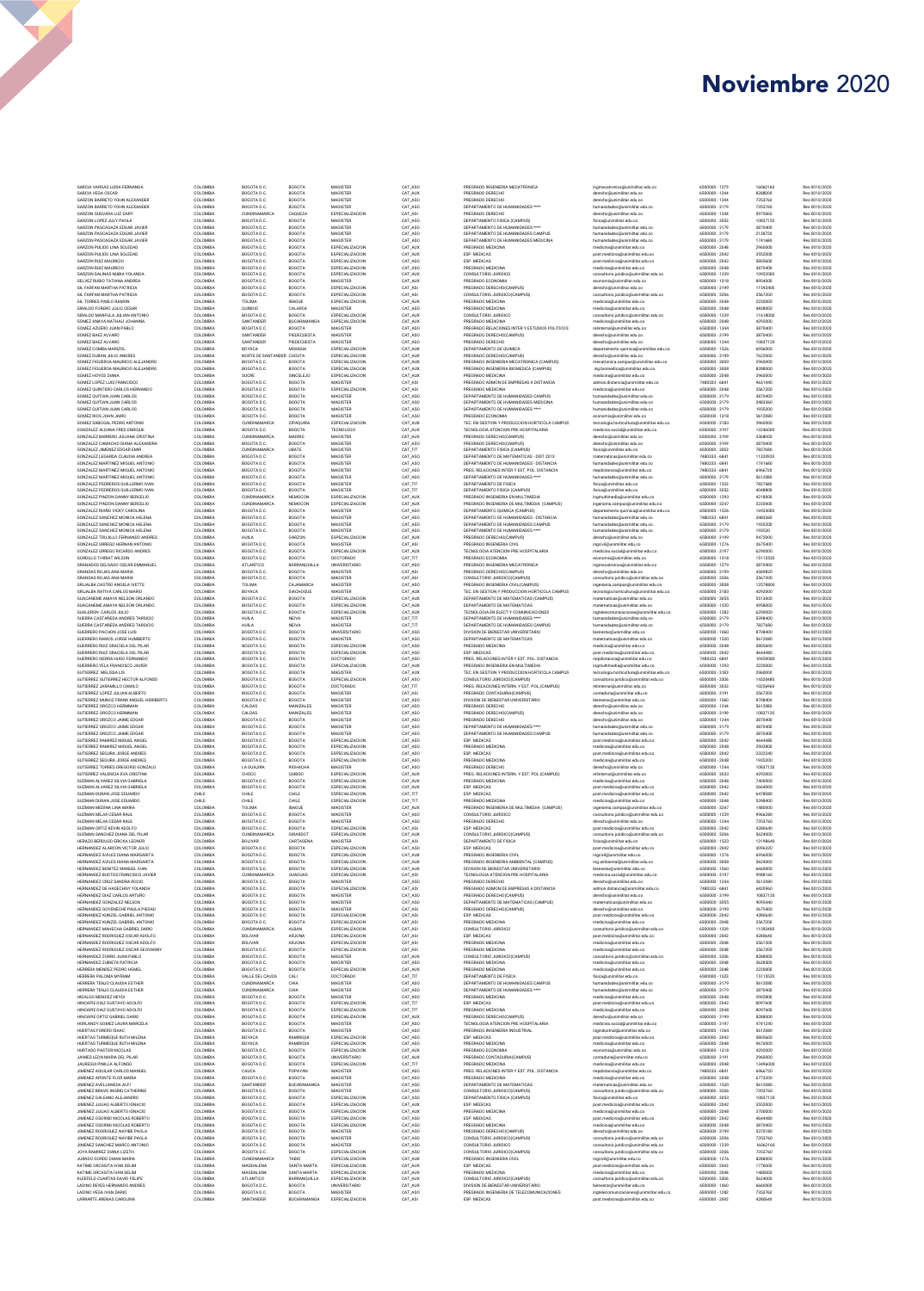| LATORRE LIEVANO RENE ALEJANDRO<br>LATORRE LIEVANO RENE ALEJANDRO      | COLOMBIA<br>COLOMBIA      | BOGOTA D.C.<br>BOGOTA D.C.                   | BOGOTA<br>BOGOTA                     | ESPECIALIZACION<br><b>ESPECIALIZACION</b> | CAT_AUX<br>CAT_AUX | PREGRADO CONTADURIA(CAMPUS)<br>PREGRADO ECONOMIA (CAMPUS)                            | contaduria@unimilitar.edu.co<br>economia@unimilitar.edu.co                     | 6500000 - 3191<br>6500000 - 1300 | 5624000<br>2220000   | Res 0010/2020<br>Res 0010/2020 |
|-----------------------------------------------------------------------|---------------------------|----------------------------------------------|--------------------------------------|-------------------------------------------|--------------------|--------------------------------------------------------------------------------------|--------------------------------------------------------------------------------|----------------------------------|----------------------|--------------------------------|
| LEAL USSA HENRY                                                       | COLOMBIA                  | SANTANDER                                    | BUCARAMANGA                          | ESPECIALIZACION                           | CAT_ASI            | DEPARTAMENTO DE FISICA                                                               | fisica@unimilitar.edu.co                                                       | 6500000 - 1523                   | 9988160              | Res 0010/2020                  |
| LEMUS ALARCON JOSE BENIGNO<br>LEMUS LANZZIANO JORGE EMIGDIO           | COLOMBIA<br>COLOMBIA      | BOYACA<br>BOGOTA D.C                         | AQUITANIA<br>BOGOTA                  | MAGISTER<br>ESPECIALIZACION               | CAT_TIT<br>CAT_TIT | DEPARTAMENTO DE FISICA<br>ESP. MEDICAS                                               | fisica@unimilitar.edu.co<br>post.medicina@unimilitar.edu.co                    | 6500000 - 1523<br>6500000 - 2042 | 15115520<br>3239040  | Res 0010/2020<br>Res 0010/2020 |
| LEMUS LANZZIANO JORGE EMIGDIO                                         | COLOMBIA                  | BOGOTA D.C.                                  | BOGOTA                               | ESPECIALIZACION                           | CAT_TIT            | PREGRADO MEDICINA                                                                    | medicina@unimilitar.edu.co                                                     | 6500000 - 2048                   | 4048800              | Res 0010/2020                  |
| LEON ALVAREZ JOSE GUILLERMO<br>LEON BENAVIDES HENRY HUMBERTO          | COLOMBIA<br>COLOMBIA      | NARINO<br>BOGOTA D.C.                        | TUQUERRES<br>BOGOTA                  | MAGISTER<br>UNIVERSITARIO                 | CAT_ASO<br>CAT_AUX | DEPARTAMENTO DE HUMANIDADES - DISTANCIA<br>PREGRADO DERECHO                          | humanidades@unimilitar.edu.co<br>derecho@unimilitar.edu.co                     | 7480333 - 6841<br>6500000 - 1244 | 8611640<br>7622000   | Res 0010/2020<br>Res 0010/2020 |
| LEON BENAVIDES HENRY HUMBERTO                                         | COLOMBIA                  | BOGOTA D.C                                   | BOGOTA                               | UNIVERSITARIO                             | CAT_AUX            | CONSULTORIO JURIDICO                                                                 | consultorio.juridico@unimilitar.edu.co                                         | 6500000 - 1239                   | 5624000              | Res 0010/2020                  |
| LEON CANTE WILLIAM FERNANDO<br>LEON DURAN GERMAN ALBERTO              | COLOMBIA<br>COLOMBIA      | BOGOTA D.C<br>BOGOTA D.C                     | BOGOTA                               | MAGISTER<br>UNIVERSITARIO                 | CAT_ASO<br>CAT_AUX | PREGRADO ADMON SEGURIDAD A DISTANCIA<br>PREGRADO ADMON SEGURIDAD A DISTANCIA         | asso.distancia@unimilitar.edu.co<br>asso.distancia@unimilitar.edu.co           | 7480333 - 6841<br>7480333 - 6841 | 4354200<br>1998000   | Res 0010/2020<br>Res 0010/2020 |
| LEON MOLINA JORGE ENRIQUE                                             | COLOMBIA                  | BOGOTA D.C.                                  | <b>BOGOTA</b><br>BOGOTA              | MAGISTER                                  | CAT_ASI            | PREGRADO DERECHO                                                                     | derecho@unimilitar.edu.co                                                      | 6500000 - 1244                   | 6777680              | Res 0010/2020                  |
| LEON RIVERA JORGE ARTURO<br>LESMES LOZANO CARLOS ARTURO               | COLOMBIA<br>COLOMBIA      | BOGOTA D.C.<br>BOGOTA D.C.                   | BOGOTA<br>BOGOTA                     | <b>ESPECIALIZACION</b><br>MAGISTER        | CAT_AU<br>CAT_ASO  | DEPARTAMENTO DE MATEMATICAS - DIST 2013<br>DEPARTAMENTO DE MATEMATICAS               | matematicas@unimilitar.edu.co<br>matematicas@unimilitar.edu.co                 | 7480333 - 6841<br>6500000 - 1520 | 7992000<br>8224600   | Res 0010/2020<br>Res 0010/2020 |
| LIZARAZO BARRERO EDGAR FERNANDO                                       | COLOMBIA                  | BOGOTA D.C.                                  | BOGOTA                               | ESPECIALIZACION                           | CAT_ASO            | PREGRADO ADMON DE EMPRESAS (CAMPUS)                                                  | administracion@unimilitar.edu.co                                               | 6500000 - 1317                   | 5612080              | Res 0010/2020                  |
| LIZARAZO BARRERO EDGAR FERNANDO<br>LIZCANO ORTIZ VICTOR HUGO          | COLOMBIA<br>COLOMBIA      | BOGOTA D.C.<br>SANTANDER                     | BOGOTA<br>MALAGA                     | ESPECIALIZACION<br>ESPECIALIZACION        | CAT_ASO<br>CAT_ASI | PREGRADO CONTADURIA(CAMPUS)<br>ESP. MEDICAS                                          | contaduria@unimilitar.edu.co<br>post.medicina@unimilitar.edu.co                | 6500000 - 3191<br>6500000 - 2042 | 7353760<br>5350800   | Res 0010/2020<br>Res 0010/2020 |
| LLOREDA GRACIA JUAN CARLOS                                            | COLOMBIA                  | CHOCO                                        | BAGADO                               | MAGISTER                                  | CAT_ASI            | CONSULTORIO JURIDICO(CAMPUS)                                                         | consultorio.juridico@unimilitar.edu.co                                         | 6500000 - 3206                   | 13198640             | Res 0010/2020                  |
| LOMBANA SIERRA JOSE IGNACIO<br>LOPEZ BERNAL LUIS FERNANDO             | COLOMBIA<br>COLOMBIA      | BOGOTA D.C.<br>BOGOTA D.C.                   | BOGOTA<br>BOGOTA                     | ESPECIALIZACION<br>ESPECIALIZACION        | CAT_AU<br>CAT_AUX  | CONSULTORIO JURIDICO<br>PREGRADO ADMON DE LA SEGURIDAD                               | consultorio.juridico@unimilitar.edu.co<br>seguridad.integral@unimilitar.edu.co | 6500000 - 1239<br>6500000 - 1346 | 8288000<br>8288000   | Res 0010/2020<br>Res 0010/2020 |
| LOPEZ CASTILLO MARIA CATALINA                                         | COLOMBIA                  | SANTANDER                                    | <b>BUCARAMANGA</b>                   | MAGISTER                                  | CAT_ASI            | PREGRADO MEDICINA                                                                    | medicina@unimilitar.edu.co                                                     | 6500000 - 2048                   | 891800               | Res 0010/2020                  |
| LOPEZ CASTRO KAREN ROCIO<br>LOPEZ COGUA LUIS CARLOS                   | COLOMBIA<br>COLOMBIA      | BOGOTA D.C<br>BOGOTA D.C.                    | BOGOTA<br>BOGOTA                     | MAGISTER<br>ESPECIALIZACION               | CAT_ASI<br>CAT_AU  | PREGRADO ADMON SEGURIDAD A DISTANCIA<br>CONSULTORIO JURIDICO(CAMPUS)                 | asso.distancia@unimilitar.edu.co<br>consultorio.juridico@unimilitar.edu.co     | 7480333 - 6841<br>6500000 - 3206 | 2407860<br>8288000   | Res 0010/2020<br>Res 0010/2020 |
| LOPEZ CRUZ RUTH LILIANA                                               | COLOMBIA                  | BOGOTA D.C.                                  | BOGOTA                               | ESPECIALIZACION                           | CAT_ASO            | PREGRADO MEDICINA                                                                    | medicina@unimilitar.edu.co                                                     | 6500000 - 2048                   | 3870400              | Res 0010/2020                  |
| LOPEZ DE MESA TORRES PAULA ANDREA<br>LOPEZ HERRERA JOSE WALTER        | COLOMBIA<br>COLOMBIA      | BOGOTA D.C.<br>CALDAS                        | <b>BOGOTA</b><br>MANIZALES           | MAGISTER<br>MAGISTER                      | CAT_ASO<br>CAT_ASO | DEPARTAMENTO DE HUMANIDADES ****<br>DEPARTAMENTO DE HUMANIDADES ****                 | humanidades@unimilitar.edu.co<br>humanidades@unimilitar.edu.co                 | 6500000-3179<br>6500000-3179     | 7063480<br>4741240   | Res 0010/2020<br>Res 0010/2020 |
| LOPEZ HERRERA JOSE WALTER                                             | COLOMBIA                  | CALDAS                                       | MANIZALES                            | MAGISTER                                  | CAT_ASO            | PREGRADO DERECHO(CAMPUS)                                                             | derecho@unimilitar.edu.co                                                      | 6500000-3199                     | 3870400              | Res 0010/2020                  |
| LOPEZ PALACIOS WILSON ADRIAN<br>LOPEZ QUINTERO CESAR AUGUSTO          | COLOMBIA<br>COLOMBIA      | BOGOTA D.C.<br>BOGOTA D.C.                   | <b>BOGOTA</b><br><b>BOGOTA</b>       | UNIVERSITARIO<br>MAGISTER                 | CAT_AUX<br>CAT_ASO | SECCION BIENESTAR UNIVERSITARIO CAMPUS<br>PREGRADO INGENIERIA CIVIL A DISTANCIA      | seccion.bienestar@unimilitar.edu.co<br>icdistancia@unimilitar.edu.co           | 6500000 - 3310<br>7480333 - 6841 | 6660000<br>6966720   | Res 0010/2020<br>Res 0010/2020 |
| LOPEZ SERRANO ANDRES ALBERTO                                          | COLOMBIA                  | BOGOTA D.C                                   | <b>BOGOTA</b>                        | ESPECIALIZACION                           | CAT_AUX            | PREGRADO INGENIERIA CIVIL                                                            | ingcivil@unimilitar.edu.co                                                     | 6500000 - 1276                   | 2220000              | Res 0010/2020                  |
| LOPEZ VILLOTA DARIO FERNANDO                                          | COLOMBIA<br>COLOMBIA      | BOGOTA D.C.<br>BOGOTA D.C.                   | <b>BOGOTA</b><br>BOGOTA              | ESPECIALIZACION<br>ESPECIALIZACION        | CAT_AUX<br>CAT_AUX | PREGRADO INGENIERIA EN MULTIMEDIA                                                    | ingmultimedia@unimilitar.edu.co                                                | 6500000 - 1293<br>6500000 - 3247 | 2220000<br>4292000   | Res 0010/2020                  |
| LOPEZ VILLOTA DARIO FERNANDO<br>LOZANO DIAZ PEDRO JOSE                | COLOMBIA                  | BOYACA                                       | TUNJA                                | ESPECIALIZACION                           | CAT_ASO            | PREGRADO INGENIERIA DE MULTIMEDIA (CAMPUS)<br>PREGRADO MEDICINA                      | ingenieria.campus@unimilitar.edu.co<br>medicina@unimilitar.edu.co              | 6500000 - 2048                   | 3870400              | Res 0010/2020<br>Res 0010/2020 |
| LOZANO SOLANO SANDERS LOIS                                            | COLOMBIA<br>COLOMBIA      | BOLIVAR<br>BOGOTA D.C.                       | CARTAGENA<br><b>BOGOTA</b>           | ESPECIALIZACION<br>MAGISTER               | CAT_AUX            | PREGRADO INGENIERIA BIOMEDICA (CAMPUS)                                               | ing.biomedica@unimilitar.edu.co                                                | 6500000 - 3008<br>6500000 - 3093 | 9620000<br>7353760   | Res 0010/2020<br>Res 0010/2020 |
| LUNA CRUDO VICTOR FERNANDO<br>LUQUE SUAREZ JUAN CARLOS                | COLOMBIA                  | BOGOTA D.C.                                  | BOGOTA                               | ESPECIALIZACION                           | CAT_ASO<br>CAT_ASI | PREGRADO ADMON DE LA SEGURIDAD CAMPUS<br>PREGRADO MEDICINA                           | asso.campus@unimilitar.edu.co<br>medicina@unimilitar.edu.co                    | 6500000 - 2048                   | 3567200              | Res 0010/2020                  |
| LUQUE SUAREZ JUAN CARLOS<br>MACHADO AGUILAR JOHN FREDY                | COLOMBIA<br>COLOMBIA      | BOGOTA D.C.<br>BOGOTA D.C                    | <b>BOGOTA</b><br>BOGOTA              | ESPECIALIZACION<br>MAGISTER               | CAT_ASI<br>CAT_ASO | ESP. MEDICAS                                                                         | post.medicina@unimilitar.edu.co                                                | 6500000 - 2042                   | 4280640<br>14320480  | Res 0010/2020                  |
| MADERO MORALES FERNANDO ALBERTO                                       | COLOMBIA                  | BOGOTA D.C.                                  | BOGOTA                               | MAGISTER                                  | CAT ASO            | CONSULTORIO JURIDICO(CAMPUS)<br>PREGRADO DERECHO                                     | consultorio.juridico@unimilitar.edu.co<br>derecho@unimilitar.edu.co            | 6500000 - 3206<br>6500000 - 1244 | 8224600              | Res 0010/2020<br>Res 0010/2020 |
| MAGALLON GUDIÑO JOSE ANTONIO<br>MAHECHA SANCHEZ GLORIA ANDREA         | <b>MEXICO</b><br>COLOMBIA | MEXICO<br>BOGOTA D.C.                        | <b>MEXICO</b><br>BOGOTA              | MAGISTER<br>ESPECIALIZACION               | CAT ASO<br>CAT ASO | PREGRADO INGENIERIA CIVIL<br>PREGRADO DERECHO                                        | ingcivil@unimilitar.edu.co<br>derecho@unimilitar.edu.co                        | 6500000 - 1276<br>6500000 - 1244 | 13449640<br>9966280  | Res 0010/2020<br>Res 0010/2020 |
| MALAGON MARTINEZ LUZ ANGELA DEL CARMEN                                | COLOMBIA                  | BOGOTA D.C.                                  | BOGOTA                               | ESPECIALIZACION                           | CAT ASO            | PREGRADO DERECHO(CAMPUS)                                                             | derecho@unimilitar.edu.co                                                      | 6500000 - 3199                   | 13449640             | Res 0010/2020                  |
| MALAVER BARRERA HERMAN GIOVANI<br>MAI DONADO OTALORA MARIA CRISTINA   | COLOMBIA<br>COLOMBIA      | BOGOTA D.C.<br>BOGOTA D.C.                   | BOGOTA<br>BOGOTA                     | MAGISTER<br>MAGISTER                      | CAT ASO<br>CAT ASO | PREGRADO ADMON DE LA SEGURIDAD CAMPUS<br>PREGRADO INGENIERIA INDUSTRIAL (CAMPUS)     | asso.campus@unimilitar.edu.co<br>ingenieria.campus@unimilitar.edu.co           | 6500000 - 3093<br>6500000 - 3245 | 5612080<br>8224600   | Res 0010/2020<br>Res 0010/2020 |
| MANCILLA GOMEZ NURY ISABEL                                            | COLOMBIA                  | <b>ATLANTICO</b>                             | BARRANOUILLA                         | ESPECIALIZACION                           | CAT AUX            | ESP. MEDICAS                                                                         | post.medicina@unimilitar.edu.co                                                | 6500000 - 2042                   | 3552000              | Res 0010/2020                  |
| MANTILLA TOLOZA CARLOS TARCISIO<br>MARIN REKTEMVALD MAICK PETER       | COLOMBIA<br>COLOMBIA      | NORTE DE SANTANDER, CHINACOTA<br>BOGOTA D.C. | <b>BOGOTA</b>                        | ESPECIALIZACIÓN<br>ESPECIALIZACION        | CAT AUX<br>CAT AUX | TECNOLOGIA ATENCION PRE HOSPITALARIA<br>PREGRADO INGENIERIA MECATRONICA (CAMPUS)     | medicina.social@unimilitar.edu.co<br>mecatronica.campus@unimilitar.edu.co      | 6500000 - 3197<br>6500000 - 3009 | 1480000<br>12284000  | Res 0010/2020<br>Res 0010/2020 |
| MARIN VERGARA ADRIANA                                                 | COLOMBIA                  | BOGOTA D.C.                                  | <b>BOGOTA</b>                        | ESPECIALIZACION                           | CAT ASO            | PREGRADO DERECHO                                                                     | derecho@unimilitar.edu.co                                                      | 6500000 - 1244                   | 2902800              | Res 0010/2020                  |
| MARIN VERGARA ADRIANA                                                 | COLOMBIA                  | BOGOTA D.C.                                  | <b>BOGOTA</b>                        | ESPECIALIZACION                           | CAT_ASO            | CONSULTORIO JURIDICO                                                                 | consultorio.juridico@unimilitar.edu.co                                         | 6500000-1239                     | 10837120             | Res 0010/2020                  |
| MARIÑO DREWS ANA CRISTINA<br>MARIÑO DREWS ANA CRISTINA                | COLOMBIA<br>COLOMBIA      | BOGOTA D.C.<br>BOGOTA D.C.                   | <b>BOGOTA</b><br><b>BOGOTA</b>       | ESPECIALIZACION<br>ESPECIALIZACION        | CAT TIT<br>CAT TIT | ESP. MEDICAS<br>PREGRADO MEDICINA                                                    | post.medicina@unimilitar.edu.co<br>medicina@unimilitar.edu.co                  | 6500000 - 2042<br>6500000 - 2048 | 6478080<br>5398400   | Res 0010/2020<br>Res 0010/2020 |
| MARQUEZ DIAZ JAIRO EDUARDO<br>MARQUEZ DIAZ JAIRO EDUARDO              | COLOMBIA<br>COLOMBIA      | BOGOTA D.C.<br>BOGOTA D.C.                   | BOGOTA<br><b>BOGOTA</b>              | MAGISTER<br>MAGISTER                      | CAT_ASO<br>CAT_ASO | DEPARTAMENTO DE TECNOLOGIAS DEL CONOCIMI<br>DEPARTAMENTO DE TECNOLOGIAS DEL CONOCIMI | tecnologias.conocimiento@unimilitar.edu.co                                     | 6500000 - 1220<br>6500000 - 1220 | 2902800<br>2999560   | Res 0010/2020                  |
| MARQUEZ VARGAS FLORENTINO                                             | COLOMBIA                  | LA GUAJIRA                                   | URUMITA                              | MAGISTER                                  | CAT_ASO            | DEPARTAMENTO DE HUMANIDADES CAMPUS                                                   | tecnologias.conocimiento@unimilitar.edu.co<br>humanidades@unimilitar.edu.co    | 6500000-3179                     | 7353760              | Res 0010/2020<br>Res 0010/2020 |
| MARQUEZ VARGAS FLORENTINO                                             | COLOMBIA                  | LA GUAJIRA                                   | URUMITA                              | MAGISTER                                  | CAT_ASO            | PREGRADO MEDICINA                                                                    | medicina@unimilitar.edu.co                                                     | 6500000 - 2048                   | 8708400              | Res 0010/2020                  |
| MARROQUIN ORTIZ KARIN XIOMARA<br>MARROQUIN VILLADIEGO ALVARO ENRIQUE  | COLOMBIA<br>COLOMBIA      | BOGOTA D.C.<br><b>BOLIVAR</b>                | BOGOTA<br>CARTAGENA                  | ESPECIALIZACION<br>ESPECIALIZACION        | CAT_ASO<br>CAT_AUX | PREGRADO INGENIERIA DE MULTIMEDIA (CAMPUS)<br>PREGRADO ADMON DE LA SEGURIDAD         | ingenieria.campus@unimilitar.edu.co<br>seguridad.integral@unimilitar.edu.co    | 6500000 - 3247<br>6500000 - 1346 | 2902800<br>2960000   | Res 0010/2020<br>Res 0010/2020 |
| MARRUGO GUARDO ALONSO<br>MARTINEZ BASTO FRANCY MILENA                 | COLOMBIA                  | <b>BOLIVAR</b>                               | ARJONA                               | MAGISTER                                  | CAT_ASO            | <b>ESP. MEDICAS</b>                                                                  | post.medicina@unimilitar.edu.co                                                | 6500000 - 2042                   | 4644480              | Res 0010/2020                  |
| MARTINEZ BASTO FRANCY MILENA                                          | COLOMBIA<br>COLOMBIA      | BOGOTA D.C.<br>BOGOTA D.C.                   | BOGOTA<br><b>BOGOTA</b>              | ESPECIALIZACION<br>ESPECIALIZACION        | CAT_AUX<br>CAT_AUX | PREGRADO ECONOMIA<br>PREGRADO DERECHO(CAMPUS)                                        | economia@unimilitar.edu.co<br>derecho@unimilitar.edu.co                        | 6500000-1318<br>6500000-3199     | 1480000<br>2960000   | Res 0010/2020<br>Res 0010/2020 |
| MARTINEZ BUSTAMANTE ASTRID DEL SOCORRO                                | COLOMBIA                  | ATLANTICO                                    | BARRANQUILLA                         | MAGISTER                                  | CAT_ASO            | DEPARTAMENTO DE QUIMICA                                                              | departamento.guimica@unimilitar.edu.co                                         | 6500000 - 1526                   | 7353760              | Res 0010/2020                  |
| MARTINEZ CASTAÑEDA MARCO AURELIO<br>MARTINEZ CUADRO LUIS RAFAEL       | COLOMBIA<br>COLOMBIA      | BOGOTA D.C.<br>ATLANTICO                     | <b>BOGOTA</b><br>BARRANQUILLA        | ESPECIALIZACION<br>ESPECIALIZACION        | CAT_AUX<br>CAT_ASO | DEPARTAMENTO DE HUMANIDADES - DISTANCIA<br>TECNOLOGIA ATENCION PRE HOSPITALARIA      | humanidades@unimilitar.edu.co<br>medicina.social@unimilitar.edu.co             | 7480333 - 6841<br>6500000-3197   | 2664000<br>16933000  | Res 0010/2020<br>Res 0010/2020 |
| MARTINEZ DIAZ JUAN ARTURO                                             | COLOMBIA                  | BOGOTA D.C                                   | <b>BOGOTA</b>                        | ESPECIALIZACION                           | CAT_ASI            | <b>ESP. MEDICAS</b>                                                                  | post.medicina@unimilitar.edu.co                                                | 6500000 - 2042                   | 2140320              | Res 0010/2020                  |
| MARTINEZ DIAZ JUAN ARTURO<br>MARTINEZ HERRAN ADRIANA                  | COLOMBIA<br>COLOMBIA      | BOGOTA D.C<br>BOGOTA D.C.                    | BOGOTA<br>BOGOTA                     | ESPECIALIZACION<br>MAGISTER               | CAT_ASI<br>CAT_ASC | PREGRADO MEDICINA<br>DEPARTAMENTO DE HUMANIDADES ****                                | medicina@unimilitar.edu.co<br>humanidades@unimilitar.edu.co                    | 6500000 - 2048<br>6500000 - 3179 | 1783600<br>2128720   | Res 0010/2020<br>Res 0010/2020 |
| MARTINEZ HERRAN ADRIANA                                               | COLOMBIA                  | BOGOTA D.C.                                  | BOGOTA                               | MAGISTER                                  | CAT_ASO            | PREGRADO INGENIERIA EN MULTIMEDIA                                                    | ingmultimedia@unimilitar.edu.co                                                | 6500000 - 1293                   | 6482920              | Res 0010/2020                  |
| MARTINEZ HERRAN ADRIANA<br>MARTINEZ JARAMILLO CARLOS EDMUNDO          | COLOMBIA<br>COLOMBIA      | BOGOTA D.C.<br>TOLIMA                        | BOGOTA<br>LIBANO                     | MAGISTER<br>ESPECIALIZACION               | CAT_ASO<br>CAT_ASI | PREGRADO INGENIERIA DE MULTIMEDIA (CAMPUS)<br>ESP. MEDICAS                           | ingenieria.campus@unimilitar.edu.co<br>post.medicina@unimilitar.edu.co         | 6500000 - 3247<br>6500000 - 2042 | 1935200<br>5350800   | Res 0010/2020<br>Res 0010/2020 |
| MARTINEZ JARAMILLO CARLOS EDMUNDO                                     | COLOMBIA                  | TOLIMA                                       | LIBANO                               | ESPECIALIZACION                           | CAT_ASI            | PREGRADO MEDICINA                                                                    | medicina@unimilitar.edu.co                                                     | 6500000 - 2048                   | 3567200              | Res 0010/2020                  |
| MARTINEZ MELO NESTOR OMAR<br>MARTINEZ MORENO MERY RUBY                | COLOMBIA<br>COLOMBIA      | BOGOTA D.C.<br>BOGOTA D.C.                   | BOGOTA<br>BOGOTA                     | ESPECIALIZACION<br>ESPECIALIZACION        | CAT_AU<br>CAT_ASI  | PREGRADO DERECHO(CAMPUS)<br>PREGRADO CONTADURIA                                      | derecho@unimilitar.edu.co<br>contaduria@unimilitar.edu.co                      | 6500000 - 3199<br>6500000 - 1313 | 8288000<br>8382920   | Res 0010/2020<br>Res 0010/2020 |
| MARTINEZ QUIROGA JAIRO MOISES                                         | COLOMBIA                  | BOGOTA D.C.                                  | BOGOTA                               | ESPECIALIZACION                           | CAT_AU             | CONSULTORIO JURIDICO(CAMPUS)                                                         | consultorio.juridico@unimilitar.edu.co                                         | 6500000 - 3206                   | 8288000              | Res 0010/2020                  |
| MARTINEZ SAAVEDRA JOSE HERMES<br>MARTINEZ URREGO ANDRES FELIPE        | COLOMBIA<br>COLOMBIA      | BOGOTA D.C<br>CUNDINAMARCA                   | BOGOTA<br>ZIPAQUIRA                  | MAGISTER<br>MAGISTER                      | CAT_ASC<br>CAT_ASO | DEPARTAMENTO DE MATEMATICAS<br>PREGRADO INGENIERIA CIVIL                             | matematicas@unimilitar.edu.co<br>ingcivil@unimilitar.edu.co                    | 6500000 - 1520<br>6500000 - 1276 | 5612080<br>9095440   | Res 0010/2020<br>Res 0010/2020 |
| MARTINEZ VASQUEZ DAVID ALEJANDRO                                      | COLOMBIA                  | PUTUMAYO                                     | SAN FRANCISCO                        | MAGISTER                                  | CAT_ASI            | PREGRADO INGENIERIA MECATRONICA                                                      | ingmecatronica@unimilitar.edu.co                                               | 6500000 - 1279                   | 13198640             | Res 0010/2020                  |
| MATALLANA ESLAVA ALVARO<br>MATTA IBARRA JAVIER ERNESTO                | COLOMBIA<br>COLOMBIA      | BOGOTA D.C<br>BOGOTA D.C                     | BOGOTA<br>BOGOTA                     | UNIVERSITARIO<br>ESPECIALIZACION          | CAT_ASC<br>CAT_TIT | PREG. RELACIONES INTER Y EST. POL. DISTANCIA<br>ESP. MEDICAS                         | riepdistancia@unimilitar.edu.co<br>post.medicina@unimilitar.edu.co             | 7480333 - 6841<br>6500000 - 2042 | 13062600<br>8097600  | Res 0010/2020<br>Res 0010/2020 |
| MATTA IBARRA JAVIER ERNESTO                                           | COLOMBIA                  | BOGOTA D.C                                   | BOGOTA                               | ESPECIALIZACION                           | CAT_TIT            | PREGRADO MEDICINA                                                                    | medicina@unimilitar.edu.co                                                     | 6500000 - 2048                   | 5398400              | Res 0010/2020                  |
| MAYORGA SANCHEZ JOHAN SEBASTIAN<br>MEDINA MARTHA YULYHET MILENA       | COLOMBIA<br>COLOMBIA      | BOGOTA D.C.<br>BOGOTA D.C.                   | BOGOTA<br>BOGOTA                     | <b>ESPECIALIZACION</b><br>ESPECIALIZACION | CAT_AUX<br>CAT_AUX | PREGRADO INGENIERIA EN MULTIMEDIA<br>DEPARTAMENTO DE HUMANIDADES ****                | ingmultimedia@unimilitar.edu.co<br>humanidades@unimilitar.edu.co               | 6500000 - 1293<br>6500000 - 3179 | 6290000<br>1480000   | Res 0010/2020<br>Res 0010/2020 |
| MEDINA MARTHA YULYHET MILENA                                          | COLOMBIA                  | BOGOTA D.C.                                  | BOGOTA                               | ESPECIALIZACION                           | CAT_AUX            | DEPARTAMENTO DE HUMANIDADES CAMPUS                                                   | humanidades@unimilitar.edu.co                                                  | 6500000 - 3179                   | 2960000              | Res 0010/2020                  |
| MEDINA GONZALEZ BERNARDO<br>MEDINA HERNANDEZ MARISOL                  | COLOMBIA<br>COLOMBIA      | BOGOTA D.C.<br>BOGOTA D.C.                   | BOGOTA<br>BOGOTA                     | ESPECIALIZACION<br>ESPECIALIZACION        | CAT_AUX<br>CAT_AUX | PREGRADO INGENIERIA CIVIL<br>PREGRADO INGENIERIA EN MULTIMEDIA                       | ingcivil@unimilitar.edu.co<br>ingmultimedia@unimilitar.edu.co                  | 6500000 - 1276<br>6500000 - 1293 | 4292000<br>4292000   | Res 0010/2020<br>Res 0010/2020 |
| MEDINA MIRANDA ERIKA LORENA                                           | COLOMBIA                  | BOGOTA D.C.                                  | BOGOTA                               | MAGISTER                                  | CAT_ASI            | DEPARTAMENTO DE QUIMICA                                                              | departamento.quimica@unimilitar.edu.co                                         | 6500000 - 1526                   | 5975060              | Res 0010/2020                  |
| MEDINA MIRANDA ERIKA LORENA<br>MEJIA ALCALA MILTON MARINO             | COLOMBIA<br>COLOMBIA      | BOGOTA D.C.<br>BOGOTA D.C.                   | BOGOTA<br>BOGOTA                     | MAGISTER<br>MAGISTER                      | CAT_ASI<br>CAT_ASO | PREGRADO INGENIERIA MECATRONICA<br>PREGRADO ADMON SEGURIDAD A DISTANCIA              | ingmecatronica@unimilitar.edu.co<br>asso.distancia@unimilitar.edu.co           | 6500000 - 1279<br>7480333 - 6841 | 9988160<br>4354200   | Res 0010/2020<br>Res 0010/2020 |
| MEJIA CORTES GUSTAVO ANTONIO                                          | COLOMBIA                  | BOGOTA D.C.                                  | BOGOTA                               | MAGISTER                                  | CAT_ASO            | DEPARTAMENTO DE FISICA - DISTANCIA                                                   | fisica@unimilitar.edu.co                                                       | 7480333 - 6841                   | 12191760             | Res 0010/2020                  |
| MEJIA FLOREZ PEDRO IGNACIO<br>MEJIA MEJIA SANDRA                      | COLOMBIA<br>COLOMBIA      | BOGOTA D.C.<br>BOGOTA D.C.                   | BOGOTA<br>BOGOTA                     | ESPECIALIZACION<br>ESPECIALIZACION        | CAT_ASI            | PREGRADO INGENIERIA INDUSTRIAL<br>CONSULTORIO JURIDICO                               | ingindustrial@unimilitar.edu.co                                                | 6500000 - 1264<br>6500000 - 1239 | 2764580<br>12284000  | Res 0010/2020<br>Res 0010/2020 |
| MEJIA MURILLO NATALIA ANDREA                                          | COLOMBIA                  | CUNDINAMARCA                                 | FUNZA                                | MAGISTER                                  | CAT_AUX<br>CAT_ASI | DIVISION DE BIENESTAR UNIVERSITARIO                                                  | consultorio.juridico@unimilitar.edu.co<br>bienestar@unimilitar.edu.co          | 6500000 - 1060                   | 6420960              | Res 0010/2020                  |
| MEJIA SILVA HERNAN DARIO<br>MEJIA SILVA HERNAN DARIO                  | COLOMBIA<br>COLOMBIA      | BOGOTA D.C.<br>BOGOTA D.C.                   | <b>BOGOTA</b><br><b>BOGOTA</b>       | ESPECIALIZACION<br>ESPECIALIZACION        | CAT ASO<br>CAT ASO | <b>ESP. MEDICAS</b><br>PREGRADO MEDICINA                                             | post.medicina@unimilitar.edu.co<br>medicina@unimilitar.edu.co                  | 6500000 - 2042<br>6500000 - 2048 | 4644480<br>4838000   | Res 0010/2020<br>Res 0010/2020 |
| MELENDEZ MELENDEZ HENRY ALEREDO                                       | COLOMBIA                  | BOGOTA D.C.                                  | <b>BOGOTA</b>                        | MAGISTER                                  | CAT ASI            | PREGRADO INGENIERIA CIVIL                                                            | ingcivil@unimilitar.edu.co                                                     | 6500000-1276                     | 5172440              | Res 0010/2020                  |
| MELO MARTINEZ JI II IO CESAR<br>MELO ROJAS JESUS MARIA                | COLOMBIA<br>COLOMBIA      | CLINDINAMARCA<br>NORTE DE SANTANDER CUCUTA   | FACATATIVA                           | MAGISTER<br>ESPECIALIZACION               | CAT ASO<br>CAT AUX | DEPARTAMENTO DE MATEMATICAS<br>CONSULTORIO JURIDICO                                  | matematicas@unimilitar.edu.co<br>consultorio.juridico@unimilitar.edu.co        | 6500000 - 1520<br>6500000 - 1239 | 7353760<br>12284000  | Res 0010/2020<br>Res 0010/2020 |
| MENDEZ ORDOÑEZ ERIKA MARCELA                                          | COLOMBIA                  | BOGOTA D.C.                                  | <b>BOGOTA</b>                        | ESPECIALIZACION                           | CAT ASI            | ESP. MEDICAS                                                                         | post.medicina@unimilitar.edu.co                                                | 6500000 - 2042                   | 10701600             | Res 0010/2020                  |
| MENDEZ ORDOÑEZ ERIKA MARCELA<br>MENDEZ RUIZ CRISTIAN LEONARDO         | COLOMBIA<br>COLOMBIA      | BOGOTA D.C.<br>BOGOTA D.C.                   | <b>BOGOTA</b><br><b>BOGOTA</b>       | ESPECIALIZACION<br>MAGISTER               | CAT ASI<br>CAT_ASI | PREGRADO MEDICINA<br>PREGRADO INGENIERIA INDUSTRIAL (CAMPUS)                         | medicina@unimilitar.edu.co                                                     | 6500000 - 2048<br>6500000 - 3245 | 4459000<br>7580300   | Res 0010/2020<br>Res 0010/2020 |
| MENDIETA GUERRERO JOSE ANGEL                                          | COLOMBIA                  | BOYACA                                       | TUNJA                                | ESPECIALIZACION                           | CAT ASO            | PREGRADO DERECHO                                                                     | ingenieria.campus@unimilitar.edu.co<br>derecho@unimilitar.edu.co               | 6500000 - 1244                   | 7353760              | Res 0010/2020                  |
| MENDOZA BELTRAN DAVID<br>MENDOZA GOMEZ MARCELA JULIA JEANNETTE        | COLOMBIA<br>COLOMBIA      | <b>BOLIVAR</b><br>BOGOTA D.C.                | CARTAGENA<br><b>BOGOTA</b>           | MAGISTER<br>MAGISTER                      | CAT ASO<br>CAT ASO | PREGRADO ADMON DE EMPRESAS A DISTANCIA<br>DEPARTAMENTO DE HUMANIDADES ****           | admon.distancia@unimilitar.edu.co<br>humanidades@unimilitar.edu.co             | 7480333 - 6841<br>6500000-3179   | 3483360<br>2128720   | Res 0010/2020<br>Res 0010/2020 |
| MENDOZA MARTINEZ OSCAR WILSON                                         | COLOMBIA                  | BOGOTA D.C.                                  | <b>BOGOTA</b>                        | MAGISTER                                  | CAT ASO            | PREGRADO INGENIERIA INFORMATICA A DISTANCIA                                          | informatica.distancia@unimilitar.edu.co                                        | 6500000 - 8001                   | 12191760             | Res 0010/2020                  |
| MENDOZA MEDINA MARIA MERCEDES<br>MENDOZA RAMIREZ RICARDO              | COLOMBIA<br>COLOMBIA      | BOGOTA D.C.<br>BOGOTA D.C.                   | <b>BOGOTA</b><br><b>BOGOTA</b>       | ESPECIALIZACION<br>ESPECIALIZACION        | CAT ASO<br>CAT_ASO | ESP. MEDICAS<br><b>ESP. MEDICAS</b>                                                  | post.medicina@unimilitar.edu.co<br>post.medicina@unimilitar.edu.co             | 6500000 - 2042<br>6500000 - 2042 | 4692860<br>2322240   | Res 0010/2020<br>Res 0010/2020 |
| MENDOZA RAMIREZ RICARDO                                               | COLOMBIA                  | BOGOTA D.C.                                  | <b>BOGOTA</b>                        | ESPECIALIZACION                           | CAT_ASO            | PREGRADO MEDICINA                                                                    | medicina@unimilitar.edu.co                                                     | 6500000 - 2048                   | 1935200              | Res 0010/2020                  |
| MENESES VARGAS CARLOS IVAN<br>MENZA VADOS ANDRES ESTEBAN              | COLOMBIA<br>COLOMBIA      | BOYACA<br>NARINO                             | <b>DUITAMA</b><br>PASTO              | ESPECIALIZACION<br><b>UNIVERSITARIO</b>   | CAT_AUX<br>CAT_AUX | PREGRADO MEDICINA<br>DIVISION DE BIENESTAR UNIVERSITARIO                             | medicina@unimilitar.edu.co<br>bienestar@unimilitar.edu.co                      | 6500000 - 2048<br>6500000 - 1060 | 2960000<br>5328000   | Res 0010/2020<br>Res 0010/2020 |
| MERCHAN BARRIOS GUILLERMO                                             | COLOMBIA                  | TOLIMA                                       | <b>IBAGUE</b>                        | MAGISTER                                  | CAT_ASI            | PREGRADO ADMON DE LA SEGURIDAD                                                       | seguridad.integral@unimilitar.edu.co                                           | 6500000 - 1346                   | 3567200              | Res 0010/2020                  |
| MERCHAN BARRIOS GUILLERMO<br>MESA SALAMANCA CAMILO ANDRES             | COLOMBIA<br>COLOMBIA      | TOLIMA<br>BOYACA                             | <b>IBAGUE</b><br>DUITAMA             | MAGISTER<br>MAGISTER                      | CAT_ASI<br>CAT_ASO | PREGRADO ADMON DE LA SEGURIDAD CAMPUS<br>PREGRADO ECONOMIA                           | asso.campus@unimilitar.edu.co<br>economia@unimilitar.edu.co                    | 6500000 - 3093<br>6500000 - 1318 | 3567200<br>9966280   | Res 0010/2020<br>Res 0010/2020 |
| MESTIZO REYES RUBEN DARIO                                             | COLOMBIA                  | BOGOTA D.C.                                  | BOGOTA                               | MAGISTER                                  | CAT_ASO            | PREGRADO INGENIERIA CIVIL(CAMPUS)                                                    | ingenieria.campus@unimilitar.edu.co                                            | 6500000 - 3008                   | 2902800              | Res 0010/2020                  |
| MESTIZO REYES RUBEN DARIO                                             | COLOMBIA                  | BOGOTA D.C.                                  | BOGOTA                               | MAGISTER                                  | CAT_ASO            | PREGRADO INGENIERIA CIVIL                                                            | ingcivil@unimilitar.edu.co                                                     | 6500000 - 1276                   | 2902800              | Res 0010/2020                  |
| MOJICA CASTILLO HERNAN DARIO<br>MOJICA CASTILLO HERNAN DARIO          | COLOMBIA<br>COLOMBIA      | BOGOTA D.C.<br>BOGOTA D.C.                   | BOGOTA<br>BOGOTA                     | MAGISTER<br>MAGISTER                      | CAT_ASO<br>CAT_ASO | DEPARTAMENTO DE HUMANIDADES ****<br>DEPARTAMENTO DE HUMANIDADES CAMPUS               | humanidades@unimilitar.edu.co<br>humanidades@unimilitar.edu.co                 | 6500000 - 3179<br>6500000 - 3179 | 7063480<br>3580120   | Res 0010/2020<br>Res 0010/2020 |
| MOLANO SALCEDO GONZALO GUILLERMO<br>MOLINA BELTRAN DAVID JULIAN       | COLOMBIA<br>COLOMBIA      | BOGOTA D.C.<br>BOGOTA D.C.                   | BOGOTA                               | ESPECIALIZACION<br>MAGISTER               | CAT_ASO<br>CAT_ASO | CONSULTORIO JURIDICO                                                                 | consultorio.juridico@unimilitar.edu.co                                         | 6500000 - 1239                   | 16933000<br>13449640 | Res 0010/2020                  |
| MOLINA FIGUEROA DIEGO FERNANDO                                        | COLOMBIA                  | CAQUETA                                      | BOGOTA<br><b>FLORENCIA</b>           | <b>ESPECIALIZACION</b>                    | CAT_AUX            | DEPARTAMENTO FISICA (CAMPUS)<br>CONSULTORIO JURIDICO                                 | fisica@unimilitar.edu.co<br>consultorio.juridico@unimilitar.edu.co             | 6500000 - 3053<br>6500000 - 1239 | 9620000              | Res 0010/2020<br>Res 0010/2020 |
| MOLINA FIGUEROA DIEGO FERNANDO                                        | COLOMBIA                  | CAQUETA                                      | FLORENCIA                            | <b>ESPECIALIZACION</b>                    | CAT_AUX            | PREGRADO DERECHO                                                                     | derecho@unimilitar.edu.co                                                      | 6500000 - 1244                   | 2960000              | Res 0010/2020                  |
| MOLINA FOCAZZIO FERNANDO<br>MOLINA OVALLE WILLIAM IVAN                | COLOMBIA<br>COLOMBIA      | BOGOTA D.C.<br>BOGOTA D.C.                   | BOGOTA<br>BOGOTA                     | MAGISTER<br>MAGISTER                      | CAT_TIT<br>CAT_ASC | DEPARTAMENTO FISICA (CAMPUS)<br>CONSULTORIO JURIDICO                                 | fisica@unimilitar.edu.co<br>consultorio.juridico@unimilitar.edu.co             | 6500000 - 3053<br>6500000 - 1239 | 11471600<br>7353760  | Res 0010/2020<br>Res 0010/2020 |
| MOLINA OVALLE WILLIAM IVAN<br>MOLINARES BAUTE EDUARDO RAFAEL DE JESUS | COLOMBIA<br>COLOMBIA      | BOGOTA D.C.<br>ATLANTICO                     | BOGOTA<br>BARRANQUILLA               | MAGISTER<br>ESPECIALIZACION               | CAT_ASO<br>CAT_AUX | PREGRADO DERECHO<br>PREGRADO ADMON DE LA SEGURIDAD CAMPUS                            | derecho@unimilitar.edu.co                                                      | 6500000 - 1244<br>6500000 - 3093 | 7353760<br>2220000   | Res 0010/2020<br>Res 0010/2020 |
| MONROY VEGA LUIS GUILLERMO                                            | COLOMBIA                  | BOGOTA D.C.                                  | BOGOTA                               | MAGISTER                                  | CAT_ASO            | DEPARTAMENTO DE MATEMATICAS (CAMPUS)                                                 | asso.campus@unimilitar.edu.co<br>matematicas@unimilitar.edu.co                 | 6500000 - 3055                   | 11707960             | Res 0010/2020                  |
| MONTAÑA DIAZ HERMES                                                   | COLOMBIA                  | BOGOTA D.C.                                  | BOGOTA                               | ESPECIALIZACION                           | CAT_AU             | CONSULTORIO JURIDICO(CAMPUS)                                                         | consultorio.juridico@unimilitar.edu.co                                         | 6500000 - 3206                   | 4958000              | Res 0010/2020                  |
| MONTAÑA DIAZ HERMES<br>MONTAÑEZ CARRILLO LUIS ARCESIO                 | COLOMBIA<br>COLOMBIA      | BOGOTA D.C.<br>BOGOTA D.C.                   | BOGOTA<br>BOGOTA                     | ESPECIALIZACION<br>MAGISTER               | CAT_AUX<br>CAT_ASO | PREGRADO DERECHO(CAMPUS)<br>PREGRADO INGENIERIA DE MULTIMEDIA (CAMPUS)               | derecho@unimilitar.edu.co<br>ingenieria.campus@unimilitar.edu.co               | 6500000 - 3199<br>6500000 - 3247 | 8288000<br>2902800   | Res 0010/2020<br>Res 0010/2020 |
| MONTAÑEZ NIÑO ANA JANNETTE                                            | COLOMBIA                  | BOGOTA D.C.                                  | BOGOTA                               | ESPECIALIZACION                           | CAT_AUX            | PREGRADO MEDICINA                                                                    | medicina@unimilitar.edu.co                                                     | 6500000 - 2048                   | 11100000             | Res 0010/2020                  |
| MONTES ALGARRA FRANCISCO JAVIER<br>MONTES ALGARRA FRANCISCO JAVIER    | COLOMBIA<br>COLOMBIA      | CUNDINAMARCA<br><b>CUNDINAMARCA</b>          | <b>ZIPAQUIRA</b><br><b>ZIPAQUIRA</b> | MAGISTER<br>MAGISTER                      | CAT_ASO<br>CAT_ASO | PREGRADO DERECHO(CAMPUS)<br>CONSULTORIO JURIDICO(CAMPUS)                             | derecho@unimilitar.edu.co<br>consultorio.juridico@unimilitar.edu.co            | 6500000 - 3199<br>6500000 - 3206 | 6482920<br>7353760   | Res 0010/2020<br>Res 0010/2020 |
| MONTES ALVAREZ ROGER JOSE                                             | COLOMBIA                  | BOGOTA D.C.                                  | BOGOTA                               | ESPECIALIZACION                           | CAT_ASO            | ESP. MEDICAS                                                                         | post.medicina@unimilitar.edu.co                                                | 6500000 - 2042                   | 4644480              | Res 0010/2020                  |
| MONTES CADENA EDISON FERNEY<br>MORA ESPINOSA CARLOS FERNANDO          | COLOMBIA<br>COLOMBIA      | BOGOTA D.C.<br>BOGOTA D.C.                   | BOGOTA<br><b>BOGOTA</b>              | ESPECIALIZACION<br>MAGISTER               | CAT_AUX<br>CAT_ASO | TECNOLOGIA ATENCION PRE HOSPITALARIA<br>DEPARTAMENTO DE MATEMATICAS (CAMPUS)         | medicina.social@unimilitar.edu.co<br>matematicas@unimilitar.edu.co             | 6500000 - 3197<br>6500000 - 3055 | 1480000<br>8224600   | Res 0010/2020<br>Res 0010/2020 |
| MORA ESPINOSA CARLOS FERNANDO                                         | COLOMBIA                  | BOGOTA D.C.                                  | BOGOTA                               | MAGISTER                                  | CAT_ASO            | DEPARTAMENTO DE MATEMATICAS                                                          | matematicas@unimilitar.edu.co                                                  | 6500000 - 1520                   | 2902800              | Res 0010/2020                  |
| MORA MAMANCHE JAIME HERNANDO<br>MORA PABON RICARDO                    | COLOMBIA<br>COLOMBIA      | BOGOTA D.C.<br>BOGOTA D.C.                   | <b>BOGOTA</b><br><b>BOGOTA</b>       | MAGISTER<br>MAGISTER                      | CAT_ASO<br>CAT_ASO | PREGRADO INGENIERIA CIVIL<br>PREGRADO ADMINISTRACION DE EMPRESAS                     | ingcivil@unimilitar.edu.co<br>administracion@unimilitar.edu.co                 | 6500000 - 1276<br>6500000 - 1317 | 5612080<br>9966280   | Res 0010/2020<br>Res 0010/2020 |
| MORA VILLOTA DARWIN                                                   | COLOMBIA                  | <b>NARINO</b>                                | PASTO                                | MAGISTER                                  | CAT_ASO            | PREGRADO INGENIERIA CIVIL A DISTANCIA                                                | icdistancia@unimilitar.edu.co                                                  | 7480333 - 6841                   | 14804280             | Res 0010/2020                  |
| MORALES CORREA EFRAIN<br>MORALES CORREA EFRAIN                        | COLOMBIA<br>COLOMBIA      | BOGOTA D.C.<br>BOGOTA D.C.                   | BOGOTA<br><b>BOGOTA</b>              | ESPECIALIZACION<br>ESPECIALIZACION        | CAT_ASO<br>CAT_ASO | PREGRADO INGENIERIA DE TELECOMUNICACIONES<br>PREGRADO INGENIERIA MECATRONICA         | ingtelecomunicaciones@unimilitar.edu.co<br>ingmecatronica@unimilitar.edu.co    | 6500000 - 1282<br>6500000 - 1279 | 2902800<br>8224600   | Res 0010/2020<br>Res 0010/2020 |
| MORALES GUERRERO OSCAR JAVIER                                         | COLOMBIA                  | BOGOTA D.C.                                  | <b>BOGOTA</b>                        | ESPECIALIZACION                           | CAT_ASO            | ESP. MEDICAS                                                                         | post.medicina@unimilitar.edu.co                                                | 6500000 - 2042                   | 3483360              | Res 0010/2020                  |
| MORALES HERRERA JULIAN<br>MORALES POSADA NELLY BIBIANA                | COLOMBIA<br>COLOMBIA      | BOGOTA D.C.<br>BOGOTA D.C.                   | <b>BOGOTA</b><br>BOGOTA              | ESPECIALIZACION<br>MAGISTER               | CAT_AUX<br>CAT_ASO | PREGRADO MEDICINA<br>PREGRADO INGENIERIA CIVIL A DISTANCIA                           | medicina@unimilitar.edu.co<br>icdistancia@unimilitar.edu.co                    | 6500000 - 2048<br>7480333 - 6841 | 5180000<br>5225040   | Res 0010/2020<br>Res 0010/2020 |
| MORALES RUBIO LUIS JORGE                                              | COLOMBIA                  | BOGOTA D.C.                                  | <b>BOGOTA</b>                        | ESPECIALIZACION                           | $CAT_1TIT$         | PREGRADO MEDICINA                                                                    | medicina@unimilitar.edu.co                                                     | 6500000 - 2048                   | 5398400              | Res 0010/2020                  |
| MORALES RUBIO LUIS JORGE<br>MORALES SIERRA JUAN ALEJANDRO             | COLOMBIA<br>COLOMBIA      | BOGOTA D.C.<br>BOGOTA D.C.                   | BOGOTA<br><b>BOGOTA</b>              | ESPECIALIZACION<br>MAGISTER               | CAT_TIT<br>CAT ASO | ESP. MEDICAS<br>PREGRADO ADMINISTRACION DE EMPRESAS                                  | post.medicina@unimilitar.edu.co<br>administracion@unimilitar.edu.co            | 6500000 - 2042<br>6500000 - 1317 | 6478080<br>3870400   | Res 0010/2020<br>Res 0010/2020 |
| MORALES VARGAS EDNA MILENA                                            | COLOMBIA                  | BOGOTA D.C.                                  | <b>BOGOTA</b>                        | ESPECIALIZACION                           | CAT_AUX            | PREGRADO DERECHO(CAMPUS)                                                             | derecho@unimilitar.edu.co                                                      | 6500000 - 3199                   | 2960000              | Res 0010/2020                  |
| MORENO MAURICIO<br>MORENO ARIAS CARLOS MARTIN                         | COLOMBIA<br>COLOMBIA      | CUNDINAMARCA<br>BOGOTA D.C.                  | ZIPAQUIRA<br>BOGOTA                  | MAGISTER<br>ESPECIALIZACION               | CAT ASO<br>CAT ASO | PREGRADO ADMON DE LA SEGURIDAD CAMPUS<br>PREGRADO MEDICINA                           | asso.campus@unimilitar.edu.co<br>medicina@unimilitar.edu.co                    | 6500000 - 3093<br>6500000 - 2048 | 3870400<br>3870400   | Res 0010/2020<br>Res 0010/2020 |
| MORENO BARRETO DIANA LISSA                                            | COLOMBIA                  | BOGOTA D.C.                                  | BOGOTA                               | ESPECIALIZACION                           | CAT_AUX            | PREGRADO INGENIERIA CIVIL/CAMPUS)                                                    | ingenieria.campus@unimilitar.edu.co                                            | 6500000 - 3008                   | 2220000              | Res 0010/2020                  |
| MORENO BARRETO RICHARD<br>MORENO ESPARZA CARLOS FRANCISCO             | COLOMBIA<br>COLOMBIA      | CORDOBA<br>SUCRE                             | SAHAGUN<br>TOLU                      | MAGISTER<br>MAGISTER                      | CAT ASI<br>CAT_ASO | PREGRADO INGENIERIA CIVIL/CAMPUS)<br>PREGRADO INGENIERIA CIVIL                       | ingenieria.campus@unimilitar.edu.co<br>ingcivil@unimilitar.edu.co              | 6500000 - 3008<br>6500000 - 1276 | 4369820<br>8224600   | Res 0010/2020<br>Res 0010/2020 |
|                                                                       |                           |                                              |                                      |                                           |                    |                                                                                      |                                                                                |                                  |                      |                                |

| 5624000                              | $\mathbf{R}$<br>ł                               |
|--------------------------------------|-------------------------------------------------|
| 2220000                              | Ro<br>ł                                         |
| 988160<br>ġ                          | R<br>ł                                          |
| 15115520                             | Ro<br>ł                                         |
| 3239040                              | R<br>ú                                          |
| 48800<br>40<br>86116<br>ó            | Ro<br>d<br>R                                    |
| 7622000                              | ú<br>Ro<br>d                                    |
| 5624000                              | R<br>ú                                          |
| 435<br>4200                          | Re:                                             |
| 1998000                              | Re:<br>Ŕ                                        |
| 6777680<br>7992000                   | i<br>Re:                                        |
| 8224600                              | Ŕ<br>ś                                          |
| 5612080                              | R<br>e:                                         |
| 353760                               | Ŕ<br>ś                                          |
| ś<br>350800                          | R<br>e:                                         |
| 131986<br>40<br>8288000              | Ŕ<br>ś<br>R                                     |
| 8288000                              | e:<br>Ŕ<br>ś                                    |
| 891800                               | R<br>u                                          |
| 407860                               | Ŕ<br>ś                                          |
| 8288000                              | Re:                                             |
| 3870400                              | Ŕ<br>ś<br>$R_0$                                 |
| 7063480<br>4741240                   | ł<br>b<br>֠                                     |
| 3870400                              | Ro<br>ł                                         |
| 6660000                              | b.<br>֠                                         |
| 6966720                              | Rx<br>ׇ֘֒                                       |
| 2220000                              | Ŕ.<br>֠                                         |
| 2220000<br>4292000                   | Ro<br>ׇ֘֒<br>Ŕ.<br>֦                            |
| 3870400                              | R.<br>ׇ֘֒                                       |
| 9620000                              | Ŕ.                                              |
| ï<br>353760                          | R.<br>ׇ֘֒                                       |
| 3567200                              | Ŕ.<br>֦                                         |
| 4280640<br>14320480                  | Re<br>ł<br>Re<br>֠                              |
| 8224600                              | Re:                                             |
| 13449640                             | R)<br>ŀ.                                        |
| 9966280                              | Re:                                             |
| 134<br>49640                         | R)<br>ŀ.                                        |
| 5612080<br>8224500                   | Re:<br>Re:                                      |
| 3552000                              | Re-                                             |
| 1480000                              | Ř,<br>ŀ.                                        |
| 12284000                             | Re:                                             |
| 2902800                              | Re:                                             |
| 10837120<br>478080<br>ń              | Re:<br>R)<br>ŀ.                                 |
| 5398400                              | Re:                                             |
| 2902800                              | Ŕ<br>Ŀ                                          |
| 25<br>9560<br>ń                      | Re:                                             |
| 7<br>353760                          | $\overline{R}$<br>Ŀ                             |
| 8708400<br>2902800                   | Re:<br>$\overline{R}$                           |
| 25<br>60000                          | Ŀ<br>Re:                                        |
| 46<br>44480                          | $\overline{R}$<br>Ŀ                             |
| 1480000                              | Re:                                             |
| 2960000                              | $\overline{R}$<br>Ŀ                             |
| 7<br>353760<br>214                   | Re:<br>$\overline{R}$                           |
| 1000<br>16933000                     | Ŀ<br>Re:                                        |
| $\overline{2}$<br>140320             | Re:                                             |
| 1783600                              | $\overline{R}$<br>H                             |
| 2128720                              | R<br>e:                                         |
| 482920                               | $\overline{R}$<br>d                             |
| 1935200<br>ś<br>350800               | R<br>ś<br>$\overline{R}$                        |
| 3567200                              | R<br>ś                                          |
| 8288000                              | $\overline{R}$                                  |
| 8382920                              | R<br>ś                                          |
| 8288000                              | Ŗ,<br>ś                                         |
| 5612080<br>095440                    | Re:<br>Ro<br>ś                                  |
| 13198640                             | Re:                                             |
|                                      |                                                 |
| 130<br>62600                         | Ŕ<br>ś                                          |
| 8097600                              | Re<br>d                                         |
| 5398400                              | Ŕ                                               |
| 6290000                              | Ro<br>ł                                         |
| 1480000                              | Ř,                                              |
| 2960000<br>4292000                   | Ro<br>ׇ֘֒<br>Re<br>ı                            |
| 4292000                              | Re<br>ł                                         |
| 5975060                              | Ŕ                                               |
| 9988160                              | Re<br>ׇ֘֒                                       |
| 4354200                              | Ŕ,                                              |
| 12191760<br>276<br>4580              | Re<br>ł<br>b<br>֠                               |
| 12284000                             | Re<br>ł                                         |
| ń<br>420960                          | Re<br>֠                                         |
| 4644480                              | Re:                                             |
| dR38000                              | Ŕ<br>ú                                          |
| 5172440                              | Re:                                             |
| 7353760<br>12284000                  | Re:<br>Re-                                      |
| 10701600                             | Ŕ,<br>ŀ.                                        |
| 4459000                              | Re:                                             |
| 7580300                              | Re:                                             |
| 7353760                              | Re:                                             |
| 36<br>ż<br>Ŕ<br>ä<br>ñ<br>1287<br>20 | R<br>R                                          |
| 1219176                              | Ŕ                                               |
| CARCON<br>J                          | R                                               |
| 2322240                              | $\overline{R}$<br>֦֖֚֘֝֬                        |
| 1935200                              | $\overline{R}$<br>֦֖֚֘֝֬<br>$\overline{R}$<br>֠ |
| 2960000<br>5328000                   | $\overline{R}$<br>ś                             |
| 3567200                              | $\overline{R}$<br>ś                             |
| 3567<br>200                          | R)<br>ł                                         |
| 9966280                              | R<br>ł                                          |
| 2902800                              | Ŕ<br>d<br>R                                     |
| 2902800                              | ł<br>R)<br>ł                                    |
| 7063480<br>3580120                   | R<br>ł                                          |
| 16933000                             | R)<br>d                                         |
| 496<br>134<br>۵'n                    | R<br>ł                                          |
| 9620000                              | R)<br>ł                                         |
| 2960000                              | $\mathbf{R}$<br>ŀ.                              |
| 11471600                             | Ŕ<br>ś<br>R<br>ś                                |
| 7353760<br>7353760                   | Ŕ                                               |
| 2220000                              | R<br>d                                          |
| 1170796                              | Ŕ                                               |
| 4958000                              | R<br>ś                                          |
| 8288000                              | $\overline{R}$<br>ś                             |
| 2902800<br>1110000                   | R<br>$\overline{R}$                             |
| 482920<br>6                          | R<br>ś                                          |
| 7353760                              | Ŕ                                               |
| 4644480                              | R<br>ś                                          |
| 1480000                              | Ŕ                                               |
| 8224600<br>2902800                   | Ro<br>ׇ֘֒<br>Ŕ                                  |
| 5612080                              | Ro<br>ׇ֘֒                                       |
| 0066280                              | Ŕ                                               |
| 14804280                             | Re<br>ׇ֘֒                                       |
| 2902800                              | Ŕ                                               |
| 8224600<br>3483360                   | Re<br>Ŕ                                         |
| 5180000                              | Re<br>ׇ֘֒                                       |
| 5225040                              | R                                               |
| 5398400                              | Ŕ,<br>ׇ֘֒                                       |
| 478080<br>é                          | R)                                              |
| 3870400                              | Ro                                              |
| 2960000<br>3870400                   | Ŕ<br>Re:                                        |
| 3870400                              | R)                                              |
| 2220000                              | Re:                                             |
| 4369820<br>8224600                   | Re:<br>Re:                                      |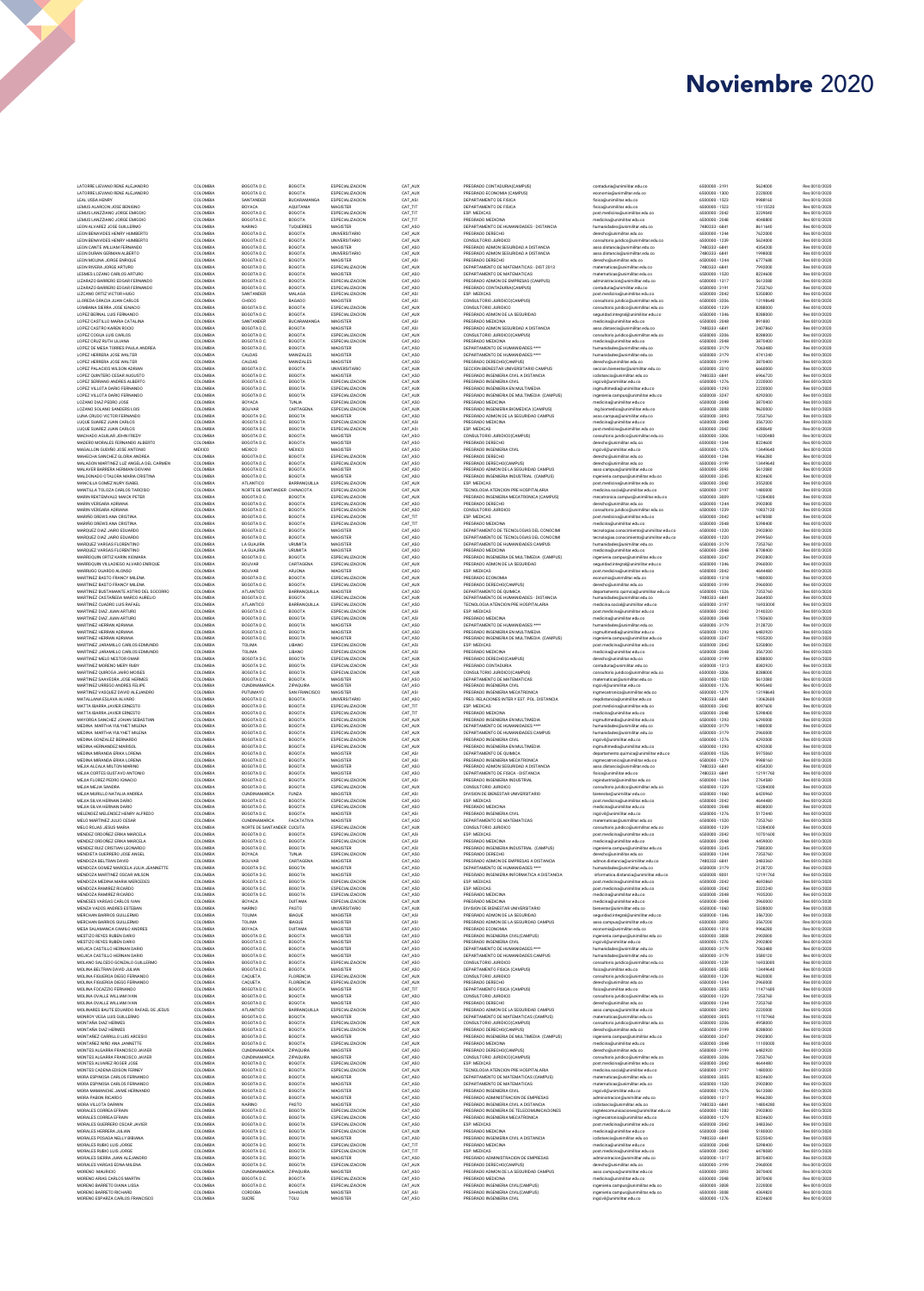| MORENO GOMEZ HECTOR RAUL<br>MORENO LOPEZ CAROLINA                     | COLOMBIA<br>COLOMBIA | BOGOTA D.C.<br>BOGOTA D.C.                | BOGOTA<br>BOGOTA                     | <b>ESPECIALIZACION</b><br>ESPECIALIZACION | CAT_ASI<br>CAT_AUX    | PREGRADO MEDICINA<br>PREGRADO CONTADURIA A DISTANCIA                                       | medicina@unimilitar.edu.co<br>cpdistancia@unimilitar.edu.co                   | 6500000 - 2048<br>7480333 - 6841 | 3567200<br>4662000   | Res 0010/2020<br>Res 0010/2020 |
|-----------------------------------------------------------------------|----------------------|-------------------------------------------|--------------------------------------|-------------------------------------------|-----------------------|--------------------------------------------------------------------------------------------|-------------------------------------------------------------------------------|----------------------------------|----------------------|--------------------------------|
| MORENO MARULANDA MARIA CLAUDIA PATRICIA                               | COLOMBIA             | BOGOTA D.C.                               | BOGOTA                               | MAGISTER                                  | CAT_ASO               | DEPARTAMENTO DE HUMANIDADES ****                                                           | humanidades@unimilitar.edu.co                                                 | 6500000 - 3179                   | 3870400              | Res 0010/2020                  |
| MORENO MARULANDA MARIA CLAUDIA PATRICIA<br>MORENO MORENO LINA MARIA   | COLOMBIA<br>COLOMBIA | BOGOTA D.C.<br>SANTANDER                  | BOGOTA<br>BUCARAMANGA                | MAGISTER<br>ESPECIALIZACION               | CAT_ASO<br>CAT_AUX    | DEPARTAMENTO DE HUMANIDADES CAMPUS<br>DEPARTAMENTO DE HUMANIDADES ****                     | humanidades@unimilitar.edu.co<br>humanidades@unimilitar.edu.co                | 6500000 - 3179<br>6500000 - 3179 | 1935200<br>2960000   | Res 0010/2020<br>Res 0010/2020 |
| MORENO MORENO LUIS AGAPITO                                            | COLOMBIA             | BOYACA                                    | TURMEQUE                             | ESPECIALIZACION                           | CAT_AUX               | PREGRADO DERECHO                                                                           | derecho@unimilitar.edu.co                                                     | 6500000 - 1244                   | 5624000              | Res 0010/2020                  |
| MORENO NEIZA JENNY ISABEL<br>MORENO ORTIZ JUAN PABLO                  | COLOMBIA<br>COLOMBIA | BOGOTA D.C.<br><b>CUNDINAMARCA</b>        | BOGOTA<br>PACHO                      | ESPECIALIZACION<br>MAGISTER               | CAT_ASO<br>CAT_AUX    | PREGRADO ADMON DE LA SEGURIDAD CAMPUS<br>PREGRADO INGENIERIA MECATRONICA (CAMPUS)          | asso.campus@unimilitar.edu.co<br>mecatronica.campus@unimilitar.edu.co         | 6500000 - 3093<br>6500000 - 3009 | 3870400<br>9620000   | Res 0010/2020<br>Res 0010/2020 |
| MORENO SAENZ ROGER                                                    | COLOMBIA             | BOGOTA D.C.                               | BOGOTA                               | ESPECIALIZACION                           | CAT_AUX               | PREGRADO MEDICINA                                                                          | medicina@unimilitar.edu.co                                                    | 6500000 - 2048                   | 4440000              | Res 0010/2020                  |
| MORENO SANCHEZ JAIME OCTAVIO<br>MORENO SANCHEZ OSCAR JAVIER           | COLOMBIA<br>COLOMBIA | BOGOTA D.C<br>BOGOTA D.C.                 | BOGOTA<br>BOGOTA                     | TECNICO<br>ESPECIALIZACION                | CAT_AUX<br>CAT_AUX    | TECNOLOGIA ATENCION PRE HOSPITALARIA<br>SECCION BIENESTAR UNIVERSITARIO CAMPUS             | medicina.social@unimilitar.edu.co<br>seccion.bienestar@unimilitar.edu.co      | 6500000 - 3197<br>6500000 - 3310 | 2960000<br>5328000   | Res 0010/2020<br>Res 0010/2020 |
| MORENO SARMIENTO CARLOS ANDRES                                        | COLOMBIA             | BOYACA                                    | TUNJA                                | MAGISTER                                  | CAT_ASI               | PREGRADO INGENIERIA CIVIL                                                                  | ingcivil@unimilitar.edu.co                                                    | 6500000 - 1276                   | 2675400              | Res 0010/2020                  |
| MOSCOSO BARRERA WILLIAM DANIEL<br>MOSQUERA FERNANDEZ FRANCISCO JAVIER | COLOMBIA<br>COLOMBIA | BOGOTA D.C.<br>BOGOTA D.C.                | BOGOTA<br>BOGOTA                     | MAGISTER<br><b>ESPECIALIZACION</b>        | CAT_ASO<br>CAT_ASO    | PREGRADO INGENIERIA DE MULTIMEDIA (CAMPUS)<br>PREGRADO ADMON DE EMPRESAS (CAMPUS)          | ingenieria.campus@unimilitar.edu.co<br>administracion@unimilitar.edu.co       | 6500000 - 3247<br>6500000 - 1317 | 5612080<br>10837120  | Res 0010/2020<br>Res 0010/2020 |
| MUÑOZ BUITRAGO DARWIN ARTURO                                          | COLOMBIA             | BOGOTA D.C.                               | BOGOTA                               | MAGISTER                                  | CAT_ASO               | DEPARTAMENTO DE HUMANIDADES ****                                                           | humanidades@unimilitar.edu.co                                                 | 6500000 - 3179                   | 7353760              | Res 0010/2020                  |
| MUÑOZ CHIPATECUA EDWIN FERNANDO<br>MUÑOZ CORTES HAROLD                | COLOMBIA<br>COLOMBIA | BOGOTA D.C.<br>BOGOTA D.C.                | BOGOTA<br>BOGOTA                     | ESPECIALIZACION<br>ESPECIALIZACION        | CAT_ASO<br>CAT_ASO    | DEPARTAMENTO DE MATEMATICAS<br>ESP. MEDICAS                                                | matematicas@unimilitar.edu.co<br>post.medicina@unimilitar.edu.co              | 6500000 - 1520<br>6500000 - 2042 | 9095440<br>4644480   | Res 0010/2020<br>Res 0010/2020 |
| MUÑOZ MURILLO EDWIN ARTURO                                            | COLOMBIA             | BOGOTA D.C.                               | BOGOTA                               | MAGISTER                                  | CAT_ASO               | DEPARTAMENTO DE HUMANIDADES ****                                                           | humanidades@unimilitar.edu.co                                                 | 6500000 - 3179                   | 3870400              | Res 0010/2020                  |
| MUÑOZ REYES FABIAN RICARDO<br>MUÑOZ REYES FABIAN RICARDO              | COLOMBIA<br>COLOMBIA | BOGOTA D.C.<br>BOGOTA D.C.                | BOGOTA<br>BOGOTA                     | MAGISTER<br>MAGISTER                      | CAT_ASI<br>CAT_ASI    | DEPARTAMENTO DE MATEMATICAS - DIST 2013<br>PREGRADO INGENIERIA INFORMATICA A DISTANCIA     | matematicas@unimilitar.edu.co<br>informatica.distancia@unimilitar.edu.co      | 7480333 - 6841<br>6500000 - 8001 | 9631440<br>2407860   | Res 0010/2020<br>Res 0010/2020 |
| MUÑOZ RIAÑO JAIME ELKIM                                               | COLOMBIA             | BOGOTA D.C.                               | BOGOTA                               | MAGISTER                                  | CAT_ASC               | PREGRADO DERECHO                                                                           | derecho@unimilitar.edu.co                                                     | 6500000 - 1244                   | 7353760              | Res 0010/2020                  |
| MUÑOZ RODRIGUEZ ALEJANDRO<br>MUÑOZ RODRIGUEZ YENNY MARILYN            | COLOMBIA<br>COLOMBIA | BOGOTA D.C.<br>CUNDINAMARCA               | BOGOTA<br>GUATAVITA                  | MAGISTER<br>MAGISTER                      | CAT_ASO<br>CAT_ASO    | PREGRADO INGENIERIA MECATRONICA<br>PREGRADO CONTADURIA A DISTANCIA                         | ingmecatronica@unimilitar.edu.co<br>cpdistancia@unimilitar.edu.co             | 6500000 - 1279<br>7480333 - 6841 | 13449640<br>3483360  | Res 0010/2020<br>Res 0010/2020 |
| MUÑOZ TORRES WILSON ALEXANDER                                         | COLOMBIA             | BOGOTA D.C.                               | BOGOTA                               | ESPECIALIZACION                           | CAT_AUX               | DIVISION DE BIENESTAR UNIVERSITARIO                                                        | bienestar@unimilitar.edu.co                                                   | 6500000 - 1060                   | 5328000              | Res 0010/2020                  |
| MUÑOZ ZAPATA LUIS ALEJANDRO<br>MURCIA GRACIA ANA TRINIDAD             | COLOMBIA<br>COLOMBIA | BOGOTA D.C.<br><b>CUNDINAMARCA</b>        | <b>BOGOTA</b><br>CAJICA              | ESPECIALIZACION<br>ESPECIALIZACION        | CAT_AUX<br>CAT_AUX    | TECNOLOGIA ATENCION PRE HOSPITALARIA<br>PREGRADO CONTADURIA A DISTANCIA                    | medicina.social@unimilitar.edu.co<br>cpdistancia@unimilitar.edu.co            | 6500000 - 3197<br>7480333 - 6841 | 12950000<br>5328000  | Res 0010/2020<br>Res 0010/2020 |
| MURILLO JORGE ISAAC                                                   | COLOMBIA             | BOGOTA D.C.                               | <b>BOGOTA</b>                        | ESPECIALIZACION                           | CAT_AUX               | PREGRADO ADMINISTRACION DE EMPRESAS                                                        | administracion@unimilitar.edu.co                                              | 6500000-1317                     | 5624000              | Res 0010/2020                  |
| MURILLO HERRERA MARTHA HELENA<br>MURILLO MARTINEZ SOFIA LEONILDE      | COLOMBIA<br>COLOMBIA | BOGOTA D.C.<br>ANTIOQUIA                  | BOGOTA<br>MEDELLIN                   | ESPECIALIZACION<br>MAGISTER               | CAT_AUX               | PREGRADO DERECHO                                                                           | derecho@unimilitar.edu.co                                                     | 6500000 - 1244<br>6500000 - 3055 | 8288000              | Res 0010/2020<br>Res 0010/2020 |
| MURILLO MARTINEZ SOFIA LEONILDE                                       | COLOMBIA             | ANTIOQUIA                                 | MEDELLIN                             | MAGISTER                                  | CAT_ASO<br>CAT_ASO    | DEPARTAMENTO DE MATEMATICAS (CAMPUS)<br>DEPARTAMENTO DE MATEMATICAS                        | matematicas@unimilitar.edu.co<br>matematicas@unimilitar.edu.co                | 6500000 - 1520                   | 3773640<br>5612080   | Res 0010/2020                  |
| NARANJO MURILLO MARIA ISLENI                                          | COLOMBIA             | QUINDIO                                   | ARMENIA                              | ESPECIALIZACION                           | CAT_AUX               | PREGRADO DERECHO                                                                           | derecho@unimilitar.edu.co                                                     | 6500000 - 1244<br>6500000 - 3053 | 8288000              | Res 0010/2020                  |
| NAVARRETE QUECANO IVAN CAMILO<br>NAVARRO ROMERO ELISA DEL CARMEN      | COLOMBIA<br>COLOMBIA | CUNDINAMARCA<br>ATLANTICO                 | ZIPAQUIRA<br>BARRANQUILLA            | MAGISTER<br>MAGISTER                      | CAT_ASI<br>CAT_ASO    | DEPARTAMENTO FISICA (CAMPUS)<br>PREGRADO INGENIERIA INDUSTRIAL (CAMPUS)                    | fisica@unimilitar.edu.co<br>ingenieria.campus@unimilitar.edu.co               | 6500000 - 3245                   | 13198640<br>12578800 | Res 0010/2020<br>Res 0010/2020 |
| NAVARRO SANCHEZ MANUEL FERNANDO                                       | COLOMBIA             | BOGOTA D.C.                               | <b>BOGOTA</b>                        | MAGISTER                                  | CAT_ASO               | PREGRADO ADMON DE LA SEGURIDAD                                                             | seguridad.integral@unimilitar.edu.co                                          | 6500000 - 1346                   | 3870400              | Res 0010/2020                  |
| NIEBLES POLO CARLOS ALBERTO<br>NIEBLES POLO CARLOS ALBERTO            | COLOMBIA<br>COLOMBIA | MAGDALENA<br>MAGDALENA                    | SANTA MARTA<br>SANTA MARTA           | ESPECIALIZACION<br>ESPECIALIZACION        | CAT_ASO<br>CAT_ASO    | ESP. MEDICAS<br>PREGRADO MEDICINA                                                          | post.medicina@unimilitar.edu.co<br>medicina@unimilitar.edu.co                 | 6500000 - 2042<br>6500000 - 2048 | 3483360<br>967600    | Res 0010/2020<br>Res 0010/2020 |
| NIETO AGUACIA PAOLO FRANCISCO                                         | COLOMBIA             | CUNDINAMARCA                              | NEMOCON                              | MAGISTER                                  | CAT_ASO               | PREGRADO DERECHO                                                                           | derecho@unimilitar.edu.co                                                     | 6500000 - 1244                   | 5612080              | Res 0010/2020                  |
| NIETO AYALA MARTHA<br>NIETO BONILLA LUIS ALEJANDRO                    | COLOMBIA<br>COLOMBIA | CUNDINAMARCA<br>BOGOTA D.C.               | CAJICA<br>BOGOTA                     | <b>ESPECIALIZACION</b><br>ESPECIALIZACION | CAT_AUX<br>CAT_AUX    | DEPARTAMENTO DE HUMANIDADES CAMPUS<br>ESP. MEDICAS                                         | humanidades@unimilitar.edu.co<br>post.medicina@unimilitar.edu.co              | 6500000 - 3179<br>6500000 - 2042 | 2960000<br>1776000   | Res 0010/2020<br>Res 0010/2020 |
| NIETO BONILLA LUIS ALEJANDRO                                          | COLOMBIA             | BOGOTA D.C.                               | BOGOTA                               | ESPECIALIZACION                           | CAT_AUX               | PREGRADO MEDICINA                                                                          | medicina@unimilitar.edu.co                                                    | 6500000 - 2048                   | 2960000              | Res 0010/2020                  |
| NIETO GONZALEZ CLAUDIA PATRICIA<br>NIETO GONZALEZ CLAUDIA PATRICIA    | COLOMBIA<br>COLOMBIA | SANTANDER<br>SANTANDER                    | BARBOSA<br>BARBOSA                   | ESPECIALIZACION<br>ESPECIALIZACION        | CAT ASO<br>CAT ASO    | PREGRADO MEDICINA<br>ESP. MEDICAS                                                          | medicina@unimilitar.edu.co<br>post.medicina@unimilitar.edu.co                 | 6500000 - 2048<br>6500000 - 2042 | 1935200<br>5805600   | Res 0010/2020<br>Res 0010/2020 |
| NIETO NIETO SONIA MARITZA                                             | COLOMBIA             | BOGOTA D.C.                               | BOGOTA                               | ESPECIALIZACION                           | CAT_AUX               | PREGRADO DERECHO(CAMPUS)                                                                   | derecho@unimilitar.edu.co                                                     | 6500000 - 3199                   | 5920000              | Res 0010/2020                  |
| NIÑO GONZALEZ JORGE ERNESTO<br>NIÑO GONZALEZ JORGE ERNESTO            | COLOMBIA<br>COLOMBIA | BOGOTA D.C.<br>BOGOTA D.C.                | BOGOTA<br><b>BOGOTA</b>              | ESPECIALIZACION<br>ESPECIALIZACION        | CAT_ASI<br>CAT ASI    | ESP. MEDICAS<br>PREGRADO MEDICINA                                                          | post.medicina@unimilitar.edu.co<br>medicina@unimilitar.edu.co                 | 6500000 - 2042<br>6500000 - 2048 | 5350800<br>3567200   | Res 0010/2020<br>Res 0010/2020 |
| NIÑO SIERRA LUIS FRANCISCO                                            | COLOMBIA             | <b>BOYACA</b>                             | NOBSA                                | MAGISTER                                  | CAT ASO               | PREGRADO INGENIERIA MECATRONICA                                                            | ingmecatronica@unimilitar.edu.co                                              | 6500000 - 1279                   | 16062160             | Res 0010/2020                  |
| NORIEGA PACHECO I LIIS FERNANDO<br>NOSSA SILVA DANIEL                 | COLOMBIA<br>COLOMBIA | BOGOTA D.C.<br>BOGOTA D.C.                | <b>BOGOTA</b><br><b>BOGOTA</b>       | ESPECIALIZACION<br>ESPECIALIZACION        | CAT AUX<br>CAT AUX    | CONSULTORIO JURIDICO(CAMPUS)<br>PREGRADO INGENIERIA AMBIENTAL (CAMPUS)                     | consultorio.juridico@unimilitar.edu.co<br>ing.ambiental@unimilitar.edu.co     | 6500000 - 3206<br>6500000 - 3008 | 10952000<br>8288000  | Res 0010/2020<br>Res 0010/2020 |
| NOVA PARDO MIGUEL ALEREDO                                             | COLOMBIA             | BOGOTA D.C.                               | <b>BOGOTA</b>                        | ESPECIALIZACION                           | CAT_AUX               | PREGRADO INGENIERIA DE MULTIMEDIA (CAMPUS)                                                 | ingenieria.campus@unimilitar.edu.co                                           | 6500000-3247                     | 6290000              | Res 0010/2020                  |
| NOVA PARDO MIGUEL ALFREDO<br>NOVOA SUAREZ NANCY YADIRA                | COLOMBIA<br>COLOMBIA | BOGOTA D.C.<br><b>CUNDINAMARCA</b>        | <b>BOGOTA</b><br>PACHO               | ESPECIALIZACION<br>MAGISTER               | CAT AUX<br>CAT ASO    | PREGRADO INGENIERIA EN MI II TIMEDIA<br>PREGRADO CONTADURIA A DISTANCIA                    | ingmultimedia@unimilitar.edu.co<br>codistancia@unimilitar.edu.co              | 6500000 - 1293<br>7480333 - 6841 | 4292000<br>10450080  | Res 0010/2020<br>Res 0010/2020 |
| NOVOA SUAREZ SANDRA LYLIANA                                           | COLOMBIA             | BOGOTA D.C.                               | BOGOTA                               | ESPECIALIZACION                           | CAT_AUX               | PREGRADO DERECHO(CAMPUS)                                                                   | derecho@unimilitar.edu.co                                                     | 6500000-3199                     | 5624000              | Res 0010/2020                  |
| OJEDA OTALORA INGRID MAYERLY<br>OJEDA OTALORA INGRID MAYERLY          | COLOMBIA<br>COLOMBIA | BOGOTA D.C.<br>BOGOTA D.C.                | <b>BOGOTA</b><br>BOGOTA              | MAGISTER<br>MAGISTER                      | CAT_ASI<br>CAT_ASI    | DEPARTAMENTO DE MATEMATICAS<br>DEPARTAMENTO DE MATEMATICAS (CAMPUS)                        | matematicas@unimilitar.edu.co<br>matematicas@unimilitar.edu.co                | 6500000 - 1520<br>6500000 - 3055 | 5975060<br>5975060   | Res 0010/2020<br>Res 0010/2020 |
| OLANO QUINTERO JULIAN MAURICIO                                        | COLOMBIA             | BOGOTA D.C.                               | BOGOTA                               | ESPECIALIZACION                           | CAT_AUX               | CONSULTORIO JURIDICO                                                                       | consultorio.juridico@unimilitar.edu.co                                        | 6500000 - 1239                   | 5624000              | Res 0010/2020                  |
| OLARTE CARDENAS MARTHA LILIANA<br>OLARTE TORRES SERGIO                | COLOMBIA<br>COLOMBIA | BOGOTA D.C.<br>BOGOTA D.C.                | BOGOTA<br><b>BOGOTA</b>              | MAGISTER<br>MAGISTER                      | CAT_AUX<br>CAT_ASI    | PREG. RELACIONES INTERN. Y EST. POL.(CAMPUS)<br>PREGRADO INGENIERIA CIVIL                  | relinternal@unimilitar.edu.co                                                 | 6500000 - 3033<br>6500000 - 1276 | 8288000<br>4369820   | Res 0010/2020<br>Res 0010/2020 |
| OLAYA JURADO JESSICA                                                  | COLOMBIA             | BOGOTA D.C.                               | <b>BOGOTA</b>                        | ESPECIALIZACION                           | CAT_AUX               | PREGRADO MEDICINA                                                                          | ingcivil@unimilitar.edu.co<br>medicina@unimilitar.edu.co                      | 6500000 - 2048                   | 2960000              | Res 0010/2020                  |
| OLIVELLA ZULETA CARLOS HUMBERTO                                       | COLOMBIA             | CESAR                                     | VALLEDUPAR                           | MAGISTER                                  | CAT_ASO               | PREGRADO INGENIERIA CIVIL(CAMPUS)                                                          | ingenieria.campus@unimilitar.edu.co                                           | 6500000 - 3008                   | 10837120             | Res 0010/2020                  |
| OLIVEROS AYA CARLOS ANDRES<br>OLIVEROS AYA CARLOS ANDRES              | COLOMBIA<br>COLOMBIA | CAQUETA<br>CAQUETA                        | <b>FLORENCIA</b><br><b>FLORENCIA</b> | MAGISTER<br>MAGISTER                      | CAT_ASO<br>CAT_ASO    | PREGRADO DERECHO(CAMPUS)<br>CONSULTORIO JURIDICO(CAMPUS)                                   | derecho@unimilitar.edu.co<br>consultorio.juridico@unimilitar.edu.co           | 6500000-3199<br>6500000 - 3206   | 3870400<br>13449640  | Res 0010/2020<br>Res 0010/2020 |
| OLIVEROS HINCAPIE JORGE ARMANDO                                       | COLOMBIA             | ANTIOQUIA                                 | MEDELLIN                             | <b>UNIVERSITARIO</b>                      | CAT_ASI               | PREGRADO INGENIERIA MECATRONICA                                                            | ingmecatronica@unimilitar.edu.co                                              | 6500000-1279                     | 6777680              | Res 0010/2020                  |
| OLIVEROS PEREZ ALVARO ANDRES<br>OLIVEROS PEREZ ALVARO ANDRES          | COLOMBIA<br>COLOMBIA | MAGDALENA<br>MAGDALENA                    | PLATO<br>PLATO                       | MAGISTER<br>MAGISTER                      | CAT_ASO<br>CAT_ASO    | CONSULTORIO JURIDICO<br>PREGRADO DERECHO                                                   | consultorio.juridico@unimilitar.edu.co<br>derecho@unimilitar.edu.co           | 6500000 - 1239<br>6500000 - 1244 | 9095440<br>3870400   | Res 0010/2020<br>Res 0010/2020 |
| ORDOÑEZ ORDOÑEZ CHRISTIAN LARRY<br>ORDOÑEZ ORDOÑEZ LEONARDO ELIAS     | COLOMBIA<br>COLOMBIA | NARINO<br>BOGOTA D.C.                     | PASTO<br>BOGOTA                      | ESPECIALIZACION<br>ESPECIALIZACION        | CAT_AU<br>CAT_ASC     | PREGRADO INGENIERIA CIVIL A DISTANCIA<br>ESP. MEDICAS                                      | icdistancia@unimilitar.edu.co<br>post.medicina@unimilitar.edu.co              | 7480333 - 6841<br>6500000 - 2042 | 11988000<br>4644480  | Res 0010/2020<br>Res 0010/2020 |
| ORDOÑEZ ORDOÑEZ LEONARDO ELIAS                                        | COLOMBIA             | BOGOTA D.C.                               | BOGOTA                               | ESPECIALIZACION                           | CAT_ASO               | PREGRADO MEDICINA                                                                          | medicina@unimilitar.edu.co                                                    | 6500000 - 2048                   | 3870400              | Res 0010/2020                  |
| ORDUZ BARRETO CLAUDIA PATRICIA<br>ORDUZ GOMEZ JOHN OCTAVIO            | COLOMBIA<br>COLOMBIA | BOGOTA D.C.<br>BOYACA                     | BOGOTA<br>SOGAMOSO                   | ESPECIALIZACION<br>MAGISTER               | CAT_ASO<br>CAT_ASO    | CONSULTORIO JURIDICO<br>PREGRADO INGENIERIA CIVIL                                          | consultorio.juridico@unimilitar.edu.co                                        | 6500000 - 1239<br>6500000 - 1276 | 16062160<br>8224600  | Res 0010/2020<br>Res 0010/2020 |
| ORJUELA BOSSA MARIA DEL PILAR                                         | COLOMBIA             | BOGOTA D.C.                               | BOGOTA                               | MAGISTER                                  | CAT_ASO               | CONSULTORIO JURIDICO                                                                       | ingcivil@unimilitar.edu.co<br>consultorio.juridico@unimilitar.edu.co          | 6500000 - 1239                   | 16062160             | Res 0010/2020                  |
| OROZCO PEÑALOZA GERMAN EDUARDO                                        | COLOMBIA             | ANTIOQUIA                                 | MEDELLIN                             | ESPECIALIZACION                           | CAT_AUX               | PREGRADO INGENIERIA CIVIL                                                                  | ingcivil@unimilitar.edu.co                                                    | 6500000 - 1276                   | 6956000              | Res 0010/2020                  |
| ORTEGA CARDENAS ALFONSO<br>ORTEGA HURTADO FRANCISCO FERNANDO          | COLOMBIA<br>COLOMBIA | BOGOTA D.C.<br>BOGOTA D.C.                | BOGOTA<br>BOGOTA                     | ESPECIALIZACION<br>MAGISTER               | CAT_TIT<br>CAT_ASO    | PREGRADO DERECHO<br>PREGRADO ADMINISTRACION DE EMPRESAS                                    | derecho@unimilitar.edu.co<br>administracion@unimilitar.edu.co                 | 6500000 - 1244<br>6500000 - 1317 | 15115520<br>7353760  | Res 0010/2020<br>Res 0010/2020 |
| ORTIZ DIEGO FELIPE                                                    | COLOMBIA             | BOGOTA D.C.                               | BOGOTA                               | MAGISTER                                  | CAT_ASC               | PREGRADO INGENIERIA DE TELECOMUNICACIONES<br>PREGRADO DERECHO                              | ingtelecomunicaciones@unimilitar.edu.co                                       | 6500000 - 1282<br>6500000 - 1244 | 5612080              | Res 0010/2020                  |
| ORTIZ BALLESTEROS ARIEL MARCIAL                                       | COLOMBIA             | BOLIVAR                                   |                                      |                                           |                       |                                                                                            |                                                                               |                                  |                      | Res 0010/2020                  |
|                                                                       |                      |                                           | CARTAGENA                            | UNIVERSITARIO                             | CAT_AUX               |                                                                                            | derecho@unimilitar.edu.co                                                     |                                  | 8288000              |                                |
| ORTIZ BALLESTEROS ARIEL MARCIAL<br>ORTIZ CONCHA HUGO MAURICIO         | COLOMBIA<br>COLOMBIA | BOLIVAR<br>NORTE DE SANTANDER SAN CALIXTO | CARTAGENA                            | UNIVERSITARIO<br>MAGISTER                 | CAT_AUX<br>CAT_AUX    | CONSULTORIO JURIDICO<br>PREGRADO RELACIONES INTER Y ESTUDIOS POLITICOS                     | consultorio.juridico@unimilitar.edu.co<br>relinternal@unimilitar.edu.co       | 6500000 - 1239<br>6500000 - 1344 | 4958000<br>2960000   | Res 0010/2020<br>Res 0010/2020 |
| ORTIZ ESPINEL DOUGLAS OMAR                                            | COLOMBIA             | BOGOTA D.C                                | BOGOTA                               | ESPECIALIZACION                           | CAT_ASO               | ESP. MEDICAS                                                                               | post.medicina@unimilitar.edu.co                                               | 6500000 - 2042                   | 4644480              | Res 0010/2020                  |
| ORTIZ MORALES JENNY CATHERINE<br>ORTIZ PORTILLA MARISOI               | COLOMBIA<br>COLOMBIA | BOGOTA D.C.<br>VALLE DEL CAUCA            | BOGOTA<br>CALI                       | MAGISTER<br><b>ESPECIALIZACION</b>        | CAT_ASI<br>CAT_AUX    | PREGRADO RELACIONES INTER Y ESTUDIOS POLITICOS<br>PREGRADO MEDICINA                        | relinternal@unimilitar.edu.co<br>medicina@unimilitar.edu.co                   | 6500000 - 1344<br>6500000 - 2048 | 3567200<br>2960000   | Res 0010/2020<br>Res 0010/2020 |
| ORTIZ SALAZAR JUAN PABLO                                              | COLOMBIA             | BOGOTA D.C.                               | BOGOTA                               | <b>ESPECIALIZACION</b>                    | CAT_ASO               | PREGRADO MEDICINA                                                                          | medicina@unimilitar.edu.co                                                    | 6500000 - 2048                   | 1935200              | Res 0010/2020                  |
| OSORIO LOPEZ BERNARDO<br>OSORIO LOPEZ BERNARDO                        | COLOMBIA<br>COLOMBIA | CUNDINAMARCA<br><b>CUNDINAMARCA</b>       | FACATATIVA<br>FACATATIVA             | <b>ESPECIALIZACION</b><br>ESPECIALIZACION | CAT_AUX<br>CAT_AUX    | PREG. RELACIONES INTER Y EST. POL. DISTANCIA<br>PREGRADO INGENIERIA INDUSTRIAL A DISTANCIA | riepdistancia@unimilitar.edu.co<br>iidistancia@unimilitar.edu.co              | 7480333 - 6841<br>7480333 - 6841 | 7992000<br>3996000   | Res 0010/2020<br>Res 0010/2020 |
| OSPINA BARRAGAN LUIS ANTONIO                                          | COLOMBIA             | TOLIMA                                    | <b>IBAGUE</b>                        | MAGISTER                                  | CAT_ASI               | DEPARTAMENTO DE HUMANIDADES ****                                                           | humanidades@unimilitar.edu.co                                                 | 6500000 - 3179                   | 3567200              | Res 0010/2020                  |
| OSPINA BARRAGAN LUIS ANTONIO<br>OSPINA HERNANDEZ CARLOS ARTURO        | COLOMBIA<br>COLOMBIA | TOLIMA<br>BOGOTA D.C.                     | <b>IBAGUE</b><br><b>BOGOTA</b>       | MAGISTER<br>MAGISTER                      | CAT_ASI<br>CAT_ASO    | DEPARTAMENTO DE HUMANIDADES CAMPUS<br>DEPARTAMENTO DE HUMANIDADES ****                     | humanidades@unimilitar.edu.co<br>humanidades@unimilitar.edu.co                | 6500000 - 3179<br>6500000-3179   | 1783600<br>7353760   | Res 0010/2020<br>Res 0010/2020 |
| OSPINA NAVAS JAIDER                                                   | COLOMBIA             | CALDAS                                    | MANIZALES                            | MAGISTER                                  | CAT_ASO               | TECNOLOGIA EN ELECT Y COMUNICACIONES                                                       | ingtelecomunicaciones@unimilitar.edu.co                                       | 6500000 - 1282                   | 5612080              | Res 0010/2020                  |
| OSPINA STAADEN LILIANA MARIA                                          | COLOMBIA<br>COLOMBIA | ATLANTICO                                 | BARRANQUILLA<br>MEDELLIN             | ESPECIALIZACION<br>ESPECIALIZACION        | CAT_AUX               | TECNOLOGIA ATENCION PRE HOSPITALARIA<br>PREGRADO MEDICINA                                  | medicina.social@unimilitar.edu.co<br>medicina@unimilitar.edu.co               | 6500000 - 3197                   | 2960000<br>2699200   | Res 0010/2020<br>Res 0010/2020 |
| OSSA GOMEZ LUIS JAVIER<br>OSSA GOMEZ LUIS JAVIER                      | COLOMBIA             | ANTIOQUIA<br>ANTIOQUIA                    | MEDELLIN                             | ESPECIALIZACION                           | CAT_TIT<br>CAT_TIT    | ESP. MEDICAS                                                                               | post.medicina@unimilitar.edu.co                                               | 6500000 - 2048<br>6500000 - 2042 | 6478080              | Res 0010/2020                  |
| OTERO TELLEZ DIEGO FERNANDO<br>OVALLE USECHE JORGE EDUARDO            | COLOMBIA<br>COLOMBIA | BOGOTA D.C.<br>BOYACA                     | <b>BOGOTA</b><br><b>GUATEOUE</b>     | MAGISTER<br>ESPECIALIZACION               | CAT_ASO<br>CAT AUX    | PREGRADO INGENIERIA CIVIL(CAMPUS)<br>PREGRADO DERECHO(CAMPUS)                              | ingenieria.campus@unimilitar.edu.co<br>derecho@unimilitar.edu.co              | 6500000 - 3008<br>6500000-3199   | 5612080<br>10286000  | Res 0010/2020<br>Res 0010/2020 |
| OVIEDO ROTERO SILVIA CONSTANZA                                        | COLOMBIA             | BOGOTA D.C.                               | <b>BOGOTA</b>                        | MAGISTER                                  | CAT AUX               | DEPARTAMENTO DE HUMANIDADES CAMPUS                                                         | humanidades@unimilitar.edu.co                                                 | 6500000-3179                     | 1628000              | Res 0010/2020                  |
| PACHECO GALVIS YILIBER<br>PACHECO MAROLIEZ JAVIER ALEONSO             | COLOMBIA<br>COLOMBIA | BOGOTA D.C.<br>ATLANTICO                  | <b>BOGOTA</b><br>BARRANQUILLA        | ESPECIALIZACION<br>ESPECIALIZACION        | CAT_AUX<br>CAT AUX    | CONSULTORIO JURIDICO<br>PREGRADO MEDICINA                                                  | consultorio.juridico@unimilitar.edu.co<br>medicina@unimilitar.edu.co          | 6500000 - 1239<br>6500000 - 2048 | 12950000<br>1480000  | Res 0010/2020<br>Res 0010/2020 |
| PACHON SIERRA JUAN CARLOS                                             | COLOMBIA             | BOGOTA D.C.                               | <b>BOGOTA</b>                        | <b>INIVERSITARIO</b>                      | CAT AUX               | SECCION BIENESTAR UNIVERSITARIO CAMPUS                                                     | seccion.bienestar@unimilitar.edu.co                                           | 6500000 - 3310                   | 7992000              | Res 0010/2020                  |
| PADILLA PEREZ MARIA XIMENA<br>PADILLA PEREZ MARIA XIMENA              | COLOMBIA<br>COLOMBIA | BOGOTA D.C.<br>BOGOTA D.C.                | <b>BOGOTA</b><br><b>BOGOTA</b>       | ESPECIALIZACION<br>ESPECIALIZACION        | CAT ASI<br>CAT ASI    | PREG. RELACIONES INTERN. Y EST. POL.(CAMPUS)<br>PREGRADO DERECHO(CAMPUS)                   | relinternal@unimilitar.edu.co<br>derecho@unimilitar.edu.co                    | 6500000 - 3033<br>6500000-3199   | 9988160<br>5172440   | Res 0010/2020<br>Res 0010/2020 |
| PAEZ GONZALEZ ADRIANA MILENA                                          | COLOMBIA             | CAQUETA                                   | FLORENCIA                            | ESPECIALIZACION                           | CAT_AUX               | PREGRADO MEDICINA                                                                          | medicina@unimilitar.edu.co                                                    | 6500000 - 2048                   | 2960000              | Res 0010/2020                  |
| PAEZ VEGA MARIA MATILDE<br>PAEZ VEGA MARIA MATILDE                    | COLOMBIA<br>COLOMBIA | BOGOTA D.C.<br>BOGOTA D.C.                | <b>BOGOTA</b><br><b>BOGOTA</b>       | MAGISTER<br>MAGISTER                      | CAT_ASO<br>CAT ASO    | DEPARTAMENTO DE MATEMATICAS (CAMPUS)<br>DEPARTAMENTO DE MATEMATICAS                        | matematicas@unimilitar.edu.co<br>matematicas@unimilitar.edu.co                | 6500000 - 3055<br>6500000 - 1520 | 387040<br>6482920    | Res 0010/2020<br>Res 0010/2020 |
| PAINCHAULT PEREZ JULIO CESAR                                          | COLOMBIA             | SUCRE                                     | SINCELEJO                            | ESPECIALIZACION                           | CAT AUX               | PREGRADO DERECHO(CAMPUS)                                                                   | derecho@unimilitar.edu.co                                                     | 6500000-3199                     | 2960000              | Res 0010/2020                  |
| PAIPA REVES LINA VOVANA<br>PALACIO HERRERA MARIO ALEXANDER            | COLOMBIA<br>COLOMBIA | BOYACA<br>SANTANDER                       | <b>TUNJA</b><br>SAN ANDRES           | MAGISTER<br>ESPECIALIZACION               | CAT ASO<br>CAT AUX    | DEPARTAMENTO DE MATEMATICAS (CAMPUS)<br>PREGRADO INGENIERIA CIVIL                          | matematicas@unimilitar.edu.co<br>ingcivil@unimilitar.edu.co                   | 6500000 - 3055<br>6500000-1276   | 5612080<br>4625000   | Res 0010/2020<br>Res 0010/2020 |
| PALACIOS CASAS LEONARDO AUNID                                         | COLOMBIA             | CUNDINAMARCA                              | GACHETA                              | ESPECIALIZACION                           | CAT_AUX               | PREGRADO CONTADURIA(CAMPUS)                                                                | contaduria@unimilitar.edu.co                                                  | 6500000 - 3191                   | 5624000              | Res 0010/2020                  |
| PALACIOS CASAS LEONARDO AUNID<br>PALOMEQUE SANCHEZ ZULY ALEXANDRA     | COLOMBIA<br>COLOMBIA | CUNDINAMARCA<br>BOGOTA D.C.               | <b>GACHETA</b><br><b>BOGOTA</b>      | ESPECIALIZACION<br>MAGISTER               | CAT_AUX<br>CAT_AUX    | PREGRADO ADMINISTRACION DE EMPRESAS<br>PREGRADO INGENIERIA CIVIL                           | administracion@unimilitar.edu.co<br>ingcivil@unimilitar.edu.co                | 6500000 - 1317<br>6500000 - 1276 | 4292000<br>2220000   | Res 0010/2020<br>Res 0010/2020 |
| PANTOJA ROJAS LILIANA MARIA                                           | COLOMBIA             | BOGOTA D.C.                               | <b>BOGOTA</b>                        | MAGISTER                                  | CAT_ASO               | PREGRADO INGENIERIA DE MULTIMEDIA (CAMPUS)                                                 | ingenieria.campus@unimilitar.edu.co                                           | 6500000 - 3247                   | 2902800              | Res 0010/2020                  |
| PARADA PEREZ JOSE RAFAEL                                              | COLOMBIA<br>COLOMBIA | BOGOTA D.C.                               | <b>BOGOTA</b>                        | ESPECIALIZACION                           | CAT_AUX               | PREGRADO DERECHO                                                                           | derecho@unimilitar.edu.co                                                     | 6500000 - 1244                   | 5624000              | Res 0010/2020<br>Res 0010/2020 |
| PARADA VIZCAINO MARTHA CECILIA<br>PARDO CARVAJAL ANDRES GIOVANNI      | COLOMBIA             | BOGOTA D.C.<br>BOGOTA D.C.                | BOGOTA<br>BOGOTA                     | ESPECIALIZACION<br>MAGISTER               | CAT_AUX<br>CAT_ASO    | DEPARTAMENTO DE HUMANIDADES - DISTANCIA<br>PREGRADO DERECHO                                | humanidades@unimilitar.edu.co<br>derecho@unimilitar.edu.co                    | 7480333 - 6841<br>6500000 - 1244 | 2664000<br>5612080   | Res 0010/2020                  |
| PARDO FIGUEROA DIEGO ARMANDO                                          | COLOMBIA             | BOGOTA D.C.                               | BOGOTA                               | <b>ESPECIALIZACION</b>                    | CAT_AUX               | CONSULTORIO JURIDICO                                                                       | consultorio.juridico@unimilitar.edu.co                                        | 6500000 - 1239                   | 12284000             | Res 0010/2020                  |
| PARDO PARDO GERMAN<br>PARDO PARDO GERMAN                              | COLOMBIA<br>COLOMBIA | BOGOTA D.C.<br>BOGOTA D.C.                | BOGOTA<br>BOGOTA                     | ESPECIALIZACION<br>ESPECIALIZACION        | CAT_ASO<br>CAT_ASO    | PREGRADO MEDICINA<br>ESP. MEDICAS                                                          | medicina@unimilitar.edu.co<br>post.medicina@unimilitar.edu.co                 | 6500000 - 2048<br>6500000 - 2042 | 3870400<br>5805600   | Res 0010/2020<br>Res 0010/2020 |
| PAREDES GARAVITO OLGA LUCIA                                           | COLOMBIA             | BOGOTA D.C.                               | BOGOTA                               | MAGISTER                                  | CAT_ASI               | PREGRADO MEDICINA                                                                          | medicina@unimilitar.edu.co                                                    | 6500000 - 2048<br>6500000 - 2042 | 9185540              | Res 0010/2020                  |
| PARRA CAICEDO MAURICIO ALEXIS<br>PARRA CAICEDO MAURICIO ALEXIS        | COLOMBIA<br>COLOMBIA | BOGOTA D.C.<br>BOGOTA D.C.                | BOGOTA<br>BOGOTA                     | ESPECIALIZACION<br>ESPECIALIZACION        | CAT_ASI<br>CAT_ASI    | ESP. MEDICAS<br>PREGRADO MEDICINA                                                          | post.medicina@unimilitar.edu.co<br>medicina@unimilitar.edu.co                 | 6500000 - 2048                   | 2140320<br>5350800   | Res 0010/2020<br>Res 0010/2020 |
| PARRA PEÑUELA HECTOR GUILLERMO                                        | COLOMBIA             | BOGOTA D.C.                               | BOGOTA                               | MAGISTER                                  | CAT_AUX               | PREGRADO INGENIERIA BIOMEDICA (CAMPUS)                                                     | ing.biomedica@unimilitar.edu.co                                               | 6500000 - 3008                   | 12284000             | Res 0010/2020                  |
| PARRA QUIÑONES JESUS JAVIER<br>PARRA TELLEZ LUIS ALFONSO              | COLOMBIA<br>COLOMBIA | BOGOTA D.C.<br>QUINDIO                    | BOGOTA<br>ARMENIA                    | MAGISTER<br>ESPECIALIZACION               | CAT_ASO<br>CAT_ASC    | CONSULTORIO JURIDICO(CAMPUS)<br>PREGRADO CONTADURIA(CAMPUS)                                | consultorio.juridico@unimilitar.edu.co<br>contaduria@unimilitar.edu.co        | 6500000 - 3206<br>6500000 - 3191 | 7353760<br>7353760   | Res 0010/2020<br>Res 0010/2020 |
| PARRA TELLEZ LUIS ALFONSO<br>PATERNINA ROMERO OSCAR DE JESUS          | COLOMBIA             | QUINDIO                                   | ARMENIA                              | ESPECIALIZACION                           | CAT_ASO               | PREG. RELACIONES INTERN. Y EST. POL.(CAMPUS)                                               | relinternal@unimilitar.edu.co                                                 | 6500000 - 3033                   | 3870400              | Res 0010/2020                  |
| PATIÑO RAMIREZ MARIA CAMILA                                           | COLOMBIA<br>COLOMBIA | SUCRE<br>BOGOTA D.C.                      | SINCE<br>BOGOTA                      | ESPECIALIZACION<br>MAGISTER               | CAT_ASO<br>CAT_AU     | ESP. MEDICAS<br>PREGRADO BIOLOGIA APLICADA                                                 | post.medicina@unimilitar.edu.co<br>programa.biologia@unimilitar.edu.co        | 6500000 - 2042<br>6500000 - 3085 | 4644480<br>4292000   | Res 0010/2020<br>Res 0010/2020 |
| PEDRAZA BERNAL ANGELA MARIA                                           | COLOMBIA             | BOGOTA D.C.                               | BOGOTA                               | ESPECIALIZACION                           | CAT_ASI               | ESP. MEDICAS                                                                               | post.medicina@unimilitar.edu.co                                               | 6500000 - 2042                   | 5350800              | Res 0010/2020                  |
| PEDRAZA FORERO JAIME<br>PEÑA ARAGON CESAR NICOLAS                     | COLOMBIA<br>COLOMBIA | BOGOTA D.C.<br>BOGOTA D.C.                | BOGOTA<br>BOGOTA                     | MAGISTER<br>ESPECIALIZACION               | CAT_ASO<br>CAT_AUX    | PREGRADO ECONOMIA (CAMPUS)<br>PREGRADO RELACIONES INTER Y ESTUDIOS POLITICOS               | economia@unimilitar.edu.co<br>relinternal@unimilitar.edu.co                   | 6500000 - 1300<br>6500000 - 1344 | 7353760<br>2960000   | Res 0010/2020<br>Res 0010/2020 |
| PEÑA FONSECA NUBIA ALEXANDRA                                          | COLOMBIA             | BOGOTA D.C.                               | BOGOTA                               | ESPECIALIZACION                           | CAT_ASI               | PREGRADO MEDICINA                                                                          | medicina@unimilitar.edu.co                                                    | 6500000 - 2048                   | 1783600              | Res 0010/2020                  |
| PEÑA HERNANDEZ VICTOR MANUEL<br>PEÑA LOPEZ MYRIAM                     | COLOMBIA<br>COLOMBIA | BOGOTA D.C.<br>BOGOTA D.C.                | BOGOTA<br>BOGOTA                     | ESPECIALIZACION<br>MAGISTER               | CAT_ASO<br>CAT_ASO    | PREGRADO ADMON DE EMPRESAS (CAMPUS)<br>CONSULTORIO JURIDICO                                | administracion@unimilitar.edu.co<br>consultorio.juridico@unimilitar.edu.co    | 6500000 - 1317<br>6500000 - 1239 | 9095440<br>9095440   | Res 0010/2020<br>Res 0010/2020 |
| PEÑA MUÑOZ OSCAR JAVIER                                               | COLOMBIA             | CUNDINAMARCA                              | <b>ZIPAQUIRA</b>                     | MAGISTER                                  | CAT_ASO               | PREGRADO DERECHO(CAMPUS)                                                                   | derecho@unimilitar.edu.co                                                     | 6500000 - 3199                   | 10837120             | Res 0010/2020                  |
| PEÑA MUÑOZ OSCAR JAVIER<br>PEÑA NEGRETE JAIDER ALBERTO                | COLOMBIA<br>COLOMBIA | <b>CUNDINAMARCA</b><br>LA GUAJIRA         | <b>ZIPAQUIRA</b><br>VILLANUEVA       | MAGISTER<br>MAGISTER                      | CAT_ASO<br>CAT_ASI    | CONSULTORIO JURIDICO(CAMPUS)<br>DEPARTAMENTO DE FISICA                                     | consultorio.juridico@unimilitar.edu.co<br>fisica@unimilitar.edu.co            | 6500000 - 3206<br>6500000 - 1523 | 6482920<br>10790780  | Res 0010/2020<br>Res 0010/2020 |
| PEÑA TRIANA JEAN YECID                                                | COLOMBIA             | BOGOTA D.C.                               | <b>BOGOTA</b>                        | MAGISTER                                  | CAT_ASO               | DEPARTAMENTO DE FISICA - DISTANCIA                                                         | fisica@unimilitar.edu.co                                                      | 7480333 - 6841                   | 12191760             | Res 0010/2020                  |
| PEÑA ZAMUDIO CARLOS MANUEL<br>PEÑA ZAMUDIO CARLOS MANUEL              | COLOMBIA<br>COLOMBIA | SANTANDER<br>SANTANDER                    | SUAITA<br><b>SUAITA</b>              | ESPECIALIZACION<br>ESPECIALIZACION        | CAT_AUX<br>CAT_AUX    | PREGRADO CONTADURIA(CAMPUS)<br>PREGRADO ECONOMIA (CAMPUS)                                  | contaduria@unimilitar.edu.co<br>economia@unimilitar.edu.co                    | 6500000 - 3191<br>6500000 - 1300 | 2960000<br>2960000   | Res 0010/2020<br>Res 0010/2020 |
| PEÑARETE SANABRIA FREDDY LEONARDO                                     | COLOMBIA             | BOGOTA D.C.                               | <b>BOGOTA</b>                        | ESPECIALIZACION                           | CAT_ASI               | CONSULTORIO JURIDICO(CAMPUS)                                                               | consultorio.juridico@unimilitar.edu.co                                        | 6500000 - 3206                   | 9988160              | Res 0010/2020                  |
| PEÑUELA GERENA MARTHA SONIA<br>PEÑUELA ORTIZ DAVID ALEJANDRO          | COLOMBIA<br>COLOMBIA | SANTANDER<br>BOGOTA D.C.                  | BUCARAMANGA<br>BOGOTA                | ESPECIALIZACION<br>ESPECIALIZACION        | CAT_ASO<br>CAT_AUX    | PREGRADO INGENIERIA CIVIL A DISTANCIA<br>CONSULTORIO JURIDICO(CAMPUS)                      | icdistancia@unimilitar.edu.co<br>consultorio.juridico@unimilitar.edu.co       | 7480333 - 6841<br>6500000 - 3206 | 12191760<br>4292000  | Res 0010/2020<br>Res 0010/2020 |
| PEÑUELA ORTIZ DAVID ALEJANDRO                                         | COLOMBIA             | BOGOTA D.C.                               | <b>BOGOTA</b>                        | ESPECIALIZACION                           | CAT_AUX               | PREGRADO DERECHO(CAMPUS)                                                                   | derecho@unimilitar.edu.co                                                     | 6500000 - 3199                   | 5624000              | Res 0010/2020                  |
| PERDOMO MADRIGAL CAMILO ANDRES<br>PEREA FERNANDEZ IVAN                | COLOMBIA<br>COLOMBIA | BOGOTA D.C.<br><b>BOLIVAR</b>             | <b>BOGOTA</b><br>CARTAGENA           | MAGISTER<br>ESPECIALIZACION               | CAT_ASO<br>CAT_AUX    | DEPARTAMENTO QUIMICA (CAMPUS)<br>ESP. MEDICAS                                              | departamento.quimica@unimilitar.edu.co<br>post.medicina@unimilitar.edu.co     | 6500000 - 1526<br>6500000 - 2042 | 12578800<br>3552000  | Res 0010/2020<br>Res 0010/2020 |
| PEREA POSADA GERMAN ENRIQUE                                           | COLOMBIA             | BOGOTA D.C.                               | <b>BOGOTA</b>                        | ESPECIALIZACION                           | CAT_ASO               | PREGRADO DERECHO                                                                           | derecho@unimilitar.edu.co                                                     | 6500000 - 1244                   | 2902800              | Res 0010/2020                  |
| PEREIRA ESGUERRA DYANA CATALINA<br>PEREZ AGUDELO LUIS ERNESTO         | COLOMBIA<br>COLOMBIA | BOGOTA D.C.<br>BOYACA                     | <b>BOGOTA</b><br>MONGUI              | ESPECIALIZACION<br>ESPECIALIZACION        | CAT_ASO               | PREGRADO ADMINISTRACION DE EMPRESAS                                                        | administracion@unimilitar.edu.co                                              | 6500000 - 1317<br>6500000 - 2048 | 10837120<br>5398400  | Res 0010/2020<br>Res 0010/2020 |
| PEREZ AGUDELO LUIS ERNESTO                                            | COLOMBIA             | BOYACA                                    | MONGUI                               | ESPECIALIZACION                           | $CAT_1TIT$<br>CAT TIT | PREGRADO MEDICINA<br>ESP. MEDICAS                                                          | medicina@unimilitar.edu.co<br>post.medicina@unimilitar.edu.co                 | 6500000 - 2042                   | 6478080              | Res 0010/2020                  |
| PEREZ ARIAS JAVIER JULIAN<br>PEREZ BARBOSA DAVID                      | COLOMBIA<br>COLOMBIA | BOGOTA D.C.<br>BOGOTA D.C.                | <b>BOGOTA</b><br>BOGOTA              | MAGISTER<br>ESPECIALIZACION               | CAT_ASI<br>CAT AUX    | CONSULTORIO JURIDICO<br>PREGRADO INGENIERIA CIVIL(CAMPUS)                                  | consultorio.juridico@unimilitar.edu.co<br>ingenieria.campus@unimilitar.edu.co | 6500000 - 1239<br>6500000 - 3008 | 13198640<br>4292000  | Res 0010/2020<br>Res 0010/2020 |
| PEREZ FRANCO JAIRO ENRIQUE                                            | COLOMBIA             | BOGOTA D.C.                               | BOGOTA                               | ESPECIALIZACION                           | CAT ASO               | ESP. MEDICAS                                                                               | post.medicina@unimilitar.edu.co                                               | 6500000 - 2042                   | 4644480              | Res 0010/2020                  |
| PEREZ HERRAN VICTOR MAURICIO<br>PESCA SALAZAR LUIS ALEJANDRO          | COLOMBIA<br>COLOMBIA | CUNDINAMARCA<br>BOGOTA D.C.               | GIRARDOT<br>BOGOTA                   | ESPECIALIZACION<br>MAGISTER               | CAT ASO<br>CAT ASO    | PREGRADO MEDICINA<br>PREGRADO DERECHO(CAMPUS)                                              | medicina@unimilitar.edu.co<br>derecho@unimilitar.edu.co                       | 6500000 - 2048<br>6500000 - 3199 | 3870400<br>8224600   | Res 0010/2020<br>Res 0010/2020 |

| 3567200<br>1662000                          |
|---------------------------------------------|
| 3870400                                     |
| 1935200<br>2960000                          |
| 5624000                                     |
| 38704<br>oo<br>ġ<br>620000                  |
| 440000<br>2960000                           |
| 5328000                                     |
| 267540<br>5612080                           |
| 10837120                                    |
| 353760<br>7<br>aan<br>095                   |
| 44480<br>46                                 |
| 3870400<br>9631440                          |
| 407860                                      |
| 7<br>353760<br>13<br>496                    |
| 3<br>483360<br>328000                       |
| t<br>12950000                               |
| 5328000<br>5624000                          |
| 288000<br>Ŕ                                 |
| 3773640<br>5612080                          |
| 8288000                                     |
| 131986<br>40<br>12578800                    |
| 3870400                                     |
| 3483360<br>67600                            |
| 5612080<br>2960000                          |
| 1776000                                     |
| 2960000<br>1935200                          |
| 5805600                                     |
| 5Q<br>20000<br>5350800                      |
| 3567200                                     |
| 16062160<br>10952000                        |
| ö<br>288000                                 |
| 63<br>290000<br>292000<br>4                 |
| 104<br>50080<br>5624000                     |
| 5975060                                     |
| 5975060<br>5624000                          |
| 8288000                                     |
| 1369820<br>60000<br>25                      |
| 10837120                                    |
| 3870<br>400<br>4496<br>13<br>40             |
| 6777680                                     |
| 9095440<br>3870400                          |
| 1988000                                     |
| 46<br>44480<br>3870400                      |
| 16062160<br>224600                          |
| 16062160                                    |
| 956000<br>1511552                           |
| 7<br>353760                                 |
| 5612080<br>288000                           |
| 4958000                                     |
| 60000<br>4644480                            |
| 3567200<br>2960000                          |
| 1935200                                     |
| 7992000<br>39<br>6000                       |
| 3567200                                     |
| 1783600<br>ź<br>353760                      |
| 5612080                                     |
| 2960000<br>2699200                          |
| 478080<br>ń<br>5612080                      |
| 10286000                                    |
| 1628000<br>1295000                          |
| ţ.<br>80000                                 |
| 7992000<br>9988160                          |
| 5172440<br>296000                           |
|                                             |
| ż<br>2920<br>2960000                        |
| 5612080                                     |
| ś<br>625000<br>5624000                      |
| 4292000                                     |
| 2220000<br>2902800                          |
| ś<br>624000<br>266                          |
| 4000<br>5612080                             |
| 12284000<br>3870400                         |
| 5805600                                     |
| 918554<br>ó<br>40320<br>$\overline{2}$<br>i |
| 5350800                                     |
| 12284<br>nnn<br>7353760                     |
| 353760<br>7<br>3870400                      |
|                                             |
| 44480                                       |
| 4292000                                     |
| 5350800<br>7353760                          |
| g<br>60000<br>1783600                       |
| 095440                                      |
| 9095440<br>10837120                         |
| 482920<br>6                                 |
| 10790780<br>12191760                        |
| 2960000<br>2960000                          |
| 9988160                                     |
| 12191760<br>4292000                         |
| 5624000<br>12578800                         |
| 3552000                                     |
| 2902800<br>10837120                         |
| 5398400                                     |
| 6478080<br>13198640                         |
| 4292000<br>ż<br>ń<br>4480<br>J              |
| 3870400<br>8224600                          |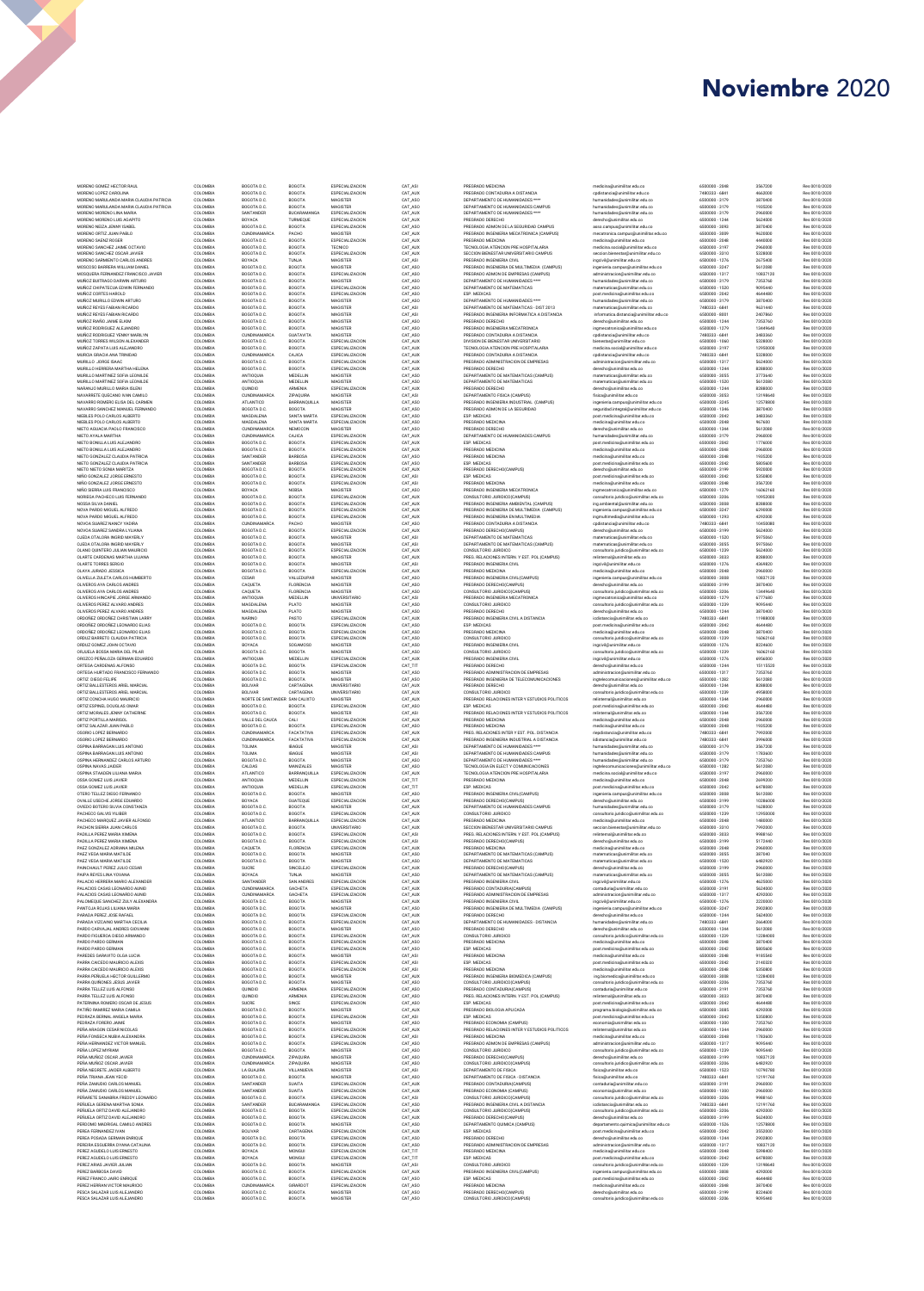PERIDENT ARGUMENTARY (AND ARGUMENTARY ARGUMENTARY ARGUMENTARY ARGUMENTARY (AND ARGUMENTARY ARGUMENTARY ARGUMENTARY ARGUMENTARY ARGUMENTARY (AND ARGUMENTARY ARGUMENTARY ARGUMENTARY ARGUMENTARY (AND ARGUMENTARY ARGUMENTARY A IRINGE TOMBER PIDENT DE MARCADO DE SIN ANNE DE MARCADO DE MARCADO DE MARCADO DE MARCADO DE MARCADO DE MARCADO DE MARCADO DE MARCADO DE MARCADO DE MARCADO DE MARCADO DE MARCADO DE MARCADO DE MARCADO DE MARCADO DE MARCADO DE

| COLOMBIA             | BOGOTA D.C.                                | BOGOTA                         | MAGISTER                                  |
|----------------------|--------------------------------------------|--------------------------------|-------------------------------------------|
| COLOMBIA<br>COLOMBIA | BOGOTA D.C.<br>BOGOTA D.C.                 | BOGOTA<br><b>BOGOTA</b>        | ESPECIALIZACION<br>ESPECIALIZACION        |
| COLOMBIA             | BOGOTA D.C.                                | <b>BOGOTA</b>                  | ESPECIALIZACION                           |
| COLOMBIA<br>COLOMBIA | <b>BOLIVAR</b><br><b>ROLIVAR</b>           | CARTAGENA<br>CARTAGENA         | ESPECIALIZACION<br>ESPECIALIZACION        |
| COLOMBIA             | BOGOTA D.C.                                | <b>BOGOTA</b>                  | <b>MAGISTER</b>                           |
| COLOMBIA<br>COLOMBIA | BOGOTA D.C.<br>BOGOTA D.C.                 | <b>BOGOTA</b><br><b>BOGOTA</b> | <b>MAGISTER</b><br><b>MAGISTER</b>        |
| COLOMBIA             | BOGOTA D.C.                                | <b>BOGOTA</b>                  | <b>MAGISTER</b>                           |
| COLOMBIA<br>COLOMBIA | BOGOTA D.C.<br>BOGOTA D.C.                 | <b>ROGOTA</b><br><b>BOGOTA</b> | ESPECIALIZACIÓN<br><b>MAGISTER</b>        |
| COLOMBIA             | <b>CUNDINAMARCA</b>                        | NEMOCON                        | MAGISTER                                  |
| COLOMBIA<br>COLOMBIA | <b>CUNDINAMARCA</b><br><b>CUNDINAMARCA</b> | NEMOCON<br>NEMOCON             | MAGISTER<br>MAGISTER                      |
| COLOMBIA             | BOGOTA D.C.                                | <b>ROGOTA</b>                  | MAGISTER                                  |
| COLOMBIA<br>COLOMBIA | BOGOTA D.C.<br><b>CUNDINAMARCA</b>         | BOGOTA<br>GACHALA              | ESPECIALIZACION<br>ESPECIALIZACION        |
| COLOMBIA             | BOGOTA D.C.                                | BOGOTA                         | ESPECIALIZACION                           |
| COLOMBIA             | BOGOTA D.C.                                | <b>BOGOTA</b>                  | MAGISTER                                  |
| COLOMBIA<br>COLOMBIA | BOGOTA D.C.<br>BOSOTA D.C.                 | BOGOTA<br><b>ROGOTA</b>        | ESPECIALIZACION<br>MAGISTER               |
| COLOMBIA             | BOGOTA D.C.                                | <b>ROGOTA</b>                  | MAGISTER                                  |
| COLOMBIA<br>COLOMBIA | BOGOTA D.C.<br>BOYACA                      | <b>BOGOTA</b><br>CHIQUINQUIRA  | ESPECIALIZACION<br>ESPECIALIZACION        |
| COLOMBIA             | BOYACA                                     | CHIQUINQUIRA                   | ESPECIALIZACION                           |
| COLOMBIA<br>COLOMBIA | SANTANDER<br>BOGOTA D.C.                   | BARBOSA<br>BOGOTA              | ESPECIALIZACION<br>MAGISTER               |
| COLOMBIA             | BOGOTA D.C.                                | BOGOTA                         | UNIVERSITARIO                             |
| COLOMBIA             | BOGOTA D.C.                                | BOGOTA                         | ESPECIALIZACION                           |
| COLOMBIA<br>COLOMBIA | BOGOTA D.C.<br>BOGOTA D.C.                 | BOGOTA<br>BOGOTA               | ESPECIALIZACION<br>ESPECIALIZACION        |
| COLOMBIA             | <b>CUNDINAMARCA</b>                        | FACATATIVA                     | MAGISTER                                  |
| COLOMBIA<br>COLOMBIA | BOGOTA D.C.<br>TOLIMA                      | BOGOTA<br>CHAPARRAL            | UNIVERSITARIO<br>ESPECIALIZACION          |
| COLOMBIA             | BOGOTA D.C.                                | BOGOTA                         | MAGISTER                                  |
| COLOMBIA             | BOGOTA D.C.                                | BOGOTA                         | <b>ESPECIALIZACION</b>                    |
| COLOMBIA<br>COLOMBIA | BOGOTA D.C.<br>BOYACA                      | BOGOTA<br>MONGUA               | MAGISTER<br><b>ESPECIALIZACION</b>        |
| COLOMBIA             | BOGOTA D.C.                                | BOGOTA                         | MAGISTER                                  |
| COLOMBIA<br>COLOMBIA | BOGOTA D.C.<br>BOGOTA D.C.                 | BOGOTA<br>BOGOTA               | MAGISTER<br>MAGISTER                      |
| COLOMBIA             | BOGOTA D.C.                                | BOGOTA                         | ESPECIALIZACION                           |
| COLOMBIA<br>COLOMBIA | ANTIOQUIA<br>BOGOTA D.C.                   | CARAMANTA<br><b>ROGOTA</b>     | MAGISTER<br>MAGISTER                      |
| COLOMBIA             | BOGOTA D.C.                                | <b>ROGOTA</b>                  | ESPECIALIZACION                           |
| COLOMBIA             | BOGOTA D.C.                                | BOGOTA                         | <b>ESPECIALIZACION</b>                    |
| COLOMBIA<br>COLOMBIA | SANTANDER<br>BOGOTA D.C.                   | SAN GIL<br><b>BOGOTA</b>       | MAGISTER<br>ESPECIALIZACION               |
| COLOMBIA             | BOGOTA D.C.                                | <b>BOGOTA</b>                  | ESPECIALIZACIÓN                           |
| COLOMBIA<br>COLOMBIA | BOYACA<br>BOGOTA D.C.                      | <b>TUNJA</b><br><b>ROGOTA</b>  | MAGISTER<br>MAGISTER                      |
| COLOMBIA             | BOGOTA D.C.                                | <b>ROGOTA</b>                  | DOCTORADO                                 |
| COLOMBIA<br>COLOMBIA | BOGOTA D.C.<br>CESAR                       | BOGOTA<br>VALLEDUPAR           | ESPECIALIZACION<br>ESPECIALIZACION        |
| COLOMBIA             | BOGOTA D.C.                                | <b>ROGOTA</b>                  | MAGISTER                                  |
| COLOMBIA             | BOGOTA D.C.                                | <b>BOGOTA</b>                  | MAGISTER                                  |
| COLOMBIA<br>COLOMBIA | BOYACA<br>BOYACA                           | SAMACA<br>SAMACA               | ESPECIAL IZACION<br>ESPECIAL IZACION      |
| COLOMBIA             | BOGOTA D.C.                                | <b>BOGOTA</b>                  | MAGISTER                                  |
| COLOMBIA<br>COLOMBIA | BOGOTA D.C.<br><b>ATLANTICO</b>            | ROGOTA<br>BARANOA              | ESPECIALIZACION<br>ESPECIALIZACION        |
| COLOMBIA             | ATLANTICO                                  | RARANOA                        | ESPECIALIZACION                           |
| COLOMBIA             | BOGOTA D.C.                                | <b>BOGOTA</b>                  | DOCTORADO                                 |
| COLOMBIA<br>COLOMBIA | HUILA<br>BOGOTA D.C.                       | GARZON<br><b>BOGOTA</b>        | MAGISTER<br>ESPECIALIZACION               |
| COLOMBIA             | BOGOTA D.C.                                | <b>BOGOTA</b>                  | ESPECIALIZACION                           |
| COLOMBIA<br>COLOMBIA | BOGOTA D.C.<br>BOGOTA D.C.                 | BOGOTA<br>BOGOTA               | ESPECIALIZACION<br>ESPECIALIZACION        |
| COLOMBIA             | SANTANDER                                  | BUCARAMANGA                    | DOCTORADO                                 |
| COLOMBIA<br>COLOMBIA | BOGOTA D.C.<br>BOGOTA D.C.                 | <b>BOGOTA</b><br>BOGOTA        | MAGISTER<br>MAGISTER                      |
| COLOMBIA             | CALDAS                                     | MANIZALES                      | MAGISTER                                  |
| COLOMBIA             | BOGOTA D.C.                                | BOGOTA                         | <b>ESPECIALIZACION</b><br>ESPECIALIZACION |
| COLOMBIA<br>COLOMBIA | CUNDINAMARCA<br>BOGOTA D.C.                | SOACHA<br>BOGOTA               | ESPECIALIZACION                           |
|                      |                                            |                                |                                           |
| COLOMBIA             | BOGOTA D.C.                                | BOGOTA                         | ESPECIALIZACION                           |
| VENEZUELA            | ESTADO TACHIRA.                            | CAPITAL TACHIRA                | MAGISTER                                  |
| COLOMBIA<br>COLOMBIA | <b>CUNDINAMARCA</b><br><b>NARINO</b>       | CHIA<br>LA FLORIDA             | ESPECIALIZACION<br>ESPECIALIZACION        |
| COLOMBIA             | BOGOTA D.C.                                | BOGOTA                         | ESPECIALIZACION                           |
| COLOMBIA<br>COLOMBIA | BOGOTA D.C.<br>VALLE DEL CAUCA             | BOGOTA<br>CALI                 | <b>ESPECIALIZACION</b><br>MAGISTER        |
| COLOMBIA             | RISARALDA                                  | MARSELLA                       | MAGISTER                                  |
| COLOMBIA<br>COLOMBIA | RISARALDA<br><b>CUNDINAMARCA</b>           | MARSELLA<br>TENJO              | MAGISTER<br>ESPECIALIZACION               |
| COLOMBIA             | BOGOTA D.C.                                | BOGOTA                         | ESPECIALIZACION                           |
| COLOMBIA             | CAQUETA<br>BOGOTA D.C.                     | <b>FLORENCIA</b><br>BOGOTA     | ESPECIALIZACION                           |
| COLOMBIA<br>COLOMBIA | <b>CUNDINAMARCA</b>                        | ZIPAQUIRA                      | MAGISTER<br>MAGISTER                      |
| COLOMBIA             | BOGOTA D.C.                                | BOGOTA                         | UNIVERSITARIO                             |
| COLOMBIA<br>COLOMBIA | HUILA<br>BOGOTA D.C.                       | NEIVA<br>BOGOTA                | ESPECIALIZACION<br>MAGISTER               |
| COLOMBIA             | BOGOTA D.C.                                | BOGOTA                         | MAGISTER                                  |
| COLOMBIA<br>COLOMBIA | BOGOTA D.C.<br>ROGOTA D.C.                 | <b>ROGOTA</b><br><b>ROGOTA</b> | MAGISTER<br>UNIVERSITARIO                 |
| COLOMBIA             | BOGOTA D.C.                                | <b>BOGOTA</b>                  | <b>INIVERSITARIO</b>                      |
| COLOMBIA<br>COLOMBIA | BOGOTA D.C.<br>BOGOTA D.C.                 | <b>ROGOTA</b><br><b>BOGOTA</b> | ESPECIALIZACION<br>MAGISTER               |
| COLOMBIA             | SANTANDER                                  | BUCARAMANGA                    | MAGISTER                                  |
| COLOMBIA<br>COLOMBIA | SANTANDER<br>BOGOTA D.C.                   | BUCARAMANGA<br><b>BOGOTA</b>   | MAGISTER<br>ESPECIALIZACION               |
| COLOMBIA             | CUNDINAMARCA                               | SUESCA                         | MAGISTER                                  |
| COLOMBIA<br>COLOMBIA | BOGOTA D.C.<br>ROGOTA D.C.                 | <b>BOGOTA</b><br><b>BOGOTA</b> | ESPECIALIZACION<br>ESPECIALIZACIÓN        |
| COLOMBIA             | <b>ROYACA</b>                              | <b>DUITAMA</b>                 | MAGISTER                                  |
| COLOMBIA<br>COLOMBIA | CESAR<br>BOGOTA D.C.                       | RIO DE ORO<br><b>BOGOTA</b>    | ESPECIALIZACIÓN<br>ESPECIALIZACION        |
| COLOMBIA             | NORTE DE SANTANDER LOURDES                 |                                | MAGISTER                                  |
| COLOMBIA<br>COLOMBIA | TOLIMA<br>VALLE DEL CALICA                 | SAI DANA<br>CALL               | MAGISTER<br>MAGISTER                      |
| COLOMBIA             | BOGOTA D.C.                                | BOGOTA                         | ESPECIALIZACION                           |
| COLOMBIA<br>COLOMBIA | BOGOTA D.C.<br>BOGOTA D.C.                 | BOGOTA<br>BOGOTA               | ESPECIALIZACION<br>ESPECIALIZACION        |
| COLOMBIA             | BOGOTA D.C.                                | BOGOTA                         | <b>MAGISTER</b>                           |
| COLOMBIA             | BOGOTA D.C.                                | BOGOTA                         | <b>MAGISTER</b>                           |
| COLOMBIA<br>COLOMBIA | BOYACA<br>BOYACA                           | MONIOUIRA<br>DUITAMA           | ESPECIALIZACION<br><b>MAGISTER</b>        |
| COLOMBIA             | BOYACA                                     | DUITAMA                        | <b>MAGISTER</b>                           |
| COLOMBIA<br>COLOMBIA | BOGOTA D.C.<br>BOGOTA D.C.                 | <b>BOGOTA</b><br><b>BOGOTA</b> | <b>ESPECIALIZACION</b><br>MAGISTER        |
| COLOMBIA             | BOGOTA D.C.                                | <b>ROGOTA</b>                  | <b>ESPECIALIZACION</b>                    |
| COLOMBIA<br>COLOMBIA | BOGOTA D.C.<br>BOGOTA D.C.                 | BOGOTA<br><b>BOGOTA</b>        | ESPECIALIZACION<br>ESPECIALIZACION        |
| COLOMBIA             | BOGOTA D.C.                                | BOGOTA                         | MAGISTER                                  |
| COLOMBIA<br>COLOMBIA | BOGOTA D.C.<br>BOGOTA D.C.                 | <b>ROGOTA</b><br>BOGOTA        | MAGISTER<br>MAGISTER                      |
| COLOMBIA             | BOGOTA D.C.                                | <b>ROGOTA</b>                  | MAGISTER                                  |
| COLOMBIA<br>COLOMBIA | BOGOTA D.C.                                | BOGOTA                         | ESPECIALIZACION                           |
| COLOMBIA             | CUNDINAMARCA<br>CUNDINAMARCA               | ZIPAQUIRA<br>ZIPAQUIRA         | ESPECIALIZACION<br>ESPECIALIZACION        |
| COLOMBIA             | BOGOTA D.C.                                | <b>BOGOTA</b>                  | <b>UNIVERSITARIO</b>                      |
| COLOMBIA<br>COLOMBIA | TOLIMA<br>BOGOTA D.C.                      | <b>IBAGUE</b><br>BOGOTA        | MAGISTER<br>ESPECIALIZACION               |
| COLOMBIA             | BOGOTA D.C.                                | BOGOTA                         | ESPECIALIZACION                           |
| COLOMBIA<br>COLOMBIA | TOLIMA<br>TOLIMA                           | <b>IBAGUE</b><br><b>IBAGUE</b> | ESPECIALIZACION<br>ESPECIALIZACION        |
| COLOMBIA             | BOGOTA D.C.                                | BOGOTA                         | ESPECIALIZACION                           |
| COLOMBIA<br>COLOMBIA | BOGOTA D.C.<br>BOGOTA D.C.                 | BOGOTA<br>BOGOTA               | ESPECIALIZACION<br>ESPECIALIZACION        |
| COLOMBIA             | CUNDINAMARCA                               | GUASCA                         | ESPECIALIZACION                           |
| COLOMBIA             | <b>CUNDINAMARCA</b>                        | GUASCA                         | ESPECIALIZACION                           |
| COLOMBIA<br>COLOMBIA | BOGOTA D.C.<br>BOGOTA D.C.                 | BOGOTA<br>BOGOTA               | MAGISTER<br>MAGISTER                      |
| COLOMBIA             | BOGOTA D.C.                                | BOGOTA                         | <b>UNIVERSITARIO</b>                      |
| COLOMBIA<br>COLOMBIA | <b>CUNDINAMARCA</b><br>HUILA               | ZIPAQUIRA<br>TARQUI            | ESPECIALIZACION<br><b>ESPECIALIZACION</b> |
| COLOMBIA             | HUILA                                      | NEIVA                          | <b>ESPECIALIZACION</b>                    |
| COLOMBIA<br>COLOMBIA | BOGOTA D.C.<br>BOGOTA D.C.                 | BOGOTA<br>BOGOTA               | MAGISTER<br>MAGISTER                      |
| COLOMBIA             | CUNDINAMARCA                               | ZIPAQUIRA                      | ESPECIALIZACION                           |

PERIDENT AND MERIDIAN CONSULTIVE AND MANUFACTURE CONTRADICTOR (SPIRING) (1970) (1970) (1970) (1970) (1970) (1970) (1970) (1970) (1970) (1970) (1970) (1970) (1970) (1970) (1970) (1970) (1970) (1970) (1970) (1970) (1970) (1

mentroints in the interaction of the interaction of the interaction of the interaction of the interaction of the interaction of the interaction of the interaction of the interaction of the interaction of the interaction o

| 6500000 - 3009                   | 10837120             | Res 0010/2020                  |
|----------------------------------|----------------------|--------------------------------|
| 6500000 - 3197<br>6500000 - 1060 | 1935200              | Res 0010/2020<br>Res 0010/2020 |
| 6500000 - 2048                   | 5328000<br>740000    | Res 0010/2020                  |
| 6500000 - 1520                   | 4292000              | Res 0010/2020                  |
| 6500000 - 3055<br>6500000 - 3206 | 3700000<br>13449640  | Res 0010/2020<br>Res 0010/2020 |
| 6500000 - 3199                   | 3870400              | Res 0010/2020                  |
| 6500000 - 1279                   | 16062160             | Res 0010/2020                  |
| 6500000 - 1317<br>7480333 - 6841 | 5612080<br>1998000   | Res 0010/2020<br>Res 0010/2020 |
| 6500000 - 1244                   | 7353760              | Res 0010/2020                  |
| 6500000 - 3179                   | 5612080              | Res 0010/2020                  |
| 6500000-3179<br>6500000 - 3197   | 3580120<br>6482920   | Res 0010/2020<br>Res 0010/2020 |
| 6500000 - 3179                   | 3870400              | Res 0010/2020                  |
| 6500000 - 3191                   | 10952000             | Res 0010/2020                  |
| 6500000 - 1520<br>6500000 - 2048 | 4292000<br>3870400   | Res 0010/2020<br>Res 0010/2020 |
| 6500000 - 3247                   | 9988160              | Res 0010/2020                  |
| 6500000 - 2048                   | 8097600              | Res 0010/2020                  |
| 6500000 - 1244<br>6500000 - 1520 | 1856280<br>6482920   | Res 0010/2020<br>Res 0010/2020 |
| 6500000 - 2042                   | 4440000              | Res 0010/2020                  |
| 6500000 - 3199                   | 6290000              | Res 0010/2020                  |
| 7480333 - 6841<br>6500000 - 1276 | 5994000<br>12284000  | Res 0010/2020<br>Res 0010/2020 |
| 7480333 - 6841                   | 7837560              | Res 0010/2020                  |
| 6500000 - 1279                   | 12385280             | Res 0010/2020                  |
| 6500000 - 3183<br>6500000 - 2048 | 2960000<br>1480000   | Res 0010/2020<br>Res 0010/2020 |
| 6500000 - 2042                   | 1776000              | Res 0010/2020                  |
| 7480333 - 6841                   | 5225040              | Res 0010/2020                  |
| 6500000 - 2048<br>6500000 - 1346 | 14090440<br>4292000  | Res 0010/2020<br>Res 0010/2020 |
| 6500000 - 3199                   | 3567200              | Res 0010/2020                  |
| 6500000 - 1060                   | 5328000              | Res 0010/2020                  |
| 6500000 - 1244<br>6500000 - 1276 | 8382920<br>10837120  | Res 0010/2020<br>Res 0010/2020 |
| 6500000 - 1344                   | 8382920              | Res 0010/2020                  |
| 7480333 - 6841                   | 7837560              | Res 0010/2020                  |
| 6500000 - 1346<br>6500000 - 3310 | 7353760<br>5328000   | Res 0010/2020<br>Res 0010/2020 |
| 7480333 - 6841                   | 16545960             | Res 0010/2020                  |
| 7480333 - 6R41                   | 9631440<br>7353760   | Res 0010/2020                  |
| 6500000 - 3199<br>6500000 - 1060 | 8708400              | Res 0010/2020<br>Res 0010/2020 |
| 7480333 - 6841                   | 16545960             | Res 0010/2020                  |
| 6500000 - 2042                   | 2322240              | Res 0010/2020                  |
| 6500000 - 2042                   | 2140320              | Res 0010/2020                  |
| 6500000 - 3199<br>6500000 - 1344 | 2902800<br>3567200   | Res 0010/2020<br>Res 0010/2020 |
| 6500000 - 3055                   | 12821200             | Res 0010/2020                  |
| 6500000 - 1264                   | 6290000              | Res 0010/2020                  |
| 6500000 - 1239<br>6500000 - 3179 | 12284000<br>2902800  | Res 0010/2020<br>Res 0010/2020 |
| 6500000 - 3179                   | 3870400              | Res 0010/2020                  |
| 6500000 - 2042                   | 5350800              | Res 0010/2020                  |
| 6500000 - 2048                   | 3567200              | Res 0010/2020<br>Res 0010/2020 |
| 6500000 - 3183<br>6500000 - 1346 | 2960000<br>5612080   | Res 0010/2020                  |
| 6500000 - 2042                   | 5805600              | Res 0010/2020                  |
| 6500000 - 2048                   | 8708400              | Res 0010/2020                  |
| 6500000 - 1239<br>6500000 - 1279 | 12578800<br>10837120 | Res 0010/2020<br>Res 0010/2020 |
| 6500000 - 1520                   | 5172440              | Res 0010/2020                  |
| 6500000 - 2042                   | 4280640              | Res 0010/2020                  |
| 6500000 - 2048<br>6500000 - 2048 | 3567200<br>5805600   | Res 0010/2020<br>Res 0010/2020 |
| 6500000 - 1239                   | 10837120             | Res 0010/2020                  |
| 7480333 - 6841                   | 11320920             | Res 0010/2020                  |
| 6500000 - 1244<br>7480333 - 6841 | 9966280<br>10450080  | Res 0010/2020<br>Res 0010/2020 |
| 6500000 - 2048                   | 740000               | Res 0010/2020                  |
| 6500000 - 2048                   | 2960000              | Res 0010/2020                  |
| 6500000 - 2042<br>6500000 - 1318 | 1776000<br>4958000   | Res 0010/2020<br>Res 0010/2020 |
| 6500000 - 1300                   | 10740360             | Res 0010/2020                  |
|                                  |                      |                                |
| 6500000 - 3197                   | 12950000             | Res 0010/2020                  |
| 6500000 - 2042                   | 4280640              | Res 0010/2020                  |
| 6500000 - 3199<br>6500000 - 3206 | 3626000              | Res 0010/2020<br>Res 0010/2020 |
| 6500000 - 1244                   | 10837120             | Res 0010/2020                  |
| 6500000 - 3179                   | 7353760              | Res 0010/2020                  |
| 6500000 - 3179<br>6500000 - 3199 | 1935200<br>8288000   | Res 0010/2020<br>Res 0010/2020 |
| 6500000 - 3093                   | 3626000              | Res 0010/2020                  |
| 6500000 - 3245                   | 10952000             | Res 0010/2020                  |
| 6500000 - 1244                   | 9966280<br>5612080   | Res 0010/2020<br>Res 0010/2020 |
| 6500000 - 1276<br>6500000 - 1520 | 10286000             | Res 0010/2020                  |
| 6500000 - 3310                   | 5328000              | Res 0010/2020                  |
| 6500000 - 1276<br>6500000 - 3053 | 15191320             | Res 0010/2020                  |
| 6500000 - 1523                   | 2902800<br>2902800   | s 0010/2020<br>Res 0010/2020   |
| 6500000-3191                     | 5624000              | Res 0010/2020                  |
| 6500000 - 1300<br>6500000 - 3199 | 4292000<br>6290000   | Res 0010/2020<br>Res 0010/2020 |
| 6500000 - 1317                   | 5902360              | Res 0010/2020                  |
| 6500000 - 2048                   | 3567200              | Re<br>0010/2020                |
| 6500000 - 2042<br>6500000 - 2042 | 4280640<br>5805600   | Res 0010/2020<br>Res 0010/2020 |
| 6500000 - 3093                   | 3870400              | Res 0010/2020                  |
| 6500000 - 2048                   | 2902800              | Res 0010/2020                  |
| 6500000 - 2042<br>6500000 - 3008 | 5805600<br>5612080   | Res 0010/2020<br>Res 0010/2020 |
| 6500000 - 1239                   | 12284000             | Res 0010/2020                  |
| 6500000 - 1344                   | 8288000<br>5612080   | Res 0010/2020<br>Res 0010/2020 |
| 6500000 - 3179<br>6500000 - 3055 | 9966280              | Res 0010/2020                  |
| 6500000 - 1279                   | 8382920              | Res 0010/2020                  |
| 6500000 - 1300                   | 6482920              | Res 0010/2020                  |
| 6500000 - 1317                   | 7353760              | Res 0010/2020                  |
| 6500000 - 3191<br>6500000 - 1276 | 3870400<br>8224600   | Res 0010/2020<br>Res 0010/2020 |
| 6500000 - 1523                   | 7353760              | Res 0010/2020                  |
| 7480333 - 6841                   | 6966720              | Res 0010/2020                  |
| 6500000 - 3199<br>6500000 - 3206 | 6777680<br>9185540   | Res 0010/2020<br>Res 0010/2020 |
| 6500000 - 2048                   | 3870400              | Res 0010/2020                  |
| 6500000 - 3008<br>6500000 - 2048 | 8382920              | Res 0010/2020                  |
| 6500000 - 1318                   | 1783600<br>3870400   | Res 0010/2020<br>Res 0010/2020 |
| 6500000 - 1313                   | 7353760              | Res 0010/2020                  |
| 6500000 - 3206                   | 15606500<br>10837120 | Res 0010/2020                  |
| 6500000 - 1523<br>6500000 - 1317 | 7353760              | Res 0010/2020<br>Res 0010/2020 |
| 6500000 - 1344                   | 3870400              | Res 0010/2020                  |
| 6500000 - 1523                   | 19974080             | Res 0010/2020                  |
| 6500000 - 3199<br>6500000 - 3206 | 5624000<br>5624000   | Res 0010/2020<br>Res 0010/2020 |
| 6500000 - 3310                   | 5328000              | Res 0010/2020                  |
| 6500000 - 1317                   | 9482480              | Res 0010/2020                  |
| 6500000 - 3197                   | 6586000              | Res 0010/2020                  |
| 6500000-3197<br>6500000 - 1244   | 2960000<br>2960000   | Res 0010/2020<br>Res 0010/2020 |
| 6500000 - 1239                   | 9620000              | Res 0010/2020                  |
| 6500000 - 2048                   | 2902800              | Res 0010/2020                  |
| 6500000 - 3055<br>6500000 - 3191 | 4741240<br>2902800   | Res 0010/2020<br>Res 0010/2020 |
| 6500000 - 2048                   | 2960000              | Res 0010/2020                  |
| 6500000 - 2042                   | 2664000              | Res 0010/2020                  |
| 6500000 - 3053                   | 5612080              | Res 0010/2020                  |
| 6500000 - 1317<br>6500000 - 2048 | 7353760<br>2960000   | Res 0010/2020<br>Res 0010/2020 |
| 6500000 - 1239                   | 8288000              | Res 0010/2020                  |
| 6500000 - 1239                   | 12284000             | Res 0010/2020                  |
| 6500000 - 3197<br>6500000 - 3085 | 11914000<br>2902800  | Res 0010/2020<br>s 0010/2020   |
| 6500000 - 3183<br>6500000 - 3191 | 3870400<br>8954000   | Res 0010/2020<br>Res 0010/2020 |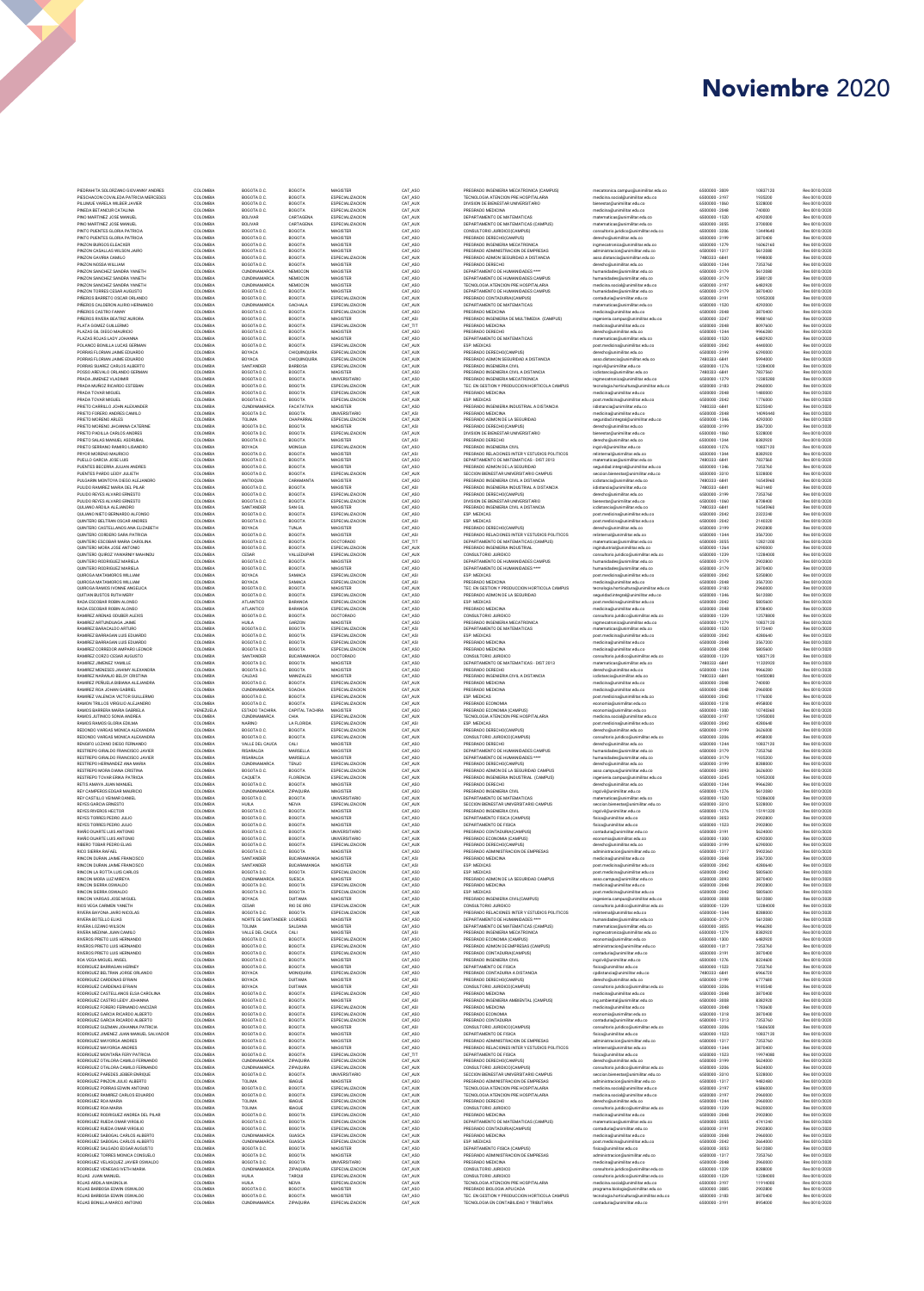| ROJAS CAMARGO JORGE ALE<br>TOJAS CAMARGO JORGE ALEJANDRO                                        |
|-------------------------------------------------------------------------------------------------|
| <b>TOJAS CLAROS ARMANDO</b><br><b>ROJAS CLAROS ARMANDO</b>                                      |
| ROJAS CUERVO ANGELA MARCEL<br>ROJAS GONZALEZ GREGORIO                                           |
| OJAS MARTINEZ JAZMITH ADRIANA<br>ROJAS MARTINEZ JAZMITH ADRIANA                                 |
| ROJAS MOLINA NELSON<br>.<br>ROJAS PARDO NICOLAS ALEJANDRO<br>ROJAS PARDO NICOLAS ALEJANDRO      |
| .<br>ROJAS QUINCHE GINNA MARCEL<br>ROJAS RODRIGUEZ LUIS CARLOS                                  |
| ROJAS ROMERO LUIS ORLANDO                                                                       |
| <b>ROJAS ROMERO LUIS ORLANDO</b>                                                                |
| ROJAS SARMIENTO DIEGO ALFONSO<br>ROLDAN BOLAÑOS JHON SEBASTIAN<br>ROLDAN BOLAÑOS JHON SEBASTIAN |
| ROMERO OTERO GERMAN<br>ROMERO SANCHEZ MARIA CONSUELO                                            |
| ROMERO SUAREZ BORIS CRISTHIAN CAMILO                                                            |
| ROMO ARTEAGA DIANA CAMILA<br>ROMO ARTEAGA DIANA CAMILA<br>RONCANCIO ALFONSO GLORIA YAMILE       |
| ROPERO RUEDA PAOLA ANDREA<br>ROVIRA CABRALES OMAR ULPIANO                                       |
| ----------<br>RUBI MARTINEZ NADIA<br>RUBI MARTINEZ NADIA                                        |
| <b>RUBI MARTINEZ SAID MOHAMAD ABEL MUEN</b><br><b>NJBIANO BARRERO LUCIA ESPERANZA</b>           |
| <b>IUBIANO MONTAÑA OSCAR GERARDO</b><br><b>IUBIANO MURCIA MARIA CONSUELO</b>                    |
| <b>NUBIO FERNANDEZ DIEGO</b><br><b>NJEDA NIESTO RYMEL</b>                                       |
| ----------<br>RUEDA RAMIREZ CRISTIAN GABRIEL<br>RUEDA RAMIREZ CRISTIAN GABRIEL                  |
| RUEDA SANABRIA JORGE DANILO<br><b>RUIZ ANGULO RICARDO</b>                                       |
| RUIZ AVILA HECTOR ANDRES<br>RUIZ GOMEZ ERIKA MILENA                                             |
| <b>IUIZ MARIN WILLIS</b><br><b>NUIZ PUYANA CARMEN ELISA</b>                                     |
| NUIZ ROBLES LUIS ALBERTO<br>NUIZ ROBLES LUIS ALBERTO                                            |
| NIZ RODRIGUEZ DIANA ALEJANDRA<br>NUIZ RODRIGUEZ URIEL ANDRES                                    |
| NUIZ RODRIGUEZ URIEL ANDRES<br>AVEDRA MARTINEZ GINNA P.<br>š,<br>١O                             |
| AAVEDRA RAMIREZ LUIS EDUARDO<br>SAAVEDRA ROA JOSE EDUARDO                                       |
| SAENZ BOJACA JOHANNA CAROLINA<br>SALAMANCA GALINDO JOSE ALFREDO                                 |
| SALAS GIL EDWARD ANDRES<br>SALAZAR GARCIA SANDRA<br><b>AENA</b>                                 |
| SALAZAR MORENO MOISES<br>SALAZAR SUAREZ FRANCIA LEONORA                                         |
| SALAZAR SUAREZ FRANCIA LEONORA                                                                  |
| SALCEDO TORRES CLAUDIA PATRICIA DEL PIL                                                         |
| SALINAS PERDOMO ORLANDO<br>SAMBO TAFUR PATRICIA DE ARCO<br>SAMBO TAFUR PATRICIA DE ARCO         |
| SANCHEZ CASILIMAS MAURIC                                                                        |
| SANCHEZ CASILIMAS MAURICIO<br>SANCHEZ CASILIMAS MAURICIO                                        |
| SANCHEZ CHAPARRO LUIS HERNANDO<br>SANCHEZ ESCOBAR HENRY HERNANDO                                |
| SANCHEZ FERNANDEZ CLAUDIA MARCEL<br>SANCHEZ FERNANDEZ CLAUDIA MARCELA                           |
| SANCHEZ GALVIS NUBIA NATHALY<br>SANCHEZ GALVIS NUBIA NATHAL                                     |
| SANCHEZ GELVEZ JOSE GREGORIO<br>SANCHEZ GELVEZ JOSE GREGORIO                                    |
| SANCHEZ GUTIERREZ SANDRA MILENA<br>SANCHEZ MARRUGO CAROLINA ISABEL                              |
| SANCHEZ MARRUGO CAROLINA ISABEL<br>SANCHEZ MEJIA ENOE LEANDRA                                   |
| SANCHEZ MORA FERNANDO<br>SANCHEZ PINEDA DANIEL ENRIQUE                                          |
| SANCHEZ REY MARIA CONSUEL<br>SANCHEZ RUIZ CAMILO ANDRES                                         |
| SANCHEZ SILVA ROCIO ANDREA<br>NCHEZ TORO CARLOS ALBERTO<br>š,                                   |
| ANCHEZ TORO CARLOS ALBERTO<br>SANCHEZ TRIANA EDNA CECILIA                                       |
| SANCHEZ TRIANA EDNA CECILIA                                                                     |
| SANCHEZ URBINA JOSE IGNACIO<br>SANCHEZ URBINA JOSE IGNACIO<br>SANMIGUEL IBARRA CAROLINA         |
| SANTOS CASTELLANOS LUZ ADRIANA<br>NTOYO ROMERO YESID FERNANDO<br>ž,                             |
| .<br>SARMIENTO CRUZ JORGE IVAN<br>SARMIENTO MORENO JORGE ALEJANDRO                              |
| SARMIENTO SALAZAR JOSE GERARDO<br>SARMIENTO SANCHEZ LUIS ALBERTO                                |
| .<br>SATIZABAL AZUERO CARLOS ARNUL<br>SATIZABAL AZUERO CARLOS ARNUL                             |
| SCARPETTA PEREZ RICARDO<br>SEGURA CALVO SONIA ESPERANZA                                         |
| <b>SERRAN</b><br><b>BON</b><br>н<br>11L<br>SERRATO DIAZ CRISTIAN CAMILO                         |
| SIERRA ARIZA SANDRA PATRICIA<br>SIERRA AVILA ROSEMBERT                                          |
| SIERRA AVILA ROSEMBERT<br>SIERRA CANO BRIGITH YESENYA                                           |
| SIERRA FLOREZ DIDIER CAN<br><b>SIERRA PARADA RONAL</b><br><b>JACKSON</b>                        |
| SIERRA SUAREZ DIEGO FERNANDO<br>SIERRA SUAREZ DIEGO FERNANDO                                    |
| SILVA CORONADO MARIA FERNAND<br>SILVA CORONADO MARIA FERNANDA                                   |
| SILVA RUEDA RICARDO<br>SILVA RUEDA RICARDO                                                      |
| SOLANO RODRIGUEZ WILSON<br><b>SOLER HURTADO ANDREA</b><br>JOHA                                  |
| SOLER MANTILLA ALBA GUIOMAR<br>SOTO CABALLERO HECTOR RENAN                                      |
| SOTOMAYOR TRIBIN HUGO ARMANDO<br><b>SUAREZ DE LA HOZ CAMILO ANDRES</b>                          |
| <b>SUAREZ GARCIA OSCAR</b><br><b>IAVIER</b><br>SUAREZ HERRERA ANA LILIANA                       |
| <b>SUAREZ NAMEN GINNA MARIA</b><br>SUAREZ NOVA OLGA LUCIA                                       |
| <b>SUAREZ PAEZ JULIO ERNESTO</b><br>SUAREZ ROMERO FABIO ALFONSO                                 |
| <b>SUAREZ ROMERO FABIO ALFONSO</b><br>SUAREZ SAAVEDRA GERMAN ANDRES                             |
| <b>SUAREZ SIERRA LORENA PATRICIA</b><br>FAFUR ANZOLA ALVARO AMADOR                              |
| FAFUR ANZOLA ALVARO AMADOR<br><b>TALERO ACOSTA ROBERTO</b>                                      |
| <b>FAMAYO FONSECA SERVIO RICARDO</b><br><b>FELLO ESQUIVEL DIEGO</b>                             |
| FENJO MUÑOZ LUIS ALBERTO<br>FENJO TENJO ANA ELSA                                                |
| .<br>TENJO TENJO ANA ELSA<br>TIRADO ACUÑA DANERY ELBER                                          |
| <b>TRADO ACUÑA DANERY ELBER</b><br><b>TOBITO CUBEROS MANUEL ANTONIO</b>                         |
| -----<br>FOLEDO ARENAS JOSE DANIEL<br>FOLEDO ARENAS JOSE DANIEL                                 |
| TORRES AGUDELO FABIOLA<br>FORRES ALONSO OSCAR FERNANDO                                          |
| <b>TORRES CADENA JIMMY GERARDO</b><br>FORRES GONZALEZ DIANA CONSTANZA                           |
| TORRES GONZALEZ GUILLERMO<br><b>TORRES GONZALEZ YESICA MILENA</b>                               |
| <b>TORRES MESA ANA CONSTANZA</b><br><b>TORRES PALACIO ANDRES FELIPE</b>                         |
| FORRES RESTREPO CARLOS GREGORIO                                                                 |

| ROJAS CAMARGO JORGE ALEJANDRO<br>ROJAS CAMARGO JORGE ALEJANDRO         | COLOMBIA<br>COLOMBIA  | <b>BOYACA</b><br>BOYACA             | TUNJA<br>TUNJA                    | ESPECIALIZACION<br>ESPECIALIZACIÓN | CAT_AUX<br>CAT_AUX | DEPARTAMENTO DE MATEMATICAS<br>DEPARTAMENTO DE MATEMATICAS (CAMPUS)                | matematicas@unimilitar.edu.co<br>matematicas@unimilitar.edu.co                | 6500000 - 1520<br>6500000 - 3055 | 2220000<br>4958000   | Res 0010/2020<br>Res 0010/2020 |
|------------------------------------------------------------------------|-----------------------|-------------------------------------|-----------------------------------|------------------------------------|--------------------|------------------------------------------------------------------------------------|-------------------------------------------------------------------------------|----------------------------------|----------------------|--------------------------------|
| ROJAS CLAROS ARMANDO                                                   | COLOMBIA              | HUILA                               | SALADOBLANCO                      | MAGISTER                           | CAT_ASO            | DEPARTAMENTO DE HUMANIDADES ****                                                   | humanidades@unimilitar.edu.co                                                 | 6500000-3179                     | 3870400              | Res 0010/2020                  |
| ROJAS CLAROS ARMANDO<br>ROJAS CUERVO ANGELA MARCELA                    | COLOMBIA<br>COLOMBIA  | HUILA<br>BOGOTA D.C.                | SALADOBLANCO<br><b>BOGOTA</b>     | MAGISTER<br>MAGISTER               | CAT_ASO<br>CAT_ASI | DEPARTAMENTO DE HUMANIDADES CAMPUS<br>DEPARTAMENTO FISICA (CAMPUS)                 | humanidades@unimilitar.edu.co<br>fisica@unimilitar.edu.co                     | 6500000-3179<br>6500000 - 3053   | 3870400<br>8382920   | Res 0010/2020<br>Res 0010/2020 |
| ROJAS GONZALEZ GREGORIO                                                | COLOMBIA              | BOGOTA D.C.                         | <b>BOGOTA</b>                     | MAGISTER                           | CAT_ASO            | PREGRADO DERECHO                                                                   | derecho@unimilitar.edu.co                                                     | 6500000 - 1244                   | 12578800             | Res 0010/2020                  |
| ROJAS MARTINEZ JAZMITH ADRIANA<br>ROJAS MARTINEZ JAZMITH ADRIANA       | COLOMBIA<br>COLOMBIA  | BOGOTA D.C<br>BOGOTA D.C.           | <b>BOGOTA</b><br><b>BOGOTA</b>    | MAGISTER<br>MAGISTER               | CAT_ASO<br>CAT_ASO | PREGRADO ADMINISTRACION DE EMPRESAS<br>PREGRADO CONTADURIA                         | administracion@unimilitar.edu.co<br>contaduria@unimilitar.edu.co              | 6500000-1317<br>6500000-1313     | 3870400<br>3870400   | Res 0010/2020<br>Res 0010/2020 |
| ROJAS MOLINA NELSON                                                    | COLOMBIA              | TOLIMA                              | <b>IBAGUE</b>                     | MAGISTER                           | CAT_ASI            | CONSULTORIO JURIDICO(CAMPUS)                                                       | consultorio.juridico@unimilitar.edu.co                                        | 6500000 - 3206                   | 15606500             | Res 0010/2020                  |
| ROJAS PARDO NICOLAS ALEJANDRO<br>ROJAS PARDO NICOLAS ALEJANDRO         | COLOMBIA<br>COLOMBIA  | BOGOTA D.C.<br>BOGOTA D.C           | <b>BOGOTA</b><br><b>BOGOTA</b>    | MAGISTER<br>MAGISTER               | CAT_ASO<br>CAT_ASO | PREGRADO ECONOMIA<br>PREGRADO ECONOMIA (CAMPUS)                                    | economia@unimilitar.edu.co<br>economia@unimilitar.edu.co                      | 6500000 - 1318<br>6500000 - 1300 | 8224600<br>9095440   | Res 0010/2020<br>Res 0010/2020 |
| ROJAS QUINCHE GINNA MARCELA                                            | COLOMBIA              | BOGOTA D.C                          | <b>BOGOTA</b>                     | MAGISTER                           | CAT_ASO            | PREG. RELACIONES INTER Y EST. POL. DISTANCIA                                       | riepdistancia@unimilitar.edu.co                                               | 7480333 - 6841                   | 6966720              | Res 0010/2020                  |
| ROJAS RODRIGUEZ LUIS CARLOS<br>ROJAS ROMERO LUIS ORLANDO               | COLOMBIA<br>COLOMBIA  | BOGOTA D.C<br>BOGOTA D.C            | BOGOTA<br>BOGOTA                  | ESPECIALIZACION<br>ESPECIALIZACION | CAT_AU<br>CAT_ASO  | ESP. MEDICAS<br>PREGRADO MEDICINA                                                  | post.medicina@unimilitar.edu.co<br>medicina@unimilitar.edu.co                 | 6500000 - 2042<br>6500000 - 2048 | 3256000<br>3870400   | Res 0010/2020<br>Res 0010/2020 |
| ROJAS ROMERO LUIS ORLANDO                                              | COLOMBIA              | BOGOTA D.C.                         | BOGOTA                            | ESPECIALIZACION                    | CAT_ASO            | <b>ESP. MEDICAS</b>                                                                | post.medicina@unimilitar.edu.co                                               | 6500000 - 2042                   | 4644480              | Res 0010/2020                  |
| ROJAS SARMIENTO DIEGO ALFONSO<br>ROLDAN BOLAÑOS JHON SEBASTIAN         | COLOMBIA<br>COLOMBIA  | BOGOTA D.C.<br>BOGOTA D.C.          | BOGOTA<br>BOGOTA                  | MAGISTER<br>ESPECIALIZACION        | CAT_AUX<br>CAT_AU  | PREGRADO INGENIERIA MECATRONICA (CAMPUS)<br>PREGRADO INGENIERIA CIVIL              | mecatronica.campus@unimilitar.edu.co<br>ingcivil@unimilitar.edu.co            | 6500000 - 3009<br>6500000 - 1276 | 12950000<br>2960000  | Res 0010/2020<br>Res 0010/2020 |
| ROLDAN BOLAÑOS JHON SEBASTIAN                                          | COLOMBIA              | BOGOTA D.C.                         | BOGOTA                            | ESPECIALIZACION                    | CAT_AU             | PREGRADO INGENIERIA CIVIL(CAMPUS)                                                  | ingenieria.campus@unimilitar.edu.co                                           | 6500000 - 3008                   | 5624000              | Res 0010/2020                  |
| ROMERO OTERO GERMAN<br>ROMERO SANCHEZ MARIA CONSUELO                   | COLOMBIA<br>COLOMBIA  | NARINO<br>SANTANDER                 | PASTO<br>BUCARAMANGA              | MAGISTER<br>DOCTORADO              | CAT_ASC<br>CAT_TIT | DEPARTAMENTO DE HUMANIDADES CAMPUS<br>ESP. MEDICAS                                 | humanidades@unimilitar.edu.co<br>post.medicina@unimilitar.edu.co              | 6500000 - 3179<br>6500000 - 2042 | 3870400<br>6478080   | Res 0010/2020<br>Res 0010/2020 |
| ROMERO SUAREZ BORIS CRISTHIAN CAMILO                                   | COLOMBIA              | CUNDINAMARCA                        | SOACHA                            | MAGISTER                           | CAT_ASI            | DEPARTAMENTO FISICA (CAMPUS)                                                       | fisica@unimilitar.edu.co                                                      | 6500000 - 3053                   | 10790780             | Res 0010/2020                  |
| ROMO ARTEAGA DIANA CAMILA<br>ROMO ARTEAGA DIANA CAMILA                 | COLOMBIA<br>COLOMBIA  | BOGOTA D.C<br>BOGOTA D.C.           | BOGOTA<br>BOGOTA                  | ESPECIALIZACION<br>ESPECIALIZACION | CAT_AU<br>CAT_AU   | ESP. MEDICAS<br>PREGRADO MEDICINA                                                  | post.medicina@unimilitar.edu.co<br>medicina@unimilitar.edu.co                 | 6500000 - 2042<br>6500000 - 2048 | 1776000<br>2960000   | Res 0010/2020<br>Res 0010/2020 |
| RONCANCIO ALFONSO GLORIA YAMILE                                        | COLOMBIA              | BOGOTA D.C                          | BOGOTA                            | MAGISTER                           | CAT_AUX            | PREGRADO DERECHO(CAMPUS)                                                           | derecho@unimilitar.edu.co                                                     | 6500000 - 3199                   | 6179000              | Res 0010/2020                  |
| ROPERO RUEDA PAOLA ANDREA<br>ROVIRA CABRALES OMAR ULPIANO              | COLOMBIA<br>COLOMBIA  | SANTANDER<br>MAGDALENA              | <b>BUCARAMANGA</b><br>CIENAGA     | MAGISTER<br>ESPECIALIZACION        | CAT_ASC<br>CAT_AUX | DEPARTAMENTO DE MATEMATICAS - DIST 2013<br>ESP. MEDICAS                            | matematicas@unimilitar.edu.co<br>post.medicina@unimilitar.edu.co              | 7480333 - 6841<br>6500000 - 2042 | 8708400<br>14208000  | Res 0010/2020<br>Res 0010/2020 |
| RUBI MARTINEZ NADIA                                                    | COLOMBIA              | BOGOTA D.C.                         | <b>BOGOTA</b>                     | <b>MAGISTER</b>                    | CAT_ASO            | PREGRADO DERECHO                                                                   | derecho@unimilitar.edu.co                                                     | 6500000 - 1244                   | 4741240              | Res 0010/2020                  |
| RUBI MARTINEZ NADIA<br>RUBI MARTINEZ SAID MOHAMAD ABEL MUEN            | COLOMBIA<br>COLOMBIA  | BOGOTA D.C.<br>BOGOTA D.C.          | BOGOTA<br><b>BOGOTA</b>           | MAGISTER<br>ESPECIALIZACION        | CAT_ASO<br>CAT_AUX | CONSULTORIO JURIDICO<br>PREGRADO DERECHO                                           | consultorio.juridico@unimilitar.edu.co<br>derecho@unimilitar.edu.co           | 6500000 - 1239<br>6500000 - 1244 | 10837120<br>3626000  | Res 0010/2020<br>Res 0010/2020 |
| RUBIANO BARRERO LUCIA ESPERANZA                                        | COLOMBIA              | BOGOTA D.C.                         | <b>BOGOTA</b>                     | MAGISTER                           | CAT_ASO            | PREGRADO ADMINISTRACION DE EMPRESAS                                                | administracion@unimilitar.edu.co                                              | 6500000 - 1317                   | 7353760              | Res 0010/2020                  |
| RUBIANO MONTAÑA OSCAR GERARDO<br>RUBIANO MURCIA MARIA CONSUELO         | COLOMBIA<br>COLOMBIA  | CUNDINAMARCA<br>BOGOTA D.C.         | ZIPAQUIRA                         | MAGISTER<br>MAGISTER               | CAT_AUX<br>CAT_AUX | PREGRADO INGENIERIA BIOMEDICA (CAMPUS)<br>SECCION BIENESTAR UNIVERSITARIO CAMPUS   | ing.biomedica@unimilitar.edu.co                                               | 6500000 - 3008<br>6500000 - 3310 | 12284000<br>7992000  | Res 0010/2020                  |
| RUBIO FERNANDEZ DIEGO                                                  | COLOMBIA              | BOGOTA D.C.                         | <b>BOGOTA</b><br><b>BOGOTA</b>    | MAGISTER                           | CAT_ASO            | PREGRADO INGENIERIA AMBIENTAL (CAMPUS)                                             | seccion.bienestar@unimilitar.edu.co<br>ing ambiental@unimilitar.edu.co        | 6500000 - 3008                   | 3870400              | Res 0010/2020<br>Res 0010/2020 |
| RUEDA NIESTO RYMEL<br>RUEDA RAMIREZ CRISTIAN GABRIEL                   | COLOMBIA<br>COLOMBIA  | BOGOTA D.C.<br>CUNDINAMARCA         | <b>BOGOTA</b><br>CAJICA           | ESPECIALIZACION<br>ESPECIALIZACION | CAT_ASO            | PREGRADO DERECHO(CAMPUS)<br>DEPARTAMENTO DE MATEMATICAS                            | derecho@unimilitar.edu.co                                                     | 6500000 - 3199<br>6500000 - 1520 | 3870400<br>2220000   | Res 0010/2020<br>Res 0010/2020 |
| RUEDA RAMIREZ CRISTIAN GABRIEL                                         | COLOMBIA              | CUNDINAMARCA                        | CAJICA                            | ESPECIALIZACION                    | CAT_AUX<br>CAT_AUX | DEPARTAMENTO DE MATEMATICAS (CAMPUS)                                               | matematicas@unimilitar.edu.co<br>matematicas@unimilitar.edu.co                | 6500000 - 3055                   | 7696000              | Res 0010/2020                  |
| RUEDA SANABRIA JORGE DANILO<br>RUIZ ANGULO RICARDO                     | COLOMBIA<br>COLOMBIA  | SANTANDER<br>BOGOTA D.C.            | BUCARAMANGA                       | MAGISTER<br>MAGISTER               | CAT_ASO            | PREGRADO INGENIERIA INFORMATICA A DISTANCIA<br>DIVISION DE BIENESTAR UNIVERSITARIO | informatica.distancia@unimilitar.edu.co                                       | 6500000 - 8001<br>6500000 - 1060 | 7837560<br>8708400   | Res 0010/2020                  |
| RUIZ AVILA HECTOR ANDRES                                               | COLOMBIA              | BOGOTA D.C.                         | BOGOTA<br><b>BOGOTA</b>           | ESPECIALIZACION                    | CAT_ASO<br>CAT_AUX | PREGRADO MEDICINA                                                                  | bienestar@unimilitar.edu.co<br>medicina@unimilitar.edu.co                     | 6500000 - 2048                   | 4440000              | Res 0010/2020<br>Res 0010/2020 |
| RUIZ GOMEZ ERIKA MILENA                                                | COLOMBIA              | BOGOTA D.C.                         | <b>BOGOTA</b>                     | ESPECIALIZACION                    | CAT AUX            | PREGRADO INGENIERIA CIVIL                                                          | ingcivil@unimilitar.edu.co                                                    | 6500000 - 1276                   | 8288000              | Res 0010/2020                  |
| RUIZ MARIN WILLIS<br>RUIZ PUYANA CARMEN ELISA                          | COLOMBIA<br>COLOMBIA  | <b>ATLANTICO</b><br>VALLE DEL CAUCA | BARRANOUILLA<br>CALI              | MAGISTER<br>ESPECIALIZACION        | CAT ASO<br>CAT ASO | PREGRADO DERECHO(CAMPUS)<br>PREGRADO MEDICINA                                      | derecho@unimilitar.edu.co<br>medicina@unimilitar.edu.co                       | 6500000-3199<br>6500000 - 2048   | 7353760<br>11417680  | Res 0010/2020<br>Res 0010/2020 |
| RUIZ ROBLES LUIS ALBERTO<br>RUIZ ROBLES LUIS ALBERTO                   | COLOMBIA              | BOGOTA D.C.                         | <b>BOGOTA</b>                     | ESPECIALIZACION                    | CAT ASI            | ESP. MEDICAS                                                                       | post.medicina@unimilitar.edu.co                                               | 6500000 - 2042<br>6500000 - 2048 | 5350800              | Res 0010/2020                  |
| RUIZ RODRIGUEZ DIANA ALE IANDRA                                        | COLOMBIA<br>COLOMBIA  | BOGOTA D.C.<br>BOGOTA D.C.          | <b>BOGOTA</b><br><b>BOGOTA</b>    | ESPECIALIZACION<br>ESPECIALIZACION | CAT ASI<br>CAT AUX | PREGRADO MEDICINA<br>ESP. MEDICAS                                                  | medicina@unimilitar.edu.co<br>post.medicina@unimilitar.edu.co                 | 6500000 - 2042                   | 3567200<br>3552000   | Res 0010/2020<br>Res 0010/2020 |
| RUIZ RODRIGUEZ URIEL ANDRES                                            | COLOMBIA              | BOGOTA D.C.                         | <b>BOGOTA</b>                     | ESPECIALIZACION                    | CAT ASI            | ESP. MEDICAS                                                                       | post.medicina@unimilitar.edu.co                                               | 6500000 - 2042                   | 2140320              | Res 0010/2020                  |
| RUIZ RODRIGUEZ URIEL ANDRES<br>SAAVEDRA MARTINEZ GINNA PAOLA           | COLOMBIA<br>COLOMBIA  | BOGOTA D.C.<br>BOGOTA D.C.          | <b>BOGOTA</b><br><b>BOGOTA</b>    | ESPECIALIZACION<br>ESPECIALIZACION | CAT ASI<br>CAT AUX | PREGRADO MEDICINA<br>ESP. MEDICAS                                                  | medicina@unimilitar.edu.co<br>post.medicina@unimilitar.edu.co                 | 6500000 - 2048<br>6500000 - 2042 | 3567200<br>5772000   | Res 0010/2020<br>Res 0010/2020 |
| SAAVEDRA RAMIREZ LUIS EDUARDO                                          | COLOMBIA              | BOGOTA D.C.                         | <b>BOGOTA</b>                     | MAGISTER                           | CAT ASI            | PREGRADO RELACIONES INTER Y ESTUDIOS POLITICOS                                     | relinternal@unimilitar.edu.co                                                 | 6500000 - 1344                   | 6777680              | Res 0010/2020                  |
| SAAVEDRA ROA JOSE EDUARDO<br>SAENZ BOJACA JOHANNA CAROLINA             | COLOMBIA<br>COLOMBIA  | BOGOTA D.C.<br>BOGOTA D.C.          | <b>BOGOTA</b><br><b>BOGOTA</b>    | MAGISTER<br>MAGISTER               | CAT ASO<br>CAT ASO | PREGRADO DERECHO<br>PREG. RELACIONES INTER Y EST. POL. DISTANCIA                   | derecho@unimilitar.edu.co<br>rieodistancia@unimilitar.edu.co                  | 6500000 - 1244<br>7480333 - 6841 | 12578800<br>10450080 | Res 0010/2020<br>Res 0010/2020 |
| SALAMANCA GALINDO JOSE ALFREDO                                         | COLOMBIA              | BOGOTA D.C.                         | <b>BOGOTA</b>                     | ESPECIALIZACION                    | CAT AUX            | DIVISION DE BIENESTAR UNIVERSITARIO                                                | bienestar@unimilitar.edu.co                                                   | 6500000 - 1060                   | 5328000              | Res 0010/2020                  |
| SALAS GIL EDWARD ANDRES<br>SALAZAR GARCIA SANDRA JIMENA                | COLOMBIA<br>COLOMBIA  | BOGOTA D.C<br>BOGOTA D.C            | <b>BOGOTA</b><br><b>BOGOTA</b>    | <b>UNIVERSITARIO</b><br>MAGISTER   | CAT_AUX<br>CAT_ASO | TECNOLOGIA ATENCION PRE HOSPITALARIA<br>PREGRADO DERECHO(CAMPUS)                   | medicina.social@unimilitar.edu.co<br>derecho@unimilitar.edu.co                | 6500000-3197<br>6500000-3199     | 2220000<br>3870400   | Res 0010/2020<br>Res 0010/2020 |
| SALAZAR MORENO MOISES                                                  | COLOMBIA              | SANTANDER                           | SAN JOAQUIN                       | MAGISTER                           | CAT_ASO            | SECCION BIENESTAR UNIVERSITARIO CAMPUS                                             | seccion.bienestar@unimilitar.edu.co                                           | 6500000 - 3310                   | 12191760             | Res 0010/2020                  |
| SALAZAR SUAREZ FRANCIA LEONORA<br>SALAZAR SUAREZ FRANCIA LEONORA       | COLOMBIA<br>COLOMBIA  | CALDAS<br>CALDAS                    | MANIZALES<br>MANIZALES            | MAGISTER<br>MAGISTER               | CAT_ASO<br>CAT_ASO | DEPARTAMENTO DE FISICA - DISTANCIA<br>PREGRADO INGENIERIA INDUSTRIAL A DISTANCIA   | fisica@unimilitar.edu.co<br>ildistancia@unimilitar.edu.co                     | 7480333 - 6841<br>7480333 - 6841 | 13062600<br>2612520  | Res 0010/2020<br>Res 0010/2020 |
| SALCEDO TORRES CLAUDIA PATRICIA DEL PILAR                              | COLOMBIA              | META                                | VILLAVICENCIO                     | MAGISTER                           | CAT_ASO            | PREGRADO DERECHO(CAMPUS)                                                           | derecho@unimilitar.edu.co                                                     | 6500000 - 3199                   | 10837120             | Res 0010/2020                  |
| SALCEDO TORRES CLAUDIA PATRICIA DEL PILAR<br>SALINAS PERDOMO ORLANDO   | COLOMBIA<br>COLOMBIA  | META<br>HUILA                       | VILLAVICENCIO<br>NEIVA            | MAGISTER<br>ESPECIALIZACION        | CAT_ASO<br>CAT_AUX | CONSULTORIO JURIDICO(CAMPUS)<br>ESP. MEDICAS                                       | consultorio.juridico@unimilitar.edu.co<br>post.medicina@unimilitar.edu.co     | 6500000 - 3206<br>6500000 - 2042 | 3870400<br>2960000   | Res 0010/2020<br>Res 0010/2020 |
| SAMBO TAFUR PATRICIA DE ARCO                                           | COLOMBIA              | BOGOTA D.C.                         | <b>BOGOTA</b>                     | MAGISTER                           | CAT_ASO            | PREGRADO ADMON DE LA SEGURIDAD CAMPUS                                              | asso.campus@unimilitar.edu.co                                                 | 6500000 - 3093                   | 8224600              | Res 0010/2020                  |
| SAMBO TAFUR PATRICIA DE ARCO<br>SANCHEZ CASILIMAS MAURICIO             | COLOMBIA<br>COLOMBIA  | BOGOTA D.C.<br>CUNDINAMARCA         | <b>BOGOTA</b>                     | MAGISTER<br>MAGISTER               | CAT_ASO<br>CAT_ASO | PREGRADO ADMON DE LA SEGURIDAD                                                     | seguridad.integral@unimilitar.edu.co                                          | 6500000 - 1346                   | 5612080              | Res 0010/2020                  |
| SANCHEZ CASILIMAS MAURICIO                                             | COLOMBIA              | CUNDINAMARCA                        | GIRARDOT<br>GIRARDOT              | MAGISTER                           | CAT_ASO            | DEPARTAMENTO DE MATEMATICAS (CAMPUS)<br>DEPARTAMENTO DE MATEMATICAS                | matematicas@unimilitar.edu.co<br>matematicas@unimilitar.edu.co                | 6500000 - 3055<br>6500000 - 1520 | 8224600<br>1015980   | Res 0010/2020<br>Res 0010/2020 |
| SANCHEZ CASILIMAS MAURICIO<br>SANCHEZ CHAPARRO LUIS HERNANDO           | COLOMBIA<br>COLOMBIA  | CUNDINAMARCA<br>BOGOTA D.C.         | GIRARDOT<br>BOGOTA                | MAGISTER<br>ESPECIALIZACION        | CAT_ASO<br>CAT_AU) | DEPARTAMENTO DE MATEMATICAS - DIST 2013<br>CONSULTORIO JURIDICO                    | matematicas@unimilitar.edu.co<br>consultorio.juridico@unimilitar.edu.co       | 7480333 - 6841<br>6500000 - 1239 | 4112300<br>10952000  | Res 0010/2020<br>Res 0010/2020 |
| SANCHEZ ESCOBAR HENRY HERNANDO                                         | COLOMBIA              | BOGOTA D.C.                         | BOGOTA                            | ESPECIALIZACION                    | CAT_ASO            | ESP. MEDICAS                                                                       | post.medicina@unimilitar.edu.co                                               | 6500000 - 2042                   | 4644480              | Res 0010/2020                  |
| SANCHEZ FERNANDEZ CLAUDIA MARCELA<br>SANCHEZ FERNANDEZ CLAUDIA MARCELA | COLOMBIA<br>COLOMBIA  | BOGOTA D.C.<br>BOGOTA D.C.          | BOGOTA<br>BOGOTA                  | ESPECIALIZACION<br>ESPECIALIZACION | CAT_ASO<br>CAT_ASO | PREGRADO MEDICINA<br>ESP. MEDICAS                                                  | medicina@unimilitar.edu.co<br>post.medicina@unimilitar.edu.co                 | 6500000 - 2048<br>6500000 - 2042 | 3870400<br>4644480   | Res 0010/2020<br>Res 0010/2020 |
| SANCHEZ GALVIS NUBIA NATHALY                                           | COLOMBIA              | BOGOTA D.C.                         | BOGOTA                            | MAGISTER                           | CAT_ASO            | PREGRADO INGENIERIA MECATRONICA                                                    | ingmecatronica@unimilitar.edu.co                                              | 6500000 - 1279                   | 14320480             | Res 0010/2020                  |
| SANCHEZ GALVIS NUBIA NATHALY<br>SANCHEZ GELVEZ JOSE GREGORIO           | COLOMBIA<br>VENEZUELA | BOGOTA D.C.<br>ESTADO TACHIRA       | BOGOTA<br>CAPITAL TACHIRA         | MAGISTER<br>ESPECIALIZACION        | CAT_ASO<br>CAT_ASI | PREGRADO INGENIERIA MECATRONICA (CAMPUS)<br>ESP. MEDICAS                           | mecatronica.campus@unimilitar.edu.co<br>post.medicina@unimilitar.edu.co       | 6500000 - 3009<br>6500000 - 2042 | 3870400<br>4280640   | Res 0010/2020<br>Res 0010/2020 |
| SANCHEZ GELVEZ JOSE GREGORIO                                           | VENEZUELA             | ESTADO TACHIRA.                     | CAPITAL TACHIRA                   | ESPECIALIZACION                    | CAT_ASI            | PREGRADO MEDICINA                                                                  | medicina@unimilitar.edu.co                                                    | 6500000 - 2048                   | 3567200              | Res 0010/2020                  |
| SANCHEZ GUTIERREZ SANDRA MILENA                                        | COLOMBIA              | TOLIMA                              | LIBANO                            | ESPECIALIZACION                    | CAT_AU             | ESP. MEDICAS                                                                       | post.medicina@unimilitar.edu.co                                               | 6500000 - 2042                   | 3552000              | Res 0010/2020                  |
| SANCHEZ MARRUGO CAROLINA ISABEL<br>SANCHEZ MARRUGO CAROLINA ISABEL     | COLOMBIA<br>COLOMBIA  | ATLANTICO<br>ATLANTICO              | BARRANQUILLA<br>BARRANQUILLA      | ESPECIALIZACION<br>ESPECIALIZACION | CAT_ASI<br>CAT_ASI | PREGRADO MEDICINA<br>ESP. MEDICAS                                                  | medicina@unimilitar.edu.co<br>post.medicina@unimilitar.edu.co                 | 6500000 - 2048<br>6500000 - 2042 | 1426880<br>2140320   | Res 0010/2020<br>Res 0010/2020 |
| SANCHEZ MEJIA ENOE LEANDRA                                             | COLOMBIA              | VICHADA                             | PUERTO CARRENO                    | ESPECIALIZACION                    | CAT_ASI            | PREGRADO ADMON DE EMPRESAS (CAMPUS)                                                | administracion@unimilitar.edu.co                                              | 6500000 - 1317                   | 8382920              | Res 0010/2020                  |
| SANCHEZ MORA FERNANDO<br>SANCHEZ PINEDA DANIEL ENRIQUE                 | COLOMBIA<br>COLOMBIA  | BOGOTA D.C.<br>BOGOTA D.C.          | BOGOTA<br>BOGOTA                  | MAGISTER<br>ESPECIALIZACION        | CAT_ASC<br>CAT_AUX | PREGRADO ADMON SEGURIDAD A DISTANCIA<br>PREGRADO INGENIERIA INDUSTRIAL             | asso.distancia@unimilitar.edu.co<br>ingindustrial@unimilitar.edu.co           | 7480333 - 6841<br>6500000 - 1264 | 6095880<br>8954000   | Res 0010/2020<br>Res 0010/2020 |
| SANCHEZ REY MARIA CONSUELO                                             | COLOMBIA              | BOGOTA D.C.                         | <b>BOGOTA</b>                     | ESPECIALIZACION                    | CAT_AUX            | PREGRADO INGENIERIA CIVIL(CAMPUS)                                                  | ingenieria.campus@unimilitar.edu.co                                           | 6500000 - 3008                   | 2220000              | Res 0010/2020                  |
| SANCHEZ RUIZ CAMILO ANDRES<br>SANCHEZ SILVA ROCIO ANDREA               | COLOMBIA<br>COLOMBIA  | <b>CUNDINAMARCA</b><br>BOGOTA D.C.  | <b>ZIPAQUIRA</b><br><b>BOGOTA</b> | ESPECIALIZACION<br>ESPECIALIZACION | CAT_AUX<br>CAT_ASO | PREGRADO INGENIERIA CIVIL(CAMPUS)<br>DEPARTAMENTO DE MATEMATICAS (CAMPUS)          | ingenieria.campus@unimilitar.edu.co<br>matematicas@unimilitar.edu.co          | 6500000 - 3008<br>6500000 - 3055 | 6290000<br>12578800  | Res 0010/2020<br>Res 0010/2020 |
| SANCHEZ TORO CARLOS ALBERTO                                            | COLOMBIA              | BOGOTA D.C.                         | <b>BOGOTA</b>                     | ESPECIALIZACION                    | CAT_ASI            | PREGRADO MEDICINA                                                                  | medicina@unimilitar.edu.co                                                    | 6500000 - 2048                   | 3567200              | Res 0010/2020                  |
| SANCHEZ TORO CARLOS ALBERTO<br>SANCHEZ TRIANA EDNA CECILIA             | COLOMBIA<br>COLOMBIA  | BOGOTA D.C.<br>TOLIMA               | <b>BOGOTA</b><br>ESPINAL          | ESPECIALIZACION<br>MAGISTER        | CAT_ASI<br>CAT_ASI | ESP. MEDICAS<br>CONSULTORIO JURIDICO(CAMPUS)                                       | post.medicina@unimilitar.edu.co<br>consultorio.juridico@unimilitar.edu.co     | 6500000 - 2042<br>6500000 - 3206 | 5350800<br>9185540   | Res 0010/2020<br>Res 0010/2020 |
| SANCHEZ TRIANA EDNA CECILIA                                            | COLOMBIA              | TOLIMA                              | ESPINAL                           | MAGISTER                           | CAT_ASI            | PREGRADO DERECHO(CAMPUS)                                                           | derecho@unimilitar.edu.co                                                     | 6500000 - 3199                   | 6777680              | Res 0010/2020                  |
| SANCHEZ URBINA JOSE IGNACIO<br>SANCHEZ URBINA JOSE IGNACIO             | COLOMBIA<br>COLOMBIA  | BOGOTA D.C.<br>BOGOTA D.C.          | BOGOTA<br><b>BOGOTA</b>           | ESPECIALIZACION<br>ESPECIALIZACION | CAT_ASO<br>CAT_ASO | ESP. MEDICAS<br>PREGRADO MEDICINA                                                  | post.medicina@unimilitar.edu.co<br>medicina@unimilitar.edu.co                 | 6500000 - 2042<br>6500000 - 2048 | 5805600<br>3870400   | Res 0010/2020<br>Res 0010/2020 |
| SANMIGUEL IBARRA CAROLINA                                              | COLOMBIA              | BOGOTA D.C                          | <b>BOGOTA</b>                     | ESPECIALIZACION                    | CAT_AUX            | PREGRADO MEDICINA                                                                  | medicina@unimilitar.edu.co                                                    | 6500000 - 2048                   | 1480000              | Res 0010/2020                  |
| SANTOS CASTELLANOS LUZ ADRIANA<br>SANTOYO ROMERO YESID FERNANDO        | COLOMBIA<br>COLOMBIA  | BOGOTA D.C.<br>BOGOTA D.C.          | <b>BOGOTA</b><br>BOGOTA           | MAGISTER<br>MAGISTER               | CAT_AUX<br>CAT_ASI | PREGRADO INGENIERIA CIVIL A DISTANCIA<br>CONSULTORIO JURIDICO                      | icdistancia@unimilitar.edu.co<br>consultorio.juridico@unimilitar.edu.co       | 7480333 - 6841<br>6500000 - 1239 | 11988000<br>14803880 | Res 0010/2020<br>Res 0010/2020 |
| SARMIENTO CRUZ JORGE IVAN                                              | COLOMBIA              | BOGOTA D.C.                         | <b>BOGOTA</b>                     | LICENCIADO                         | CAT_AUX            | DIVISION DE BIENESTAR UNIVERSITARIO                                                | bienestar@unimilitar.edu.co                                                   | 6500000 - 1060                   | 6660000              | Res 0010/2020                  |
| SARMIENTO MORENO JORGE ALEJANDRO<br>SARMIENTO SALAZAR JOSE GERARDO     | COLOMBIA<br>COLOMBIA  | BOGOTA D.C.<br>BOGOTA D.C.          | <b>BOGOTA</b><br><b>BOGOTA</b>    | ESPECIALIZACION<br>MAGISTER        | CAT AUX<br>CAT ASI | CONSULTORIO JURIDICO<br>PREGRADO INGENIERIA CIVILICAMPUS)                          | consultorio.juridico@unimilitar.edu.co<br>ingenieria.campus@unimilitar.edu.co | 6500000 - 1239<br>6500000 - 3008 | 12284000<br>8382920  | Res 0010/2020<br>Res 0010/2020 |
| SARMIENTO SANCHEZ LUIS ALBERTO                                         | COLOMBIA              | BOGOTA D.C.                         | <b>BOGOTA</b>                     | MAGISTER                           | CAT ASO            | DEPARTAMENTO DE HUMANIDADES CAMPUS                                                 | humanidades@unimilitar.edu.co                                                 | 6500000 - 3179                   | 3870400              | Res 0010/2020                  |
| SATIZABAL AZUERO CARLOS ARNUL<br>SATIZABAL AZUERO CARLOS ARNUL         | COLOMBIA<br>COLOMBIA  | <b>HUILA</b><br><b>HUILA</b>        | <b>RIVERA</b><br><b>RIVERA</b>    | ESPECIALIZACION<br>ESPECIALIZACION | CAT ASI<br>CAT ASI | PREGRADO MEDICINA<br><b>ESP. MEDICAS</b>                                           | medicina@unimilitar.edu.co                                                    | 6500000 - 2048<br>6500000 - 2042 | 3567200<br>4280640   | Res 0010/2020<br>Res 0010/2020 |
| SCARPETTA PEREZ RICARDO                                                | COLOMBIA              | BOGOTA D.C.                         | <b>BOGOTA</b>                     | ESPECIALIZACION                    | CAT AUX            | PREGRADO CONTADURIA                                                                | post.medicina@unimilitar.edu.co<br>contaduria@unimilitar.edu.co               | 6500000 - 1313                   | 8288000              | Res 0010/2020                  |
| SEGURA CALVO SONIA ESPERANZA<br>SERRANO BONITTO CAMILO                 | COLOMBIA<br>COLOMBIA  | BOGOTA D.C.<br>BOGOTA D.C.          | <b>BOGOTA</b><br><b>BOGOTA</b>    | MAGISTER<br><b>INIVERSITARIO</b>   | CAT_ASO<br>CAT ASI | PREGRADO DERECHO<br><b>ESP. MEDICAS</b>                                            | derecho@unimilitar.edu.co                                                     | 6500000 - 1244<br>6500000 - 2042 | 7353760<br>4280640   | Res 0010/2020<br>Res 0010/2020 |
| SERRATO DIAZ CRISTIAN CAMILO                                           | COLOMBIA              | BOGOTA D.C.                         | <b>BOGOTA</b>                     | MAGISTER                           | CAT ASO            | CONSULTORIO JURIDICO                                                               | post.medicina@unimilitar.edu.co<br>consultorio.juridico@unimilitar.edu.co     | 6500000 - 1239                   | 16062160             | Res 0010/2020                  |
| SIERRA ARIZA SANDRA PATRICIA                                           | COLOMBIA              | SANTANDER                           | VELEZ                             | ESPECIALIZACION                    | CAT ASI            | PREGRADO MEDICINA                                                                  | medicina@unimilitar.edu.co                                                    | 6500000 - 2048                   | 15160600             | Res 0010/2020<br>Res 0010/2020 |
| SIERRA AVILA ROSEMBERT<br>SIERRA AVII A ROSEMBERT                      | COLOMBIA<br>COLOMBIA  | BOGOTA D.C.<br>BOGOTA D.C.          | <b>BOGOTA</b><br><b>BOGOTA</b>    | MAGISTER<br>MAGISTER               | CAT ASI<br>CAT ASI | PREGRADO DERECHO<br>CONSULTORIO JURIDICO                                           | derecho@unimilitar.edu.co<br>consultorio.juridico@unimilitar.edu.co           | 6500000 - 1244<br>6500000 - 1239 | 4369820<br>11593400  | Res 0010/2020                  |
| SIERRA CANO BRIGITH YESENYA<br>SIERRA ELOREZ DIDIER CAMILO             | COLOMBIA<br>COLOMBIA  | BOGOTA D.C.<br>BOGOTA D.C.          | <b>BOGOTA</b><br><b>BOGOTA</b>    | MAGISTER                           | CAT ASO<br>CAT_ASI | PREGRADO MEDICINA<br>PREGRADO INGENIERIA AMBIENTAL (CAMPUS)                        | medicina@unimilitar.edu.co<br>ing ambiental@unimilitar.edu.co                 | 6500000 - 2048                   | 2902800<br>5172440   | Res 0010/2020<br>Res 0010/2020 |
| SIERRA PARADA RONAL JACKSON                                            | COLOMBIA              | <b>CUNDINAMARCA</b>                 | PAIME                             | MAGISTER<br>MAGISTER               | CAT_ASO            | PREGRADO INGENIERIA CIVIL(CAMPUS)                                                  | ingenieria.campus@unimilitar.edu.co                                           | 6500000 - 3008<br>6500000 - 3008 | 13449640             | Res 0010/2020                  |
| SIERRA SUAREZ DIEGO FERNANDO<br>SIERRA SUAREZ DIEGO FERNANDO           | COLOMBIA<br>COLOMBIA  | BOGOTA D.C.<br>BOGOTA D.C.          | <b>BOGOTA</b><br><b>BOGOTA</b>    | ESPECIALIZACION<br>ESPECIALIZACION | CAT_ASO<br>CAT_ASO | PREGRADO MEDICINA<br>ESP. MEDICAS                                                  | medicina@unimilitar.edu.co<br>post.medicina@unimilitar.edu.co                 | 6500000 - 2048<br>6500000 - 2042 | 3870400<br>4644480   | Res 0010/2020<br>Res 0010/2020 |
| SILVA CORONADO MARIA FERNANDA                                          | COLOMBIA              | BOGOTA D.C.                         | BOGOTA                            | ESPECIALIZACION                    | CAT_ASO            | DEPARTAMENTO DE HUMANIDADES - DISTANCIA                                            | humanidades@unimilitar.edu.co                                                 | 7480333 - 6841                   | 3483360              | Res 0010/2020                  |
| SILVA CORONADO MARIA FERNANDA                                          | COLOMBIA              | BOGOTA D.C.                         | <b>BOGOTA</b>                     | ESPECIALIZACION                    | CAT_ASO            | DEPARTAMENTO DE HUMANIDADES CAMPUS                                                 | humanidades@unimilitar.edu.co                                                 | 6500000-3179<br>6500000 - 2048   | 1935200              | Res 0010/2020                  |
| SILVA RUEDA RICARDO<br>SILVA RUEDA RICARDO                             | COLOMBIA<br>COLOMBIA  | BOGOTA D.C.<br>BOGOTA D.C.          | BOGOTA<br><b>BOGOTA</b>           | ESPECIALIZACION<br>ESPECIALIZACION | CAT_ASO<br>CAT_ASO | PREGRADO MEDICINA<br>ESP. MEDICAS                                                  | medicina@unimilitar.edu.co<br>post.medicina@unimilitar.edu.co                 | 6500000 - 2042                   | 4838000<br>5805600   | Res 0010/2020<br>Res 0010/2020 |
| SOLANO RODRIGUEZ WILSON                                                | COLOMBIA              | BOGOTA D.C.                         | BOGOTA                            | MAGISTER                           | CAT_ASO            | PREGRADO CONTADURIA                                                                | contaduria@unimilitar.edu.co                                                  | 6500000 - 1313                   | 7353760              | Res 0010/2020                  |
| SOLER HURTADO ANDREA JOHANNA<br>SOLER MANTILLA ALBA GUIOMAR            | COLOMBIA<br>COLOMBIA  | BOGOTA D.C.<br>SANTANDER            | <b>BOGOTA</b><br>SAN GIL          | MAGISTER<br>MAGISTER               | CAT_ASO<br>CAT_ASO | PREGRADO ADMINISTRACION DE EMPRESAS<br>DEPARTAMENTO DE FISICA                      | administracion@unimilitar.edu.co<br>fisica@unimilitar.edu.co                  | 6500000 - 1317<br>6500000 - 1523 | 3870400<br>7353760   | Res 0010/2020<br>Res 0010/2020 |
| SOTO CABALLERO HECTOR RENAN                                            | HONDURAS              | HONDURAS                            | HONDURAS                          | MAGISTER                           | CAT_ASI            | PREGRADO RELACIONES INTER Y ESTUDIOS POLITICOS                                     | relinternal@unimilitar.edu.co                                                 | 6500000 - 1344                   | 6777680              | Res 0010/2020                  |
| SOTOMAYOR TRIRIN HI IGO ARMANDO<br>SUAREZ DE LA HOZ CAMILO ANDRES      | COLOMBIA<br>COLOMBIA  | BOGOTA D.C.<br>BOGOTA D.C.          | BOGOTA<br><b>BOGOTA</b>           | MAGISTER<br>ESPECIALIZACION        | CAT_ASO<br>CAT_AUX | PREGRADO MEDICINA<br>PREG. RELACIONES INTERN. Y EST. POL.(CAMPUS)                  | medicina@unimilitar.edu.co<br>relinternal@unimilitar.edu.co                   | 6500000 - 2048<br>6500000 - 3033 | 10643600<br>2960000  | Res 0010/2020<br>Res 0010/2020 |
| SUAREZ GARCIA OSCAR JAVIER                                             | COLOMBIA              | BOGOTA D.C.                         | BOGOTA                            | DOCTORADO                          | CAT_ASO            | PREGRADO INGENIERIA MECATRONICA                                                    | ingmecatronica@unimilitar.edu.co                                              | 6500000 - 1279                   | 14320480             | Res 0010/2020                  |
| SUAREZ HERRERA ANA LILIANA<br>SUAREZ NAMEN GINNA MARIA                 | COLOMBIA<br>COLOMBIA  | BOYACA<br>BOYACA                    | MOTAVITA<br>EL COCUY              | ESPECIALIZACION<br>ESPECIALIZACION | CAT_ASO<br>CAT_ASO | PREGRADO CONTADURIA(CAMPUS)<br>PREGRADO MEDICINA                                   | contaduria@unimilitar.edu.co<br>medicina@unimilitar.edu.co                    | 6500000 - 3191<br>6500000 - 2048 | 9966280<br>7740800   | Res 0010/2020<br>Res 0010/2020 |
| SUAREZ NOVA OLGA LUCIA                                                 | COLOMBIA              | BOYACA                              | CHIQUINQUIRA                      | ESPECIALIZACION                    | CAT_AU             | CONSULTORIO JURIDICO(CAMPUS)                                                       | consultorio.juridico@unimilitar.edu.co                                        | 6500000 - 3206                   | 10286000             | Res 0010/2020                  |
| SUAREZ PAEZ JULIO ERNESTO<br>SUAREZ ROMERO FABIO ALFONSO               | COLOMBIA<br>COLOMBIA  | BOGOTA D.C.<br>BOYACA               | BOGOTA<br>TUNJA                   | MAGISTER<br>ESPECIALIZACION        | CAT_ASO<br>CAT_TIT | PREGRADO INGENIERIA DE TELECOMUNICACIONES<br>ESP. MEDICAS                          | ingtelecomunicaciones@unimilitar.edu.co<br>post.medicina@unimilitar.edu.co    | 6500000 - 1282<br>6500000 - 2042 | 2902800<br>6478080   | Res 0010/2020<br>Res 0010/2020 |
| SUAREZ ROMERO FABIO ALFONSO                                            | COLOMBIA              | BOYACA                              | TUNJA                             | ESPECIALIZACION                    | CAT_TIT            | PREGRADO MEDICINA                                                                  | medicina@unimilitar.edu.co                                                    | 6500000 - 2048                   | 5398400              | Res 0010/2020                  |
| SUAREZ SAAVEDRA GERMAN ANDRES<br>SUAREZ SIERRA LORENA PATRICIA         | COLOMBIA<br>COLOMBIA  | BOGOTA D.C.<br>CESAR                | BOGOTA<br>VALLEDUPAR              | ESPECIALIZACION<br>MAGISTER        | CAT_ASO<br>CAT_ASO | PREGRADO INGENIERIA INDUSTRIAL (CAMPUS)<br>PREGRADO ADMON DE LA SEGURIDAD CAMPUS   | ingenieria.campus@unimilitar.edu.co<br>asso.campus@unimilitar.edu.co          | 6500000 - 3245<br>6500000 - 3093 | 5612080<br>6482920   | Res 0010/2020<br>Res 0010/2020 |
| TAFUR ANZOLA ALVARO AMADOR                                             | COLOMBIA              | BOGOTA D.C.                         | <b>BOGOTA</b>                     | ESPECIALIZACION                    | CAT_ASO            | PREGRADO MEDICINA                                                                  | medicina@unimilitar.edu.co                                                    | 6500000 - 2048                   | 2902800              | Res 0010/2020                  |
| TAFUR ANZOLA ALVARO AMADOR<br>TALERO ACOSTA ROBERTO                    | COLOMBIA<br>COLOMBIA  | BOGOTA D.C.<br>BOGOTA D.C.          | BOGOTA<br>BOGOTA                  | ESPECIALIZACION<br>ESPECIALIZACION | CAT_ASO<br>CAT_ASO | ESP. MEDICAS<br>PREGRADO INGENIERIA INDUSTRIAL (CAMPUS)                            | post.medicina@unimilitar.edu.co<br>ingenieria.campus@unimilitar.edu.co        | 6500000 - 2042<br>6500000 - 3245 | 4644480<br>8224600   | Res 0010/2020<br>Res 0010/2020 |
| TAMAYO FONSECA SERVIO RICARDO                                          | COLOMBIA              | BOYACA                              | SOGAMOSO                          | ESPECIALIZACION                    | CAT_ASO            | ESP. MEDICAS                                                                       | post.medicina@unimilitar.edu.co                                               | 6500000 - 2042                   | 3483360              | Res 0010/2020                  |
| TELLO ESQUIVEL DIEGO                                                   | COLOMBIA              | BOGOTA D.C.                         | <b>BOGOTA</b>                     | MAGISTER                           | CAT_ASO            | CONSULTORIO JURIDICO                                                               | consultorio.juridico@unimilitar.edu.co                                        | 6500000 - 1239                   | 10837120             | Res 0010/2020                  |
| TENJO MUÑOZ LUIS ALBERTO<br>TENJO TENJO ANA ELSA                       | COLOMBIA<br>COLOMBIA  | BOGOTA D.C.<br>BOYACA               | <b>BOGOTA</b><br>PESCA            | ESPECIALIZACION<br>MAGISTER        | CAT_AUX<br>CAT_ASO | TECNOLOGIA ATENCION PRE HOSPITALARIA<br>PREGRADO INGENIERIA CIVIL A DISTANCIA      | medicina.social@unimilitar.edu.co<br>icdistancia@unimilitar.edu.co            | 6500000 - 3197<br>7480333 - 6841 | 7511000<br>8708400   | Res 0010/2020<br>Res 0010/2020 |
| TENJO TENJO ANA ELSA                                                   | COLOMBIA              | BOYACA                              | PESCA                             | MAGISTER                           | CAT_ASO            | PREGRADO INGENIERIA INDUSTRIAL A DISTANCIA                                         | iidistancia@unimilitar.edu.co                                                 | 7480333 - 6841                   | 5225040              | Res 0010/2020                  |
| TIRADO ACUÑA DANERY ELBER<br>TIRADO ACUÑA DANERY ELBER                 | COLOMBIA<br>COLOMBIA  | ATLANTICO<br>ATLANTICO              | BARRANQUILLA<br>BARRANQUILLA      | ESPECIALIZACION<br>ESPECIALIZACION | CAT_AUX<br>CAT_AUX | CONSULTORIO JURIDICO(CAMPUS)<br>PREGRADO DERECHO(CAMPUS)                           | consultorio.juridico@unimilitar.edu.co<br>derecho@unimilitar.edu.co           | 6500000 - 3206<br>6500000 - 3199 | 4958000<br>8288000   | Res 0010/2020<br>Res 0010/2020 |
| TOBITO CUBEROS MANUEL ANTONIC                                          | COLOMBIA              | NORTE DE SANTANDER CUCUTA           |                                   | ESPECIALIZACION                    | CAT_AUX            | PREGRADO INGENIERIA CIVIL(CAMPUS)                                                  | ingenieria.campus@unimilitar.edu.co                                           | 6500000 - 3008                   | 10952000             | Res 0010/2020                  |
| TOLEDO ARENAS JOSE DANIEL<br>TOLEDO ARENAS JOSE DANIEL                 | COLOMBIA<br>COLOMBIA  | BOGOTA D.C.<br>BOGOTA D.C.          | <b>BOGOTA</b><br><b>BOGOTA</b>    | ESPECIALIZACION<br>ESPECIALIZACION | CAT_ASO<br>CAT_ASO | PREGRADO MEDICINA<br>ESP. MEDICAS                                                  | medicina@unimilitar.edu.co<br>post.medicina@unimilitar.edu.co                 | 6500000 - 2048<br>6500000 - 2042 | 5805600<br>4644480   | Res 0010/2020<br>Res 0010/2020 |
| TORRES AGUDELO FABIOLA                                                 | COLOMBIA              | SANTANDER                           | BARBOSA                           | MAGISTER                           | CAT_ASO            | PREGRADO CONTADURIA                                                                | contaduria@unimilitar.edu.co                                                  | 6500000 - 1313                   | 7353760              | Res 0010/2020                  |
| TORRES ALONSO OSCAR FERNANDO<br>TORRES CADENA JIMMY GERARDO            | COLOMBIA<br>COLOMBIA  | BOGOTA D.C.<br>BOGOTA D.C.          | <b>BOGOTA</b><br><b>BOGOTA</b>    | ESPECIALIZACION<br>MAGISTER        | CAT_ASO<br>CAT_ASO | PREGRADO MEDICINA<br>PREGRADO INGENIERIA CIVIL(CAMPUS)                             | medicina@unimilitar.edu.co<br>ingenieria.campus@unimilitar.edu.co             | 6500000 - 2048<br>6500000 - 3008 | 11611200<br>9095440  | Res 0010/2020<br>Res 0010/2020 |
| TORRES GONZALEZ DIANA CONSTANZA                                        | COLOMBIA              | BOGOTA D.C.                         | <b>BOGOTA</b>                     | MAGISTER                           | CAT_ASI            | TECNOLOGIA ATENCION PRE HOSPITALARIA                                               | medicina.social@unimilitar.edu.co                                             | 6500000 - 3197                   | 7580300              | Res 0010/2020                  |
| TORRES GONZALEZ GUILLERMO<br>TORRES GONZALEZ YESICA MILENA             | COLOMBIA<br>COLOMBIA  | BOGOTA D.C.<br>BOGOTA D.C.          | <b>BOGOTA</b><br><b>BOGOTA</b>    | ESPECIALIZACION<br>ESPECIALIZACION | CAT_AUX<br>CAT AUX | TECNOLOGIA EN CONTABILIDAD Y TRIBUTARIA<br>SECCION BIENESTAR UNIVERSITARIO CAMPUS  | contaduria@unimilitar.edu.co<br>seccion.bienestar@unimilitar.edu.co           | 6500000 - 3191<br>6500000-3310   | 9620000<br>6660000   | Res 0010/2020<br>Res 0010/2020 |
| TORRES MESA ANA CONSTANZA                                              | COLOMBIA              | BOGOTA D.C.                         | <b>BOGOTA</b>                     | MAGISTER                           | CAT AUX            | PREGRADO INGENIERIA AMBIENTAL (CAMPUS)                                             | ing.ambiental@unimilitar.edu.co                                               | 6500000 - 3008                   | 6956000              | Res 0010/2020                  |
| TORRES PALACIO ANDRES FELIPE<br>TORRES RESTREPO CARLOS GREGORIO        | COLOMBIA<br>COLOMBIA  | BOGOTA D.C.<br>BOGOTA D.C.          | <b>BOGOTA</b><br><b>BOGOTA</b>    | MAGISTER<br>ESPECIALIZACION        | CAT ASO<br>CAT AUX | PREGRADO INGENIERIA CIVIL(CAMPUS)<br>ESP. MEDICAS                                  | ingenieria.campus@unimilitar.edu.co<br>post.medicina@unimilitar.edu.co        | 6500000 - 3008<br>6500000 - 2042 | 2902800<br>3552000   | Res 0010/2020<br>Res 0010/2020 |
| TOVAR COCK ALVARO JOSE                                                 | COLOMBIA              | ANTIOQUIA                           | MEDELLIN                          | ESPECIALIZACION                    | CAT_ASI            | PREGRADO MEDICINA                                                                  | medicina@unimilitar.edu.co                                                    | 6500000 - 2048                   | 3567200              | Res 0010/2020                  |
|                                                                        |                       |                                     |                                   |                                    |                    |                                                                                    |                                                                               |                                  |                      |                                |

| 00 - 1520<br>00 - 3055<br>00 - 3179<br>00 - 3179 |                                                                                                      | 2220000              | Res OD               |       |
|--------------------------------------------------|------------------------------------------------------------------------------------------------------|----------------------|----------------------|-------|
|                                                  |                                                                                                      | 4958000              | Res OD               |       |
|                                                  |                                                                                                      | 3870400<br>3870400   | Res OD<br>Res OD     |       |
|                                                  | 00 - 3179<br>00 - 3053<br>00 - 1244<br>00 - 1317<br>00 - 1318<br>00 - 3206<br>00 - 1318<br>00 - 1300 | 8382920              | Res OD               |       |
|                                                  |                                                                                                      | 12578800             | Res OD               |       |
|                                                  |                                                                                                      | 3870400              | Res OD               |       |
|                                                  |                                                                                                      | 3870400<br>15606500  | Res OD               |       |
|                                                  |                                                                                                      | 8224500              | Res OD<br>Res OD     |       |
|                                                  |                                                                                                      | 9095440              | Res OD               |       |
|                                                  | $33 - 6841$                                                                                          | 6966720              | Res OD               |       |
|                                                  | 00 - 004<br>100 - 2042<br>100 - 2048                                                                 | 3256000<br>3870400   | Res OD<br>Res OD     |       |
|                                                  |                                                                                                      | 4644480              | Res OD               |       |
|                                                  | -------<br> 00 - 2042<br> 00 - 3009                                                                  | 12950000             | Res O                |       |
|                                                  | 00 - 1276<br>100 - 1276<br>100 - 3008                                                                | 2960000              | Res 00               |       |
|                                                  |                                                                                                      | 5624000<br>3870400   | Res O<br>Res O       |       |
|                                                  | ------<br>100 - 3179<br>100 - 2042                                                                   | 6478080              | Res O                |       |
|                                                  | 00 - 3053<br>100 - 3053<br>100 - 2042                                                                | 10790780             | Res 00               |       |
|                                                  |                                                                                                      | 1776000              | Res O                |       |
|                                                  | ,<br>100 - 2048<br>100 - 3199                                                                        | 2960000<br>6179000   | Res O<br>Res O       |       |
|                                                  |                                                                                                      | 8708400              | Res 00               |       |
|                                                  | ------<br>133 - 6841<br>100 - 2042                                                                   | 14208000             | Res O                |       |
|                                                  | $100 - 1244$<br>$100 - 1239$                                                                         | 4741240              | Res O                |       |
|                                                  |                                                                                                      | 10837120<br>3626000  | Res O<br>Res O       |       |
|                                                  | <br> 00 - 1244<br> 00 - 1317                                                                         | 7353760              | Res O                |       |
|                                                  | ---<br>100 - 3008<br>100 - 3310                                                                      | 12284000             | Res O                |       |
|                                                  |                                                                                                      | 7992000              | Res O<br>Res O       |       |
|                                                  | 100 - 3008<br>100 - 3199                                                                             | 3870400<br>3870400   | Res O                |       |
|                                                  | <br> 00 - 1520<br> 00 - 3055                                                                         | 2220000              | Res O                |       |
|                                                  |                                                                                                      | 7696000              | Res O                |       |
|                                                  |                                                                                                      | 7837560              | Res OD               |       |
|                                                  |                                                                                                      | 8708400<br>4440000   | Res OD<br>Res OD     |       |
|                                                  | $00 - 8001$<br>$00 - 8001$<br>$00 - 2048$<br>$00 - 1276$                                             | 8288000              | Res OD               |       |
|                                                  | 00-3199                                                                                              | 7353760              | Res OD               |       |
|                                                  | i00 - 2048<br>i00 - 2042                                                                             | 11417680<br>350800   | Res OD<br>Res OD     |       |
|                                                  | 00 - 2048                                                                                            | 3567200              | Res OC               |       |
|                                                  | $00 - 2042$                                                                                          | 3552000              | Res OD               |       |
|                                                  | $00 - 2042$                                                                                          | 2140320              | Res OC               |       |
|                                                  | 00 - 2048<br>$00 - 2042$                                                                             | 3567200<br>5772000   | Res OD<br>Res OC     |       |
|                                                  | 00 - 1344                                                                                            | 6777680              | Res OD               |       |
|                                                  | $00 - 1244$                                                                                          | 12578800             | Res OD               |       |
|                                                  | $133 - 6841$                                                                                         | 10450080             | Res OD               |       |
|                                                  | 00 - 1060<br>100 - 3197                                                                              | 5328000<br>2220000   | Res O<br>Res O       |       |
|                                                  | .<br>100 - 3199<br>100 - 3310                                                                        | 3870400              | Res O                |       |
|                                                  |                                                                                                      | 12191760             | Res O                |       |
|                                                  | 133 - 6841                                                                                           | 13062600             | Res O                |       |
|                                                  | $33 - 6841$                                                                                          | 2612520<br>10837120  | Res O<br>Res O       |       |
|                                                  | --------<br> 00 - 3199<br> 00 - 3206                                                                 | 3870400              | Res O                |       |
|                                                  | 00 - 2042<br> 00 - 3093                                                                              | 2960000              | Res O                |       |
|                                                  |                                                                                                      | 8224600              | Res O                |       |
|                                                  | $100 - 1346$<br>$100 - 3055$                                                                         | 5612080<br>82246nn   | Res O<br>Res O       |       |
|                                                  | $00 - 1520$                                                                                          | 1015980              | Res O                |       |
|                                                  | $33 - 6841$                                                                                          | 4112300              | Res OC<br>Res OC     |       |
|                                                  | $100 - 1239$<br>$100 - 2042$                                                                         | 10952000<br>4644480  | Res O                |       |
|                                                  |                                                                                                      | 3870400              | Res 00               |       |
|                                                  | i00 - 2048<br>i00 - 2042                                                                             | 644480<br>ś          | Res O                |       |
|                                                  | --- -- --<br>100 - 1279<br>100 - 3009                                                                | 14320480             | Res 00               |       |
|                                                  |                                                                                                      | 3870400<br>4280640   | Res 00<br>Res 00     |       |
|                                                  |                                                                                                      | 3567200              | Res OD               |       |
|                                                  | i00 - 2042<br>i00 - 2048                                                                             | 3552000              | Res OD               |       |
|                                                  |                                                                                                      | 1426880              | Res OD               |       |
|                                                  | -- -- --<br> 00 - 2042<br> 00 - 1317                                                                 | 2140320<br>8382920   | Res OD<br>Res OD     |       |
|                                                  |                                                                                                      | 6095880              | Res OD               |       |
|                                                  |                                                                                                      | 8954000              | Res OD               |       |
|                                                  | 00 - 1264<br>00 - 3008<br>00 - 3008<br>00 - 3055<br>00 - 2048                                        | 2220000              | Res OD               |       |
|                                                  |                                                                                                      | 6290000<br>12578800  | Res OD<br>Res OD     |       |
|                                                  |                                                                                                      | 3567200              | Res OD               |       |
|                                                  | l00 - 2042<br>l00 - 3206                                                                             | 5350800              | Res OD               |       |
|                                                  |                                                                                                      | 9185540<br>6777680   | Res O                |       |
|                                                  | --- ----<br> 00 - 3199<br> 00 - 2042                                                                 | 5805600              | Res O<br>Res O       |       |
|                                                  | i00 - 2048<br>i00 - 2048                                                                             | 3870400              | Res O                |       |
|                                                  |                                                                                                      | 1480000              | Res O                |       |
|                                                  | $133 - 6841$<br>$00 - 1239$                                                                          | 11988000<br>14803880 | Res OC<br>Res O      |       |
|                                                  |                                                                                                      | 6660000              | Res OC               |       |
|                                                  | -----<br>100 - 1060<br>100 - 1239                                                                    | 12284000             | Res O                |       |
|                                                  | 00 - 3008                                                                                            | 8382920              | es OC<br>R<br>Res OC |       |
|                                                  | $00 - 3179$<br>$00 - 2048$                                                                           | 3870400<br>3567200   | Ŕ<br>es OC           |       |
|                                                  | $00 - 2042$                                                                                          | 4280640              | Res OC               |       |
|                                                  | 00 - 1313                                                                                            | 8288000              | Res O                |       |
|                                                  | $100 - 1244$                                                                                         | 7353760<br>4280640   | Res O                |       |
| ı                                                | $00 - 2042$                                                                                          | 216                  | Res O<br>à.          | d     |
|                                                  | $00 - 2048$                                                                                          | 15160600             | R                    | es OC |
|                                                  |                                                                                                      | 4369820              |                      |       |
|                                                  | $100 - 1244$                                                                                         |                      | Res O                |       |
|                                                  | $100 - 1239$                                                                                         | 11593400<br>2902800  | Ŕ<br>Res O           | es00  |
|                                                  | $100 - 2048$<br>100 - 3008                                                                           | 5172440              | Res O                |       |
|                                                  | 00 - 3008                                                                                            | 13449640             | Res 00               |       |
|                                                  | $100 - 2048$<br>$100 - 2042$                                                                         | 3870400<br>4644480   | Res 00<br>Res OC     |       |
|                                                  | 33-6841                                                                                              | 3483360              | Res OD               |       |
|                                                  |                                                                                                      | 1935200              | Res OD               |       |
|                                                  | l00 - 3179<br>l00 - 2048                                                                             | 4838000<br>5805600   | Res OD               |       |
|                                                  |                                                                                                      | 7353760              | Res OD<br>Res OD     |       |
|                                                  | 00 - 2042<br> 00 - 1313                                                                              | 3870400              | Res OD               |       |
|                                                  |                                                                                                      | 7353760              | Res OD               |       |
|                                                  |                                                                                                      | 6777680<br>10543500  | Res OD               |       |
|                                                  | 00 1313<br> 00 - 1317<br> 00 - 1523<br> 00 - 2048                                                    | 2960000              | Res OD<br>Res OD     |       |
|                                                  | i00 - 3033<br>i00 - 1279                                                                             | 14320480             | Res OD               |       |
|                                                  |                                                                                                      | 9966280              | Res OD               |       |
|                                                  | ,<br>100 - 3191<br>100 - 2048                                                                        | 7740800<br>10286000  | Res OD<br>Res OD     |       |
|                                                  | 100 - 3206<br>$00 - 1282$                                                                            | 2902800              | Res 00               |       |
|                                                  |                                                                                                      | 6478080              | Res 00               |       |
|                                                  | --- 1---<br>100 - 2042<br>100 - 2048                                                                 | 5398400<br>5612080   | Res 00<br>Res 00     |       |
|                                                  | -------<br> 00 - 3245<br> 00 - 3093                                                                  | 6482920              | Res 00               |       |
|                                                  |                                                                                                      | 2902800              | Res 00               |       |
|                                                  | i00 - 2048<br>i00 - 2042                                                                             | 4644480              | Res 00               |       |
|                                                  | $00 - 3245$                                                                                          | 8224600<br>3483360   | Res 00<br>Res 00     |       |
|                                                  | $00 - 2042$                                                                                          | 10837120             | Res O                |       |
|                                                  | --- --- --<br> 00 - 1239<br> 00 - 3197                                                               | 7511000              | Res 00               |       |
|                                                  | $133 - 6841$                                                                                         | 8708400              | Res O                |       |
|                                                  | $133 - 6841$                                                                                         | 5225040<br>4958000   | Res OC<br>Res O      |       |
|                                                  | l00 - 3206<br>l00 - 3199                                                                             | 8288000              | Res 00               |       |
|                                                  | 00 - 3008                                                                                            | 10952000             | Res O                |       |
|                                                  | $00 - 2048$                                                                                          | 5805600              | Res 00               |       |
|                                                  |                                                                                                      | 4644480              | Res O                |       |
|                                                  | i00 - 2042<br>i00 - 1313<br>$100 - 2048$                                                             | 7353760<br>11611200  | Res 00<br>Res OC     |       |
|                                                  | 100 - 3008                                                                                           | 9095440              | Res O                |       |
|                                                  | 100 - 3197                                                                                           | 7580300              | Res OC               |       |
|                                                  | 00-3191                                                                                              | 9620000              | Res OD               |       |
|                                                  | 00-3310<br>00 - 3008                                                                                 | 660000<br>6956000    | es OC<br>Res OD      |       |
|                                                  | 00 - 3008                                                                                            | 2902800              | es OC                |       |
|                                                  | $00 - 2042$<br>$00 - 2048$                                                                           | 3552000<br>3567200   | Res OD<br>Res OD     |       |